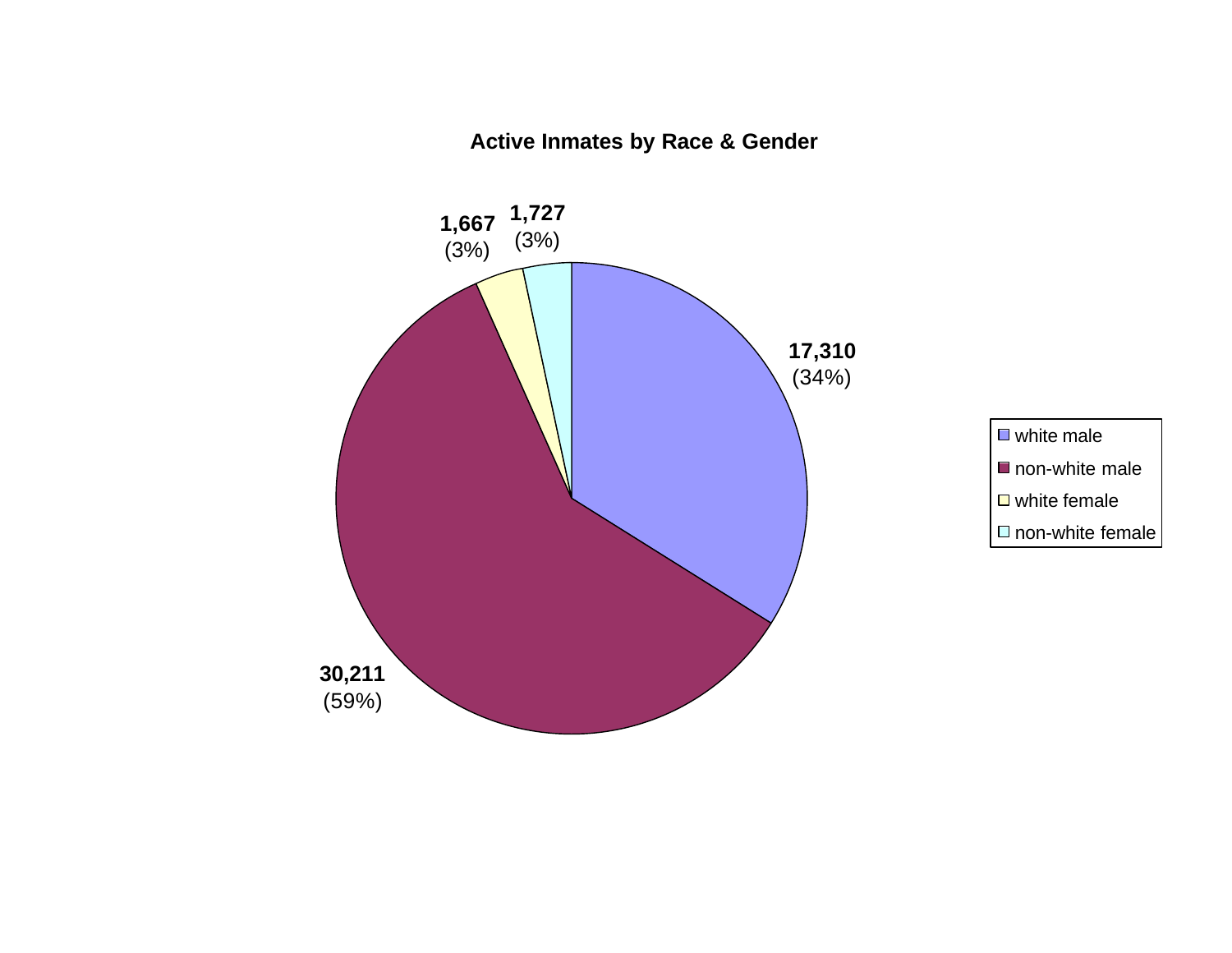# **Active Inmates by Security Level**

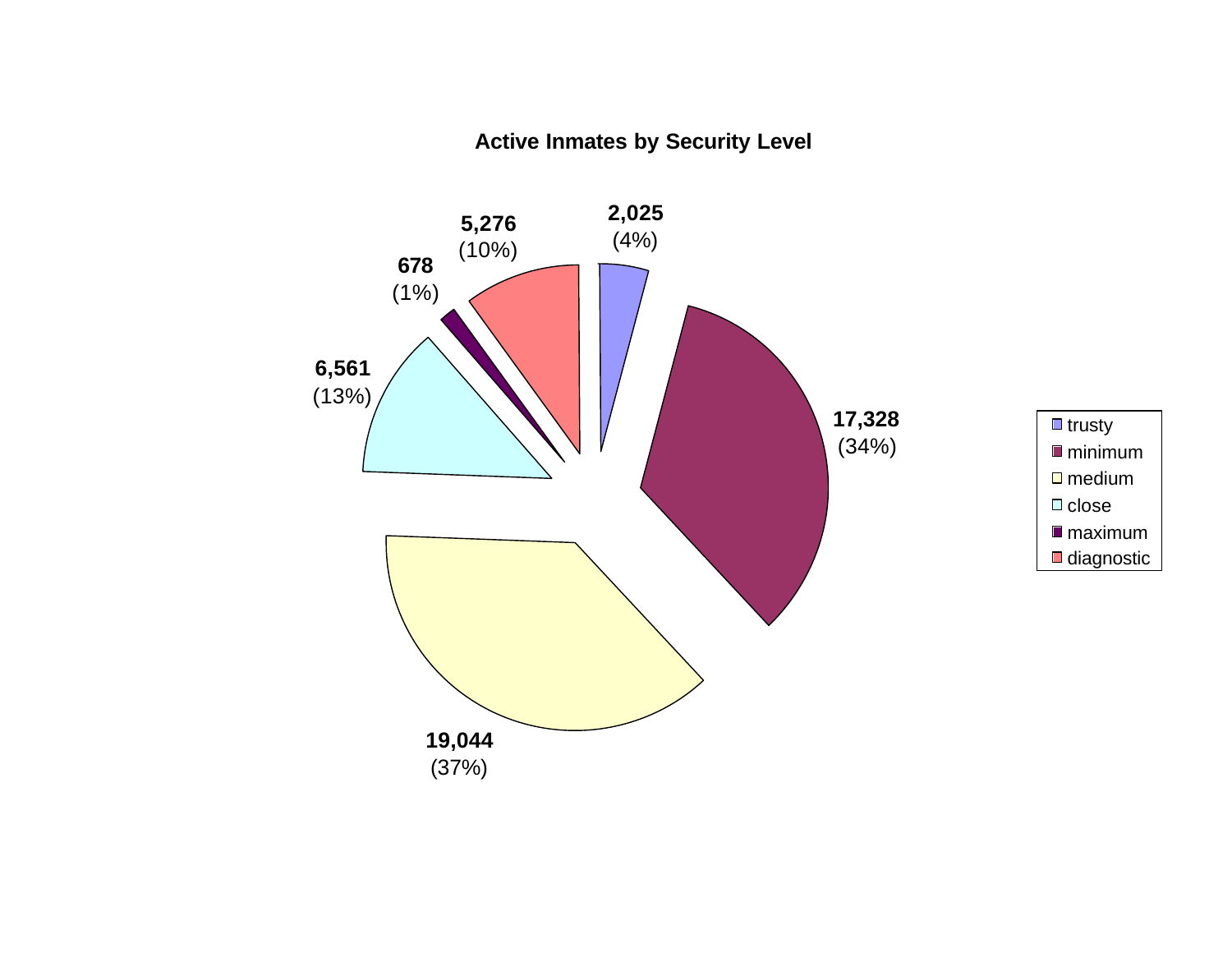### **Active Inmates By Sentence Length**

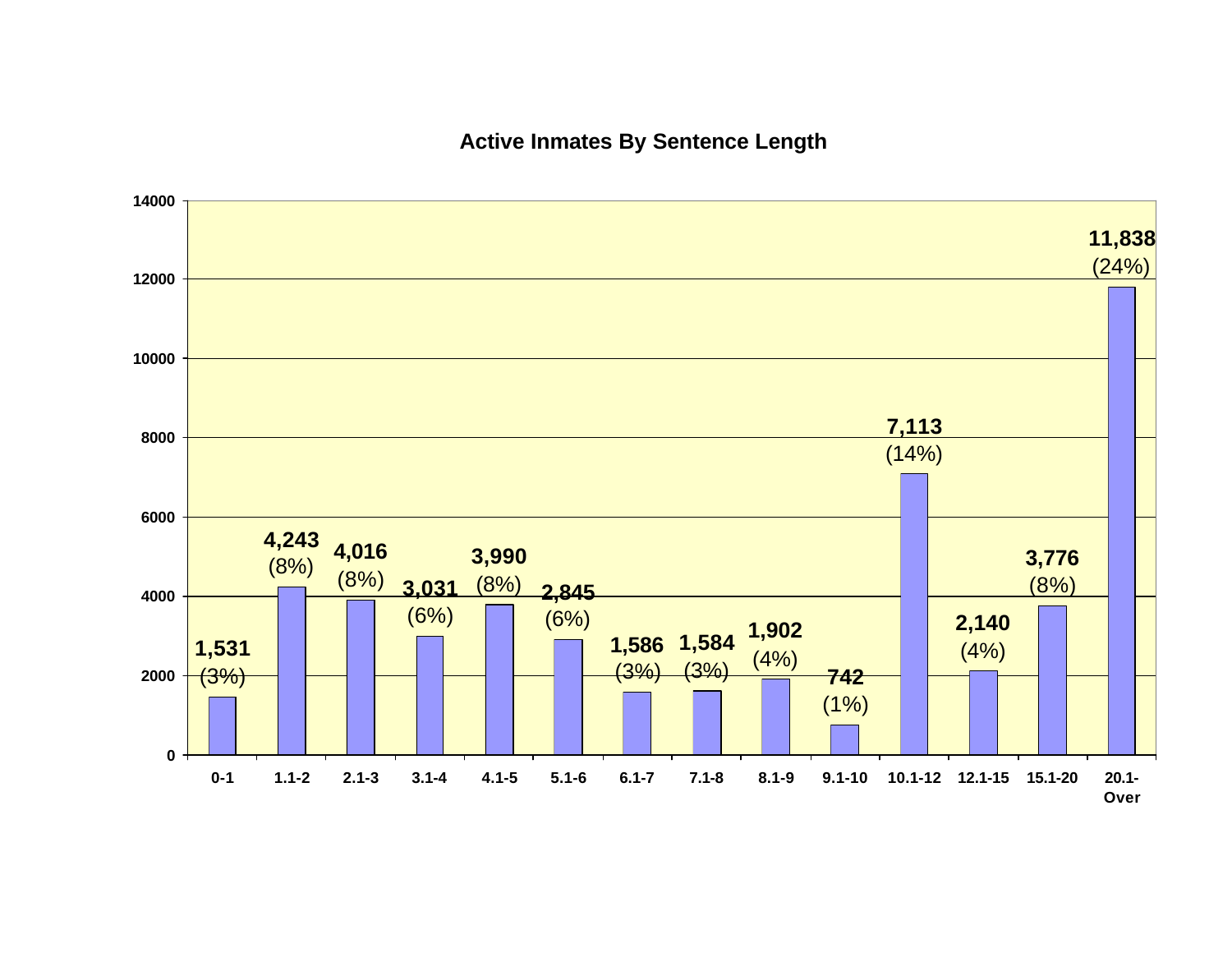**Active Inmates With Probation to Follow Prison**

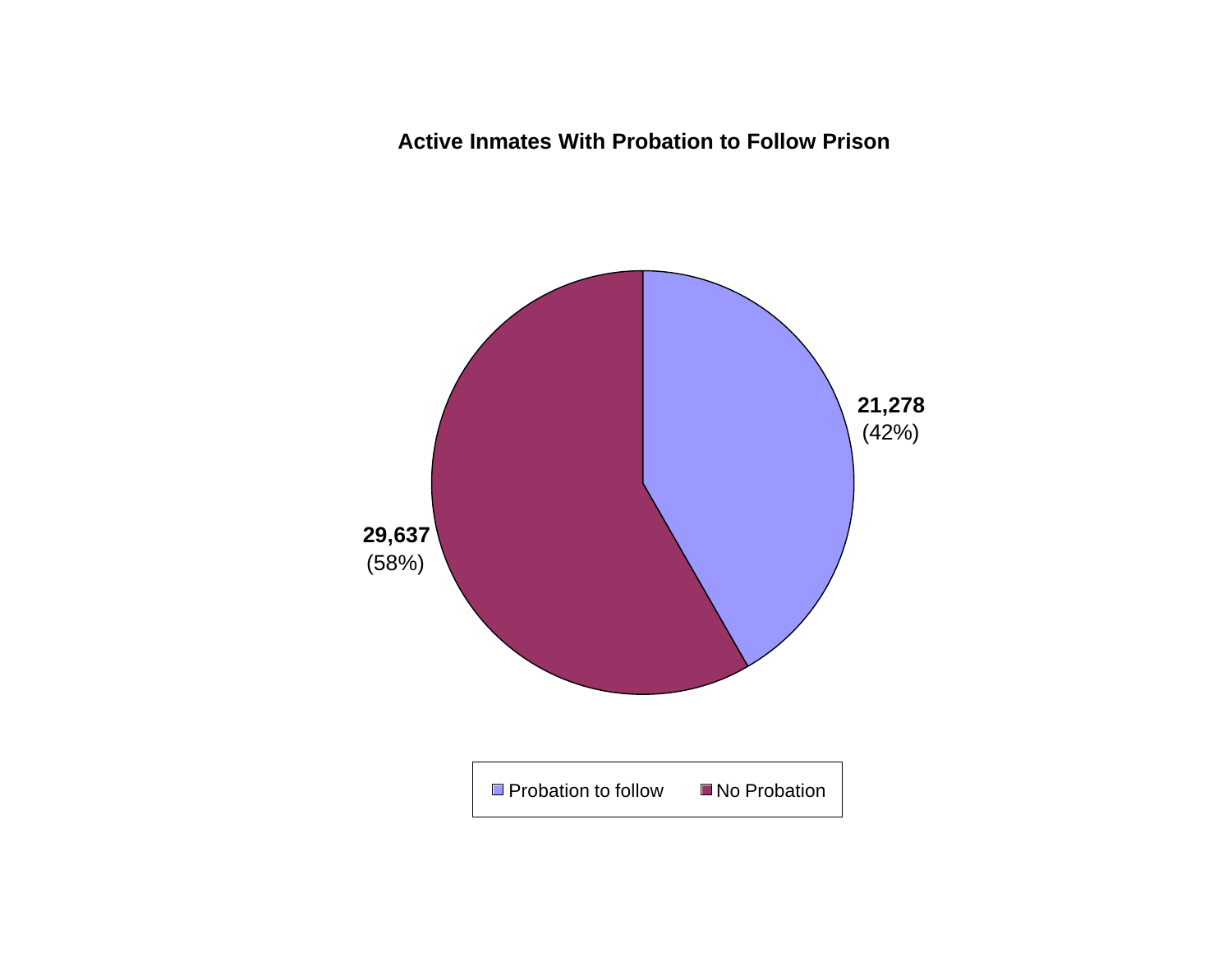**Active Inmates by Institution Type**

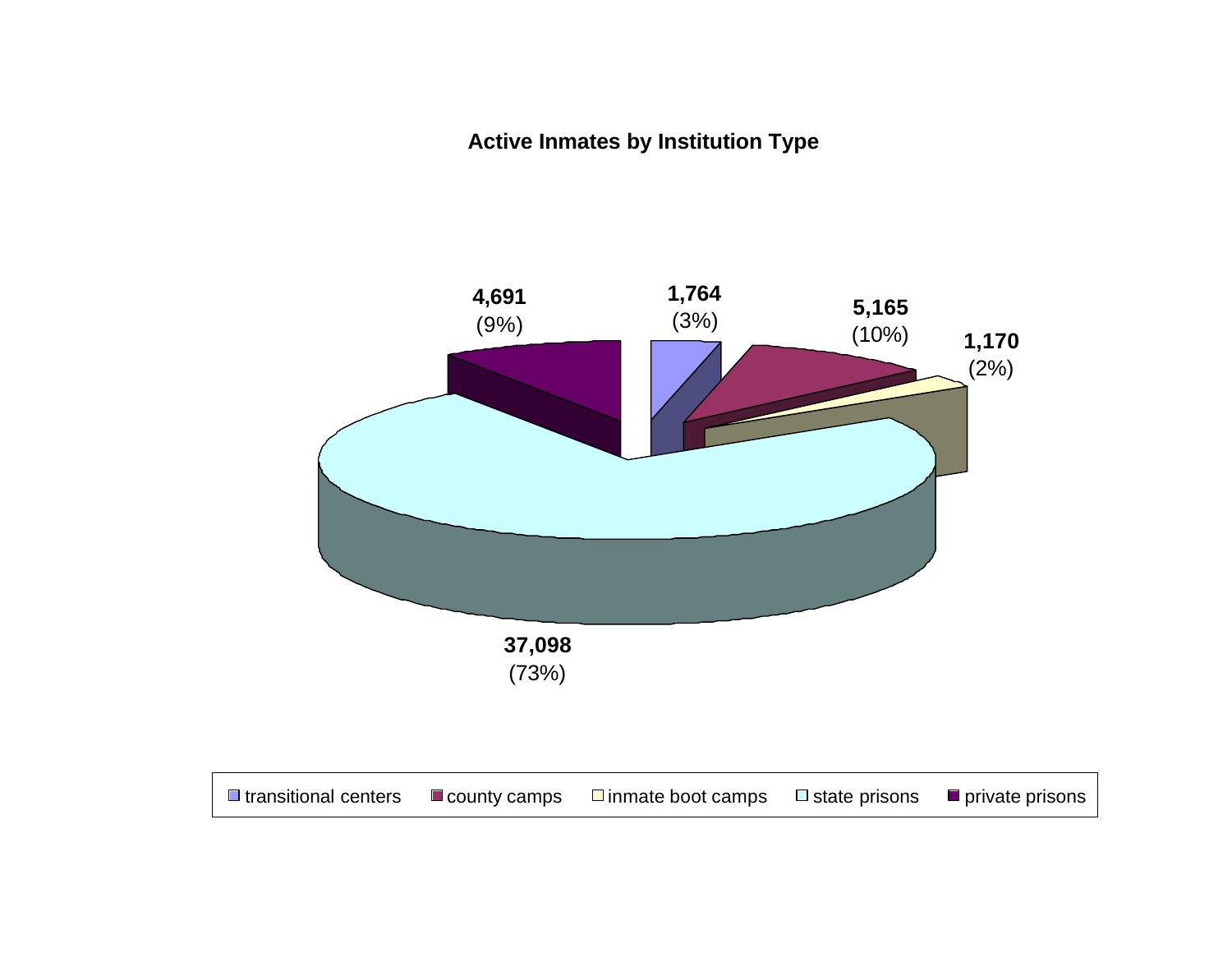## **Active Inmates by Crime Type**

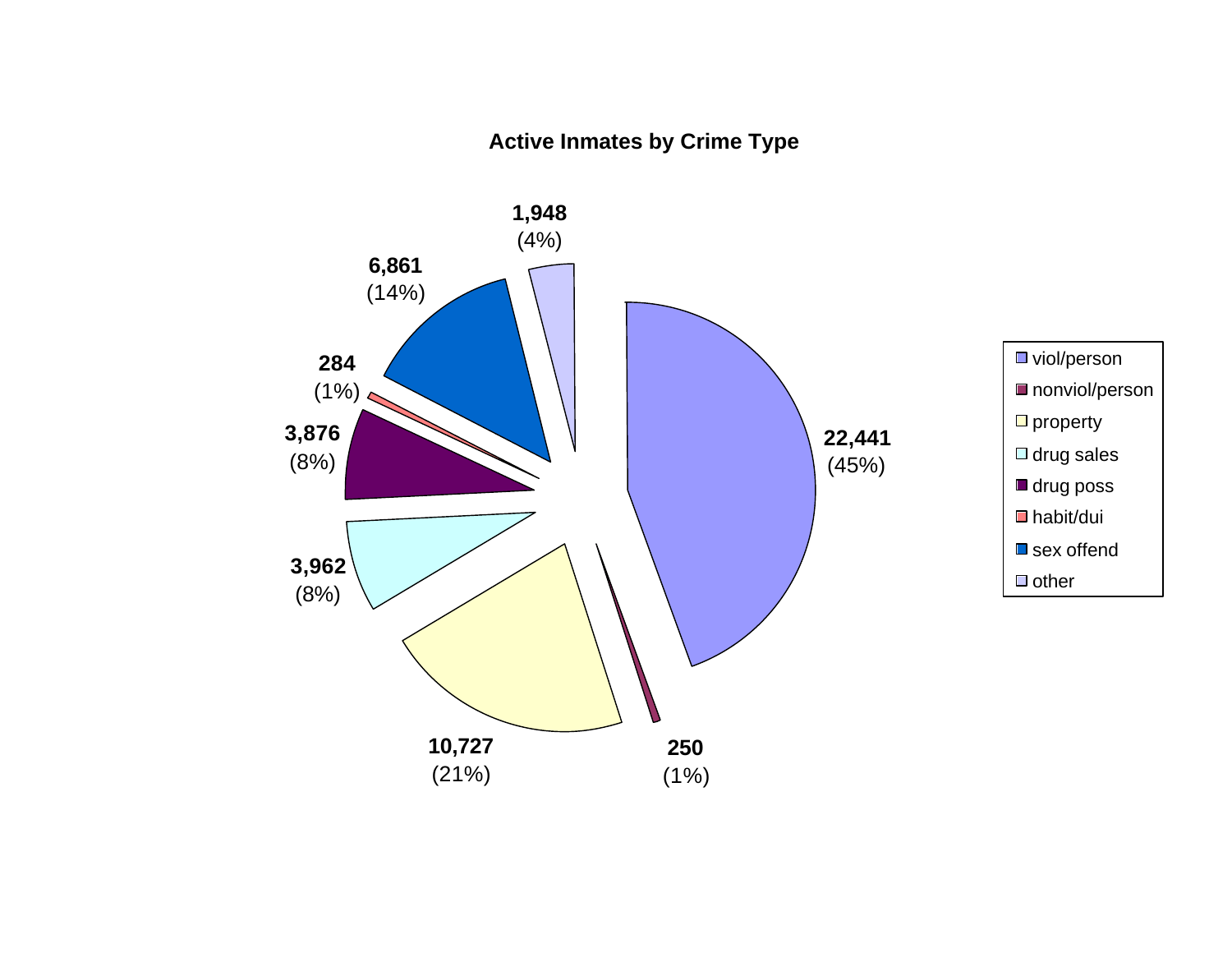Georgia Department of Corrections Page 1 Run 02/25/05 14:30 pm Decision Support

Inmate statistical profile

TABLE OF CONTENTS FOR ACTIVE PRISONERS EXCLUDING JAIL

Title PAGE ----- ---- RACE AND SEX............................ 2 Culture Fair IQ Scores.................. 3 Self-Rpt Socioeconomic Class............ 4 Self-Rpt Environment To Age 16.......... 5 Self-Rpt Education Level................... 6 Functional Reading Level (WRAT Scores).. 7 Functional Math Level (WRAT Scores)..... 8 Functional Spelling Level (WRAT Scores). 9 Self-Rpt Guardian Status To Age 16......10 Self-Rpt Employment Status Before Prison11 Self-Rpt Marital Status At Admission....12 Self-Rpt Number Of Children At Admission13 Self-Rpt Religious Affiliation..........14 Self-Rpt Family Behavior Patterns \*.....15 Inmate Diagnostic Behavior Problem \*....16 Physical Profile (General Condition)....17 Security Status............................18 Number Of Sentences......................19 Number Of Disciplinaries................20 Number Of Escapes.........................21 Number Of Prior Georgia Incarcerations \*22 Number Of Transfers.......................23 County Of Conviction....................24 Circ Of Conviction.........................29 Home County.............................31 Prison Sentence In Years................36 Probation To Follow Prison..............37 Admission Type.............................38 Release Type...............................39 Inst By Group.............................40 Institution.............................41 Misdemeanors And Felonies...............44 Crimes By Group...........................45 Most Serious Offense....................46 Most Serious Crime Type..................52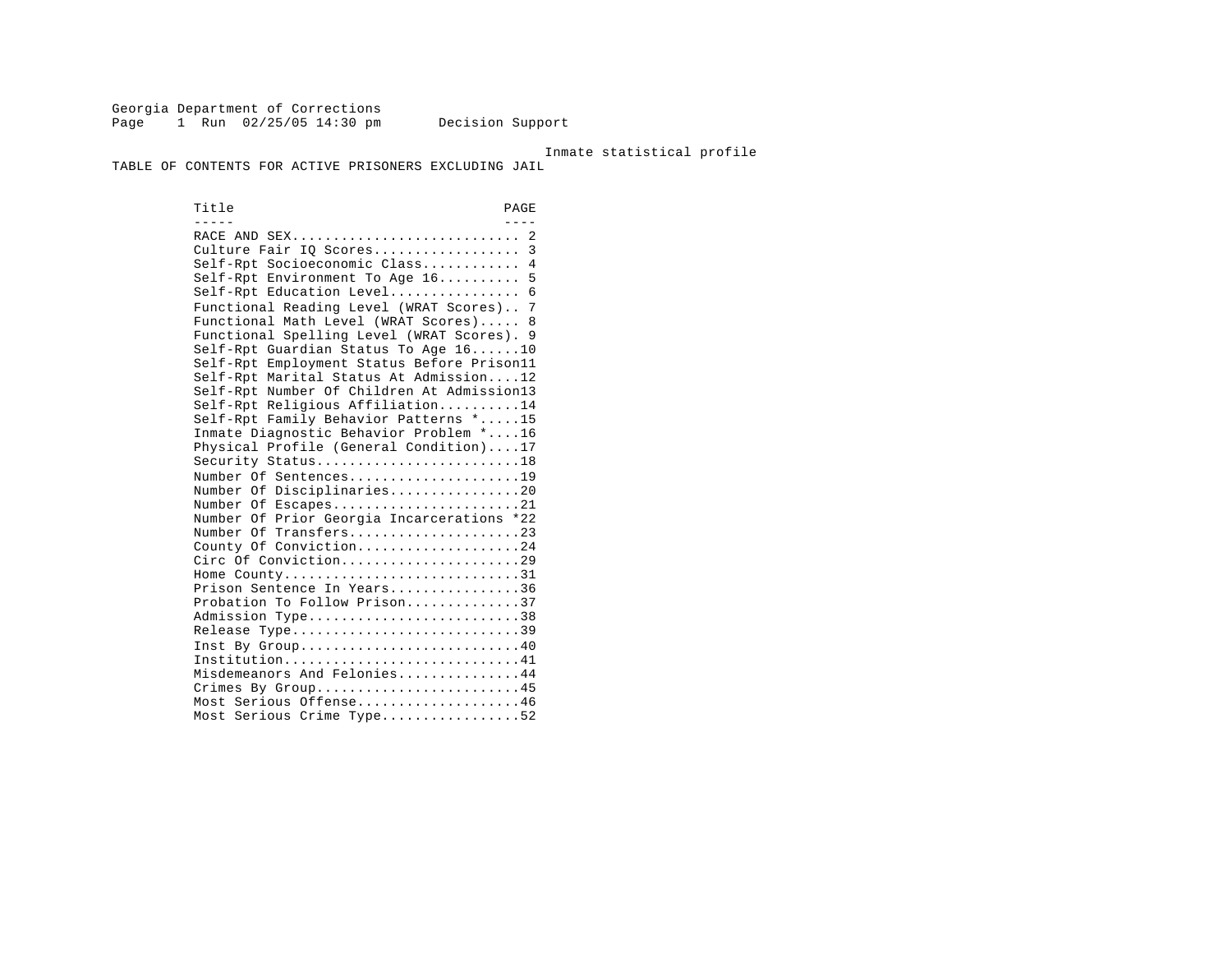Inmate statistical profile

Sample: ACTIVE PRISONERS EXCLUDING JAIL **Requestor:** OFFICE OF PLANNING & ANALYSIS Active inmates 02/25/2005

RACE AND SEX by current age & sex

| RACE AND SEX                                                     | Age<br>  00-21                                | Age<br>$ 22-39 $                                                                        | M E N<br>Age<br>$ 40-54 $                                                       | Age<br>$8 55-99$                                    | Men<br>% Total                                                | Age<br>$\approx$   00-21                           | Age<br>$ 22-39$                                | W O M E N<br>Age<br>$ 40-54 $                | Women<br>Age<br>$ \$ 55-99 \$ \[Total \; \] Total \; \; | Grand                                                 |
|------------------------------------------------------------------|-----------------------------------------------|-----------------------------------------------------------------------------------------|---------------------------------------------------------------------------------|-----------------------------------------------------|---------------------------------------------------------------|----------------------------------------------------|------------------------------------------------|----------------------------------------------|---------------------------------------------------------|-------------------------------------------------------|
| WHITE MALE<br>NON WHITE MALE<br>WHITE FEMALE<br>NON WHITE FEMALE | 896 29 9568<br>2237 71 18701<br>$\Omega$<br>0 | 0<br>$\Omega$<br>$\mathbf{0}$<br>0 <sup>1</sup>                                         | 34 5523 40 1323<br>66 8237<br>0 <sup>1</sup><br>$\Omega$<br>0<br>0 <sup>1</sup> | 60 1036 44 30211<br>0 <sup>1</sup><br>0<br>$\Omega$ | 56 17310 36<br>64<br>$\mathbf{0}$<br>0<br>0<br>$\overline{0}$ | $\Omega$<br>0 <sup>1</sup><br>47<br>71<br>53<br>81 | $\Omega$<br>$\circ$<br>994<br>49<br>1032<br>51 | 0<br>0<br>547<br>49<br>55<br>576<br>51<br>38 | 1667<br>59<br>49<br>41  <br>1727<br>51                  | 17310<br>-34<br>30211<br>59<br>1667<br>3<br>1727<br>3 |
| Total reported                                                   |                                               | 3133 100   28269 100   13760 100   2359 100   47521 100   152 100   2026 100   1123 100 |                                                                                 |                                                     |                                                               |                                                    |                                                |                                              | 93 100 3394 100 50915 100                               |                                                       |
| Percent reported                                                 | 100.0                                         | 100.0                                                                                   | 100.0                                                                           | 100.0                                               | 100.0                                                         | 100.0                                              | 100.0                                          | 100.0                                        | 100.0<br>$100.0$                                        | 100.0                                                 |
| NOT REPORTED                                                     | $\Omega$                                      | $\Omega$                                                                                | $\Omega$                                                                        | $\Omega$                                            |                                                               | $\Omega$                                           |                                                |                                              |                                                         |                                                       |
| Total                                                            | 3133                                          | 28269                                                                                   | 13760                                                                           | 2359                                                | 47521                                                         | 152                                                | 2026                                           | 1123                                         | 3394<br>93                                              | 50915                                                 |
| AVERAGE AGE                                                      | 19.93                                         | 29.98                                                                                   | 45.39                                                                           | 60.38                                               | 35.29                                                         | 20.14                                              | 30.93                                          | 44.94                                        | 35.88<br>60.00                                          | 35.33                                                 |

Page 2 Run 02/25/05 14:30 pm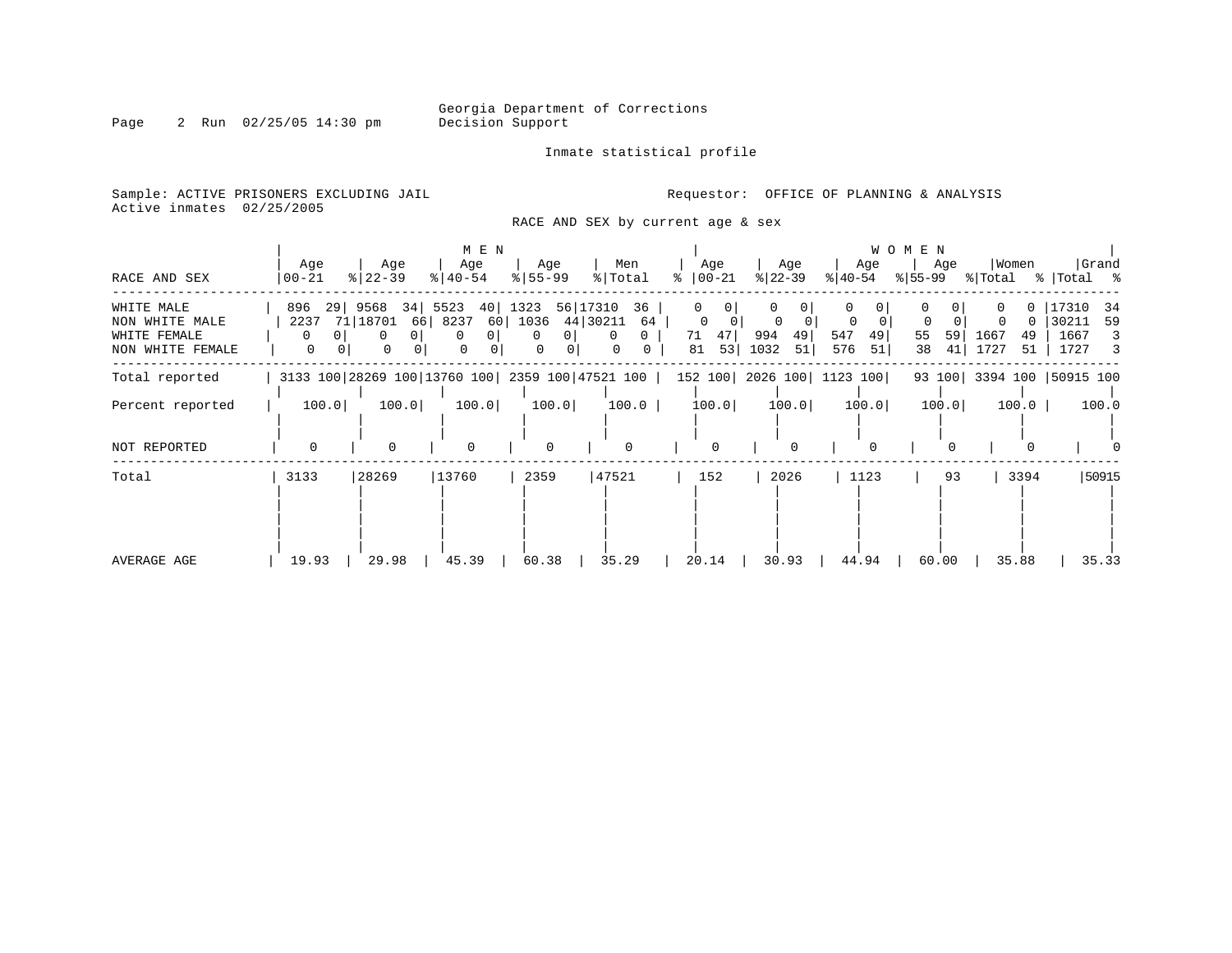Inmate statistical profile

Page 3 Run 02/25/05 14:30 pm

Active inmates 02/25/2005

Sample: ACTIVE PRISONERS EXCLUDING JAIL **Requestor:** OFFICE OF PLANNING & ANALYSIS

Culture Fair IQ Scores by current age & sex

|                           |                                                  |                    | M E N                        |                        |                  |                               |                               | W O M E N              |                      |                           |                         |
|---------------------------|--------------------------------------------------|--------------------|------------------------------|------------------------|------------------|-------------------------------|-------------------------------|------------------------|----------------------|---------------------------|-------------------------|
| IQ Score                  | Age<br>$00 - 21$                                 | Age<br>$8$   22-39 | Age<br>$\frac{1}{6}$   40-54 | Age<br>$8 55-99$       | Men<br>%   Total | Age<br>$ 00-21 $<br>$\approx$ | Age<br>$ 22-39 $              | Age<br>$ 40-54 $       | Age<br>% 55-99       | Women<br>% Total          | Grand<br>%   Total %    |
| LESS THAN 70<br>70 AND UP | 88<br>2553 97 24582 97 11513 93 1945 93 40593 96 | 3 795              | 843<br>$3 \mid$              | 138 7 1864<br>$7 \mid$ |                  | $4\overline{ }$<br>4          | 3   128 8  <br>115 97 1495 92 | 200<br>22<br>700<br>78 | 27<br>35<br>50<br>65 | 359<br>13<br>2360<br>87   | 2223<br>- 5<br>42953 95 |
| Total reported            | 2641 100 25377 100 12356 100 2083 100 42457 100  |                    |                              |                        |                  |                               | 119 100   1623 100            | 900 100                |                      | 77 100 2719 100 45176 100 |                         |
| Percent reported          | 84.3                                             | 89.8               | 89.8                         | 88.3                   | 89.3             | 78.3                          | 80.1                          | 80.1                   | 82.8                 | 80.1                      | 88.7                    |
| NOT REPORTED              | 492                                              | 2892               | 1404                         | 276                    | 5064             | 33                            | 403                           | 223                    | 16                   | 675                       | 5739                    |
| Total                     | 3133                                             | 28269              | 13760                        | 2359                   | 47521            | 152                           | 2026                          | 1123                   | 93                   | 3394                      | 50915                   |
| AVERAGE IO                | 98.01                                            | 99.60              | 96.02                        | 95.21                  | 98.24            | 101.74                        | 96.29                         | 87.11                  | 81.05                | 93.06                     | 97.93                   |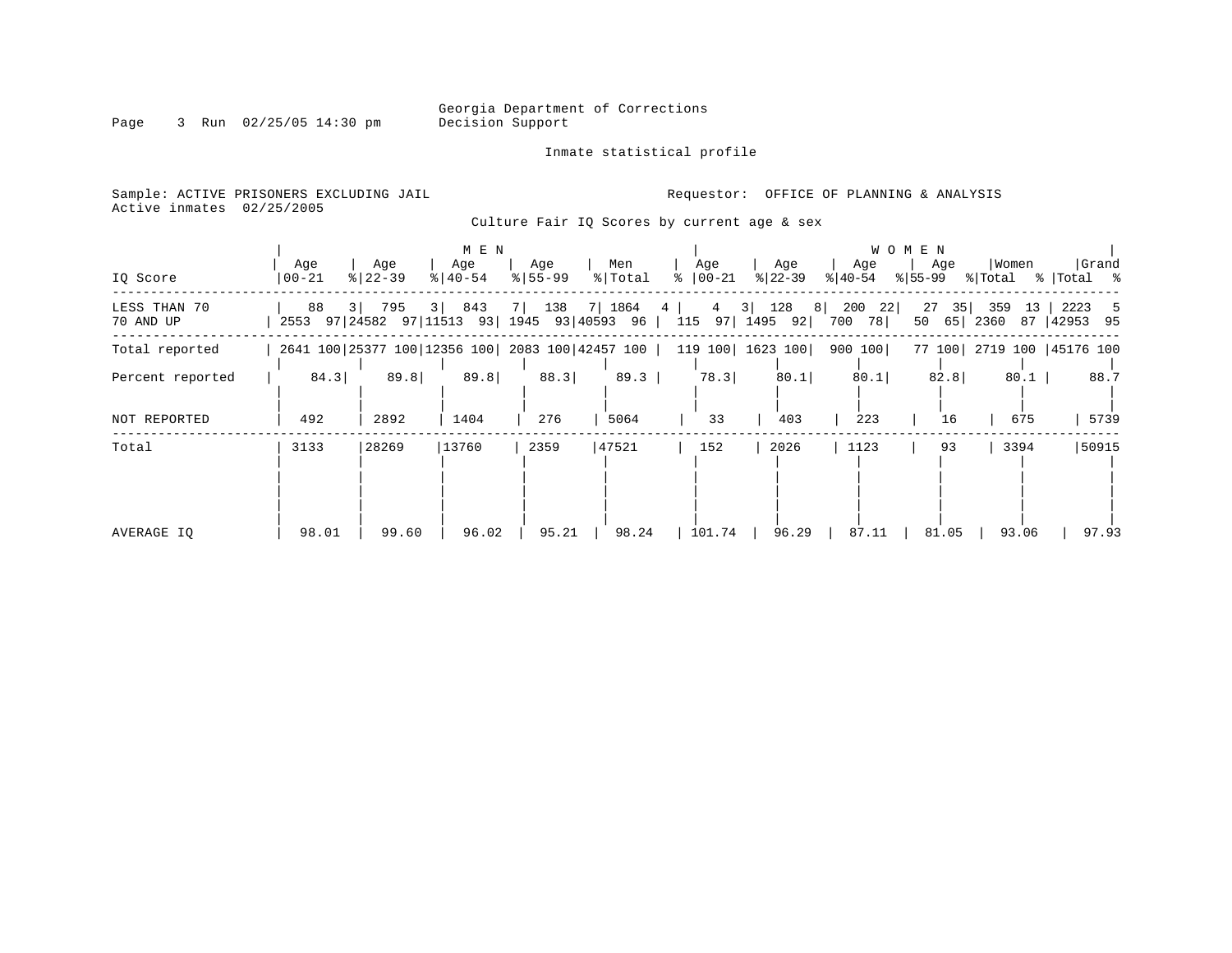Inmate statistical profile

Page 4 Run 02/25/05 14:30 pm

Sample: ACTIVE PRISONERS EXCLUDING JAIL **Requestor:** OFFICE OF PLANNING & ANALYSIS Active inmates 02/25/2005

Self-Rpt Socioeconomic Class by current age & sex

|                                     | Aqe                  | Age                                                         | M E N<br>Age                             | Age             | Men     | Age                             | Age                         | Age                                          | W O M E N<br>Age | Women              | Grand                                 |
|-------------------------------------|----------------------|-------------------------------------------------------------|------------------------------------------|-----------------|---------|---------------------------------|-----------------------------|----------------------------------------------|------------------|--------------------|---------------------------------------|
| Socioeconomic Class                 | 00-21                | $8$   22-39                                                 | $8 40-54$                                | $8155 - 99$     | % Total | $\frac{1}{6}$   00-21           | % 22−39                     | $ 40-54 \t  55-99 \t  Total \t  Total \t  5$ |                  |                    |                                       |
| WELFARE                             | 266 10 2018          |                                                             | 8 862 7 118 5 3264 7                     | 4 49            |         | 10<br>$8 \mid$<br>6<br>$\Omega$ | 13<br>218<br>0 <sup>1</sup> | 89<br>9 <br>3<br>0 <sup>1</sup>              | $\circ$<br>2     | 318 11<br>$\Omega$ | 3582 8<br>-6                          |
| OCC EMPLOY<br>MINIMUM STD<br>MIDDLE | 184<br>1281 46 11787 | 7   1811<br>969 35   10475 40   5678 44   955 43   18077 41 | 542<br>45   5702 44   1101 49   19871 45 |                 | 2 2586  | 33<br>43<br>76                  | 6<br>28<br>481<br>58<br>990 | 321<br>34<br>57 522 55                       | 38 47<br>39 48   | 883<br>1627        | 2597<br>31   20754 44<br>56 119704 42 |
| OTHER                               | 2 <sup>1</sup><br>65 | 283<br>$\frac{1}{2}$                                        | 109<br>$1 \vert$                         | 20<br>$1 \vert$ | 477     | 1                               | 32<br>2                     | $\overline{2}$<br>21                         |                  | 55<br>$\mathbf{2}$ | 532 1                                 |
| Total reported                      |                      | 2765 100 26374 100 12893 100 2243 100 44275 100             |                                          |                 |         |                                 | 130 100  1727 100           | 956 100                                      | 81 100           |                    | 2894 100  47169 100                   |
| Percent reported                    | 88.3                 | 93.3                                                        | 93.7                                     | 95.1            | 93.2    | 85.5                            | 85.2                        | 85.1                                         | 87.1             | $85.3$             | 92.6                                  |
| NOT RPTD                            | 368                  | 1895                                                        | 867                                      | 116             | 3246    | 22                              | 299                         | 167                                          | 12               | 500                | 3746                                  |
| Total                               | 3133                 | 28269                                                       | 13760                                    | 2359            | 47521   | 152                             | 2026                        | 1123                                         | 93               | 3394               | 50915                                 |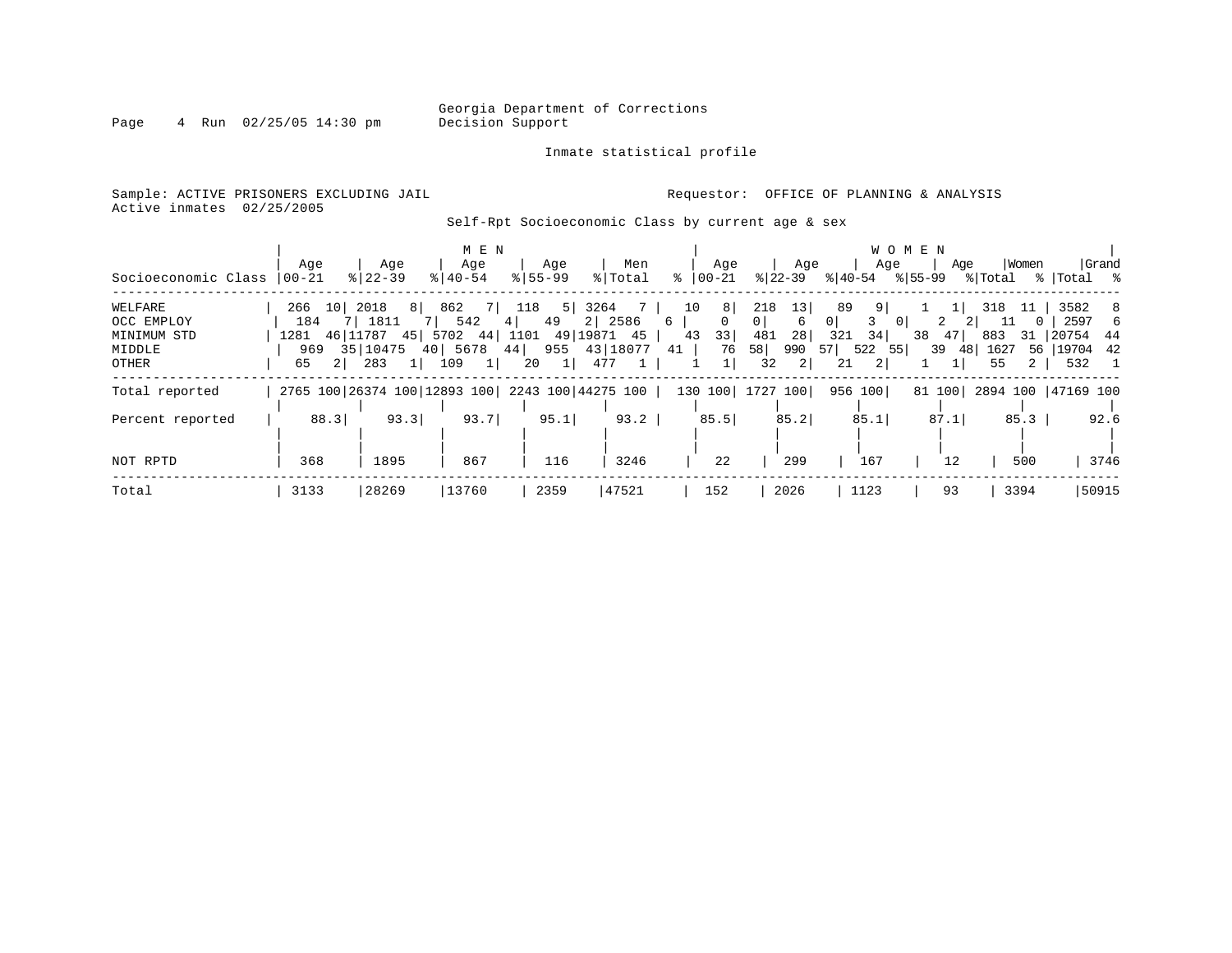Page 5 Run 02/25/05 14:30 pm

#### Inmate statistical profile

Sample: ACTIVE PRISONERS EXCLUDING JAIL **Requestor:** OFFICE OF PLANNING & ANALYSIS Active inmates 02/25/2005

Self-Rpt Environment To Age 16 by current age & sex

| Environment                                                          | Age<br>$00 - 21$            |                       | Aqe<br>$8122 - 39$                                 |                     | Age<br>$8140 - 54$                                         | M E N                  | Age<br>$8155 - 99$                                                           |                      | Men<br>% Total                 |                           | Age<br>$ 00 - 21$                                           |                                              | Age<br>$ 22-39 $                                            |                                     | Age<br>% 40-54                   | <b>WOMEN</b><br>% 55-99 | Aqe                                                                               | % Total                               | Women                    | %   Total %                                                 | Grand                                         |
|----------------------------------------------------------------------|-----------------------------|-----------------------|----------------------------------------------------|---------------------|------------------------------------------------------------|------------------------|------------------------------------------------------------------------------|----------------------|--------------------------------|---------------------------|-------------------------------------------------------------|----------------------------------------------|-------------------------------------------------------------|-------------------------------------|----------------------------------|-------------------------|-----------------------------------------------------------------------------------|---------------------------------------|--------------------------|-------------------------------------------------------------|-----------------------------------------------|
| RURAL/FARM<br>RURAL/NFARM<br>S.M.S.A<br>URBAN<br>SMALL TOWN<br>OTHER | 17<br>69<br>883<br>746<br>6 | 32<br>271<br>$\Omega$ | 567<br>1139<br>8768<br>6039<br>1067 38 9939<br>131 | $2 \mid$<br>4<br>23 | 618<br>778<br>33 4073<br>2629<br>37 4812<br>0 <sup>1</sup> | 5  <br>31 <br>37<br>68 | 310 14 1512<br>6 167<br>658 29 14382 32<br>20 316 14 9730<br>797<br>$1\vert$ | $\overline{0}$<br>11 | 7 2153<br>35   16615 37<br>216 | 3 <sup>1</sup><br>5<br>22 | $2 \mid 2 \mid$<br>21<br>$21 \quad 16$<br>58<br>28<br>$0-1$ | 16<br>45<br>22<br>0 <sup>1</sup><br>$\Omega$ | 2 <br>28<br>$316$ 18<br>202<br>12 <br>699<br>27<br>475<br>9 | 43<br>124<br>40 <sub>1</sub><br>278 | 4<br>139<br>13<br>368<br>29<br>9 | 14<br>14<br>12<br>38    | 17 <br>5.<br>61<br>15<br>23<br>28  <br>$27 \quad 33$<br>$\circ$<br>0 <sup>1</sup> | 87<br>481<br>359<br>1148<br>808<br>18 | 3<br>17<br>$12-1$<br>-40 | 1599<br>2634<br>14741<br>$ 10878$ 23<br>28   17423<br>234 0 | $\overline{\phantom{a}}$<br>- 6<br>- 31<br>37 |
| Total reported<br>Percent reported                                   |                             | 89.0                  |                                                    | 94.0                | 2788 100 26583 100 12978 100                               | 94.3                   |                                                                              | 95.8                 | 2259 100 44608 100             | 93.9                      |                                                             | 85.5                                         | 130 100 1729 100                                            | 85.3                                | 961 100<br>85.6                  |                         | 87.1                                                                              |                                       | $85.5$                   | 81 100 2901 100 47509 100                                   | 93.3                                          |
| NOT RPTD<br>Total                                                    | 345<br>3133                 |                       | 1686<br>28269                                      |                     | 782<br>13760                                               |                        | 100<br>2359                                                                  |                      | 2913<br>47521                  |                           | 22<br>152                                                   |                                              | 297<br>2026                                                 |                                     | 162<br>1123                      |                         | 12<br>93                                                                          |                                       | 493<br>3394              |                                                             | 3406<br>50915                                 |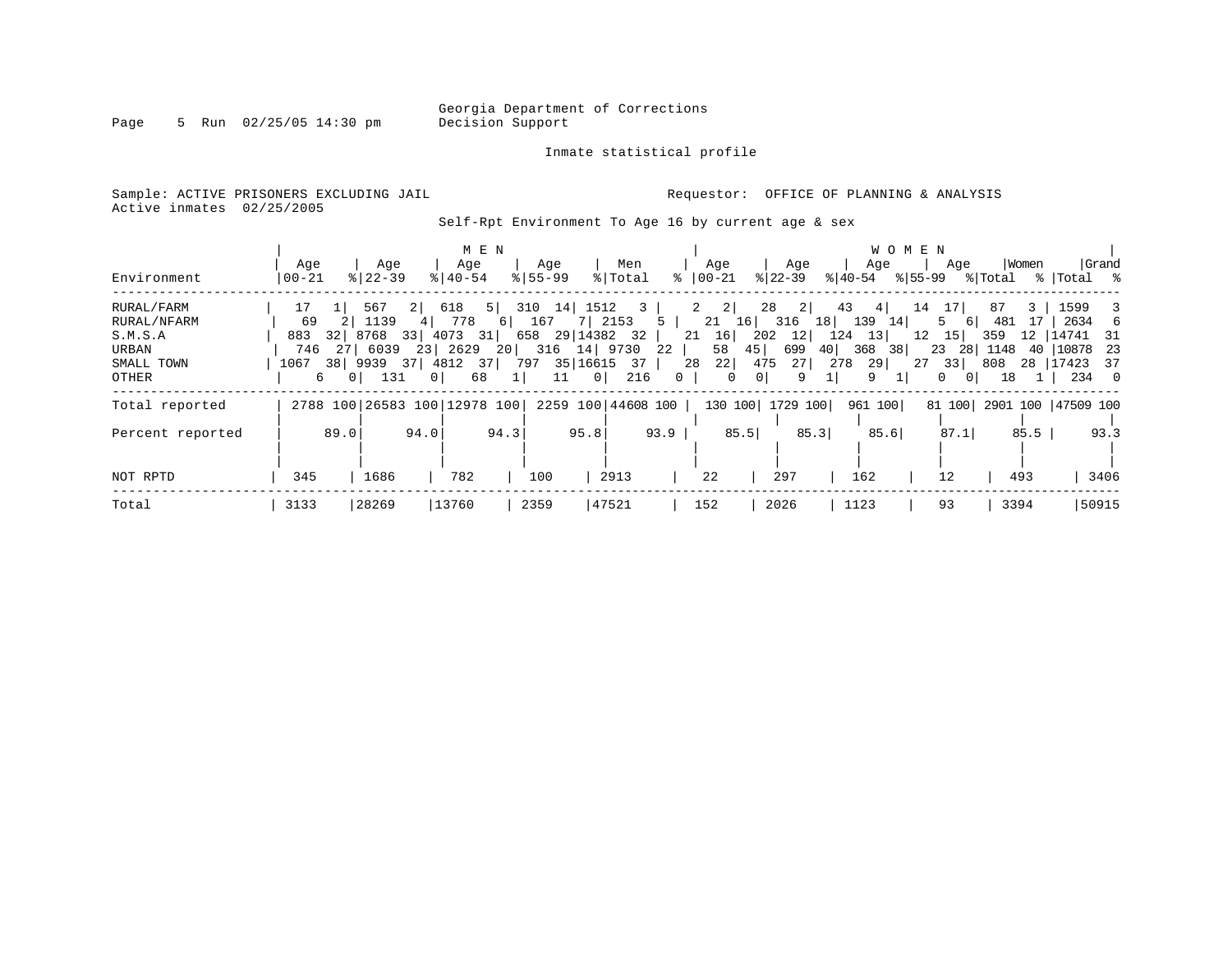Page 6 Run  $02/25/05$  14:30 pm

#### Inmate statistical profile

Sample: ACTIVE PRISONERS EXCLUDING JAIL **Requestor:** OFFICE OF PLANNING & ANALYSIS Active inmates 02/25/2005

Self-Rpt Education Level by current age & sex

| Education Level                                                                                              | Age<br>$ 00-21 $                                                   | Age<br>$ 22-39 $                                                                                                                                                                                                                      | M E N<br>Age<br>$\frac{1}{6}$   40-54                                     | Age<br>$8 55-99$                              | Men<br>% Total                                     | Age<br>$8   00 - 21$                                                                     | Age<br>$ 22-39 $                                                                   | Age<br>୫∣40-54                                                                                                                                          | <b>WOMEN</b><br>Age<br>%∣55-99                                       | Women                                                                             | Grand<br>% Total % Total %                                                                  |
|--------------------------------------------------------------------------------------------------------------|--------------------------------------------------------------------|---------------------------------------------------------------------------------------------------------------------------------------------------------------------------------------------------------------------------------------|---------------------------------------------------------------------------|-----------------------------------------------|----------------------------------------------------|------------------------------------------------------------------------------------------|------------------------------------------------------------------------------------|---------------------------------------------------------------------------------------------------------------------------------------------------------|----------------------------------------------------------------------|-----------------------------------------------------------------------------------|---------------------------------------------------------------------------------------------|
| LESS THAN GRADE 7<br>GRADE 7<br>GRADE 8<br>GRADE 9<br>GRADE 10<br>GRADE 11<br>GRADE 12<br>MORE THAN GRADE 12 | 37<br>71<br>3 <sup>1</sup><br>14<br>384<br>670<br>749<br>182<br>36 | 602<br>624<br>2 <br>9 <sup>1</sup><br>2460<br>24   4576 17   1683 13   223 10   7152 16  <br>27   6024 23   2145 17   245 11   9163 21  <br>655 24 5406 20 1813 14 188 8 8062 18<br>7 4586 17 3387 26 484 21 8639 19<br>$1 \mid 2330$ | 447<br>3 <sup>1</sup><br>3 147<br>377<br>1111<br>9 2035 16 390 17 4791 11 | 15 1423<br>337<br>6 1219<br>$9$ 260 11 4215 9 | $\overline{\mathbf{3}}$<br>$\overline{\mathbf{3}}$ | 2<br>$\left  \right $ 2<br> 1 <br>$\mathbf{1}$<br>29<br>24<br>31<br>13<br>10<br>$8 \mid$ | 28<br>49<br>3 <br>$31 \quad 24 \quad 233 \quad 14$<br>23<br>252<br>15<br>27<br>458 | 20<br>2 <br>2 <br>23<br>2 <br>10 8   163 10   77 8  <br>85<br>9<br>$251 \quad 15$<br>$123$ 13<br>10<br>98<br>10 244 15 206 22 15 18 478 17<br>32<br>303 | 8<br>10 <sup>1</sup><br>4 <br>3<br>5<br>5<br>13<br>$7^{\circ}$<br>26 | 58<br>76<br>3<br>6 255<br>-9<br>6 354 13<br>16 416 15<br>9 388<br>14<br>32 797 28 | 1481<br>1295<br>4470 9<br>7506<br>16<br>9579<br>20<br>8450<br>18<br>9117<br>- 19<br>5588 12 |
| Total reported                                                                                               |                                                                    |                                                                                                                                                                                                                                       |                                                                           |                                               |                                                    |                                                                                          |                                                                                    | 2784 100 26608 100 12998 100 2274 100 44664 100   127 100   1678 100   935 100                                                                          |                                                                      |                                                                                   | 82 100 2822 100 47486 100                                                                   |
| Percent reported                                                                                             | 88.9                                                               | 94.1                                                                                                                                                                                                                                  | 94.5                                                                      | 96.4                                          | 94.0                                               | 83.6                                                                                     | 82.8                                                                               | 83.3                                                                                                                                                    | 88.2                                                                 | $83.1$                                                                            | 93.3                                                                                        |
| NOT REPORTED                                                                                                 | 349                                                                | 1661                                                                                                                                                                                                                                  | 762                                                                       | 85                                            | 2857                                               | 25                                                                                       | 348                                                                                | 188                                                                                                                                                     | 11                                                                   | 572                                                                               | 3429                                                                                        |
| Total                                                                                                        | 3133                                                               | 28269                                                                                                                                                                                                                                 | 13760                                                                     | 2359                                          | 47521                                              | 152                                                                                      | 2026                                                                               | 1123                                                                                                                                                    | 93                                                                   | 3394                                                                              | 50915                                                                                       |
| AVG EDUCATION LEVEL                                                                                          | 9.82                                                               | 10.73                                                                                                                                                                                                                                 | 11.49                                                                     | 10.53                                         | 10.88                                              | 11.04                                                                                    | 13.63                                                                              | 14.22                                                                                                                                                   | 12.01                                                                | 13.66                                                                             | 11.05                                                                                       |

\* NOTE: THE FIELD LABLED "LESS THAN GRADE 7" WAS CORRECTED IN MARCH 1989: MISSING DATA FOR INMATES STILL IN DIAGNOSTICS NOW HAS BEEN REMOVED FROM THIS FIELD AND IDENTIFIED AS "NOT REPORTED" INFORMATION.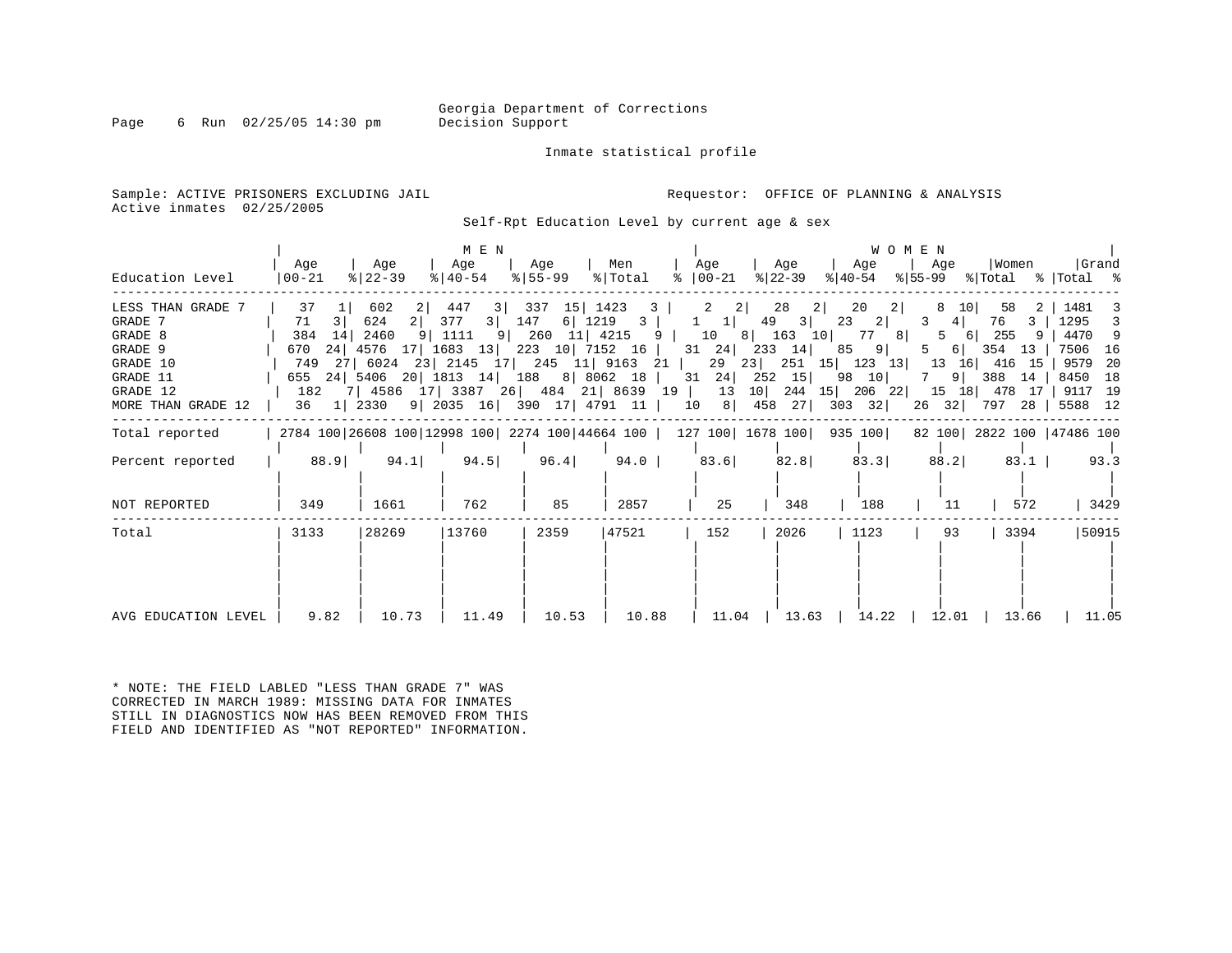Inmate statistical profile

Page 7 Run 02/25/05 14:30 pm

Active inmates 02/25/2005

Sample: ACTIVE PRISONERS EXCLUDING JAIL **Requestor:** OFFICE OF PLANNING & ANALYSIS

Functional Reading Level (WRAT Scores) by current age & sex

|                                         | Age                   | Age                                             | M E N<br>Age             | Age               | Men                          | Age                  | Age                    | Age                    | <b>WOMEN</b><br>Age  | Women                     | Grand                      |
|-----------------------------------------|-----------------------|-------------------------------------------------|--------------------------|-------------------|------------------------------|----------------------|------------------------|------------------------|----------------------|---------------------------|----------------------------|
| WRAT Reading Score                      | $00 - 21$             | $\frac{8}{22} - 39$                             | $8   40 - 54$            | $8 55-99$         | % Total                      | $ 00-21$<br>ႜ        | $ 22-39 $              | $ 40-54 $              | % 55−99              | % Total                   | %   Total %                |
| LESS THAN GRADE 6<br>6TH THRU 8TH GRADE | 1224<br>599<br>23     | 46 11062<br>43<br>5513<br>22                    | 5865<br>47<br>2636<br>21 | 1016<br>403<br>19 | 48 19167<br>45<br>9151<br>21 | 66<br>55<br>25<br>21 | 879<br>54<br>310<br>19 | 536<br>60<br>149<br>17 | 51<br>65<br>12<br>15 | 1532<br>56<br>496<br>18   | 20699<br>46<br>9647<br>-21 |
| GRADE 9                                 | 236<br>9 <sup>1</sup> | 2371<br>91                                      | 978<br>8                 | 144               | 3729<br>9                    | 9<br>8               | 135                    | 64                     | 6                    | 213                       | 3942<br>9                  |
| GRADE 10                                | 115<br>4              | 1212                                            | 472                      | 84<br>4           | 1883                         |                      | 73                     | 39                     |                      | 121                       | 2004                       |
| GRADE 11                                | 109                   | 1230                                            | 467                      | 76<br>4           | 1882                         |                      | 72                     | 33                     |                      | 112                       | 1994                       |
| GRADE 12                                | 369<br>14             | 4121<br>16                                      | 1987<br>16               | 386<br>18         | 6863<br>16                   | 10                   | 155<br>10              | 79                     |                      | 248                       | 7111<br>-16                |
| MORE THAN GRADE 12                      |                       |                                                 |                          | $\Omega$<br>0     |                              | $\Omega$             | $\Omega$               | 0                      |                      | $\Omega$                  |                            |
| Total reported                          |                       | 2653 100 25512 100 12408 100 2109 100 42682 100 |                          |                   |                              |                      | 119 100   1624 100     | 900 100                |                      | 79 100 2722 100 45404 100 |                            |
| Percent reported                        | 84.7                  | 90.2                                            | 90.2                     | 89.4              | 89.8                         | 78.3                 | 80.2                   | 80.1                   | 84.9                 | 80.2                      | 89.2                       |
| NOT REPORTED                            | 480                   | 2757                                            | 1352                     | 250               | 4839                         | 33                   | 402                    | 223                    | 14                   | 672                       | 5511                       |
| Total                                   | 3133                  | 28269                                           | 13760                    | 2359              | 47521                        | 152                  | 2026                   | 1123                   | 93                   | 3394                      | 50915                      |
|                                         |                       |                                                 |                          |                   |                              |                      |                        |                        |                      |                           |                            |
| AVG READING SCORE                       | 6.75                  | 6.86                                            | 6.57                     | 6.49              | 6.75                         | 5.25                 | 5.39                   | 5.01                   | 4.40                 | 5.23                      | 6.66                       |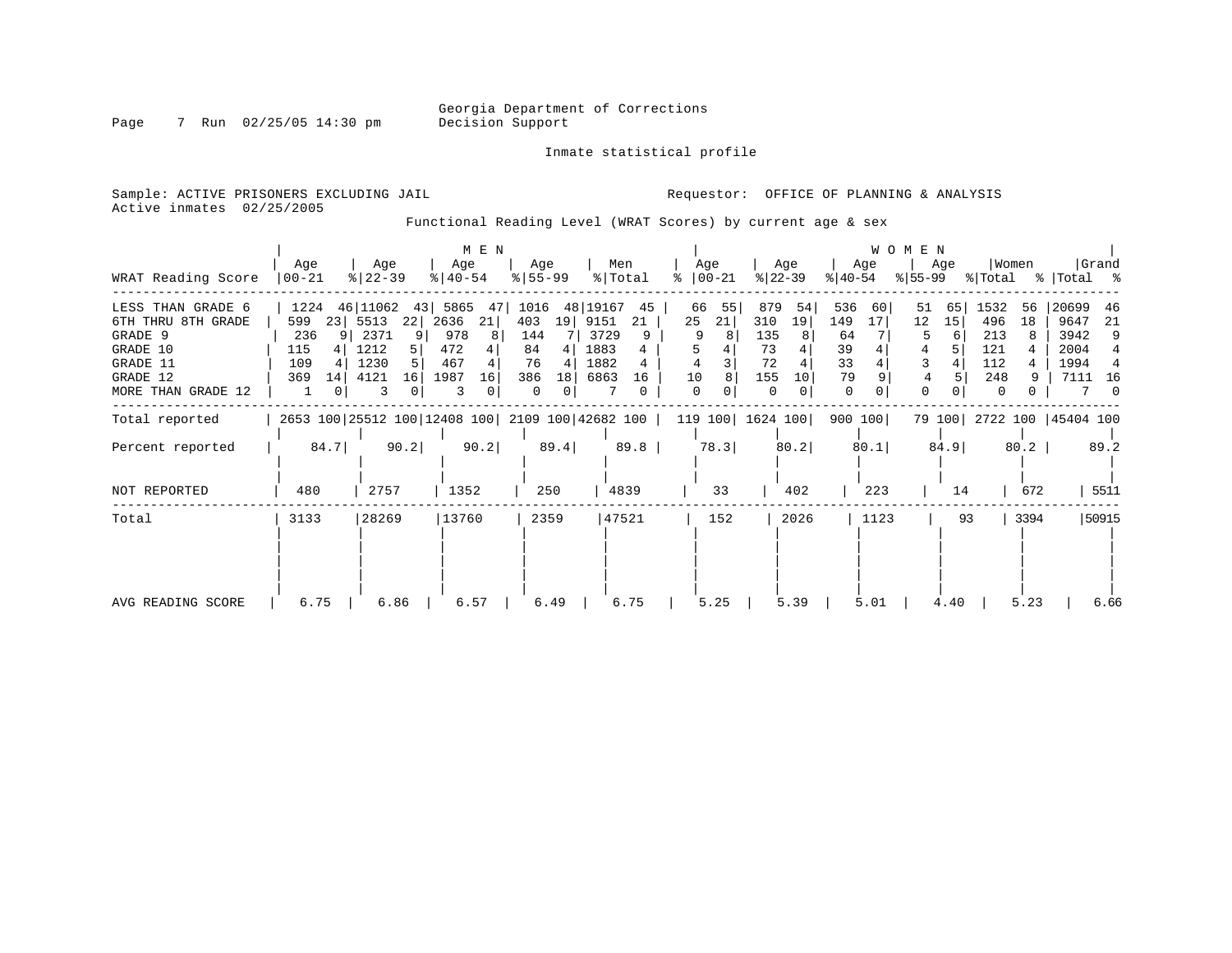Inmate statistical profile

Page 8 Run 02/25/05 14:30 pm

Active inmates 02/25/2005

Sample: ACTIVE PRISONERS EXCLUDING JAIL **Requestor:** OFFICE OF PLANNING & ANALYSIS

Functional Math Level (WRAT Scores) by current age & sex

|                                                                                                              |                                                         |                                                                                      | M E N                                                   |                                                                                       |                                                 |                                       |                                                                     | WOMEN                                                                 |                                                      |                                                          |                                                                                |
|--------------------------------------------------------------------------------------------------------------|---------------------------------------------------------|--------------------------------------------------------------------------------------|---------------------------------------------------------|---------------------------------------------------------------------------------------|-------------------------------------------------|---------------------------------------|---------------------------------------------------------------------|-----------------------------------------------------------------------|------------------------------------------------------|----------------------------------------------------------|--------------------------------------------------------------------------------|
| WRAT Math Score                                                                                              | Age<br>$00 - 21$                                        | Age<br>$ 22-39 $                                                                     | Age<br>$ 40-54 $                                        | Age<br>$8 55-99$                                                                      | Men<br>% Total                                  | Age<br>$ 00-21$<br>៖                  | Age<br>$ 22-39 $                                                    | Age<br>$ 40-54 $                                                      | Age<br>% 55−99                                       | Women<br>% Total                                         | Grand<br>%   Total %                                                           |
| LESS THAN GRADE 6<br>6TH THRU 8TH GRADE<br>GRADE 9<br>GRADE 10<br>GRADE 11<br>GRADE 12<br>MORE THAN GRADE 12 | 1018<br>1234<br>194<br>112<br>4  <br>62<br>2<br>33<br>0 | 38 7941<br>31 l<br>47 12358<br>48 5257<br>2420<br>1479<br>6 <br>826<br>3<br>494<br>8 | 4873<br>39<br>42 <br>950<br>8<br>636<br>400<br>303<br>4 | 970<br>46 14802<br>31 19499<br>650<br>146<br>150<br>2377<br>99<br>97<br>5<br>$\Omega$ | 35<br>46<br>3710<br>9<br>6<br>1387<br>927<br>12 | 30<br>25<br>57<br>48<br>16<br>13<br>9 | 409<br>25<br>812<br>50 <sub>1</sub><br>183<br>11<br>117<br>74<br>28 | 345<br>38<br>358<br>40<br>93<br>10<br>55<br>6<br>36<br>14<br>$\Omega$ | 34<br>43<br>26<br>33<br>8<br>6<br>6<br>6<br>$\Omega$ | 818<br>30<br>1253<br>46<br>298<br>11<br>186<br>119<br>48 | 15620<br>34<br>20752<br>46<br>4008<br>9<br>2563<br>6<br>1506<br>975<br>2<br>13 |
| Total reported                                                                                               |                                                         |                                                                                      |                                                         | 2653 100   25526 100   12423 100   2112 100   42714 100   119 100   1624 100          |                                                 |                                       |                                                                     | 901 100                                                               |                                                      | 79 100 2723 100 45437 100                                |                                                                                |
| Percent reported                                                                                             | 84.7                                                    | 90.3                                                                                 | 90.3                                                    | 89.5                                                                                  | 89.9                                            | 78.3                                  | 80.2                                                                | 80.2                                                                  | 84.9                                                 | 80.2                                                     | 89.2                                                                           |
| NOT REPORTED                                                                                                 | 480                                                     | 2743                                                                                 | 1337                                                    | 247                                                                                   | 4807                                            | 33                                    | 402                                                                 | 222                                                                   | 14                                                   | 671                                                      | 5478                                                                           |
| Total                                                                                                        | 3133                                                    | 28269                                                                                | 13760                                                   | 2359                                                                                  | 47521                                           | 152                                   | 2026                                                                | 1123                                                                  | 93                                                   | 3394                                                     | 50915                                                                          |
| AVG MATH SCORE                                                                                               | 6.59                                                    | 6.95                                                                                 | 6.63                                                    | 6.39                                                                                  | 6.81                                            | 7.22                                  | 7.28                                                                | 6.65                                                                  | 6.15                                                 | 7.03                                                     | 6.82                                                                           |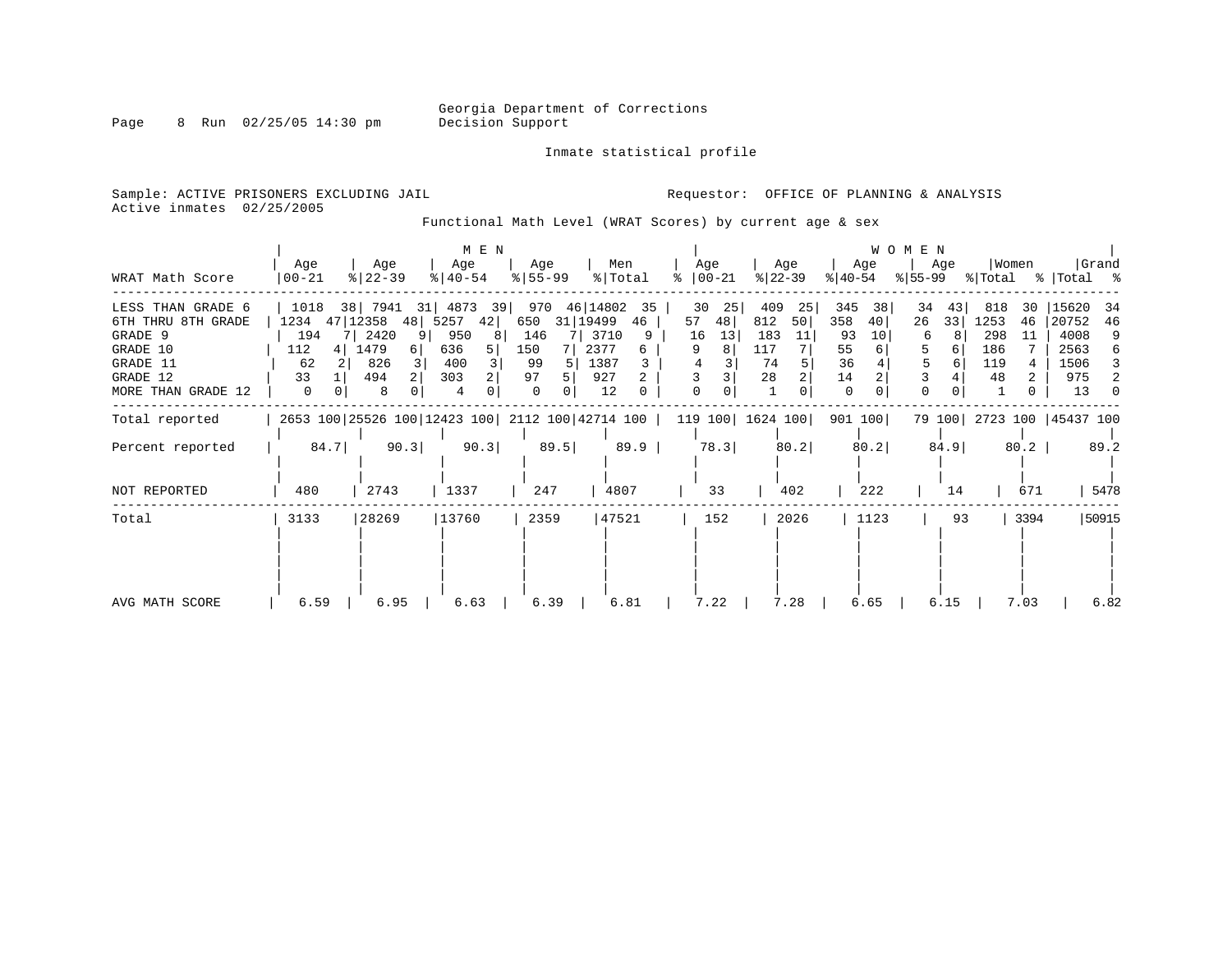Inmate statistical profile

Page 9 Run 02/25/05 14:30 pm

Active inmates 02/25/2005

Sample: ACTIVE PRISONERS EXCLUDING JAIL **Requestor:** OFFICE OF PLANNING & ANALYSIS

Functional Spelling Level (WRAT Scores) by current age & sex

|                                                                                                              |                                                                        |                                                                                                                                  | M E N                                               |                                              |                                                                    |                                                       |                                                                      |                                                     | WOMEN                                                    |                                                                 |                                                                                      |
|--------------------------------------------------------------------------------------------------------------|------------------------------------------------------------------------|----------------------------------------------------------------------------------------------------------------------------------|-----------------------------------------------------|----------------------------------------------|--------------------------------------------------------------------|-------------------------------------------------------|----------------------------------------------------------------------|-----------------------------------------------------|----------------------------------------------------------|-----------------------------------------------------------------|--------------------------------------------------------------------------------------|
| WRAT Spelling Score                                                                                          | Age<br>$00 - 21$                                                       | Age<br>$8   22 - 39$                                                                                                             | Age<br>$8   40 - 54$                                | Aqe<br>$8 55-99$                             | Men<br>% Total                                                     | Aqe<br>$ 00-21$<br>°                                  | Age<br>$ 22-39 $                                                     | Age<br>$ 40-54 $                                    | Age<br>$ 55-99 $                                         | Women<br>% Total                                                | Grand<br>%   Total %                                                                 |
| LESS THAN GRADE 6<br>6TH THRU 8TH GRADE<br>GRADE 9<br>GRADE 10<br>GRADE 11<br>GRADE 12<br>MORE THAN GRADE 12 | 1222<br>790<br>30<br>223<br>214<br>8  <br>91<br>3 I<br>114<br>$\Omega$ | 46   10910 43   6873 55   1229 58   20234<br>7721<br>30<br>8 2096<br>81<br>1997<br>8 <sup>1</sup><br>1014<br>4<br>1775<br>6<br>0 | 3070<br>25 <br>679<br>615<br>5  <br>351<br>826<br>2 | 473<br>96<br>84<br>4<br>56<br>3<br>174<br>81 | 47<br>22 12054<br>28<br>5   3094<br>2910<br>1512<br>4<br>2889<br>9 | 42<br>35<br>34<br>41<br>11<br>12<br>10<br>6<br>6<br>0 | 536<br>33 <br>508<br>31<br>187<br>12<br>189<br>12<br>112<br>91<br>б. | 406<br>45<br>273<br>30<br>69<br>73<br>41<br>39<br>0 | 40<br>51<br>17<br>22<br>8<br>6<br>9<br>11<br>6<br>2<br>0 | 1024<br>38<br>839<br>31<br>273<br>10<br>283<br>10<br>165<br>138 | 21258<br>47<br>12893<br>28<br>3367<br>7<br>3193<br>7<br>1677<br>4<br>3027<br>7<br>10 |
| Total reported                                                                                               |                                                                        | 2654 100 25519 100 12416 100 2113 100 42702 100                                                                                  |                                                     |                                              |                                                                    |                                                       | 119 100   1624 100                                                   | 901 100                                             |                                                          | 79 100 2723 100 45425 100                                       |                                                                                      |
| Percent reported                                                                                             | 84.7                                                                   | 90.3                                                                                                                             | 90.2                                                | 89.6                                         | 89.9                                                               | 78.3                                                  | 80.2                                                                 | 80.2                                                | 84.9                                                     | 80.2                                                            | 89.2                                                                                 |
| NOT REPORTED                                                                                                 | 479                                                                    | 2750                                                                                                                             | 1344                                                | 246                                          | 4819                                                               | 33                                                    | 402                                                                  | 222                                                 | 14                                                       | 671                                                             | 5490                                                                                 |
| Total                                                                                                        | 3133                                                                   | 28269                                                                                                                            | 13760                                               | 2359                                         | 47521                                                              | 152                                                   | 2026                                                                 | 1123                                                | 93                                                       | 3394                                                            | 50915                                                                                |
| AVG SPELLING SCORE                                                                                           | 6.44                                                                   | 6.63                                                                                                                             | 5.77                                                | 5.49                                         | 6.31                                                               | 6.50                                                  | 6.96                                                                 | 5.98                                                | 5.69                                                     | 6.58                                                            | 6.33                                                                                 |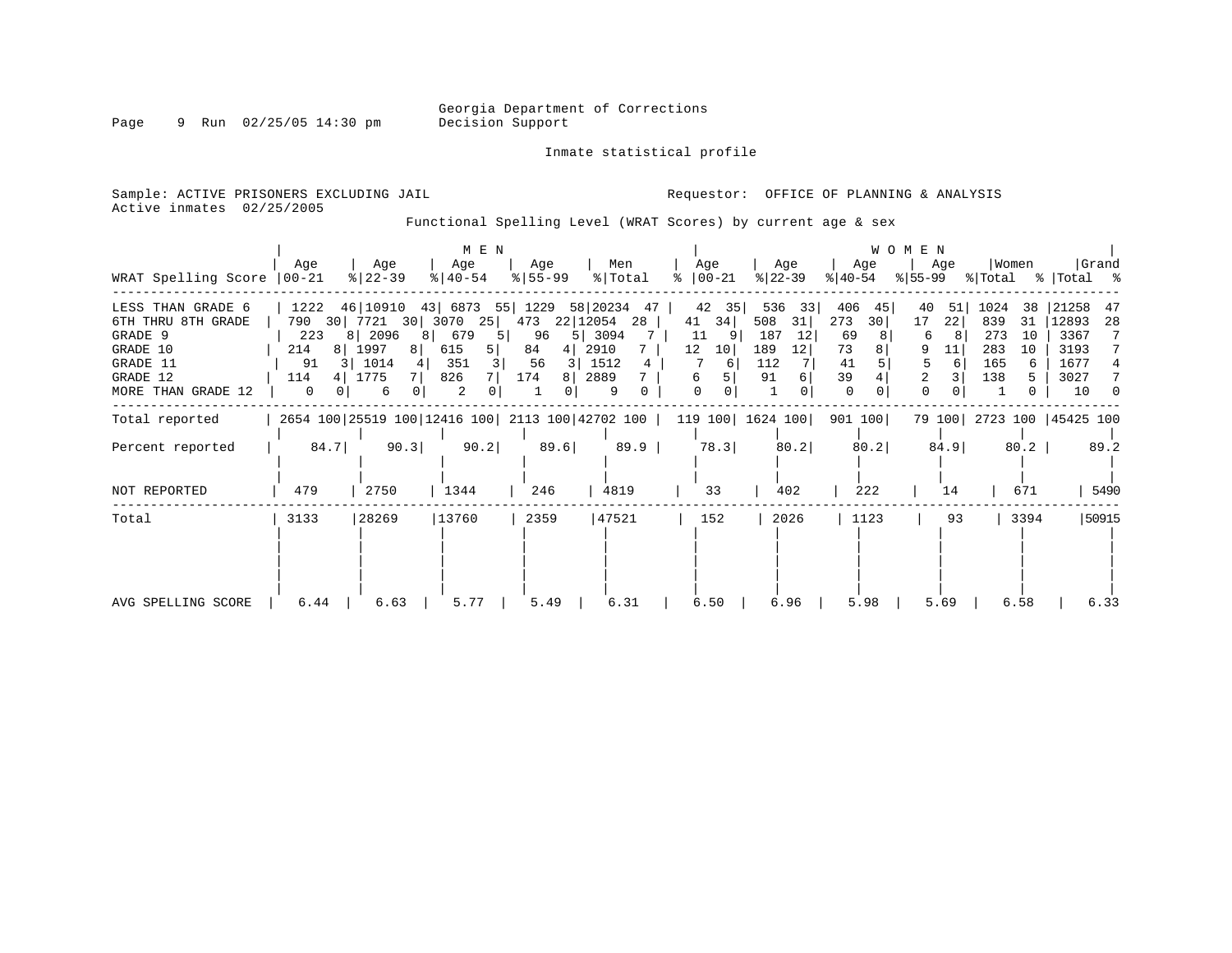Page 10 Run 02/25/05 14:30 pm

#### Inmate statistical profile

Sample: ACTIVE PRISONERS EXCLUDING JAIL **Requestor:** OFFICE OF PLANNING & ANALYSIS Active inmates 02/25/2005

Self-Rpt Guardian Status To Age 16 by current age & sex

|                  |                                                 |      |           |      |                              | M E N          |           |      |                    |      |          |         |           |                |                   |      | <b>WOMEN</b> |        |          |      |                     |       |
|------------------|-------------------------------------------------|------|-----------|------|------------------------------|----------------|-----------|------|--------------------|------|----------|---------|-----------|----------------|-------------------|------|--------------|--------|----------|------|---------------------|-------|
|                  | Age                                             |      | Age       |      | Age                          |                | Age       |      | Men                |      | Age      |         |           | Age            |                   | Age  |              | Age    | Women    |      |                     | Grand |
| Guardian Status  | $00 - 21$                                       |      | $ 22-39 $ |      | $8 40-54$                    |                | $8 55-99$ |      | % Total            |      | $ 00-21$ |         | $ 22-39 $ |                | $ 40-54 $         |      | $ 55-99 $    |        | % Total  |      | %   Total %         |       |
| ORPHANAGE        |                                                 |      |           |      | 3137 113 28296 106 13782 106 |                |           |      | 2366 104 47581 106 |      |          | 152 117 |           | 2029 117       | 1124              | 117  |              | 94 113 | 3399 117 |      | 50980 107           |       |
| FATHER ONLY      | 114                                             |      | 820       | 3    | 324                          | 2              | 47        |      | 2 1305             | 3    | 5.       | 4       | 51        | 3              | 25                |      |              |        | 82       |      | 1387                | -3    |
| FTR MTR HD       | 182                                             |      | 7   1844  |      | 905                          | 71             | 145       |      | 3076<br>6          |      | 20       | 15      | 124       |                | 63                |      |              |        | 208      |      | 3284                |       |
| MOTHER ONLY      | 1458                                            |      | 52 12147  | 46   | 4497                         | 35             | 534       |      | 23 18636           | 42   | 39       | 30      | 579       | 33             | 256               | 27   | 26           | 31     | 900      | 31   | 19536               | 41    |
| MTR FTR HD       | 593                                             | 21   | 7648      | 29   | 5540                         | 43             | 1247      |      | 55 15028           | 34   | 39       | 30      | 660       | 38             | 492               | 51   | 42           | 51     | 1233     | 42   | 16261               | 34    |
| OTH FEMALE       | 80                                              |      | 592       |      | 290                          | 2              | 51        |      | 1013               |      |          |         | 40        |                | 28                |      |              |        | 73       |      | 1086                | 2     |
| OTH MALE         | 11                                              |      | 116       |      | 50                           |                |           |      | 185                |      |          |         |           |                |                   |      |              |        |          |      | 192                 |       |
| STEP-PARNTS      | 15                                              |      | 351       |      | 153                          |                | 30        |      | 549                |      |          |         |           |                |                   |      |              |        |          |      | 554                 |       |
| FOSTER HOME      | 44                                              |      | 317       |      | 144                          |                | 27        |      | 532                |      |          |         | 39        | $\overline{2}$ | 14                |      |              |        | 57       |      | 589                 |       |
| GRAND PRNTS      | 246                                             |      | 2220      |      | 812                          | 6              | 139       | 6    | 3417               |      | 20       | 15      | 221       | 13             | 71                |      |              |        | 319      | 11   | 3736                |       |
| OTHER            | 41                                              |      | 569       |      | 272                          | $\overline{2}$ | 39        |      | 921                |      |          |         | 9         |                | 4                 |      |              |        | 15       |      | 936                 |       |
| Total reported   | 5921 100 54920 100 26769 100 4633 100 92243 100 |      |           |      |                              |                |           |      |                    |      | 282 100  |         |           |                | 3757 100 2083 100 |      | 176 100      |        |          |      | 6298 100  98541 100 |       |
| Percent reported |                                                 | 89.0 |           | 94.3 |                              | 94.5           |           | 96.4 |                    | 94.1 |          | 85.5    |           | 85.4           |                   | 85.5 |              | 89.2   |          | 85.6 |                     | 93.5  |
|                  |                                                 |      |           |      |                              |                |           |      |                    |      |          |         |           |                |                   |      |              |        |          |      |                     |       |
| NOT RPTD         | 345                                             |      | 1618      |      | 751                          |                |           | 85   | 2799               |      |          | 22      |           | 295            |                   | 163  |              | 10     |          | 490  |                     | 3289  |
| Total            | 3133                                            |      | 28269     |      | 13760                        |                | 2359      |      | 47521              |      |          | 152     |           | 2026           |                   | 1123 |              | 93     |          | 3394 |                     | 50915 |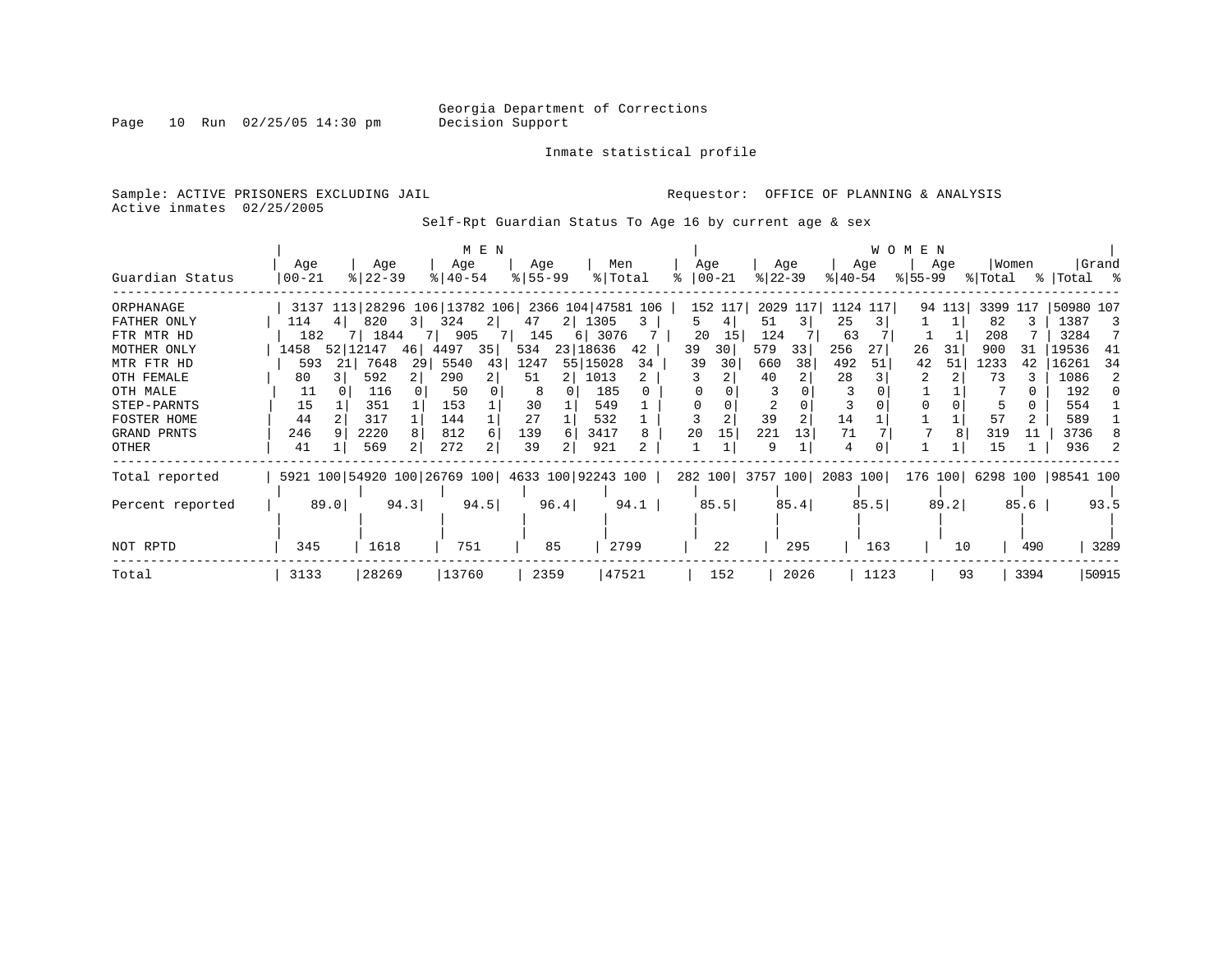Inmate statistical profile

Page 11 Run 02/25/05 14:30 pm

Sample: ACTIVE PRISONERS EXCLUDING JAIL **Requestor:** OFFICE OF PLANNING & ANALYSIS Active inmates 02/25/2005

Self-Rpt Employment Status Before Prison by current age & sex

| Employment                                                                                           | Age<br>$00 - 21$                                 | Age<br>$8   22 - 39$                                                                                 |                            | M E N<br>Age<br>$8 40-54$                                                        | Age<br>$\frac{8}{55}$ 55 - 99                                            |                                                                 | Men<br>% Total                     |                | Age<br>$ 00-21$                           | Age<br>$ 22-39 $                                                                         | Age<br>$ 40-54 $                                                 | <b>WOMEN</b><br>Age<br>$8155 - 99$                          | Women<br>% Total                                                                | Grand<br>%   Total %                                                                             |
|------------------------------------------------------------------------------------------------------|--------------------------------------------------|------------------------------------------------------------------------------------------------------|----------------------------|----------------------------------------------------------------------------------|--------------------------------------------------------------------------|-----------------------------------------------------------------|------------------------------------|----------------|-------------------------------------------|------------------------------------------------------------------------------------------|------------------------------------------------------------------|-------------------------------------------------------------|---------------------------------------------------------------------------------|--------------------------------------------------------------------------------------------------|
| FULL TIME<br>PART TIME<br>UNEMPL < 6M<br>UNEMPL > 6M<br>NEVER WORKD<br>STUDENT<br>INCAPABLE<br>OTHER | 650<br>414<br>204<br>312<br>866<br>89<br>17<br>0 | 25 12267<br>2519<br>16 <sup>1</sup><br>2922<br>3746<br>12<br>34<br>2425<br>271<br>428<br>$\mathbf 0$ | 50<br>10<br>12<br>15<br>10 | 6827<br>56<br>782<br>б.<br>1302<br>2183<br>18<br>258<br>2<br>19<br>719<br>6<br>0 | 960<br>110<br>222<br>11<br>408<br>20<br>34<br>2<br>352<br>17<br>$\Omega$ | 20704<br>46<br>3825<br>5<br>4650<br>6649<br>3583<br>381<br>1516 | 50<br>9<br>16<br>9<br>0            | 23<br>35<br>20 | 26<br>2<br>6<br>39<br>22<br>2<br>$\Omega$ | 558<br>47<br>52<br>4<br>126<br>186<br>16<br>137<br>12<br>20<br>2<br>107<br>9<br>$\Omega$ | 288<br>41<br>26<br>85<br>12<br>139<br>20<br>28<br>131<br>19<br>0 | 16<br>23<br>11<br>16<br>33<br>23<br>0<br>15<br>22<br>0<br>0 | 885<br>43<br>83<br>228<br>-11<br>349<br>17<br>201<br>10<br>40<br>255<br>12<br>0 | 21589<br>50<br>3908<br>9<br>4878<br>-11<br>6998<br>16<br>3784<br>q<br>421<br>771<br>$\mathbf{0}$ |
| Total reported<br>Percent reported<br>NOT RPTD                                                       | 581                                              | 81.5<br>3691                                                                                         | 86.9                       | 2552 100 24578 100 12090 100<br>87.9<br>1670                                     | 271                                                                      | 88.5                                                            | 2088 100 41308 100<br>86.9<br>6213 |                | 58.6<br>63                                | 89 100 1186 100<br>58.5<br>840                                                           | 697<br>62.1<br>426                                               | 69 100<br>100<br>74.2<br>24                                 | 60.1<br>1353                                                                    | 2041 100   43349 100<br>85.1<br>7566                                                             |
| Total                                                                                                | 3133                                             | 28269                                                                                                |                            | 13760                                                                            | 2359                                                                     | 47521                                                           |                                    |                | 152                                       | 2026                                                                                     | 1123                                                             | 93                                                          | 3394                                                                            | 50915                                                                                            |

\* NOTE: THE FIELD LABELD "OTHER" WAS CORRECTED IN APRIL 1989; INMATES CODED "PRE-OTIS NOT REPORTED" NOW HAVE BEEN REMOVED FROM THIS FIELD AND IDENTIFIED AS "NOT REPORTED".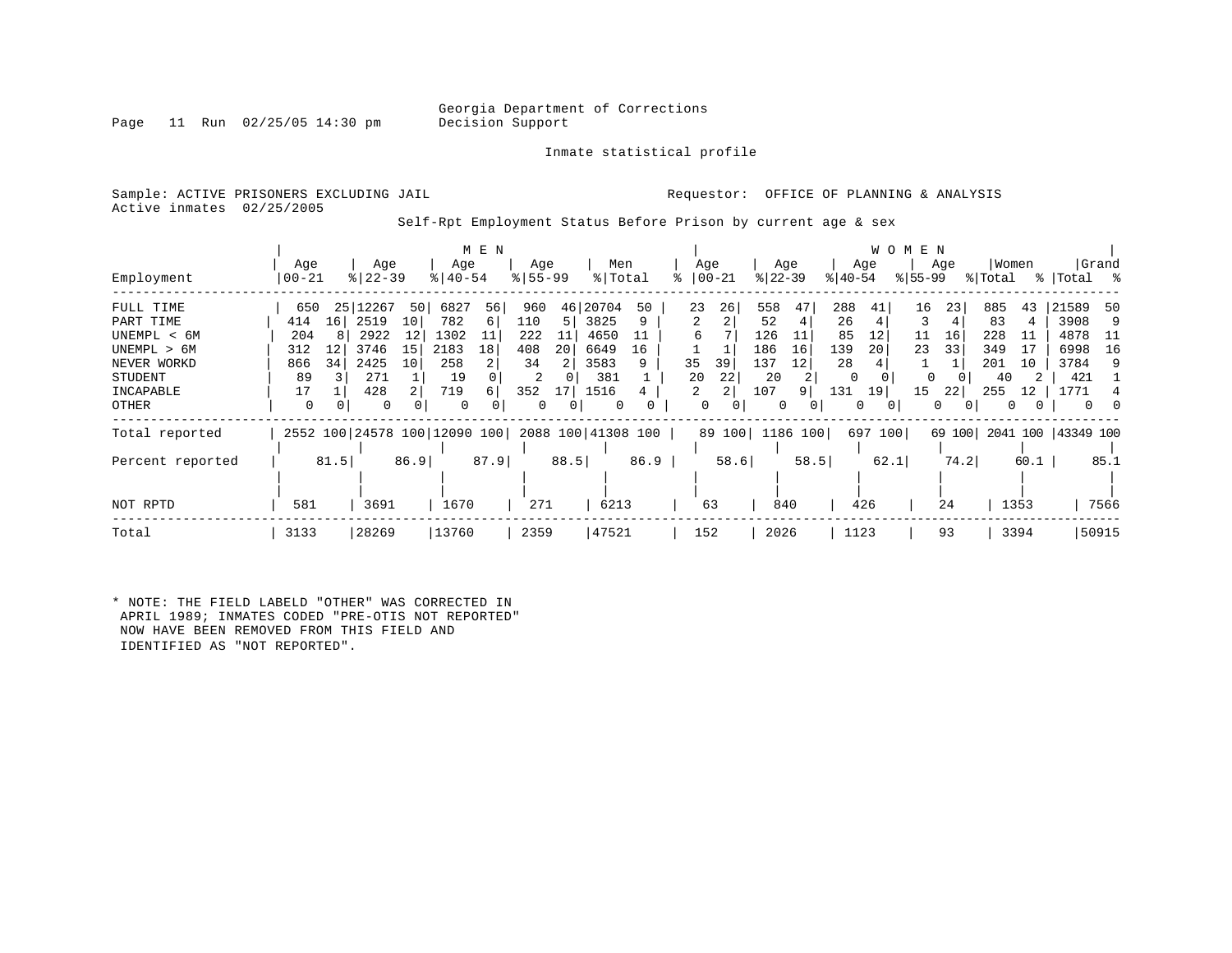Page 12 Run 02/25/05 14:30 pm

Inmate statistical profile

Sample: ACTIVE PRISONERS EXCLUDING JAIL **Requestor:** OFFICE OF PLANNING & ANALYSIS Active inmates 02/25/2005

Self-Rpt Marital Status At Admission by current age & sex

|                  |                                                 |                           | M E N                |                        |                        |                            |                        |                                 | W O M E N           |            |                     |
|------------------|-------------------------------------------------|---------------------------|----------------------|------------------------|------------------------|----------------------------|------------------------|---------------------------------|---------------------|------------|---------------------|
|                  | Age                                             | Age                       | Age                  | Age                    | Men                    | Age                        | Age                    | Age                             | Age                 | Women      | Grand               |
| Marital Status   | $00 - 21$                                       | $8122 - 39$               | $8140 - 54$          | $8 55-99$              | % Total                | %   00−21                  |                        | % 22-39 % 40-54 % 55-99 % Total |                     |            | %  Total %          |
| SINGLE           | 2705 97 19024 71                                |                           | 5249 40 402 18 27380 |                        | 61                     | 95 <br>124                 | 1048<br>61             | 356<br>37                       | 16<br>13            | 1541<br>53 | 28921 61            |
| MARRIED          | 39                                              | 1 2737<br>10 <sup>1</sup> | 2225                 | 569<br>17 <sup>1</sup> | 25<br>5570             | 12                         | 2 <sup>1</sup><br>235  | 14<br>175<br>18                 | 16<br>191           | 429<br>-15 | 5999<br>13          |
| SEPARATED        | 0 <sup>1</sup>                                  | 954<br>4                  | 8 <br>1094           | 237<br>10              | 2290<br>5              | 2                          | 171<br>10 <sup>1</sup> | 129<br>13                       | 10<br>12            | 313<br>11  | 2603<br>-5          |
| DIVORCED         | 0 <sup>1</sup>                                  | 1733                      | $6$   2875           | 701<br>221             | 5314<br>31             | 12<br>0                    | 186<br>0 I             | 193<br>20 l<br>-11              | 19<br>23            | 398<br>14  | 5712 12             |
| WIDOWED          | 0 <sup>1</sup>                                  | 82<br>$\overline{0}$      | 268<br>2             | 7 L<br>166             | 516<br>$1 \rightarrow$ | 0 <sup>1</sup><br>$\Omega$ | 2 <br>27               | 65<br>7 I                       | 22<br>27            | 114<br>4   | 630                 |
| COMMON LAW       | 36                                              | 2147                      | 8<br>1307            | 10 206                 | 9   3696               | 8<br>$\Omega$              | 63<br>0 <sup>1</sup>   | 46<br>5 <br>41                  |                     | 112<br>4   | 3808                |
| OTHER            | 0 <sup>1</sup><br>0                             | 13<br>- 0 I               | 5<br>$\circ$         | 0 <sup>1</sup><br>4    | 22<br>$\overline{0}$   | 0<br>$\mathbf{0}$          | 0 <sup>1</sup>         | 0<br>$\overline{0}$             | $\Omega$<br>$\circ$ |            | 23                  |
| Total reported   | 2790 100 26690 100 13023 100 2285 100 44788 100 |                           |                      |                        |                        |                            | 130 100 1731 100       | 964 100                         | 83 100              |            | 2908 100  47696 100 |
| Percent reported | 89.1                                            | 94.4                      | 94.6                 | 96.9                   | 94.2                   | 85.5                       | 85.4                   | 85.8                            | 89.2                | 85.7       | 93.7                |
|                  |                                                 |                           |                      |                        |                        |                            |                        |                                 |                     |            |                     |
| NOT RPTD         | 343                                             | 1579                      | 737                  | 74                     | 2733                   | 22                         | 295                    | 159                             | 10                  | 486        | 3219                |
| Total            | 3133                                            | 28269                     | 13760                | 2359                   | 47521                  | 152                        | 2026                   | 1123                            | 93                  | 3394       | 50915               |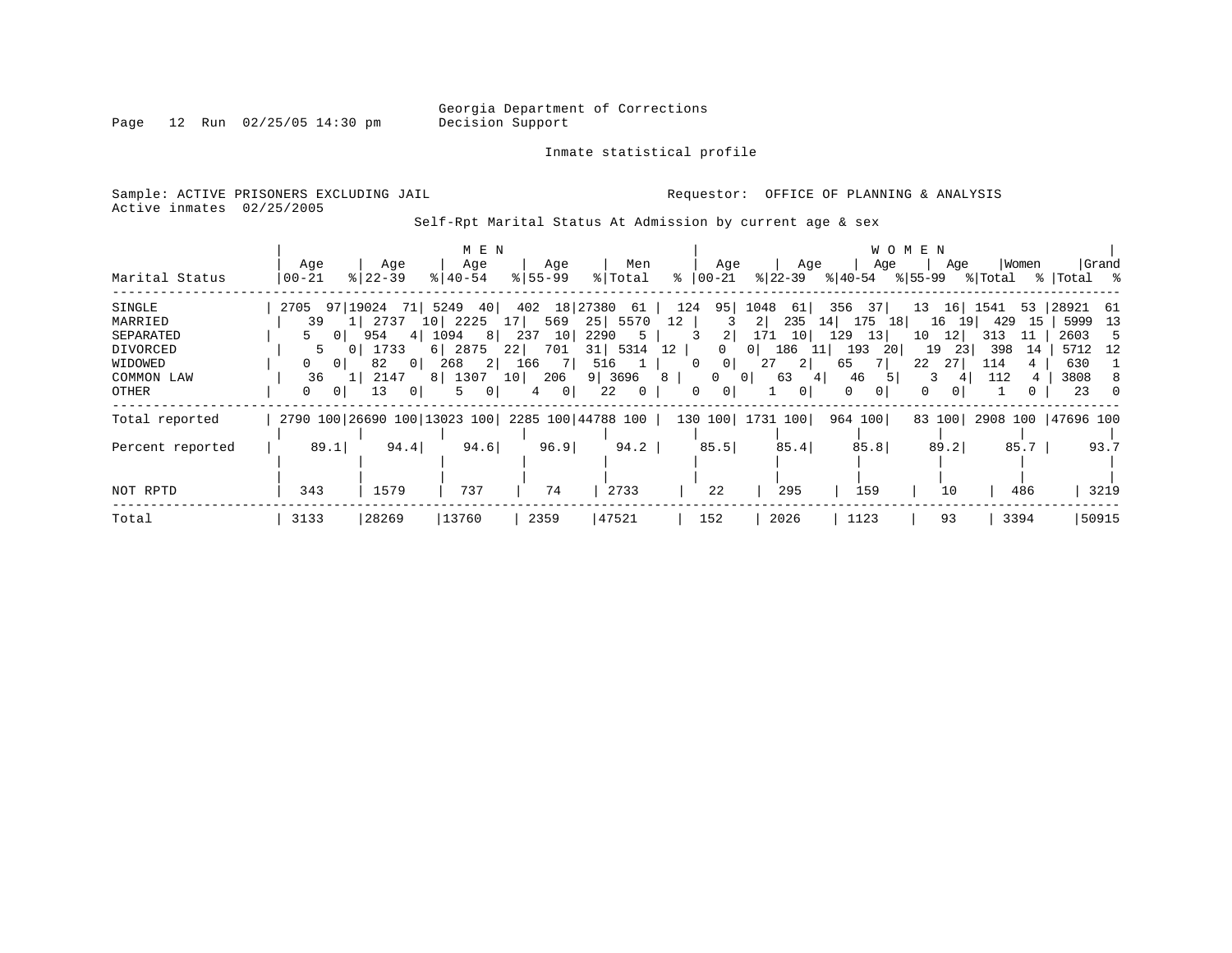Inmate statistical profile

Page 13 Run  $02/25/05$  14:30 pm

Sample: ACTIVE PRISONERS EXCLUDING JAIL **Requestor:** OFFICE OF PLANNING & ANALYSIS Active inmates 02/25/2005

Self-Rpt Number Of Children At Admission by current age & sex

|                                                                                                     |                                              |                                                                                                                                                                    | M E N                               |                                                 |                |                                                                                   |                                                 |                                                                                              | WOMEN                                                                      |                                                           |                                                                                      |
|-----------------------------------------------------------------------------------------------------|----------------------------------------------|--------------------------------------------------------------------------------------------------------------------------------------------------------------------|-------------------------------------|-------------------------------------------------|----------------|-----------------------------------------------------------------------------------|-------------------------------------------------|----------------------------------------------------------------------------------------------|----------------------------------------------------------------------------|-----------------------------------------------------------|--------------------------------------------------------------------------------------|
| Number Of Children                                                                                  | Aqe<br>$ 00 - 21 $                           | Aqe<br>$ 22-39 $                                                                                                                                                   | Age<br>$ 40-54 $                    | Age<br>$ 55 - 99 $                              | Men<br>% Total | Age<br>%   00−21                                                                  | Age                                             | Age<br>$ 22-39 $ $ 40-54 $ $ 55-99 $ $ Total$ $ Total$ $ 8 $                                 | Aqe                                                                        | Women                                                     | Grand                                                                                |
| NO CHILDREN<br>ONE CHILD<br>TWO CHILDREN<br>THREE CHILDREN<br><b>FOUR CHILDREN</b><br>FIVE CHILDREN | 108<br>36<br>6<br>0 <sup>1</sup><br>$\Omega$ | $2153$ 77 11353 43 3715 29 414 19 17635 40<br>495 18 6590 25 2839 22 383 17 10307<br>4 4341 16 2672 21 466 21 7587 17<br>1 2340<br>1049 4<br>488<br>0 <sup>1</sup> | 2 481                               | 9 1736 14 402 18 4514 10<br>870 7 258 12 2183 5 | 4 135 6 1104   | 91 69<br>23<br>24<br>$9 \mid$<br>12<br>$\overline{3}$<br>$\overline{0}$<br>2<br>1 | 421 24<br>2 328 19 229<br>$0$   158<br>9 <br>67 | 381 22 134 14<br>18 339 19 182 19<br>$254$ 26<br>24<br>9 <sup>1</sup><br>85<br>33<br>4<br>31 | $11 \quad 13$<br>10<br>12<br>19<br>23 <br>20<br>24<br>11<br>9<br>-61<br>5. | 617<br>555<br>19<br>706<br>24<br>580<br>-20<br>252<br>106 | 21   18252<br>-39<br> 10862 23<br>8293<br>18<br>5094<br>11<br>2435<br>5<br>1210<br>3 |
| MORE THAN 5 CHILDREN                                                                                | $\overline{0}$<br>0 <sup>1</sup>             | 354<br>1                                                                                                                                                           | 394<br>$\left  \frac{3}{2} \right $ | $172 \t 8$                                      | 920<br>2       | 11                                                                                | 45<br>3                                         | 43<br>4                                                                                      | 11                                                                         | 98                                                        | 1018<br>$\overline{2}$                                                               |
| Total reported                                                                                      |                                              |                                                                                                                                                                    |                                     |                                                 |                |                                                                                   |                                                 | 2798 100 26515 100 12707 100 2230 100 44250 100   132 100   1739 100   960 100               |                                                                            |                                                           | 83 100 2914 100 47164 100                                                            |
| Percent reported                                                                                    | 89.3                                         | 93.8                                                                                                                                                               | 92.3                                | 94.5                                            | 93.1           | 86.8                                                                              | 85.8                                            | 85.5                                                                                         | 89.2                                                                       | 85.9                                                      | 92.6                                                                                 |
| NOT REPORTED                                                                                        | 335                                          | 1754                                                                                                                                                               | 1053                                | 129                                             | 3271           | 20                                                                                | 287                                             | 163                                                                                          | 10                                                                         | 480                                                       | 3751                                                                                 |
| Total                                                                                               | 3133                                         | 28269                                                                                                                                                              | 13760                               | 2359                                            | 47521          | 152                                                                               | 2026                                            | 1123                                                                                         | 93                                                                         | 3394                                                      | 50915                                                                                |
| AVG NUM CHILDREN                                                                                    | .30                                          | 1.19                                                                                                                                                               | 1.75                                | 2.48                                            | 1.36           | .52                                                                               | 1.97                                            | 2.26                                                                                         | 2.82                                                                       | 2.03                                                      | 1.40                                                                                 |

\* NOTE: THE FIELD LABLED "NO CHILDREN" WAS CORRECTED IN MARCH 1989: MISSING DATA FOR INMATES STILL IN DIAGNOSTICS NOW HAS BEEN REMOVED FROM THIS FIELD AND IDENTIFIED AS "NOT REPORTED" INFORMATION.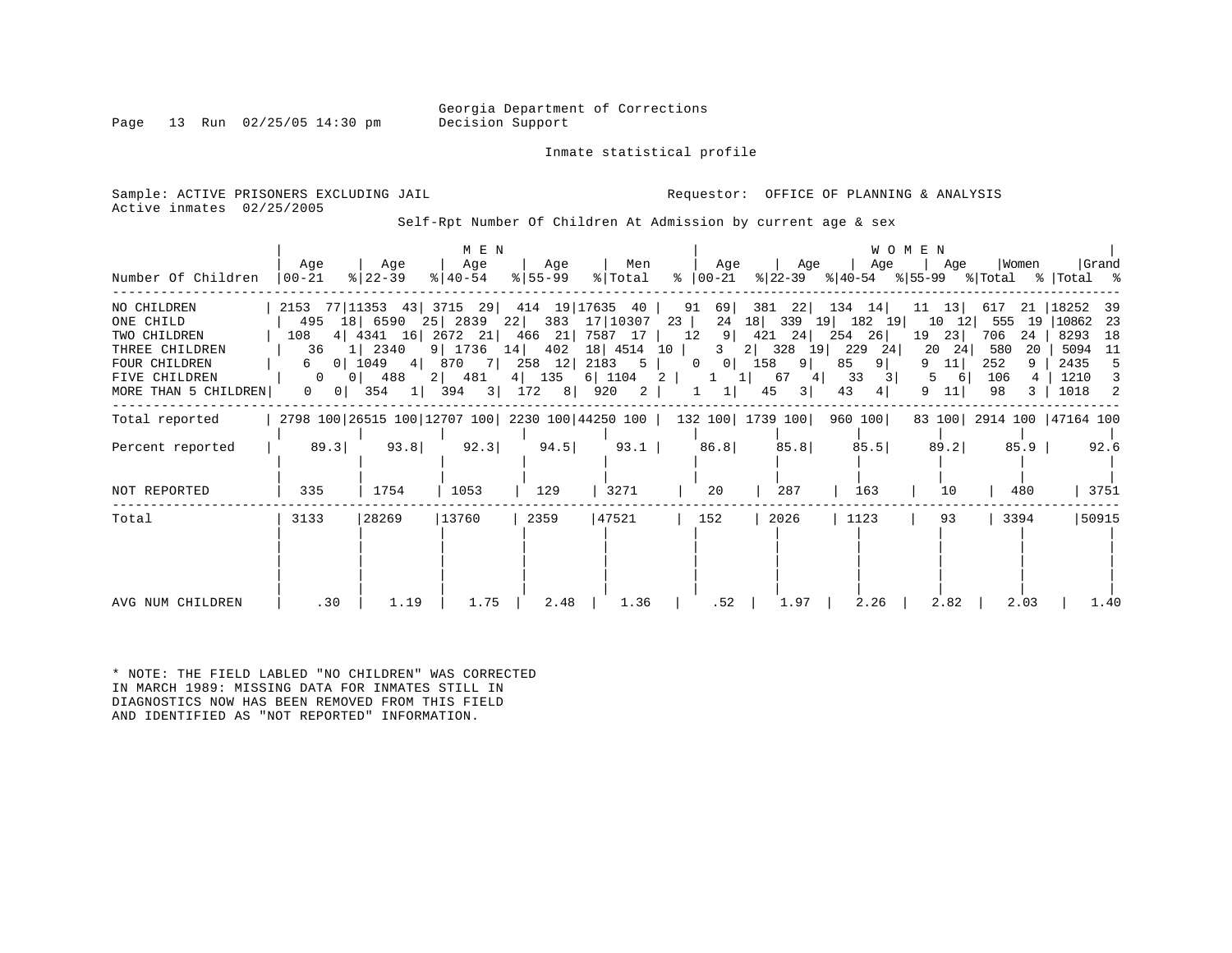Inmate statistical profile

Sample: ACTIVE PRISONERS EXCLUDING JAIL **Requestor:** OFFICE OF PLANNING & ANALYSIS Active inmates 02/25/2005

Self-Rpt Religious Affiliation by current age & sex

|                  | M E N<br>WOMEN                                                                                                                                                                 |              |
|------------------|--------------------------------------------------------------------------------------------------------------------------------------------------------------------------------|--------------|
|                  | Women<br>Age<br>Age<br>Age<br>Age<br>Men<br>Age<br>Age<br>Age<br>Age                                                                                                           | Grand        |
| Religion         | $8   22 - 39$<br>$ 22-39$<br>$8 55-99$<br>% Total<br>$ 00 - 21$<br>$00 - 21$<br>$ 40-54$<br>$ 40-54$<br>$ 55-99 $<br>% Total<br>%   Total<br>ႜ                                 | း            |
| ISLAM            | 949<br>382<br>38<br>1442<br>19<br>1468<br>73<br>4<br>3<br>26<br>2<br>3<br>0<br>3                                                                                               | 3            |
| CATHOLIC         | 1866<br>5<br>37<br>113<br>1194<br>5<br>462<br>4<br>97<br>8<br>80<br>9<br>132<br>1998<br>4<br>4<br>6<br>5<br>4                                                                  | 4            |
| <b>BAPTIST</b>   | 20377<br>992<br>57<br>996<br>36 11056<br>42 <br>7081<br>56<br>1244<br>63<br>48<br>586<br>49<br>1690<br>22067<br>56<br>61<br>61<br>46<br>58                                     | 47           |
| METHODIST        | 942<br>26<br>393<br>399<br>3<br>124<br>2<br>3<br>49<br>48<br>5<br>105<br>1047<br>1<br>6<br>2<br>3<br>5<br>6<br>4                                                               | 2            |
| EPISCOPLN        | 30<br>0  <br>25<br>64<br>75<br>0 <sup>1</sup><br>0<br>$\Omega$<br>4<br>11<br>3<br>6<br>0                                                                                       | $\Omega$     |
| PRESBYTRN        | $\Omega$<br>98<br>35<br>15<br>96<br>.5<br>41<br>$\Omega$<br>-1<br>U<br>$\Omega$<br>$\Omega$<br>0<br>2<br>U<br>0                                                                |              |
| CHC OF GOD       | 176<br>$\overline{2}$<br>468<br>27<br>216<br>49<br>26<br>2<br>511<br>15<br>2<br>43<br>11<br>$1\vert$                                                                           |              |
| HOLINESS         | 731<br>553<br>234<br>39<br>104<br>1427<br>137<br>1661<br>8<br>84<br>9<br>8<br>4<br>6<br>8<br>6                                                                                 |              |
| <b>JEWISH</b>    | $\overline{a}$<br>15<br>21<br>42<br>3<br>46<br>0  <br>4<br>0<br>0<br>4<br>0.<br>O<br>0<br>0<br>Ω<br>0                                                                          |              |
| ANGLICAN         | 0<br>3<br>3<br>0<br>O<br>0<br>0<br>0<br>0<br>0<br>0<br>6                                                                                                                       |              |
| GRK ORTHDX       | 0<br>0<br>0<br>0<br>6<br>0<br>0<br>0<br>O<br>0<br>0<br>0<br>0<br>0<br>6                                                                                                        |              |
| HINDU            | 0<br>5<br>$\Omega$<br>0<br>0<br>0<br>0<br>n<br>0<br>0 <sup>1</sup><br>0<br>0<br>6<br>0<br>0                                                                                    |              |
| <b>BUDDHIST</b>  | 29<br>0<br>0<br>5<br>0<br>6<br>0<br>0<br>0<br>0<br>0<br>O<br>41<br>0<br>41<br>0<br>U<br>0<br>Ω                                                                                 |              |
| TAOIST           | $\overline{0}$<br>$\circ$<br>0<br>$\Omega$<br>$\Omega$<br>$\Omega$<br>O<br>0<br>$\Omega$<br>01<br>0<br>0<br>$\Omega$<br>$\Omega$<br>U<br>O<br>0<br>O<br>U<br>0<br><sup>0</sup> |              |
| SHINTOIST        | 0<br>$\Omega$<br>$\Omega$<br>10<br>0<br>10<br>0<br>0<br>0<br>O<br>∩<br>$\Omega$<br>0<br>O<br>0<br><sup>0</sup><br><sup>n</sup><br>$\Omega$<br>6<br>4<br><sup>0</sup>           |              |
| SEVEN D AD       | 0<br>112<br>118<br>9<br>60<br>36<br>0<br>$\mathbf{1}$<br>$\Omega$<br>$\Omega$<br>0<br>0<br>$\Omega$<br>$\Omega$<br>6<br>$\Omega$                                               |              |
| JEHOVAH WT       | 371<br>23<br>14<br>213<br>111<br>10<br>0<br>348<br>1<br>13<br>q<br>N<br>$\Omega$                                                                                               |              |
| LATR DAY S       | 28<br>9<br>50<br>3<br>0<br>46<br>U<br>0<br>$\Omega$<br>4<br>0<br>6<br>0<br>0<br>0<br>0<br><sup>0</sup>                                                                         | $\Omega$     |
| <b>OUAKER</b>    | 0 <sup>1</sup><br>0<br>0<br>0<br>O<br>0<br>0<br>0<br>0<br>O<br>O<br>O<br>O<br>O.<br>0<br>0<br>0                                                                                | <sup>0</sup> |
| OTHER PROD       | 39<br>124<br>550<br>5683<br>313<br>13<br>8<br>10<br>484<br>17<br>6167<br>3988<br>999<br>146<br>13<br>30<br>18<br>201<br>15<br>8                                                | 13           |
| <b>NONE</b>      | 6580<br>4389<br>1391<br>9<br>6504<br>53<br>3<br>18<br>76<br>3<br>522<br>19<br>17<br>11<br>202<br>15<br>4<br>2<br>0<br>$\Omega$<br>5                                            | 14           |
| OTHER            | 13 2908<br>1064<br>167<br>20<br>3<br>53<br>2<br>4563<br>371<br>11<br>8 <sup>1</sup><br>4510<br>30<br>2<br>2<br>8 <br>10<br>0<br>0<br>4                                         | 10           |
| Total reported   | 2759 100 26261 100 12756 100 2221 100 43997 100<br>130 100 1727 100<br>957 100<br>80 100<br>2894 100   46891 100                                                               |              |
| Percent reported | 88.1<br>92.9<br>92.7<br>94.2<br>92.6<br>85.5<br>85.2<br>85.2<br>86.0<br>85.3                                                                                                   | 92.1         |
| NOT RPTD         | 374<br>2008<br>1004<br>138<br>3524<br>22<br>299<br>166<br>500<br>13                                                                                                            | 4024         |
| Total            | 28269<br>13760<br>47521<br>152<br>3133<br>2359<br>2026<br>1123<br>93<br>3394                                                                                                   | 50915        |

Page 14 Run 02/25/05 14:30 pm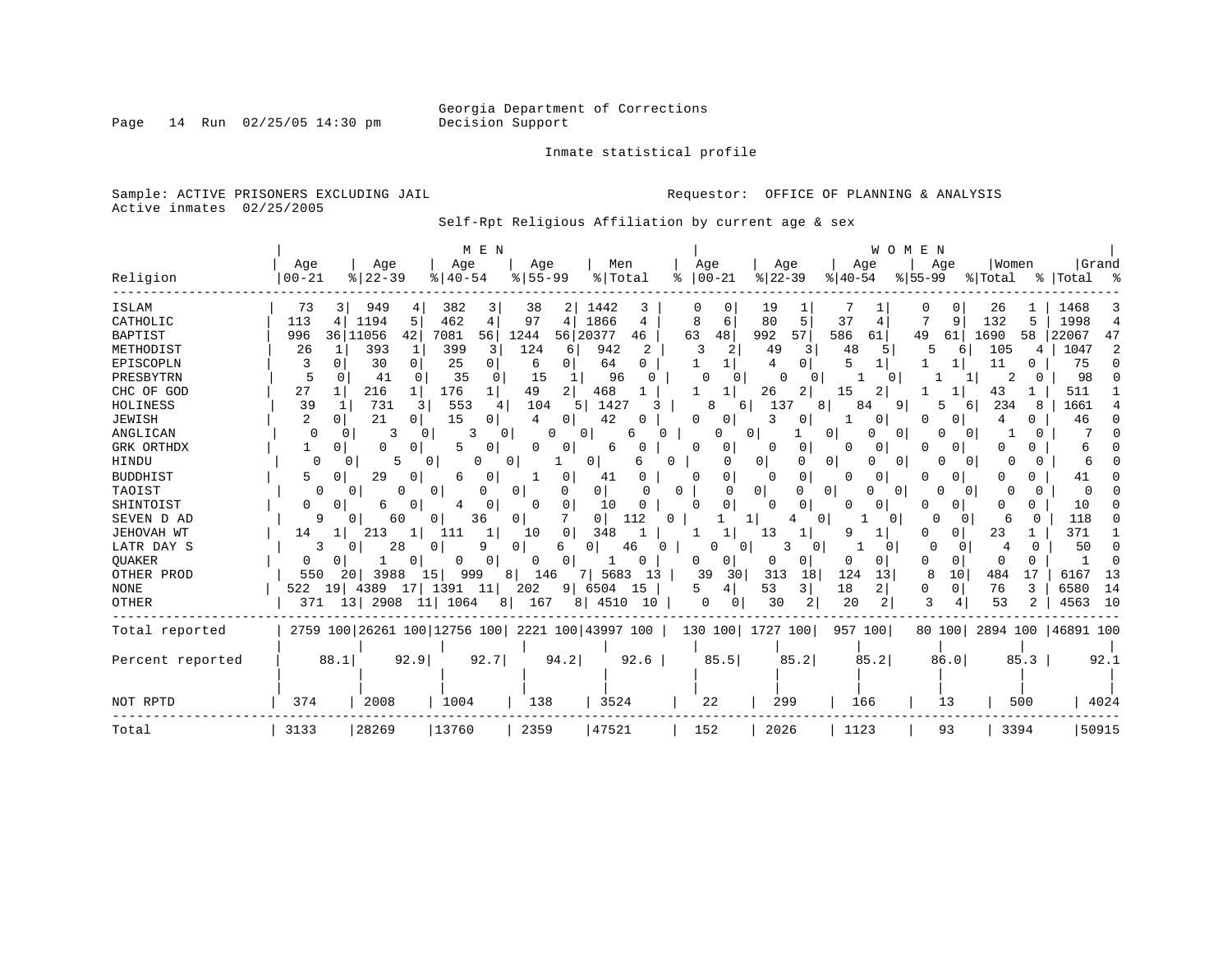Page 15 Run  $02/25/05$  14:30 pm

Inmate statistical profile

Sample: ACTIVE PRISONERS EXCLUDING JAIL **Requestor:** OFFICE OF PLANNING & ANALYSIS Active inmates 02/25/2005

Self-Rpt Family Behavior Patterns \* by current age & sex

|                  |                       |                       | M E N                       |                        |                                                 |               |                 |                           | W O M E N   |                  |              |
|------------------|-----------------------|-----------------------|-----------------------------|------------------------|-------------------------------------------------|---------------|-----------------|---------------------------|-------------|------------------|--------------|
|                  | Age                   | Age                   | Age                         | Age                    | Men                                             | Age           | Age             | Age                       | Age         | Women            | Grand        |
| Family Behavior  | $00 - 21$             | $ 22-39 $             | $8 40-54$                   | $8 55-99$              | % Total                                         | $8   00 - 21$ | $ 22-39 $       | $ 40-54 $                 | $8155 - 99$ | % Total          | %   Total %  |
| CRIMINLTY        | 938                   | 22 7832               | 22<br>3734                  | 488<br>24              | 24 12992                                        | 53 19<br>23   | 662<br>19       | 330<br>20 <sub>1</sub>    | 18<br>14    | 1063<br>19       | 14055<br>-22 |
| ALCOHOLISM       | 481                   | 11  4539<br>13        | 2710 18                     | 369                    | 18 8099 14                                      | $34 \quad 12$ | 12<br>414       | 271<br>16                 | 20<br>16    | 739<br>13        | 8838<br>14   |
| DRUG ABUSE       | 406                   | 10 3032               | 1116<br>8                   | 106<br>7 I             | 5   4660<br>8                                   | 24            | 369<br>9 <br>11 | 148                       | 10<br>8     | 551<br>10        | 5211<br>-8   |
| DOMINERING       | 0 <sup>1</sup><br>(1) | 61<br>0 I             | 54<br>$\circ$               | 9<br>0 <sup>1</sup>    | 124<br>$\mathbf{0}$                             | 16<br>6       | 244             | 143<br>91                 | 14<br>11    | 417              | 541          |
| MIGRANT          | 15                    | 160<br>0 <sup>1</sup> | 125<br>0 <sup>1</sup><br>11 | 18                     | 318<br><b>LI</b>                                |               | 9               | 2                         | 0           | 12               | 330          |
| INFL BTGS        | 55                    | 924<br>3 I            | 643<br>4                    | 133<br>6               | 1755<br>3                                       | 21<br>8       | 264<br>8        | 151                       | 14          | 450              | 2205         |
| PERMISSIVE       | 4                     | 45<br>0 I             | 34<br>0                     | 12                     | 95                                              | 14<br>5       | 214<br>6        | 75                        | 2           | 305<br>6         | 400          |
| FATH ABSNT       | 1813                  | 43 14962<br>42        | 35<br>5325                  | 676                    | 33 22776<br>40                                  | 58<br>21      | 748<br>21       | 305<br>18                 | 23<br>29    | 1140<br>21       | 23916<br>38  |
| MOTH ABSNT       | 468<br>11             | 3848<br>11            | 1424<br>91                  | 10 <sup>1</sup><br>216 | 5956<br>10                                      | 10<br>27      | 251             | 83                        | 12          | 373              | 6329<br>10   |
| NONE             | 18<br>$\Omega$        | 345                   | 174                         | 34<br>2                | 571                                             | 25<br>9       | 306<br>9        | 154                       | 9           | 494<br>9         | 1065<br>-2   |
| Total reported   |                       |                       |                             |                        | 4198 100 35748 100 15339 100 2061 100 57346 100 |               |                 | 273 100 3481 100 1662 100 |             | 128 100 5544 100 | 62890 100    |
| Percent reported | 78.1                  | 81.4                  | 81.4                        | 83.1                   | 81.3                                            | 71.1          | 70.3            | 66.9                      | 74.2        | 69.3             | 80.5         |
|                  |                       |                       |                             |                        |                                                 |               |                 |                           |             |                  |              |
| OTHER            | 686                   | 5263                  | 2560                        | 399                    | 8908                                            | 44            | 601             | 372                       | 24          | 1041             | 9949         |
| Total            | 3133                  | 28269                 | 13760                       | 2359                   | 47521                                           | 152           | 2026            | 1123                      | 93          | 3394             | 50915        |

\* NOTE: SINCE THERE CAN BE UP TO FIVE BEHAVIOR CODES PER INMATE, THE NUMBER OF CASES REPORTED IN THE DETAIL LINES AND THE TOTAL REPORTED LINE MAY EXCEED THE TOTAL NUMBER OF CASES. IN SHORT, THIS TABLE COUNTS THE NUMBER OF BEHAVIOR PROBLEMS, NOT INMATES.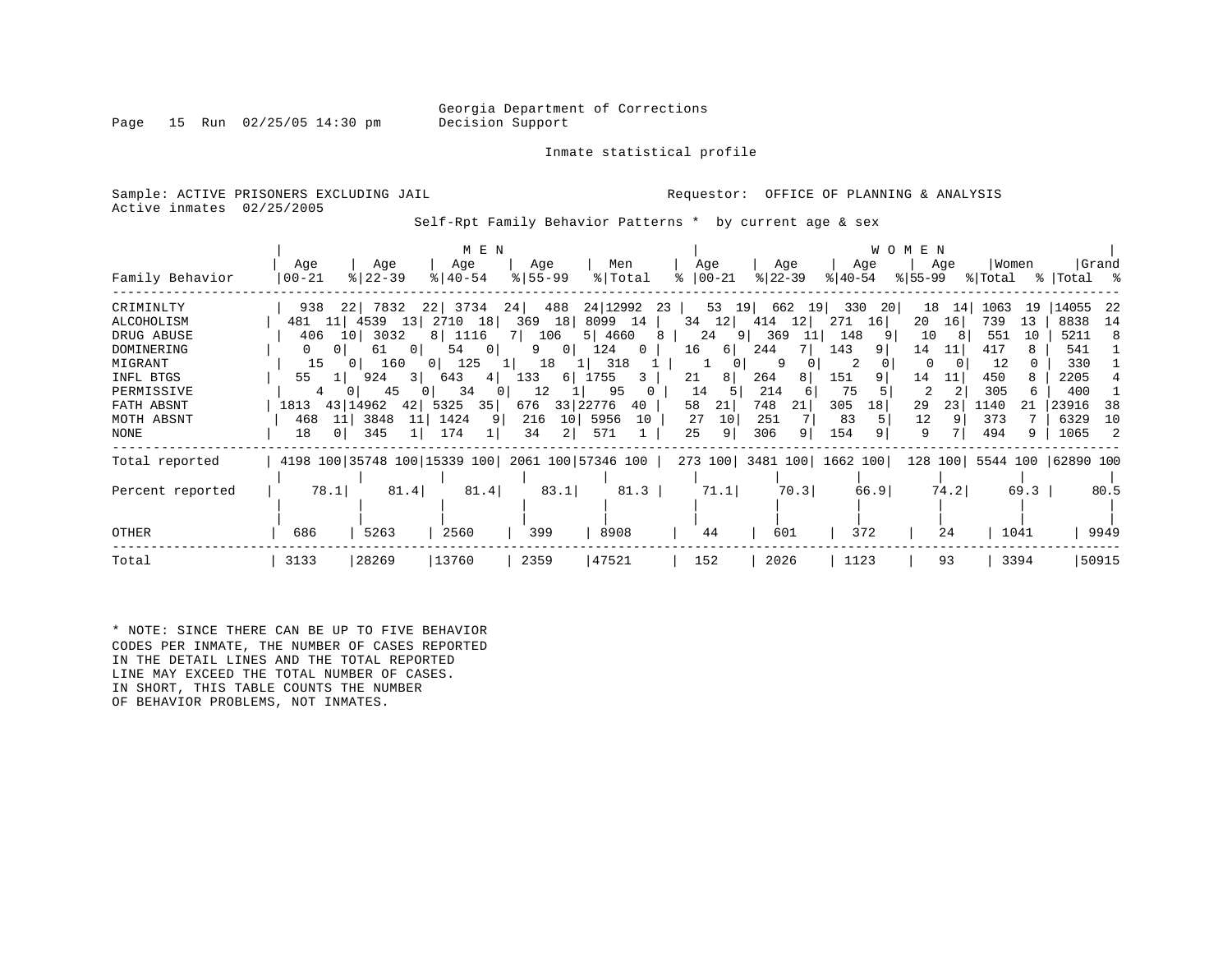Page 16 Run  $02/25/05$  14:30 pm

#### Inmate statistical profile

Sample: ACTIVE PRISONERS EXCLUDING JAIL **Requestor:** OFFICE OF PLANNING & ANALYSIS Active inmates 02/25/2005

Inmate Diagnostic Behavior Problem \* by current age & sex

|                    |                         |                         | M E N                 |                                                 |           |          |                      |                           | W O M<br>E<br>N |            |                     |
|--------------------|-------------------------|-------------------------|-----------------------|-------------------------------------------------|-----------|----------|----------------------|---------------------------|-----------------|------------|---------------------|
|                    | Age                     | Age                     | Age                   | Age                                             | Men       | Age      | Age                  | Age                       | Age             | Women      | Grand               |
| Diagnostic Problem | 00-21                   | $8$   22-39             | $8140 - 54$           | $8155 - 99$                                     | % Total   | $ 00-21$ | $ 22-39 $            | $ 40-54 $                 | $8155 - 99$     | % Total    | %   Total           |
| <b>ALCOHOLIC</b>   | 73                      | 1020                    | 933<br>4              | 199<br>2225<br>5                                | 2         | 2        | 125<br>4             | 120                       | 6               | 258<br>5   | 2483                |
| ALCOH ABSE         | 13<br>733               | 6872<br>13 <sup>1</sup> | 4258<br>16            | 632<br>16 12495                                 | 14        | 4        | 120                  | 96<br>6                   | 9<br>6          | 229<br>5   | 12724<br>14         |
| DRUG EXP           | 703<br>12               | 8120<br>15              | 13<br>3497            | 9 12680<br>360                                  | 14        | 18<br>8  | 254<br>9             | 157<br>9                  | 9<br>6          | 438        | 13118<br>14         |
| DRUG ABSE          | 1255                    | 22 10425<br>20          | 5257<br>20            | 10 17312<br>375                                 | 19        | 23<br>54 | 838<br>28            | 464                       | 18<br>13        | 1374<br>27 | 20<br>18686         |
| NARC ADDCT         | 49                      | 798                     | 573<br>2              | 1474<br>54                                      |           |          | $\overline{2}$<br>62 | 45                        | 2               | 114        | 1588                |
| EPILEPTIC          | 23                      | 279                     | 228                   | 33<br>563                                       |           |          | 3<br>79              | 55                        |                 | 143        | 706                 |
| MANIPULTVE         | 932                     | 7712<br>15              | 2823<br>11            | 327<br>8 11794                                  | 13        |          | 42                   | 32                        |                 | 79         | 11873<br>13         |
| <b>ASSAULTIVE</b>  | 1331<br>24 <sub>1</sub> | 22<br>11808             | 5421<br>20            | 26 19554<br>994                                 | 22        | 75<br>32 | 639<br>22            | 322<br>19                 | 35<br>25        | 1071<br>21 | 20625<br>22         |
| ESCPE TEND         | 60                      | 1013<br>2               | 765<br>3              | 163<br>41                                       | 2001<br>2 | 2        | 81<br>3.             | 44                        | 0<br>3.         | 127<br>3   | 2128                |
| SUICIDAL           | 94                      | 1013                    | 582<br>2              | 90<br>.779<br>2                                 |           | 14<br>6. | 161<br>5             | 89                        |                 | 270<br>5.  | 2049                |
| WITHDRAWN          | 15                      | 154                     | 110                   | 30                                              | 309       | 10       | 84                   | 52                        | 3<br>5          | 151        | 460                 |
| PR RLTY CT         | 73                      | 590                     | 336                   | 1050<br>51                                      |           |          | 56<br>2              | 24                        | 2<br>3          | 86         | 1136                |
| HOMOSEXUAL         | 8                       | 146                     | 95<br>$\Omega$        | 24                                              | 273       | 17       | 135                  | 5<br>42                   |                 | 196        | 469                 |
| <b>NONE</b>        | 65                      | 930                     | 612<br>$\overline{2}$ | 1839<br>232<br>6 I                              | 2         | 0<br>0   | 10<br>0              | 33<br>$\overline{2}$      | 8<br>11         | 54         | 1893                |
| OTHER              | 39                      | 528                     | 390                   | 103                                             | 3 1060    | 0        | 0 <sup>1</sup><br>9  | 01                        | 0<br>5.         | 21         | 1081                |
| NOT RPTD           | 174<br>3 I              | 1640<br>31              | 21<br>614             | 201<br>2629<br>5                                | 3         | 22<br>9  | 249<br>8             | 109<br>6.                 | 15<br>11        | 395<br>8   | 3024                |
| Total reported     |                         |                         |                       | 5631 100 53103 100 26510 100 3871 100 89115 100 |           |          |                      | 232 100 2944 100 1693 100 | 139 100         |            | 5008 100  94123 100 |
| Percent reported   | 99.9                    | 99.8                    | 99.9                  | 99.9                                            | 99.8      | 100.0    | 100.0                | 99.8                      | 100.0           | 99.9       | 99.8                |
|                    |                         |                         |                       |                                                 |           |          |                      |                           |                 |            |                     |
| <b>UNKNOWN</b>     | 4                       | 55                      | 16                    | 3                                               | 78        | $\Omega$ | $\Omega$             |                           | O               |            | 80                  |
| Total              | 3133                    | 28269                   | 13760                 | 2359                                            | 47521     | 152      | 2026                 | 1123                      | 93              | 3394       | 50915               |

\* NOTE: SINCE THERE CAN BE UP TO FIVE BEHAVIOR CODES PER INMATE, THE NUMBER OF CASES REPORTED IN THE DETAIL LINES AND THE TOTAL REPORTED LINE MAY EXCEED THE TOTAL NUMBER OF CASES. IN SHORT, THIS TABLE COUNTS THE NUMBER OF BEHAVIOR PROBLEMS, NOT INMATES.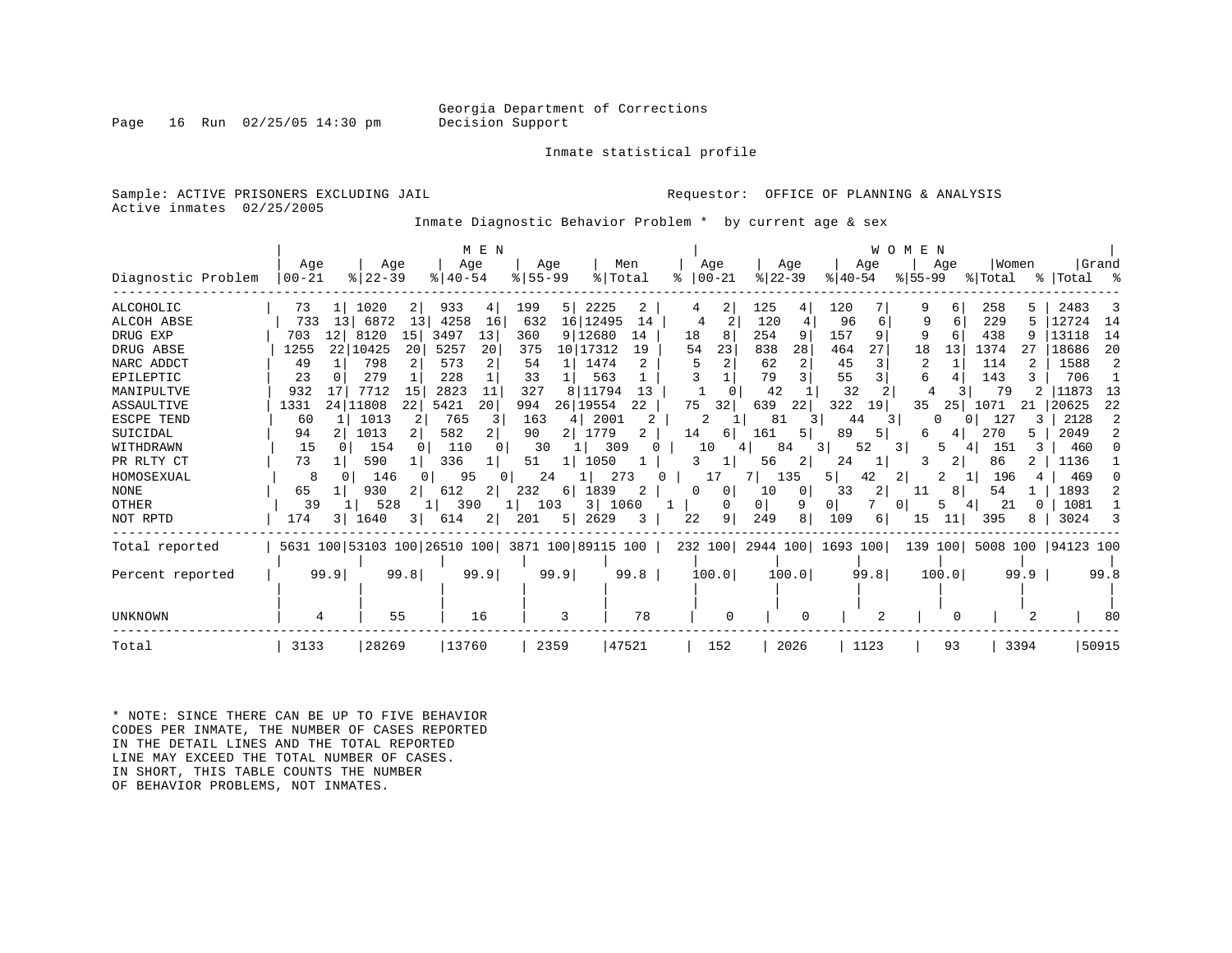Page 17 Run 02/25/05 14:30 pm

#### Inmate statistical profile

Sample: ACTIVE PRISONERS EXCLUDING JAIL **Requestor:** OFFICE OF PLANNING & ANALYSIS Active inmates 02/25/2005

Physical Profile (General Condition) by current age & sex

|                      |              |                |                              |      |             | M E N          |                         |      |         |                    |           |          |                |          |           |                | <b>WOMEN</b> |               |            |       |                           |       |
|----------------------|--------------|----------------|------------------------------|------|-------------|----------------|-------------------------|------|---------|--------------------|-----------|----------|----------------|----------|-----------|----------------|--------------|---------------|------------|-------|---------------------------|-------|
|                      | Age          |                | Age                          |      | Age         |                | Age                     |      | Men     |                    |           | Age      |                | Age      |           | Age            |              | Age           |            | Women |                           | Grand |
| Physical Profile     | $00 - 21$    |                | $8$   22-39                  |      | $8140 - 54$ |                | $8155 - 99$             |      | % Total | ႜ                  | $ 00-21 $ |          | $ 22 - 39 $    |          | $8 40-54$ |                | % 55-99      |               | % Total    |       | %  Total %                |       |
| NO LIMITATION        | 2106         |                | 95   19832 84                |      |             |                | 7539 63 684 31 30161 75 |      |         |                    | 88 85     |          | 974            | 70       | 389       | 48             |              |               | 13 17 1464 |       | 61 31625 74               |       |
| DEFECT NO MAJOR LIMT | 100          | 4              | 2452                         |      | 10 2788     | 23             | 732 33 6072 15          |      |         |                    |           | 15<br>14 | 355            |          |           | $26$ 351 43    |              | 38 49         | 759        | 32    | 6831 16                   |       |
| DEFECT MAJOR LIMIT   | 17           |                | 1322                         |      | 6 1676 14   |                | 726 33                  |      | 3741    | 9                  |           | $1\vert$ | 55             | 4        | 72        | 9 <sup>1</sup> |              | $26 \quad 33$ | 154        | 6     | 3895 9                    |       |
| VERY MAJOR DEFECT    | $\mathbf{0}$ | 0 <sup>1</sup> | 23                           | 01   | 27          | 0 <sup>1</sup> | 45                      | 2    |         | 95                 | $\Omega$  | $\Omega$ | 0 <sup>1</sup> | $\Omega$ |           | 4<br>$\Omega$  |              |               | 6          |       | 101 0                     |       |
| Total reported       |              |                | 2223 100 23629 100 12030 100 |      |             |                |                         |      |         | 2187 100 40069 100 |           | 104 100  |                | 1385 100 |           | 816 100        |              |               |            |       | 78 100 2383 100 42452 100 |       |
| Percent reported     |              | 71.0           |                              | 83.6 |             | 87.4           |                         | 92.7 |         | 84.3               |           | 68.4     |                | 68.4     |           | 72.7           |              | 83.9          |            | 70.2  |                           | 83.4  |
|                      |              |                |                              |      |             |                |                         |      |         |                    |           |          |                |          |           |                |              |               |            |       |                           |       |
| NOT REPORTED         | 910          |                | 4640                         |      | 1730        |                | 172                     |      | 7452    |                    | 48        |          | 641            |          | 307       |                |              | 15            | 1011       |       |                           | 8463  |
| Total                | 3133         |                | 28269                        |      | 13760       |                | 2359                    |      | 47521   |                    | 152       |          | 2026           |          | 1123      |                |              | 93            |            | 3394  | 50915                     |       |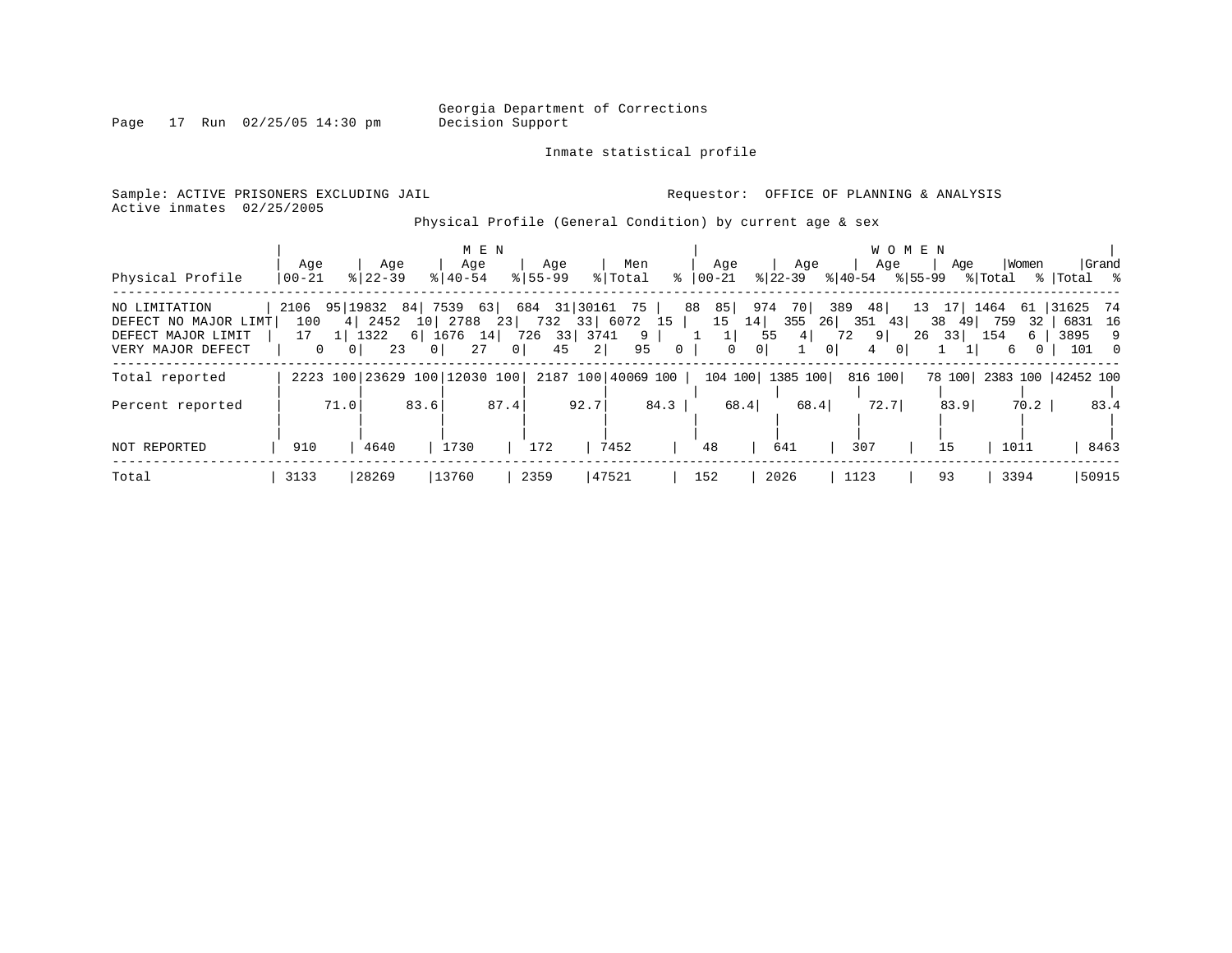Inmate statistical profile

Sample: ACTIVE PRISONERS EXCLUDING JAIL **Requestor:** OFFICE OF PLANNING & ANALYSIS Active inmates 02/25/2005

Security Status by current age & sex

| Security              | Age<br>$00 - 21$        | Age<br>$ 22-39$              | M E N<br>Age<br>$8   40 - 54$ | Age<br>$8 55-99$                                | Men<br>% Total       | Age<br>$ 00-21 $                   | Age<br>$ 22 - 39 $                                     | Age<br>$ 40-54 $                                   | W O M E N<br>Age<br>$ 55-99 $ | Women<br>% Total          | Grand<br>%   Total %          |
|-----------------------|-------------------------|------------------------------|-------------------------------|-------------------------------------------------|----------------------|------------------------------------|--------------------------------------------------------|----------------------------------------------------|-------------------------------|---------------------------|-------------------------------|
| DIAG INCOM            |                         |                              | 0 <sup>1</sup><br>0           |                                                 |                      | 0 <sup>1</sup>                     | 0<br>$\overline{0}$                                    | 0                                                  | $\mathbf{0}$                  | $\Omega$                  |                               |
| WRK RELEAS<br>TRUSTY  | 27                      | 1081                         | 762                           | $\Omega$<br>0 <sup>1</sup><br>67<br>3           | $\circ$<br>1937      | $\circ$<br>$\mathbf{0}$<br>$\circ$ | $\mathbf{0}$<br>0 <sup>1</sup><br>46<br>0 <sup>1</sup> | 0<br>0 I<br>39<br>3 <sup>1</sup><br>2 <sup>1</sup> | 0<br>$\Omega$<br>3            | 0<br>88                   | 2025                          |
| MINIMUM               | 768<br>251              | 8882<br>31                   | 5032<br>37 <sup>1</sup>       | 38 15581<br>899                                 | 33                   | $51 \quad 34$                      | 1003<br>50                                             | 636<br>57                                          | 57<br>61                      | 51<br>.747                | 17328<br>-34                  |
| MEDIUM<br>CLOSE       | 41<br>1269<br>17<br>521 | 10824<br>38<br>4205<br>15    | 5203<br>38<br>1393<br>10      | 1033<br>228<br>10 6347                          | 44 18329<br>39<br>13 | 45<br>18<br>27                     | 30<br>443<br>144<br>7 I                                | 22<br>208<br>19 I<br>3 <br>39                      | 19<br>-20  <br>4<br>4         | 715<br>21<br>214<br>6     | 19044<br>- 37<br>6561<br>- 13 |
| MAXIMUM<br>DIAGNOSTIC | 29<br>517 17            | 468<br>21<br>2808<br>10 1215 | 155<br>9                      | 22<br>110<br>5 4650                             | 674<br>10            | 0<br>19<br>29                      | 0 <sup>1</sup><br>3<br>387<br>19                       | 0 <sup>1</sup><br>0 I<br>200<br>18                 | $\overline{0}$<br>10<br>11    | 4<br>626<br>18            | 678<br>5276 10                |
| Total reported        |                         |                              |                               | 3131 100 28269 100 13760 100 2359 100 47519 100 |                      |                                    |                                                        | 152 100 2026 100 1123 100                          |                               | 93 100 3394 100 50913 100 |                               |
| Percent reported      | 99.9                    | 100.0                        | 100.0                         | 100.0                                           | 100.0                | 100.0                              | 100.0                                                  | 100.0                                              | 100.0                         | 100.0                     | 100.0                         |
| NOT RPTD              | 2                       |                              | $\mathbf 0$                   | $\mathbf 0$                                     | $\overline{c}$       |                                    |                                                        |                                                    |                               |                           |                               |
| Total                 | 3133                    | 28269                        | 13760                         | 2359                                            | 47521                | 152                                | 2026                                                   | 1123                                               | 93                            | 3394                      | 50915                         |

\* NOTE: BEGINNING IN JULY 1987, THE FACILITIES DIVISION NO LONGER CODED INMATES AS BEING WORK RELEASE

Page 18 Run 02/25/05 14:30 pm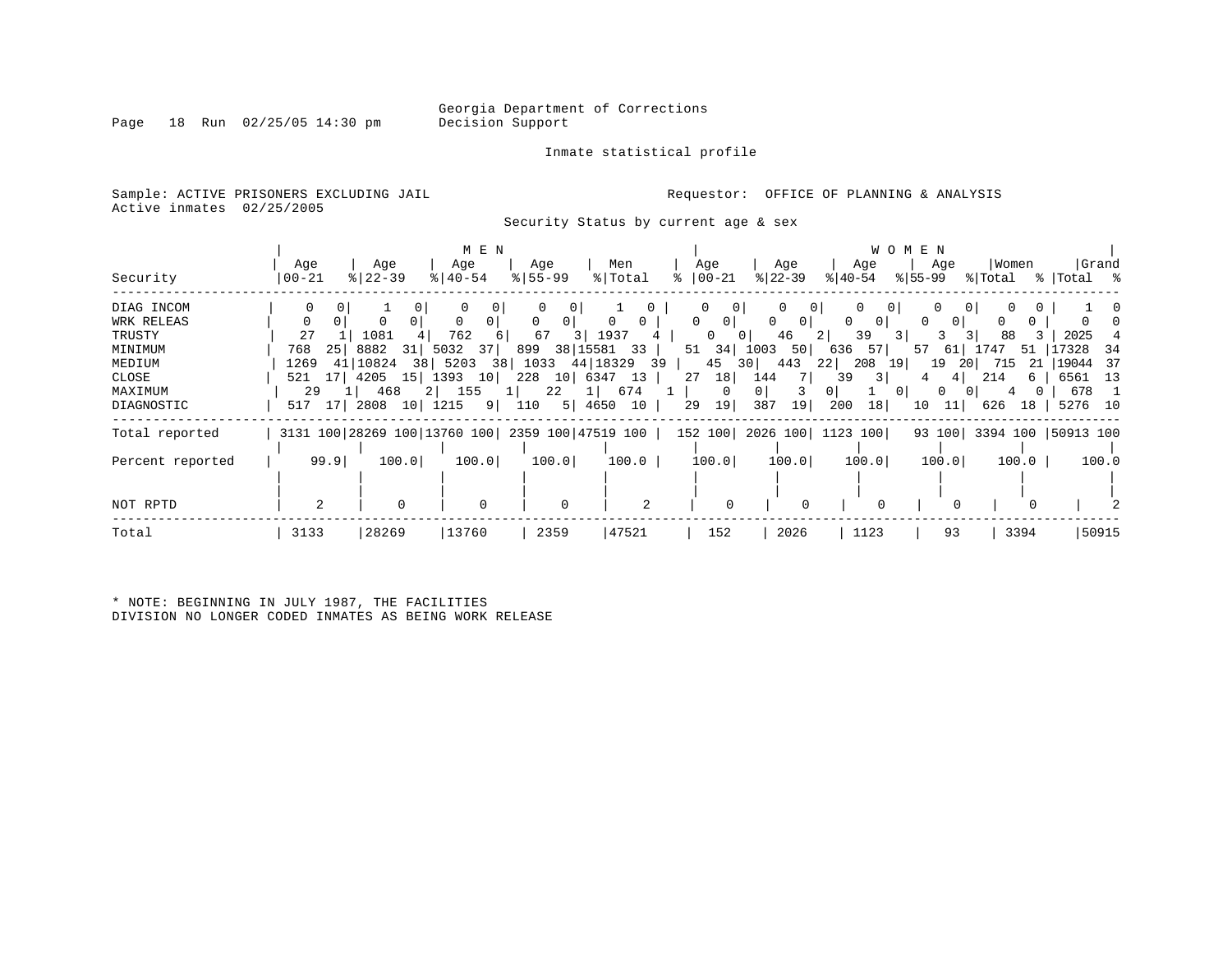Page 19 Run 02/25/05 14:30 pm

Inmate statistical profile

Sample: ACTIVE PRISONERS EXCLUDING JAIL **Requestor:** OFFICE OF PLANNING & ANALYSIS Active inmates 02/25/2005

Number Of Sentences by current age & sex

| Number Of Sentences                                                          | Age<br>$00 - 21$                                                   | Age<br>$8 22-39$                                                                                              | M E N<br>Age<br>$8 40-54$                                                    | Age<br>$8 55-99$                                                                                               | Men<br>% Total<br>°           | Age<br>$ 00-21 $                                                                                  | Age<br>$ 22-39 $<br>$ 40-54 $                                                   | W O M E N<br>Age<br>Age<br>$ 55-99 $                                          | Women<br>% Total                                                                                                 | Grand<br>%   Total %                                                              |
|------------------------------------------------------------------------------|--------------------------------------------------------------------|---------------------------------------------------------------------------------------------------------------|------------------------------------------------------------------------------|----------------------------------------------------------------------------------------------------------------|-------------------------------|---------------------------------------------------------------------------------------------------|---------------------------------------------------------------------------------|-------------------------------------------------------------------------------|------------------------------------------------------------------------------------------------------------------|-----------------------------------------------------------------------------------|
| $_{\rm ONE}$<br>TWO<br>THREE<br><b>FOUR</b><br><b>FIVE</b><br>MORE THAN FIVE | 1430<br>46<br>827<br>27<br>414<br>13<br>198<br>6<br>110<br>4<br>97 | 10356<br>37<br>7381<br>26<br>4520<br>16<br>2678<br>10 <sup>1</sup><br>1485<br>5 <sup>1</sup><br>3   1578<br>6 | 5135<br>38<br>26<br>3567<br>2228<br>16<br>1243<br>91<br>631<br>5<br>813<br>6 | 1023<br>44 17944<br>27 12399<br>624<br>15<br>7505<br>343<br>173<br>4292<br>100<br>4   2326<br>4 <br>2572<br>84 | 38<br>26<br>16<br>9<br>5<br>5 | 943<br>70<br>48<br>26<br>38<br>523<br>14<br>262<br>21<br>9<br>127<br>6<br>5<br>3<br>3 <br>58<br>4 | 574<br>48<br>26<br>257<br>140<br>13<br>73<br>6<br>32<br>61<br>3<br>19<br>3      | 52<br>45<br>23<br>24<br>13<br>10<br>9<br>3<br>3<br>$\overline{2}$<br>$\Omega$ | 1632<br>49<br>49<br>26<br>842<br>25<br>11  <br>433<br>-13<br>10<br>218<br>101<br>3 <br>3<br>0 <sup>1</sup><br>81 | 19576<br>-39<br> 13241<br>26<br>7938<br>16<br>4510<br>9<br>2427<br>5<br>2653<br>5 |
| Total reported                                                               |                                                                    |                                                                                                               |                                                                              |                                                                                                                |                               |                                                                                                   | 3076 100 27998 100 13617 100 2347 100 47038 100   147 100   1974 100   1095 100 |                                                                               | 91 100 3307 100 50345 100                                                                                        |                                                                                   |
| Percent reported                                                             | 98.2                                                               | 99.0                                                                                                          | 99.0                                                                         | 99.5                                                                                                           | 99.0                          | 96.7                                                                                              | 97.4                                                                            | 97.5<br>97.8                                                                  | 97.4                                                                                                             | 98.9                                                                              |
| NOT REPORTED                                                                 | 57                                                                 | 271                                                                                                           | 143                                                                          | 12                                                                                                             | 483                           | 5                                                                                                 | 52                                                                              | 28                                                                            | 87                                                                                                               | 570                                                                               |
| Total                                                                        | 3133                                                               | 28269                                                                                                         | 13760                                                                        | 2359                                                                                                           | 47521                         | 152                                                                                               | 2026                                                                            | 1123                                                                          | 3394<br>93                                                                                                       | 50915                                                                             |
| AVG NUM SENTENCES                                                            | 2.06                                                               | 2.43                                                                                                          | 2.41                                                                         | 2.17                                                                                                           | 2.38                          | 2.03                                                                                              | 2.02                                                                            | 1.90                                                                          | 1.98<br>1.91                                                                                                     | 2.36                                                                              |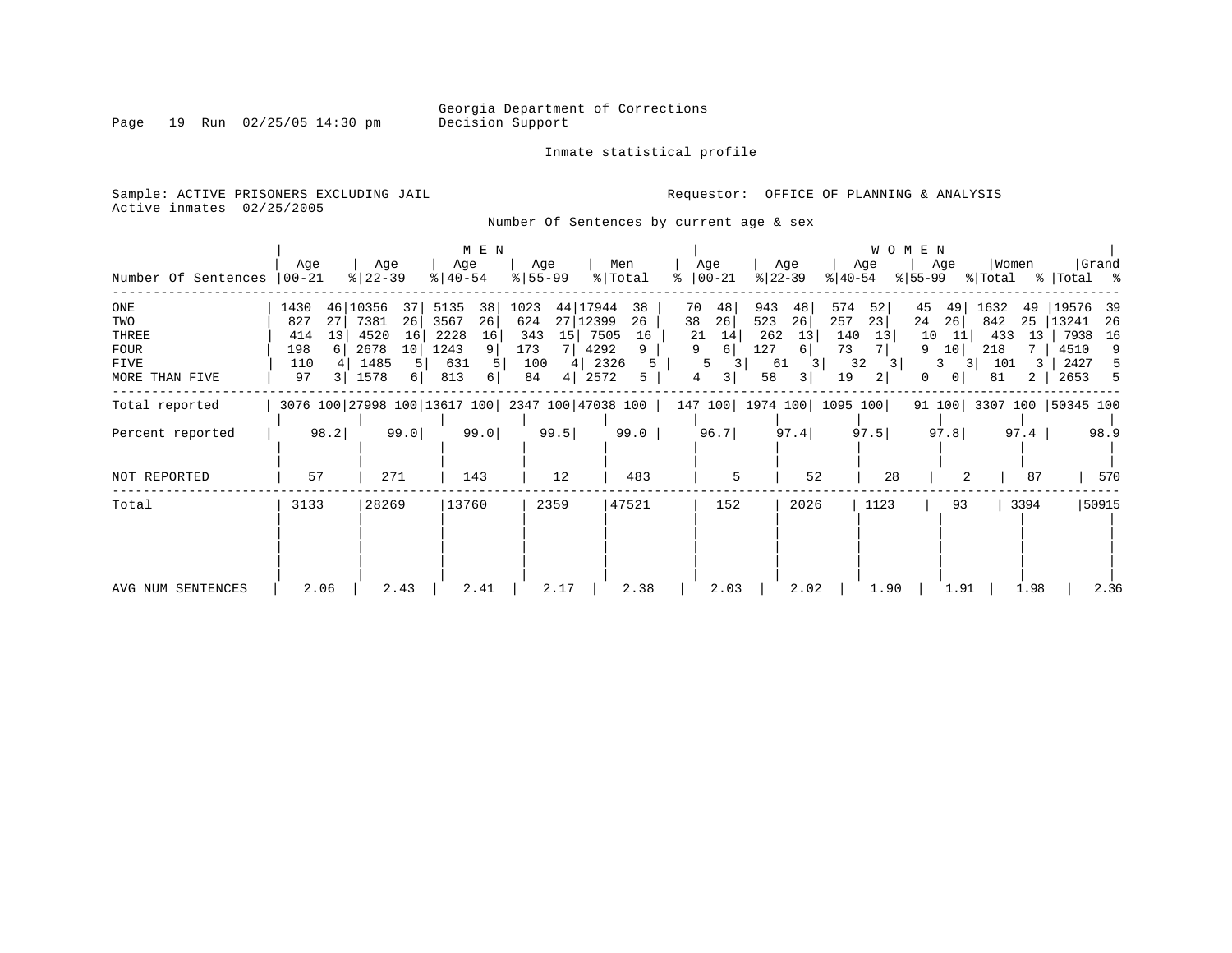Inmate statistical profile

Page 20 Run 02/25/05 14:30 pm

Sample: ACTIVE PRISONERS EXCLUDING JAIL **Requestor:** OFFICE OF PLANNING & ANALYSIS Active inmates 02/25/2005

Number Of Disciplinaries by current age & sex

| Disciplinaries                                                       | Age<br>$ 00-21$                                                 | Age<br>$ 22-39 $                                                                    | M E N<br>Age<br>$ 40-54 $                                            | Age<br>$8 55-99$                                         | Men<br>% Total                                                                   | Age<br>ႜ<br>$ 00-21$                              | Age<br>$ 22-39 $                                              | Age<br>$ 40-54 $                                          | <b>WOMEN</b><br>Age<br>$ 55-99 $          | Women<br>% Total                                               | Grand<br>%   Total %                                                           |
|----------------------------------------------------------------------|-----------------------------------------------------------------|-------------------------------------------------------------------------------------|----------------------------------------------------------------------|----------------------------------------------------------|----------------------------------------------------------------------------------|---------------------------------------------------|---------------------------------------------------------------|-----------------------------------------------------------|-------------------------------------------|----------------------------------------------------------------|--------------------------------------------------------------------------------|
| ZERO<br>ONE<br>TWO<br>THREE<br><b>FOUR</b><br>FIVE<br>MORE THAN FIVE | 1276<br>12<br>365<br>244<br>199<br>6<br>152<br>138<br>759<br>24 | 41 11264<br>40<br>3464<br>12<br>2219<br>8<br>1512<br>5<br>1160<br>922<br>7726<br>27 | 6704<br>-49<br>1882<br>14<br>1107<br>686<br>520<br>384<br>2476<br>18 | 1149<br>49<br>409<br>17<br>207<br>123<br>86<br>66<br>319 | 20393<br>43<br>6120<br>13<br>3777<br>8<br>2520<br>1918<br>1510<br>14 11280<br>24 | 73<br>48<br>12<br>18<br>11<br>10<br>8<br>29<br>19 | 1198<br>59<br>227<br>11<br>130<br>97<br>43<br>44<br>287<br>14 | 750<br>67<br>129<br>11<br>64<br>43<br>30<br>17<br>90<br>8 | 57<br>61<br>15<br>16<br>10<br>3<br>8<br>9 | 2078<br>61<br>389<br>11<br>214<br>153<br>81<br>65<br>414<br>12 | 22471<br>44<br>6509<br>13<br>3991<br>8<br>2673<br>1999<br>1575<br>11694<br>-23 |
| Total reported                                                       |                                                                 |                                                                                     |                                                                      |                                                          | 3133 100 28267 100 13759 100 2359 100 47518 100                                  |                                                   |                                                               | 152 100 2026 100 1123 100                                 |                                           | 93 100 3394 100 50912 100                                      |                                                                                |
| Percent reported                                                     | 100.0                                                           | 100.0                                                                               | 100.0                                                                | 100.0                                                    | 100.0                                                                            | 100.0                                             | 100.0                                                         | 100.0                                                     | 100.0                                     | 100.0                                                          | 100.0                                                                          |
| NOT REPORTED                                                         | 0                                                               | $\overline{2}$                                                                      |                                                                      |                                                          |                                                                                  | $\Omega$                                          |                                                               |                                                           |                                           |                                                                |                                                                                |
| Total                                                                | 3133                                                            | 28269                                                                               | 13760                                                                | 2359                                                     | 47521                                                                            | 152                                               | 2026                                                          | 1123                                                      | 93                                        | 3394                                                           | 50915                                                                          |
| AVG NUM DISCIP                                                       | 4.37                                                            | 5.82                                                                                | 4.00                                                                 | 3.09                                                     | 5.06                                                                             | 3.14                                              | 2.84                                                          | 1.74                                                      | 1.94                                      | 2.47                                                           | 4.89                                                                           |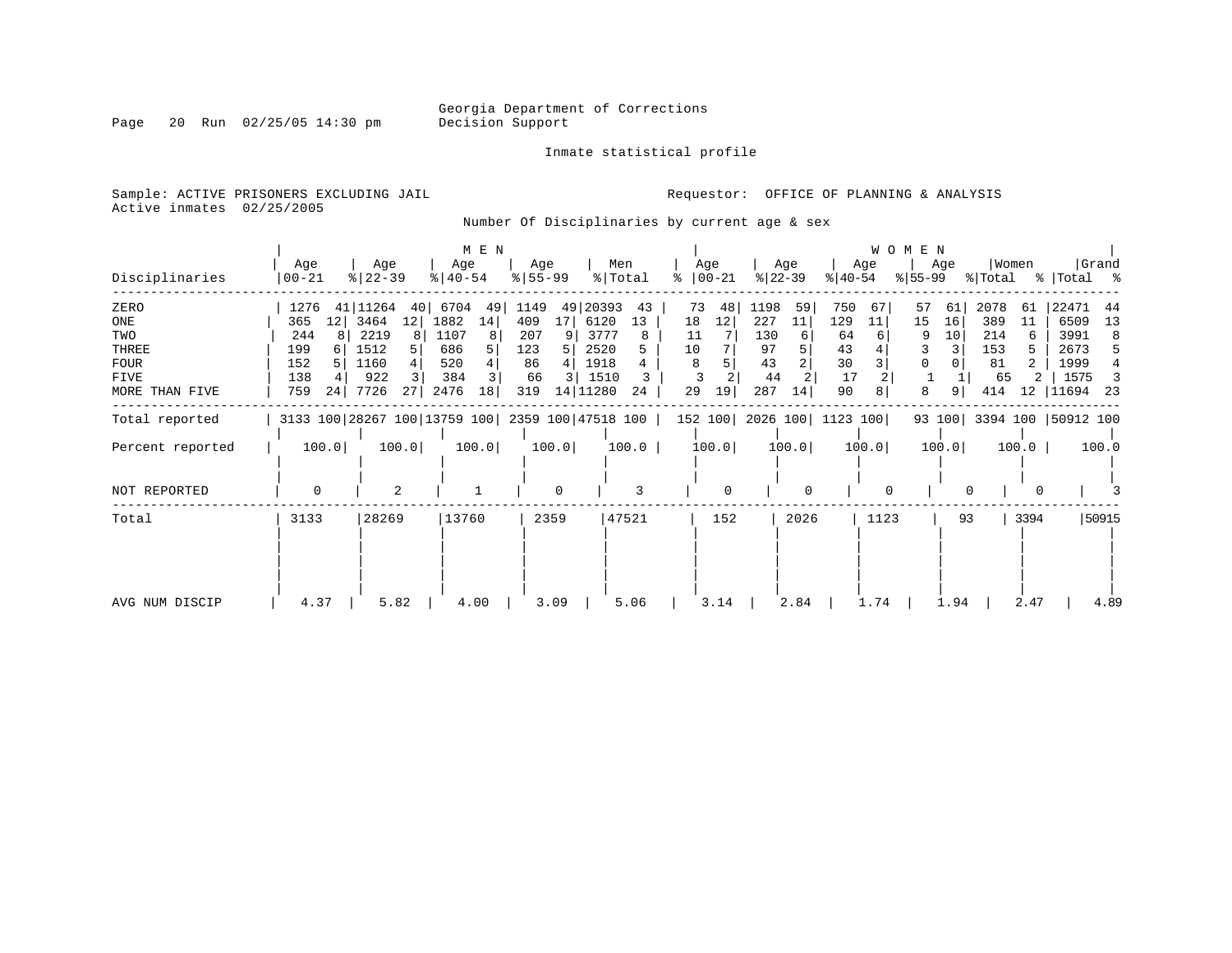Inmate statistical profile

Sample: ACTIVE PRISONERS EXCLUDING JAIL **Requestor:** OFFICE OF PLANNING & ANALYSIS Active inmates 02/25/2005

Number Of Escapes by current age & sex

|                  |                     |                                                                                 | M E N                 |           |                |               |           |           | WOMEN     |                           |                    |
|------------------|---------------------|---------------------------------------------------------------------------------|-----------------------|-----------|----------------|---------------|-----------|-----------|-----------|---------------------------|--------------------|
|                  | Age                 | Age                                                                             | Age                   | Age       | Men            | Age           | Age       | Age       | Age       | Women                     | Grand              |
| Escapes          | $00 - 21$           | $ 22-39 $                                                                       | $\frac{1}{6}$   40-54 | $8 55-99$ | % Total        | $8   00 - 21$ | $ 22-39 $ | $ 40-54 $ | $ 55-99 $ | % Total                   | %   Total %        |
| ZERO             |                     | 3127 100 28134 100 13625                                                        | 99                    | 2317      | 98 47203<br>99 | 152 100       | 2020 100  | 1122 100  | 93 100    | 3387 100                  | 50590<br>99        |
| ONE              | 0 <sup>1</sup><br>6 | 134<br>0 <sup>1</sup>                                                           | 119                   | 33        | 292            | 0<br>$\Omega$ | 6         |           | $\Omega$  | $\Omega$                  | 299                |
| TWO              |                     |                                                                                 | 13<br>U               | 6         | 20             |               |           |           |           |                           | 20<br><sup>0</sup> |
| THREE            |                     | 01                                                                              |                       |           |                |               |           |           |           |                           |                    |
| <b>FOUR</b>      | $\Omega$            | $\Omega$                                                                        |                       |           | 0              |               |           |           |           |                           |                    |
| <b>FIVE</b>      | 0                   |                                                                                 |                       | $\Omega$  | $\Omega$<br>0  | 0             |           | $\Omega$  |           |                           |                    |
| MORE THAN FIVE   | $\Omega$            |                                                                                 |                       |           |                | $\Omega$      | $\Omega$  | $\Omega$  |           |                           |                    |
| Total reported   |                     | 3133 100 28269 100 13760 100 2359 100 47521 100   152 100   2026 100   1123 100 |                       |           |                |               |           |           |           | 93 100 3394 100 50915 100 |                    |
| Percent reported | 100.0               | 100.0                                                                           | 100.0                 | 100.0     | 100.0          | 100.0         | 100.0     | 100.0     | 100.0     | 100.0                     | 100.0              |
| NOT REPORTED     | $\Omega$            | $\Omega$                                                                        | $\Omega$              | $\Omega$  |                | $\Omega$      | $\Omega$  |           | O         |                           |                    |
| Total            | 3133                | 28269                                                                           | 13760                 | 2359      | 47521          | 152           | 2026      | 1123      | 93        | 3394                      | 50915              |
|                  |                     |                                                                                 |                       |           |                |               |           |           |           |                           |                    |
| AVG NUM ESCAPES  | $.00 \,$            | .00                                                                             | .01                   | .02       | .01            | .00           | .00       | .00       | .00       | .00                       | .01                |

### Page 21 Run 02/25/05 14:30 pm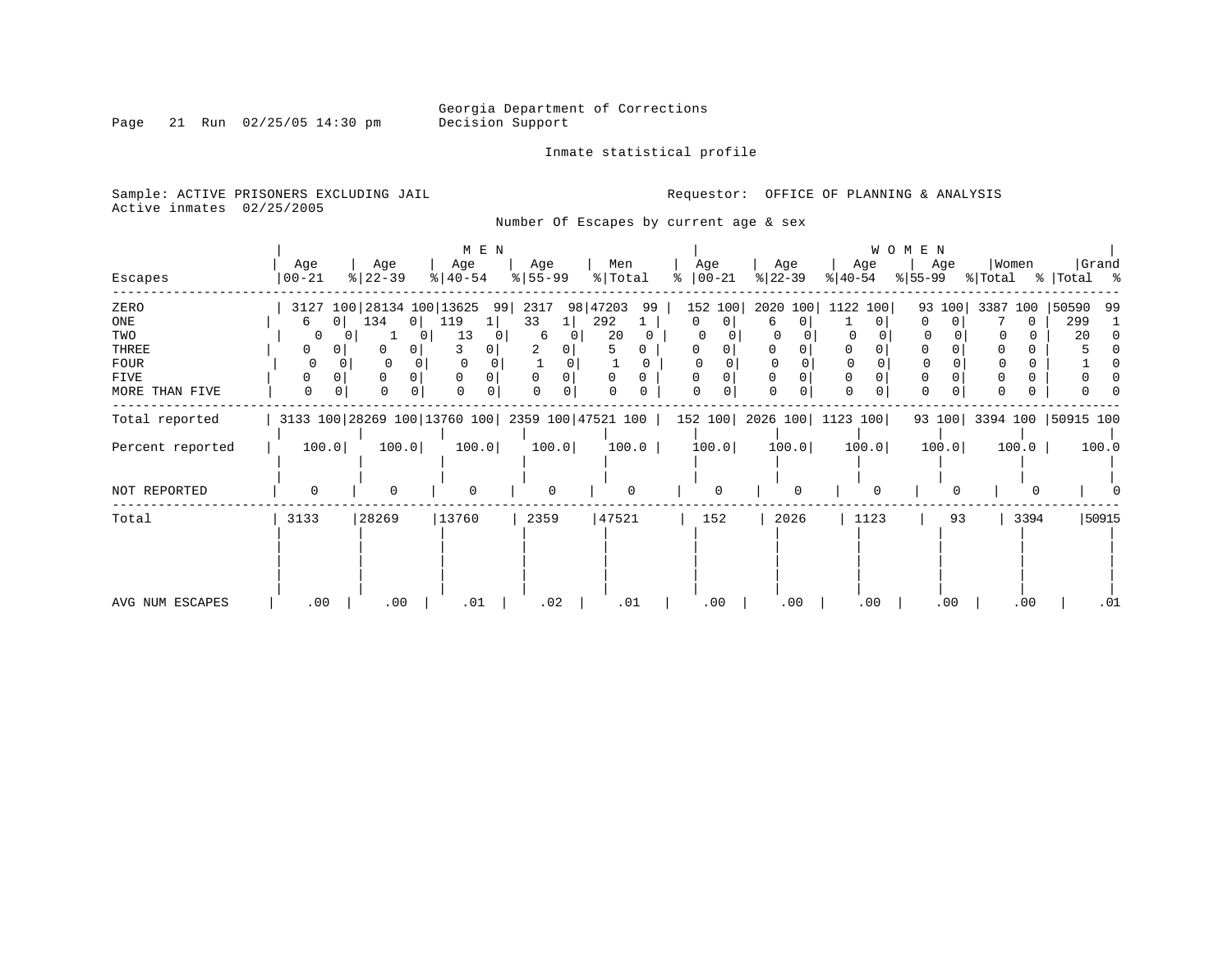Georgia Department of Corrections

Page 22 Run 02/25/05 14:30 pm Decision Support

Inmate statistical profile

Active inmates 02/25/2005

Sample: ACTIVE PRISONERS EXCLUDING JAIL **Analysis** Requestor: OFFICE OF PLANNING & ANALYSIS

Number Of Prior Georgia Incarcerations \* by current age & sex

|                            |                     |                     | M E N                                                                               |             |                     |                     |           |           | <b>WOMEN</b> |                           |             |
|----------------------------|---------------------|---------------------|-------------------------------------------------------------------------------------|-------------|---------------------|---------------------|-----------|-----------|--------------|---------------------------|-------------|
|                            | Age                 | Age                 | Age                                                                                 | Age         | Men                 | Age                 | Age       | Age       | Age          | Women                     | Grand       |
| Prior Incarcerations 00-21 |                     | $\frac{8}{22} - 39$ | $ 40-54 $                                                                           | $ 55 - 99 $ | % Total             | $\approx$ 00-21     | $ 22-39 $ | $ 40-54 $ | $ 55-99 $    | % Total                   | % Total %   |
| ZERO                       | 2930                | 94 17310            | 61 5583                                                                             |             | 41 1273 54 27096 57 | 146<br>96           | 1433 71   | 624<br>56 | 74<br>69     | 2272<br>67                | 29368<br>58 |
| ONE                        | 188                 | $6$   5461 19       | 2402 17                                                                             | 432 18 8483 | 18                  | 6<br>4              | 15<br>304 | 185<br>16 | 6<br>6.      | 501<br>15                 | 18<br>8984  |
| TWO                        | 14                  | 0 2790              | 10 1708<br>12                                                                       | 249         | 11 4761<br>10       | $\mathbf 0$         | 161       | 106       |              | 272                       | 10<br>5033  |
| THREE                      | 0 <sup>1</sup>      | 1461                | 5   1388<br>10                                                                      | 157         | 3006<br>6           | 0<br>0 <sup>1</sup> | 70        | 81        |              | 158                       | 3164<br>6   |
| <b>FOUR</b>                | 0 <sup>1</sup><br>0 | 713<br>31           | 1011<br>7                                                                           | 104<br>4    | 1828<br>4           |                     | 33        | 58        |              | 91                        | 1919<br>4   |
| FIVE                       | 0 <sup>1</sup>      | 319                 | 683<br>5                                                                            | 59<br>31    | 1062                | 0 <sup>1</sup>      | 13        | 29        |              | 43                        | 1105<br>2   |
| MORE THAN FIVE             | 0<br>0 <sup>1</sup> | 215                 | 7  <br>985                                                                          | 85          | 1285                | 0                   | 12        | 40        | 5            | 57                        | 1342<br>3   |
| Total reported             |                     |                     | 3133 100 28269 100 13760 100   2359 100   47521 100   152 100   2026 100   1123 100 |             |                     |                     |           |           |              | 93 100 3394 100 50915 100 |             |
| Percent reported           | 100.0               | 100.0               | 100.0                                                                               | 100.0       | 100.0               | 100.0               | 100.0     | 100.0     | 100.0        | 100.0                     | 100.0       |
|                            |                     |                     |                                                                                     |             |                     |                     |           |           |              |                           |             |
| NOT REPORTED               | $\Omega$            | $\Omega$            | $\Omega$                                                                            | $\Omega$    |                     | $\Omega$            | $\Omega$  |           |              |                           |             |
| Total                      | 3133                | 28269               | 13760                                                                               | 2359        | 47521               | 152                 | 2026      | 1123      | 93           | 3394                      | 50915       |
|                            |                     |                     |                                                                                     |             |                     |                     |           |           |              |                           |             |
|                            |                     |                     |                                                                                     |             |                     |                     |           |           |              |                           |             |
|                            |                     |                     |                                                                                     |             |                     |                     |           |           |              |                           |             |
|                            |                     |                     |                                                                                     |             |                     |                     |           |           |              |                           |             |
| AVG # INCARCERATIONS       | .07                 | .75                 | 1.76                                                                                | 1.16        | 1.02                | .04                 | .55       | 1.16      | .89          | .74                       | 1.00        |

\* This data counts a parole revocation on an existing sentenCE AS A prior incarceration. Also, this data counts, for any cohort of inmates, the total number of Georgia incarcerations the inmate has had during his entire criminal career. For example, if an inmate was admitted to prison first in FY72, and then re-admitted in FY79 and FY85, he had two prior incarcerations before the FY85 admission. This inmate's records show two prior incarcerations in all three of his records since he has had two prior incarcerations in his criminal career. If the cohort of FY72 admissions is selected for analysis, two prior incarcerations will be listed for this inmate even though in FY72, he had no prior incarcerations.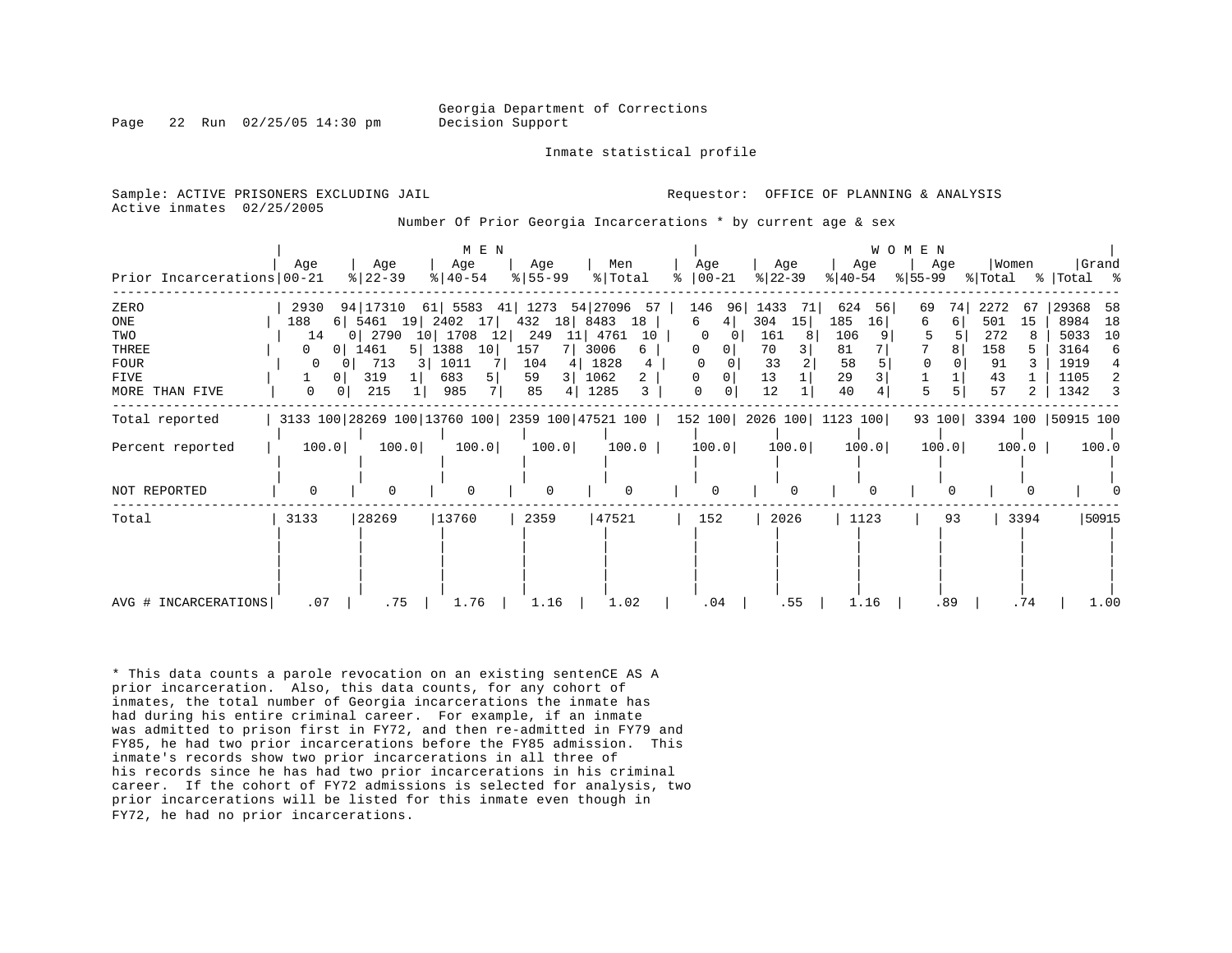Page 23 Run 02/25/05 14:30 pm

Inmate statistical profile

Sample: ACTIVE PRISONERS EXCLUDING JAIL **Requestor:** OFFICE OF PLANNING & ANALYSIS Active inmates 02/25/2005

Number Of Transfers by current age & sex

|                   | Age      | Age                                 | M E N<br>Age       | Age         | Men                                      | Age                                                                             | Age                        | Age                                        | WOMEN<br>Age | Women        | Grand                                                                                                 |
|-------------------|----------|-------------------------------------|--------------------|-------------|------------------------------------------|---------------------------------------------------------------------------------|----------------------------|--------------------------------------------|--------------|--------------|-------------------------------------------------------------------------------------------------------|
| Transfers         | 00-21    | $ 22-39 $                           | $ 40-54 $          | $ 55 - 99 $ | % Total                                  | $\frac{1}{6}$   00 - 21                                                         | % 22-39                    | ୫∣40-54                                    |              |              | $ \$ 55-99 \$ \total \total \total \total \total \total \total \total \total \total \total \total \to |
| ZERO              | 710      |                                     | 23 3578 13 1632 12 | 173         | 7 6093 13                                | 43                                                                              | 28<br>643                  | 32<br>$361$ 32                             | 21 23 1068   | 31           | 7161 14                                                                                               |
| ONE               |          |                                     |                    |             | 1585 51 10395 37 4717 34 807 34 17504 37 | 93<br>61                                                                        | 933                        | 46 461 41                                  | 31 33 1518   |              | 45 19022<br>37                                                                                        |
| TWO               |          |                                     |                    |             | 553 18 5986 21 2515 18 436 18 9490       | 12<br>20                                                                        | 8                          | 286 14 183 16                              | 20           | 22 501<br>15 | 9991 20                                                                                               |
| THREE             | 184      |                                     |                    |             | 6 3352 12 1503 11 284 12 5323 11         | 3 <br>4                                                                         | 96<br>5                    | $5 \mid$<br>54                             | 12<br>11     | 165          | 5488 11                                                                                               |
| FOUR              | 61 -     | 2 1889                              | 7 1000             |             | 7   186 8   3136                         | 7 <sup>1</sup><br>$\Omega$                                                      | 35<br>$\overline{0}$       | 25<br>$\left  \right $<br>$\left 2\right $ | 3            | 63           | 3199 6                                                                                                |
| FIVE              |          | $21 \quad 1 \mid 1096 \quad 4 \mid$ |                    |             | 715 5 121 5 1953 4                       | $\overline{0}$<br>$0$                                                           | 14<br>$\perp$              | 2 <br>19                                   | 4 <br>4      | 37           | 1990                                                                                                  |
| MORE THAN FIVE    | 19       | 1   1973                            |                    |             | 7   1678 12   352 15   4022              | 8<br>$\overline{0}$                                                             | 19<br>0 <sup>1</sup><br>11 | 20                                         | 3            | 42           | 4064 8                                                                                                |
| Total reported    |          |                                     |                    |             |                                          | 3133 100 28269 100 13760 100 2359 100 47521 100   152 100   2026 100   1123 100 |                            |                                            |              |              | 93 100 3394 100 50915 100                                                                             |
| Percent reported  | 100.0    | 100.0                               | 100.0              |             | 100.0<br>100.0                           | 100.0                                                                           | 100.0                      | 100.0                                      | 100.0        | $100.0$      | 100.0                                                                                                 |
|                   |          |                                     |                    |             |                                          |                                                                                 |                            |                                            |              |              |                                                                                                       |
| NOT REPORTED      | $\Omega$ | $\Omega$                            |                    |             |                                          | $\Omega$                                                                        |                            |                                            |              |              |                                                                                                       |
| Total             | 3133     | 28269                               | 13760              | 2359        | 47521                                    | 152                                                                             | 2026                       | 1123                                       | 93           | 3394         | 50915                                                                                                 |
|                   |          |                                     |                    |             |                                          |                                                                                 |                            |                                            |              |              |                                                                                                       |
| AVG NUM TRANSFERS | 1.19     | 2.17                                | 2.67               | 3.00        | 2.29                                     | .85                                                                             | 1.05                       | 1.20                                       | 1.68         | 1.11         | 2.22                                                                                                  |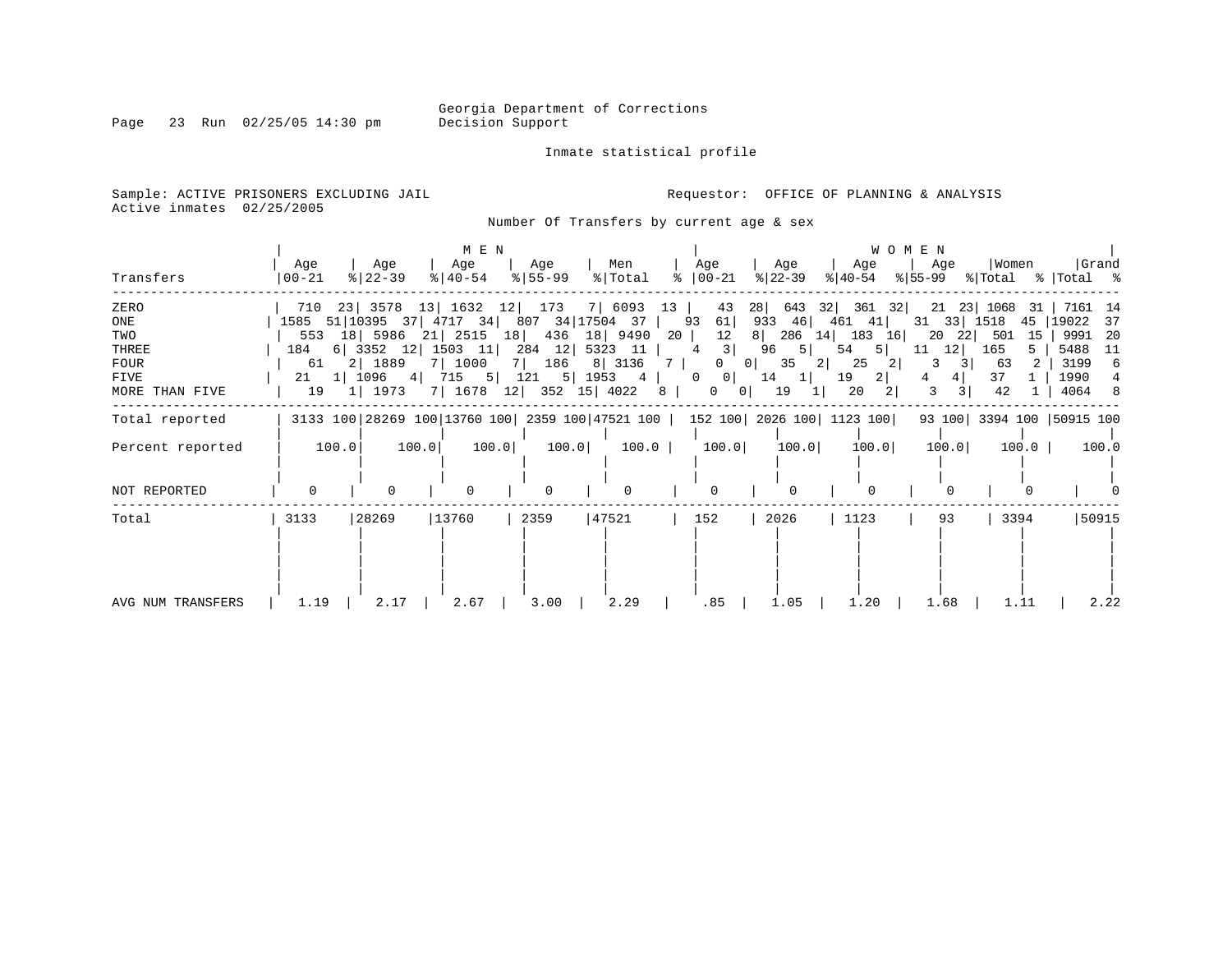Page 24 Run 02/25/05 14:30 pm

#### Inmate statistical profile

Sample: ACTIVE PRISONERS EXCLUDING JAIL **Requestor:** OFFICE OF PLANNING & ANALYSIS Active inmates 02/25/2005

County Of Conviction by current age & sex

| Grand<br>Women<br>Age<br>Age<br>Men<br>Age<br>Age<br>Age<br>Age<br>Age<br>Age<br>County Of Conviction 00-21<br>$8   22 - 39$<br>$8 55-99$<br>% Total<br>$ 00-21$<br>$ 22-39$<br>$8   40 - 54$<br>$ 40-54$<br>$8 55-99$<br>% Total<br>%   Total<br>ႜ<br>Appling<br>0<br>0<br>51<br>0<br>22<br>9<br>86<br>$\Omega$<br>5<br>0<br>92<br>4<br>0<br>0<br><sup>0</sup><br>0<br>0<br>0<br>6<br>Atkinson<br>19<br>12<br>2<br>0 <sup>1</sup><br>0<br>5<br>38<br>0<br>2<br>40<br>0<br>0<br>$\Omega$<br>$\Omega$<br>0<br>0<br>0<br>0<br>0<br><sup>0</sup><br>1<br>52<br>31<br>18<br>$\mathbf 0$<br>$\overline{2}$<br>$\Omega$<br>Bacon<br>$\mathbf{1}$<br>$\mathbf{0}$<br>0<br>$\Omega$<br>0<br>50<br>$\Omega$<br>0<br>$\mathbf{1}$<br>1<br>0<br>$\Omega$<br>$\Omega$<br>0<br>0<br>0<br>$\mathsf{Q}$<br>Baker<br>10<br>0<br>0<br>$\overline{2}$<br>0<br>$\mathbf 0$<br>2<br>21<br>0<br>0 <sup>1</sup><br>0<br>0<br>0<br>19<br>0<br>0<br>0<br>$\Omega$<br>$\Omega$<br>U<br>O<br>Baldwin<br>201<br>0<br>12<br>28<br>35<br>92<br>10<br>338<br>$\Omega$<br>$\Omega$<br>1<br>366<br>1<br>$\mathbf{1}$<br>1<br>16<br>O<br>$\Omega$<br>-1<br>$\mathbf{1}$<br>7<br>Banks<br>42<br>20<br>$\Omega$<br>0<br>76<br>$\Omega$<br>$\mathbf 0$<br>83<br>8<br>$\overline{0}$<br>6<br>$\overline{4}$<br>2<br>$\Omega$<br>0<br>$\Omega$<br>0<br>0<br>0<br>18<br>234<br>11<br>$\Omega$<br>122<br>$\Omega$<br>72<br>1 <br>223<br>$\Omega$<br>0<br>$\overline{0}$<br>9<br>0<br>11<br>$\Omega$<br>Barrow<br>1<br>$\circ$<br>1<br>0<br>1<br>32<br>$\mathbf{1}$<br>$\overline{2}$<br>$\mathbf 1$<br>59<br>2<br>526<br>26<br>266<br>1 <sup>1</sup><br>143<br>1<br>467<br>46<br>2<br>1<br>0<br>1<br>Bartow<br>$1\vert$<br>-1<br>11<br>0<br>$\overline{2}$<br>Ben Hill<br>12<br>120<br>202<br>19<br>221<br>$\Omega$<br>$\Omega$<br>60<br>$\Omega$<br>10<br>0<br>13<br>$\Omega$<br>1<br>$\Omega$<br>0<br>1<br>1<br>0<br>$\mathbf{0}$<br>Berrien<br>58<br>0<br>105<br>6<br>26<br>0<br>5<br>95<br>0<br>2<br>0<br>0<br>$\mathbf{0}$<br>10<br>$\Omega$<br>$\Omega$<br>0<br>0<br>$\Omega$<br>1<br><b>Bibb</b><br>55<br>$\overline{2}$<br>2 <br>57<br>2 <br>972<br>$\overline{c}$<br>22<br>2<br>54<br>2<br>1026<br>2<br>$\overline{2}$<br>543<br>317<br>26<br>4<br>4<br>Bleckley<br>3<br>8<br>122<br>$\Omega$<br>б<br>81<br>0<br>26<br>0<br>0<br>114<br>$\Omega$<br>$\Omega$<br>4<br>0<br>1<br>$\Omega$<br>0<br>0<br>0<br>1<br>1<br>Brantley<br>30<br>0<br>16<br>0<br>8<br>0<br>57<br>0<br>1<br>0<br>1<br>61<br>0<br>3<br>0<br>0<br>$\mathbf 1$<br>1<br>1<br>4<br>0<br>1<br><b>Brooks</b><br>16<br>0<br>$\mathbf 0$<br>$\Omega$<br>2<br>55<br>$\overline{0}$<br>0<br>79<br>0<br>0<br>0<br>0<br>0<br>0<br>0<br>79<br>$\mathbf 0$<br>0<br>6<br>$\Omega$<br>0<br>7<br>42<br>30<br>8<br>87<br>$\mathbf{1}$<br>2<br>89<br>$\Omega$<br>0<br>$\mathbf{1}$<br>1<br>0<br>Bryan<br>0<br>0<br>0<br>0<br>$\mathbf 0$<br>0<br>0<br>$\Omega$<br>U<br>9<br>4<br>37<br>Bulloch<br>264<br>95<br>$\mathbf{1}$<br>417<br>3<br>2<br>21<br>1<br>4<br>454<br>43<br>$\mathbf{1}$<br>$\mathbf{1}$<br>15<br>1<br>1<br>1<br>1<br>1<br>2<br>2<br>2<br>Burke<br>18<br>113<br>55<br>0<br>10<br>0<br>196<br>$\Omega$<br>$\Omega$<br>$\Omega$<br>0<br>5<br>$\Omega$<br>201<br>$\Omega$<br>1<br>0<br>O<br>35<br>115<br>5<br>$\mathbf{1}$<br>7<br>122<br>6<br>68<br>$\overline{0}$<br>6<br>0<br>1<br>0<br>0<br>0<br>1<br>0<br>$\Omega$<br><b>Butts</b><br>$\mathbf{0}$<br>0<br>$\Omega$<br>$\mathbf{1}$<br>3<br>Calhoun<br>$\mathbf 0$<br>$\mathbf 0$<br>0<br>$\mathbf 0$<br>0<br>$\mathbf 0$<br>3<br>0<br>26<br>0<br>14<br>0<br>2<br>46<br>0<br>0<br>0<br>49<br>0<br>4<br>0<br>32<br>2<br>$\overline{2}$<br>Camden<br>2<br>0<br>0<br>$\Omega$<br>$\mathbf 0$<br>$\mathbf 0$<br>$\mathbf{1}$<br>5<br>0<br>68<br>4<br>0<br>106<br>$\Omega$<br>$\mathbf 0$<br>1<br>0<br>111<br>$\Omega$<br>Candler<br>5<br>0<br>67<br>$\mathbf 0$<br>0<br>14<br>1<br>0<br>66<br>0<br>0<br>0<br>0<br>1<br>0<br>0<br>1<br>0<br>46<br>$\mathbf 0$<br>0<br>$\Omega$<br>Carroll<br>26<br>125<br>$\mathbf{1}$<br>43<br>500<br>2<br>28<br>11<br>306<br>1<br>2<br>1<br>$1\vert$<br>0<br>41<br>1<br>541<br>1<br>1<br>1<br>0<br>1<br>17<br>0 <sup>1</sup><br>18<br>18<br>12<br>Catoosa<br>139<br>66<br>1 <br>240<br>0<br>0<br>30<br>270<br>$\mathbf{1}$<br>0 I<br>0<br>1<br>1<br>0<br>$\mathbf{1}$<br>1<br>Charlton<br>$\overline{2}$<br>25<br>74<br>$\Omega$<br>0<br>42<br>$\overline{0}$<br>2<br>71<br>0<br>2<br>0<br>0<br><sup>0</sup><br>0<br>0<br>0<br>0<br>0<br>3<br>$\Omega$<br>Chatham<br>202<br>5  <br>5<br>2390<br>5<br>91<br>5<br>5<br>2<br>2541<br>5<br>1476<br>621<br>91<br>4<br>51<br>2<br>151<br>5<br>5<br>Chattahoochee<br>21<br>27<br>28<br>$\Omega$<br>1<br>0<br>5<br>$\Omega$<br>$\Omega$<br>O<br>U<br>$\Omega$<br>1<br>$\Omega$<br>$\Omega$<br>$\mathbf{1}$<br>$\Omega$<br>0<br><sup>0</sup><br>0<br>$\Omega$<br>132<br>68<br>13<br>21<br>243<br>Chattooga<br>4<br>0<br>0<br>1<br>$\Omega$<br>$\mathbf{1}$<br>18<br>1<br>1<br>26<br>0<br>$\mathbf{0}$<br>1<br>1<br>1<br>6<br>2<br>Cherokee<br>29<br>$\mathbf{1}$<br>2<br>628<br>326<br>182<br>35<br>1<br>572<br>$\mathbf{1}$<br>38<br>17<br>56<br>2<br>$\Omega$<br>-1<br>32<br>Clarke<br>292<br>23<br>0<br>22<br>$\mathbf{1}$<br>1<br>529<br>144<br>$\mathbf{1}$<br>491<br><sup>0</sup><br>15<br>38<br>$1\vert$<br>1 |
|------------------------------------------------------------------------------------------------------------------------------------------------------------------------------------------------------------------------------------------------------------------------------------------------------------------------------------------------------------------------------------------------------------------------------------------------------------------------------------------------------------------------------------------------------------------------------------------------------------------------------------------------------------------------------------------------------------------------------------------------------------------------------------------------------------------------------------------------------------------------------------------------------------------------------------------------------------------------------------------------------------------------------------------------------------------------------------------------------------------------------------------------------------------------------------------------------------------------------------------------------------------------------------------------------------------------------------------------------------------------------------------------------------------------------------------------------------------------------------------------------------------------------------------------------------------------------------------------------------------------------------------------------------------------------------------------------------------------------------------------------------------------------------------------------------------------------------------------------------------------------------------------------------------------------------------------------------------------------------------------------------------------------------------------------------------------------------------------------------------------------------------------------------------------------------------------------------------------------------------------------------------------------------------------------------------------------------------------------------------------------------------------------------------------------------------------------------------------------------------------------------------------------------------------------------------------------------------------------------------------------------------------------------------------------------------------------------------------------------------------------------------------------------------------------------------------------------------------------------------------------------------------------------------------------------------------------------------------------------------------------------------------------------------------------------------------------------------------------------------------------------------------------------------------------------------------------------------------------------------------------------------------------------------------------------------------------------------------------------------------------------------------------------------------------------------------------------------------------------------------------------------------------------------------------------------------------------------------------------------------------------------------------------------------------------------------------------------------------------------------------------------------------------------------------------------------------------------------------------------------------------------------------------------------------------------------------------------------------------------------------------------------------------------------------------------------------------------------------------------------------------------------------------------------------------------------------------------------------------------------------------------------------------------------------------------------------------------------------------------------------------------------------------------------------------------------------------------------------------------------------------------------------------------------------------------------------------------------------------------------------------------------------------------------------------------------------------------------------------------------------------------------------------------------------------------------------------------------------------------------------------------------------------------------------------------------------------------------------------------------------------------------------------------------------------------------------------------------------------------------------------------------------------------------------------------------------------------------------------------------------------------------------|
|                                                                                                                                                                                                                                                                                                                                                                                                                                                                                                                                                                                                                                                                                                                                                                                                                                                                                                                                                                                                                                                                                                                                                                                                                                                                                                                                                                                                                                                                                                                                                                                                                                                                                                                                                                                                                                                                                                                                                                                                                                                                                                                                                                                                                                                                                                                                                                                                                                                                                                                                                                                                                                                                                                                                                                                                                                                                                                                                                                                                                                                                                                                                                                                                                                                                                                                                                                                                                                                                                                                                                                                                                                                                                                                                                                                                                                                                                                                                                                                                                                                                                                                                                                                                                                                                                                                                                                                                                                                                                                                                                                                                                                                                                                                                                                                                                                                                                                                                                                                                                                                                                                                                                                                                                                                                              |
|                                                                                                                                                                                                                                                                                                                                                                                                                                                                                                                                                                                                                                                                                                                                                                                                                                                                                                                                                                                                                                                                                                                                                                                                                                                                                                                                                                                                                                                                                                                                                                                                                                                                                                                                                                                                                                                                                                                                                                                                                                                                                                                                                                                                                                                                                                                                                                                                                                                                                                                                                                                                                                                                                                                                                                                                                                                                                                                                                                                                                                                                                                                                                                                                                                                                                                                                                                                                                                                                                                                                                                                                                                                                                                                                                                                                                                                                                                                                                                                                                                                                                                                                                                                                                                                                                                                                                                                                                                                                                                                                                                                                                                                                                                                                                                                                                                                                                                                                                                                                                                                                                                                                                                                                                                                                              |
|                                                                                                                                                                                                                                                                                                                                                                                                                                                                                                                                                                                                                                                                                                                                                                                                                                                                                                                                                                                                                                                                                                                                                                                                                                                                                                                                                                                                                                                                                                                                                                                                                                                                                                                                                                                                                                                                                                                                                                                                                                                                                                                                                                                                                                                                                                                                                                                                                                                                                                                                                                                                                                                                                                                                                                                                                                                                                                                                                                                                                                                                                                                                                                                                                                                                                                                                                                                                                                                                                                                                                                                                                                                                                                                                                                                                                                                                                                                                                                                                                                                                                                                                                                                                                                                                                                                                                                                                                                                                                                                                                                                                                                                                                                                                                                                                                                                                                                                                                                                                                                                                                                                                                                                                                                                                              |
|                                                                                                                                                                                                                                                                                                                                                                                                                                                                                                                                                                                                                                                                                                                                                                                                                                                                                                                                                                                                                                                                                                                                                                                                                                                                                                                                                                                                                                                                                                                                                                                                                                                                                                                                                                                                                                                                                                                                                                                                                                                                                                                                                                                                                                                                                                                                                                                                                                                                                                                                                                                                                                                                                                                                                                                                                                                                                                                                                                                                                                                                                                                                                                                                                                                                                                                                                                                                                                                                                                                                                                                                                                                                                                                                                                                                                                                                                                                                                                                                                                                                                                                                                                                                                                                                                                                                                                                                                                                                                                                                                                                                                                                                                                                                                                                                                                                                                                                                                                                                                                                                                                                                                                                                                                                                              |
|                                                                                                                                                                                                                                                                                                                                                                                                                                                                                                                                                                                                                                                                                                                                                                                                                                                                                                                                                                                                                                                                                                                                                                                                                                                                                                                                                                                                                                                                                                                                                                                                                                                                                                                                                                                                                                                                                                                                                                                                                                                                                                                                                                                                                                                                                                                                                                                                                                                                                                                                                                                                                                                                                                                                                                                                                                                                                                                                                                                                                                                                                                                                                                                                                                                                                                                                                                                                                                                                                                                                                                                                                                                                                                                                                                                                                                                                                                                                                                                                                                                                                                                                                                                                                                                                                                                                                                                                                                                                                                                                                                                                                                                                                                                                                                                                                                                                                                                                                                                                                                                                                                                                                                                                                                                                              |
|                                                                                                                                                                                                                                                                                                                                                                                                                                                                                                                                                                                                                                                                                                                                                                                                                                                                                                                                                                                                                                                                                                                                                                                                                                                                                                                                                                                                                                                                                                                                                                                                                                                                                                                                                                                                                                                                                                                                                                                                                                                                                                                                                                                                                                                                                                                                                                                                                                                                                                                                                                                                                                                                                                                                                                                                                                                                                                                                                                                                                                                                                                                                                                                                                                                                                                                                                                                                                                                                                                                                                                                                                                                                                                                                                                                                                                                                                                                                                                                                                                                                                                                                                                                                                                                                                                                                                                                                                                                                                                                                                                                                                                                                                                                                                                                                                                                                                                                                                                                                                                                                                                                                                                                                                                                                              |
|                                                                                                                                                                                                                                                                                                                                                                                                                                                                                                                                                                                                                                                                                                                                                                                                                                                                                                                                                                                                                                                                                                                                                                                                                                                                                                                                                                                                                                                                                                                                                                                                                                                                                                                                                                                                                                                                                                                                                                                                                                                                                                                                                                                                                                                                                                                                                                                                                                                                                                                                                                                                                                                                                                                                                                                                                                                                                                                                                                                                                                                                                                                                                                                                                                                                                                                                                                                                                                                                                                                                                                                                                                                                                                                                                                                                                                                                                                                                                                                                                                                                                                                                                                                                                                                                                                                                                                                                                                                                                                                                                                                                                                                                                                                                                                                                                                                                                                                                                                                                                                                                                                                                                                                                                                                                              |
|                                                                                                                                                                                                                                                                                                                                                                                                                                                                                                                                                                                                                                                                                                                                                                                                                                                                                                                                                                                                                                                                                                                                                                                                                                                                                                                                                                                                                                                                                                                                                                                                                                                                                                                                                                                                                                                                                                                                                                                                                                                                                                                                                                                                                                                                                                                                                                                                                                                                                                                                                                                                                                                                                                                                                                                                                                                                                                                                                                                                                                                                                                                                                                                                                                                                                                                                                                                                                                                                                                                                                                                                                                                                                                                                                                                                                                                                                                                                                                                                                                                                                                                                                                                                                                                                                                                                                                                                                                                                                                                                                                                                                                                                                                                                                                                                                                                                                                                                                                                                                                                                                                                                                                                                                                                                              |
|                                                                                                                                                                                                                                                                                                                                                                                                                                                                                                                                                                                                                                                                                                                                                                                                                                                                                                                                                                                                                                                                                                                                                                                                                                                                                                                                                                                                                                                                                                                                                                                                                                                                                                                                                                                                                                                                                                                                                                                                                                                                                                                                                                                                                                                                                                                                                                                                                                                                                                                                                                                                                                                                                                                                                                                                                                                                                                                                                                                                                                                                                                                                                                                                                                                                                                                                                                                                                                                                                                                                                                                                                                                                                                                                                                                                                                                                                                                                                                                                                                                                                                                                                                                                                                                                                                                                                                                                                                                                                                                                                                                                                                                                                                                                                                                                                                                                                                                                                                                                                                                                                                                                                                                                                                                                              |
|                                                                                                                                                                                                                                                                                                                                                                                                                                                                                                                                                                                                                                                                                                                                                                                                                                                                                                                                                                                                                                                                                                                                                                                                                                                                                                                                                                                                                                                                                                                                                                                                                                                                                                                                                                                                                                                                                                                                                                                                                                                                                                                                                                                                                                                                                                                                                                                                                                                                                                                                                                                                                                                                                                                                                                                                                                                                                                                                                                                                                                                                                                                                                                                                                                                                                                                                                                                                                                                                                                                                                                                                                                                                                                                                                                                                                                                                                                                                                                                                                                                                                                                                                                                                                                                                                                                                                                                                                                                                                                                                                                                                                                                                                                                                                                                                                                                                                                                                                                                                                                                                                                                                                                                                                                                                              |
|                                                                                                                                                                                                                                                                                                                                                                                                                                                                                                                                                                                                                                                                                                                                                                                                                                                                                                                                                                                                                                                                                                                                                                                                                                                                                                                                                                                                                                                                                                                                                                                                                                                                                                                                                                                                                                                                                                                                                                                                                                                                                                                                                                                                                                                                                                                                                                                                                                                                                                                                                                                                                                                                                                                                                                                                                                                                                                                                                                                                                                                                                                                                                                                                                                                                                                                                                                                                                                                                                                                                                                                                                                                                                                                                                                                                                                                                                                                                                                                                                                                                                                                                                                                                                                                                                                                                                                                                                                                                                                                                                                                                                                                                                                                                                                                                                                                                                                                                                                                                                                                                                                                                                                                                                                                                              |
|                                                                                                                                                                                                                                                                                                                                                                                                                                                                                                                                                                                                                                                                                                                                                                                                                                                                                                                                                                                                                                                                                                                                                                                                                                                                                                                                                                                                                                                                                                                                                                                                                                                                                                                                                                                                                                                                                                                                                                                                                                                                                                                                                                                                                                                                                                                                                                                                                                                                                                                                                                                                                                                                                                                                                                                                                                                                                                                                                                                                                                                                                                                                                                                                                                                                                                                                                                                                                                                                                                                                                                                                                                                                                                                                                                                                                                                                                                                                                                                                                                                                                                                                                                                                                                                                                                                                                                                                                                                                                                                                                                                                                                                                                                                                                                                                                                                                                                                                                                                                                                                                                                                                                                                                                                                                              |
|                                                                                                                                                                                                                                                                                                                                                                                                                                                                                                                                                                                                                                                                                                                                                                                                                                                                                                                                                                                                                                                                                                                                                                                                                                                                                                                                                                                                                                                                                                                                                                                                                                                                                                                                                                                                                                                                                                                                                                                                                                                                                                                                                                                                                                                                                                                                                                                                                                                                                                                                                                                                                                                                                                                                                                                                                                                                                                                                                                                                                                                                                                                                                                                                                                                                                                                                                                                                                                                                                                                                                                                                                                                                                                                                                                                                                                                                                                                                                                                                                                                                                                                                                                                                                                                                                                                                                                                                                                                                                                                                                                                                                                                                                                                                                                                                                                                                                                                                                                                                                                                                                                                                                                                                                                                                              |
|                                                                                                                                                                                                                                                                                                                                                                                                                                                                                                                                                                                                                                                                                                                                                                                                                                                                                                                                                                                                                                                                                                                                                                                                                                                                                                                                                                                                                                                                                                                                                                                                                                                                                                                                                                                                                                                                                                                                                                                                                                                                                                                                                                                                                                                                                                                                                                                                                                                                                                                                                                                                                                                                                                                                                                                                                                                                                                                                                                                                                                                                                                                                                                                                                                                                                                                                                                                                                                                                                                                                                                                                                                                                                                                                                                                                                                                                                                                                                                                                                                                                                                                                                                                                                                                                                                                                                                                                                                                                                                                                                                                                                                                                                                                                                                                                                                                                                                                                                                                                                                                                                                                                                                                                                                                                              |
|                                                                                                                                                                                                                                                                                                                                                                                                                                                                                                                                                                                                                                                                                                                                                                                                                                                                                                                                                                                                                                                                                                                                                                                                                                                                                                                                                                                                                                                                                                                                                                                                                                                                                                                                                                                                                                                                                                                                                                                                                                                                                                                                                                                                                                                                                                                                                                                                                                                                                                                                                                                                                                                                                                                                                                                                                                                                                                                                                                                                                                                                                                                                                                                                                                                                                                                                                                                                                                                                                                                                                                                                                                                                                                                                                                                                                                                                                                                                                                                                                                                                                                                                                                                                                                                                                                                                                                                                                                                                                                                                                                                                                                                                                                                                                                                                                                                                                                                                                                                                                                                                                                                                                                                                                                                                              |
|                                                                                                                                                                                                                                                                                                                                                                                                                                                                                                                                                                                                                                                                                                                                                                                                                                                                                                                                                                                                                                                                                                                                                                                                                                                                                                                                                                                                                                                                                                                                                                                                                                                                                                                                                                                                                                                                                                                                                                                                                                                                                                                                                                                                                                                                                                                                                                                                                                                                                                                                                                                                                                                                                                                                                                                                                                                                                                                                                                                                                                                                                                                                                                                                                                                                                                                                                                                                                                                                                                                                                                                                                                                                                                                                                                                                                                                                                                                                                                                                                                                                                                                                                                                                                                                                                                                                                                                                                                                                                                                                                                                                                                                                                                                                                                                                                                                                                                                                                                                                                                                                                                                                                                                                                                                                              |
|                                                                                                                                                                                                                                                                                                                                                                                                                                                                                                                                                                                                                                                                                                                                                                                                                                                                                                                                                                                                                                                                                                                                                                                                                                                                                                                                                                                                                                                                                                                                                                                                                                                                                                                                                                                                                                                                                                                                                                                                                                                                                                                                                                                                                                                                                                                                                                                                                                                                                                                                                                                                                                                                                                                                                                                                                                                                                                                                                                                                                                                                                                                                                                                                                                                                                                                                                                                                                                                                                                                                                                                                                                                                                                                                                                                                                                                                                                                                                                                                                                                                                                                                                                                                                                                                                                                                                                                                                                                                                                                                                                                                                                                                                                                                                                                                                                                                                                                                                                                                                                                                                                                                                                                                                                                                              |
|                                                                                                                                                                                                                                                                                                                                                                                                                                                                                                                                                                                                                                                                                                                                                                                                                                                                                                                                                                                                                                                                                                                                                                                                                                                                                                                                                                                                                                                                                                                                                                                                                                                                                                                                                                                                                                                                                                                                                                                                                                                                                                                                                                                                                                                                                                                                                                                                                                                                                                                                                                                                                                                                                                                                                                                                                                                                                                                                                                                                                                                                                                                                                                                                                                                                                                                                                                                                                                                                                                                                                                                                                                                                                                                                                                                                                                                                                                                                                                                                                                                                                                                                                                                                                                                                                                                                                                                                                                                                                                                                                                                                                                                                                                                                                                                                                                                                                                                                                                                                                                                                                                                                                                                                                                                                              |
|                                                                                                                                                                                                                                                                                                                                                                                                                                                                                                                                                                                                                                                                                                                                                                                                                                                                                                                                                                                                                                                                                                                                                                                                                                                                                                                                                                                                                                                                                                                                                                                                                                                                                                                                                                                                                                                                                                                                                                                                                                                                                                                                                                                                                                                                                                                                                                                                                                                                                                                                                                                                                                                                                                                                                                                                                                                                                                                                                                                                                                                                                                                                                                                                                                                                                                                                                                                                                                                                                                                                                                                                                                                                                                                                                                                                                                                                                                                                                                                                                                                                                                                                                                                                                                                                                                                                                                                                                                                                                                                                                                                                                                                                                                                                                                                                                                                                                                                                                                                                                                                                                                                                                                                                                                                                              |
|                                                                                                                                                                                                                                                                                                                                                                                                                                                                                                                                                                                                                                                                                                                                                                                                                                                                                                                                                                                                                                                                                                                                                                                                                                                                                                                                                                                                                                                                                                                                                                                                                                                                                                                                                                                                                                                                                                                                                                                                                                                                                                                                                                                                                                                                                                                                                                                                                                                                                                                                                                                                                                                                                                                                                                                                                                                                                                                                                                                                                                                                                                                                                                                                                                                                                                                                                                                                                                                                                                                                                                                                                                                                                                                                                                                                                                                                                                                                                                                                                                                                                                                                                                                                                                                                                                                                                                                                                                                                                                                                                                                                                                                                                                                                                                                                                                                                                                                                                                                                                                                                                                                                                                                                                                                                              |
|                                                                                                                                                                                                                                                                                                                                                                                                                                                                                                                                                                                                                                                                                                                                                                                                                                                                                                                                                                                                                                                                                                                                                                                                                                                                                                                                                                                                                                                                                                                                                                                                                                                                                                                                                                                                                                                                                                                                                                                                                                                                                                                                                                                                                                                                                                                                                                                                                                                                                                                                                                                                                                                                                                                                                                                                                                                                                                                                                                                                                                                                                                                                                                                                                                                                                                                                                                                                                                                                                                                                                                                                                                                                                                                                                                                                                                                                                                                                                                                                                                                                                                                                                                                                                                                                                                                                                                                                                                                                                                                                                                                                                                                                                                                                                                                                                                                                                                                                                                                                                                                                                                                                                                                                                                                                              |
|                                                                                                                                                                                                                                                                                                                                                                                                                                                                                                                                                                                                                                                                                                                                                                                                                                                                                                                                                                                                                                                                                                                                                                                                                                                                                                                                                                                                                                                                                                                                                                                                                                                                                                                                                                                                                                                                                                                                                                                                                                                                                                                                                                                                                                                                                                                                                                                                                                                                                                                                                                                                                                                                                                                                                                                                                                                                                                                                                                                                                                                                                                                                                                                                                                                                                                                                                                                                                                                                                                                                                                                                                                                                                                                                                                                                                                                                                                                                                                                                                                                                                                                                                                                                                                                                                                                                                                                                                                                                                                                                                                                                                                                                                                                                                                                                                                                                                                                                                                                                                                                                                                                                                                                                                                                                              |
|                                                                                                                                                                                                                                                                                                                                                                                                                                                                                                                                                                                                                                                                                                                                                                                                                                                                                                                                                                                                                                                                                                                                                                                                                                                                                                                                                                                                                                                                                                                                                                                                                                                                                                                                                                                                                                                                                                                                                                                                                                                                                                                                                                                                                                                                                                                                                                                                                                                                                                                                                                                                                                                                                                                                                                                                                                                                                                                                                                                                                                                                                                                                                                                                                                                                                                                                                                                                                                                                                                                                                                                                                                                                                                                                                                                                                                                                                                                                                                                                                                                                                                                                                                                                                                                                                                                                                                                                                                                                                                                                                                                                                                                                                                                                                                                                                                                                                                                                                                                                                                                                                                                                                                                                                                                                              |
|                                                                                                                                                                                                                                                                                                                                                                                                                                                                                                                                                                                                                                                                                                                                                                                                                                                                                                                                                                                                                                                                                                                                                                                                                                                                                                                                                                                                                                                                                                                                                                                                                                                                                                                                                                                                                                                                                                                                                                                                                                                                                                                                                                                                                                                                                                                                                                                                                                                                                                                                                                                                                                                                                                                                                                                                                                                                                                                                                                                                                                                                                                                                                                                                                                                                                                                                                                                                                                                                                                                                                                                                                                                                                                                                                                                                                                                                                                                                                                                                                                                                                                                                                                                                                                                                                                                                                                                                                                                                                                                                                                                                                                                                                                                                                                                                                                                                                                                                                                                                                                                                                                                                                                                                                                                                              |
|                                                                                                                                                                                                                                                                                                                                                                                                                                                                                                                                                                                                                                                                                                                                                                                                                                                                                                                                                                                                                                                                                                                                                                                                                                                                                                                                                                                                                                                                                                                                                                                                                                                                                                                                                                                                                                                                                                                                                                                                                                                                                                                                                                                                                                                                                                                                                                                                                                                                                                                                                                                                                                                                                                                                                                                                                                                                                                                                                                                                                                                                                                                                                                                                                                                                                                                                                                                                                                                                                                                                                                                                                                                                                                                                                                                                                                                                                                                                                                                                                                                                                                                                                                                                                                                                                                                                                                                                                                                                                                                                                                                                                                                                                                                                                                                                                                                                                                                                                                                                                                                                                                                                                                                                                                                                              |
|                                                                                                                                                                                                                                                                                                                                                                                                                                                                                                                                                                                                                                                                                                                                                                                                                                                                                                                                                                                                                                                                                                                                                                                                                                                                                                                                                                                                                                                                                                                                                                                                                                                                                                                                                                                                                                                                                                                                                                                                                                                                                                                                                                                                                                                                                                                                                                                                                                                                                                                                                                                                                                                                                                                                                                                                                                                                                                                                                                                                                                                                                                                                                                                                                                                                                                                                                                                                                                                                                                                                                                                                                                                                                                                                                                                                                                                                                                                                                                                                                                                                                                                                                                                                                                                                                                                                                                                                                                                                                                                                                                                                                                                                                                                                                                                                                                                                                                                                                                                                                                                                                                                                                                                                                                                                              |
|                                                                                                                                                                                                                                                                                                                                                                                                                                                                                                                                                                                                                                                                                                                                                                                                                                                                                                                                                                                                                                                                                                                                                                                                                                                                                                                                                                                                                                                                                                                                                                                                                                                                                                                                                                                                                                                                                                                                                                                                                                                                                                                                                                                                                                                                                                                                                                                                                                                                                                                                                                                                                                                                                                                                                                                                                                                                                                                                                                                                                                                                                                                                                                                                                                                                                                                                                                                                                                                                                                                                                                                                                                                                                                                                                                                                                                                                                                                                                                                                                                                                                                                                                                                                                                                                                                                                                                                                                                                                                                                                                                                                                                                                                                                                                                                                                                                                                                                                                                                                                                                                                                                                                                                                                                                                              |
|                                                                                                                                                                                                                                                                                                                                                                                                                                                                                                                                                                                                                                                                                                                                                                                                                                                                                                                                                                                                                                                                                                                                                                                                                                                                                                                                                                                                                                                                                                                                                                                                                                                                                                                                                                                                                                                                                                                                                                                                                                                                                                                                                                                                                                                                                                                                                                                                                                                                                                                                                                                                                                                                                                                                                                                                                                                                                                                                                                                                                                                                                                                                                                                                                                                                                                                                                                                                                                                                                                                                                                                                                                                                                                                                                                                                                                                                                                                                                                                                                                                                                                                                                                                                                                                                                                                                                                                                                                                                                                                                                                                                                                                                                                                                                                                                                                                                                                                                                                                                                                                                                                                                                                                                                                                                              |
|                                                                                                                                                                                                                                                                                                                                                                                                                                                                                                                                                                                                                                                                                                                                                                                                                                                                                                                                                                                                                                                                                                                                                                                                                                                                                                                                                                                                                                                                                                                                                                                                                                                                                                                                                                                                                                                                                                                                                                                                                                                                                                                                                                                                                                                                                                                                                                                                                                                                                                                                                                                                                                                                                                                                                                                                                                                                                                                                                                                                                                                                                                                                                                                                                                                                                                                                                                                                                                                                                                                                                                                                                                                                                                                                                                                                                                                                                                                                                                                                                                                                                                                                                                                                                                                                                                                                                                                                                                                                                                                                                                                                                                                                                                                                                                                                                                                                                                                                                                                                                                                                                                                                                                                                                                                                              |
|                                                                                                                                                                                                                                                                                                                                                                                                                                                                                                                                                                                                                                                                                                                                                                                                                                                                                                                                                                                                                                                                                                                                                                                                                                                                                                                                                                                                                                                                                                                                                                                                                                                                                                                                                                                                                                                                                                                                                                                                                                                                                                                                                                                                                                                                                                                                                                                                                                                                                                                                                                                                                                                                                                                                                                                                                                                                                                                                                                                                                                                                                                                                                                                                                                                                                                                                                                                                                                                                                                                                                                                                                                                                                                                                                                                                                                                                                                                                                                                                                                                                                                                                                                                                                                                                                                                                                                                                                                                                                                                                                                                                                                                                                                                                                                                                                                                                                                                                                                                                                                                                                                                                                                                                                                                                              |
|                                                                                                                                                                                                                                                                                                                                                                                                                                                                                                                                                                                                                                                                                                                                                                                                                                                                                                                                                                                                                                                                                                                                                                                                                                                                                                                                                                                                                                                                                                                                                                                                                                                                                                                                                                                                                                                                                                                                                                                                                                                                                                                                                                                                                                                                                                                                                                                                                                                                                                                                                                                                                                                                                                                                                                                                                                                                                                                                                                                                                                                                                                                                                                                                                                                                                                                                                                                                                                                                                                                                                                                                                                                                                                                                                                                                                                                                                                                                                                                                                                                                                                                                                                                                                                                                                                                                                                                                                                                                                                                                                                                                                                                                                                                                                                                                                                                                                                                                                                                                                                                                                                                                                                                                                                                                              |
|                                                                                                                                                                                                                                                                                                                                                                                                                                                                                                                                                                                                                                                                                                                                                                                                                                                                                                                                                                                                                                                                                                                                                                                                                                                                                                                                                                                                                                                                                                                                                                                                                                                                                                                                                                                                                                                                                                                                                                                                                                                                                                                                                                                                                                                                                                                                                                                                                                                                                                                                                                                                                                                                                                                                                                                                                                                                                                                                                                                                                                                                                                                                                                                                                                                                                                                                                                                                                                                                                                                                                                                                                                                                                                                                                                                                                                                                                                                                                                                                                                                                                                                                                                                                                                                                                                                                                                                                                                                                                                                                                                                                                                                                                                                                                                                                                                                                                                                                                                                                                                                                                                                                                                                                                                                                              |
| 0<br>Clay<br>28<br>29<br>$\Omega$<br>12<br>$\Omega$<br>0 <sup>1</sup><br>$\Omega$<br>$\Omega$<br>0<br>O<br>0<br>$\Omega$<br>-1<br>$\Omega$<br>14<br>∩<br>0<br>$\Omega$<br>1<br>1                                                                                                                                                                                                                                                                                                                                                                                                                                                                                                                                                                                                                                                                                                                                                                                                                                                                                                                                                                                                                                                                                                                                                                                                                                                                                                                                                                                                                                                                                                                                                                                                                                                                                                                                                                                                                                                                                                                                                                                                                                                                                                                                                                                                                                                                                                                                                                                                                                                                                                                                                                                                                                                                                                                                                                                                                                                                                                                                                                                                                                                                                                                                                                                                                                                                                                                                                                                                                                                                                                                                                                                                                                                                                                                                                                                                                                                                                                                                                                                                                                                                                                                                                                                                                                                                                                                                                                                                                                                                                                                                                                                                                                                                                                                                                                                                                                                                                                                                                                                                                                                                                             |
| 4<br>5<br>1035<br>3<br>51<br>2<br>1696<br>93<br>29<br>3<br>$\overline{a}$<br>1826<br>Clayton<br>163<br>447<br>4<br>6<br>2<br>130<br>51<br>4<br>4<br>4                                                                                                                                                                                                                                                                                                                                                                                                                                                                                                                                                                                                                                                                                                                                                                                                                                                                                                                                                                                                                                                                                                                                                                                                                                                                                                                                                                                                                                                                                                                                                                                                                                                                                                                                                                                                                                                                                                                                                                                                                                                                                                                                                                                                                                                                                                                                                                                                                                                                                                                                                                                                                                                                                                                                                                                                                                                                                                                                                                                                                                                                                                                                                                                                                                                                                                                                                                                                                                                                                                                                                                                                                                                                                                                                                                                                                                                                                                                                                                                                                                                                                                                                                                                                                                                                                                                                                                                                                                                                                                                                                                                                                                                                                                                                                                                                                                                                                                                                                                                                                                                                                                                        |
| $\mathbf{0}$<br>Clinch<br>0<br>$\Omega$<br>$\Omega$<br>53<br>$\Omega$<br>32<br>$\Omega$<br>1<br>50<br>3<br>0<br>$\Omega$<br>$\Omega$<br>3<br>$\Omega$<br>1<br>0<br>16<br>0 <sup>1</sup><br>0<br>O                                                                                                                                                                                                                                                                                                                                                                                                                                                                                                                                                                                                                                                                                                                                                                                                                                                                                                                                                                                                                                                                                                                                                                                                                                                                                                                                                                                                                                                                                                                                                                                                                                                                                                                                                                                                                                                                                                                                                                                                                                                                                                                                                                                                                                                                                                                                                                                                                                                                                                                                                                                                                                                                                                                                                                                                                                                                                                                                                                                                                                                                                                                                                                                                                                                                                                                                                                                                                                                                                                                                                                                                                                                                                                                                                                                                                                                                                                                                                                                                                                                                                                                                                                                                                                                                                                                                                                                                                                                                                                                                                                                                                                                                                                                                                                                                                                                                                                                                                                                                                                                                            |
| 5<br>7<br>5<br>Cobb<br>4<br>2422<br>129<br>7<br>$7\phantom{.0}$<br>234<br>7<br>2656<br>186<br>1443<br>5<br>697<br>5<br>96<br>11<br>88<br>8<br>6 I<br>6                                                                                                                                                                                                                                                                                                                                                                                                                                                                                                                                                                                                                                                                                                                                                                                                                                                                                                                                                                                                                                                                                                                                                                                                                                                                                                                                                                                                                                                                                                                                                                                                                                                                                                                                                                                                                                                                                                                                                                                                                                                                                                                                                                                                                                                                                                                                                                                                                                                                                                                                                                                                                                                                                                                                                                                                                                                                                                                                                                                                                                                                                                                                                                                                                                                                                                                                                                                                                                                                                                                                                                                                                                                                                                                                                                                                                                                                                                                                                                                                                                                                                                                                                                                                                                                                                                                                                                                                                                                                                                                                                                                                                                                                                                                                                                                                                                                                                                                                                                                                                                                                                                                       |
| $\mathbf{1}$<br>Coffee<br>0 <sup>1</sup><br>16<br>$\Omega$<br>24<br>269<br>$\mathbf{1}$<br>67<br>$\Omega$<br>10<br>245<br>$\Omega$<br>0<br>$\mathbf{1}$<br>8<br>0<br>1<br>0<br>161<br>1                                                                                                                                                                                                                                                                                                                                                                                                                                                                                                                                                                                                                                                                                                                                                                                                                                                                                                                                                                                                                                                                                                                                                                                                                                                                                                                                                                                                                                                                                                                                                                                                                                                                                                                                                                                                                                                                                                                                                                                                                                                                                                                                                                                                                                                                                                                                                                                                                                                                                                                                                                                                                                                                                                                                                                                                                                                                                                                                                                                                                                                                                                                                                                                                                                                                                                                                                                                                                                                                                                                                                                                                                                                                                                                                                                                                                                                                                                                                                                                                                                                                                                                                                                                                                                                                                                                                                                                                                                                                                                                                                                                                                                                                                                                                                                                                                                                                                                                                                                                                                                                                                      |
| Colquit<br>152<br>21<br>$\mathbf{1}$<br>273<br>2<br>10<br>283<br>13<br>87<br>$\Omega$<br>5<br>0<br>3<br>0<br>2<br>$\Omega$<br>$\Omega$<br>-1<br>1<br>O                                                                                                                                                                                                                                                                                                                                                                                                                                                                                                                                                                                                                                                                                                                                                                                                                                                                                                                                                                                                                                                                                                                                                                                                                                                                                                                                                                                                                                                                                                                                                                                                                                                                                                                                                                                                                                                                                                                                                                                                                                                                                                                                                                                                                                                                                                                                                                                                                                                                                                                                                                                                                                                                                                                                                                                                                                                                                                                                                                                                                                                                                                                                                                                                                                                                                                                                                                                                                                                                                                                                                                                                                                                                                                                                                                                                                                                                                                                                                                                                                                                                                                                                                                                                                                                                                                                                                                                                                                                                                                                                                                                                                                                                                                                                                                                                                                                                                                                                                                                                                                                                                                                       |
| Columbia<br>9<br>28<br>297<br>$\mathbf{1}$<br>19<br>12<br>1<br>2<br>16<br>1<br>$\mathbf{1}$<br>161<br>1<br>77<br>1<br>269<br>$\mathbf{1}$<br>1<br>1<br>1                                                                                                                                                                                                                                                                                                                                                                                                                                                                                                                                                                                                                                                                                                                                                                                                                                                                                                                                                                                                                                                                                                                                                                                                                                                                                                                                                                                                                                                                                                                                                                                                                                                                                                                                                                                                                                                                                                                                                                                                                                                                                                                                                                                                                                                                                                                                                                                                                                                                                                                                                                                                                                                                                                                                                                                                                                                                                                                                                                                                                                                                                                                                                                                                                                                                                                                                                                                                                                                                                                                                                                                                                                                                                                                                                                                                                                                                                                                                                                                                                                                                                                                                                                                                                                                                                                                                                                                                                                                                                                                                                                                                                                                                                                                                                                                                                                                                                                                                                                                                                                                                                                                     |
|                                                                                                                                                                                                                                                                                                                                                                                                                                                                                                                                                                                                                                                                                                                                                                                                                                                                                                                                                                                                                                                                                                                                                                                                                                                                                                                                                                                                                                                                                                                                                                                                                                                                                                                                                                                                                                                                                                                                                                                                                                                                                                                                                                                                                                                                                                                                                                                                                                                                                                                                                                                                                                                                                                                                                                                                                                                                                                                                                                                                                                                                                                                                                                                                                                                                                                                                                                                                                                                                                                                                                                                                                                                                                                                                                                                                                                                                                                                                                                                                                                                                                                                                                                                                                                                                                                                                                                                                                                                                                                                                                                                                                                                                                                                                                                                                                                                                                                                                                                                                                                                                                                                                                                                                                                                                              |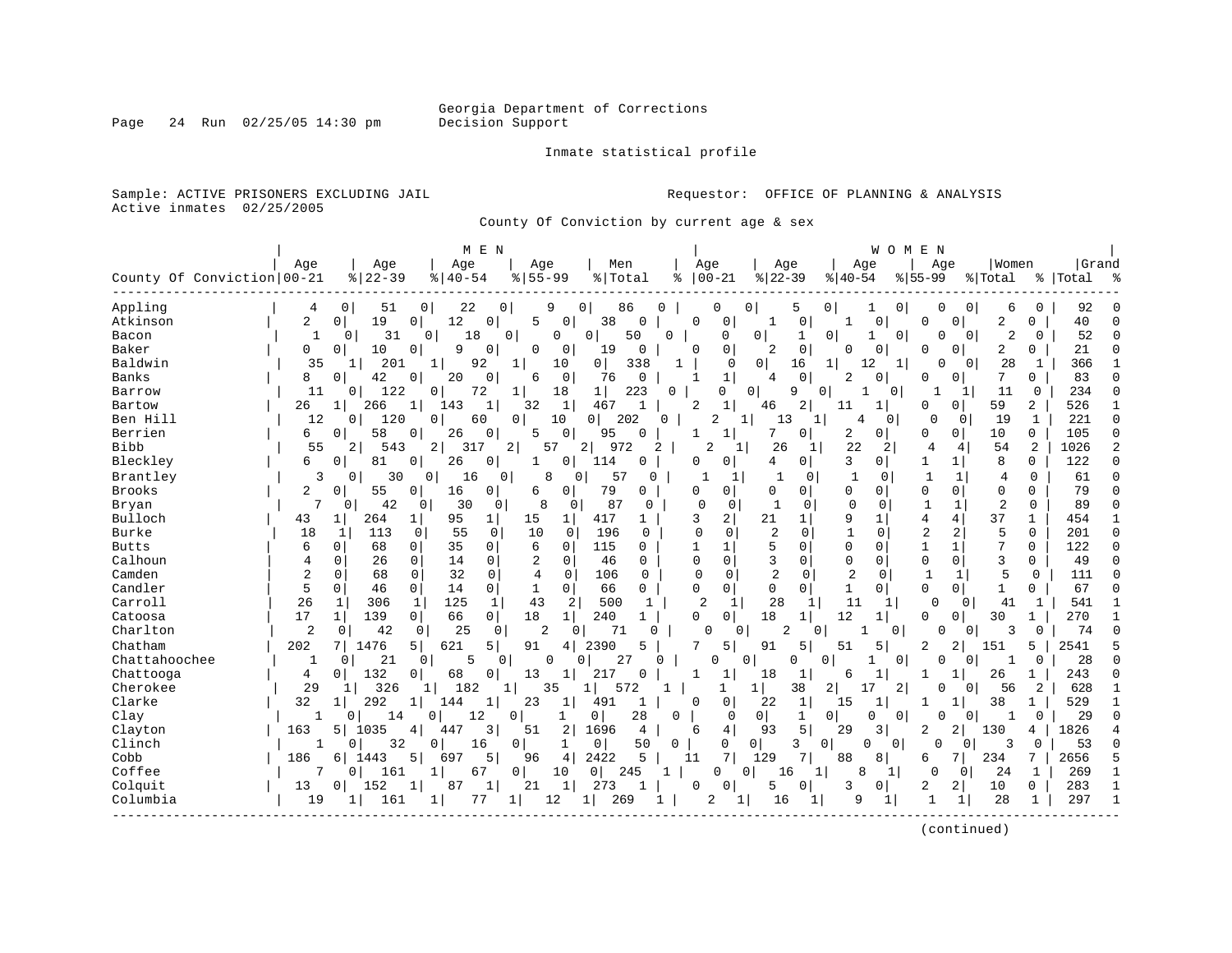Georgia Department of Corrections

Page 25 Run 02/25/05 14:30 pm Decision Support

Inmate statistical profile

Sample: ACTIVE PRISONERS EXCLUDING JAIL **Requestor:** OFFICE OF PLANNING & ANALYSIS Active inmates 02/25/2005 County Of Conviction by current age & sex (continued) | M E N | W O M E N | | Age | Age | Age | Age | Men | Age | Age | Age | Age |Women |Grand County Of Conviction|00-21 %|22-39 %|40-54 %|55-99 %|Total % |00-21 %|22-39 %|40-54 %|55-99 %|Total % |Total % ------------------------------------------------------------------------------------------------------------------------------------ Cook | 4 0| 75 0| 50 0| 7 0| 136 0 | 1 1| 1 0| 4 0| 0 0| 6 0 | 142 0 Coweta | 26 1| 303 1| 122 1| 21 1| 472 1 | 2 1| 16 1| 10 1| 0 0| 28 1 | 500 1

| Crawford  | 13<br>22<br>$\mathbf 0$<br>19<br>0<br>0<br>$\overline{0}$<br>0<br>0<br>1<br>$\Omega$<br>0 <sub>1</sub><br>3<br>0<br>0                                                             |                |
|-----------|-----------------------------------------------------------------------------------------------------------------------------------------------------------------------------------|----------------|
| Crisp     | 283<br>20<br>178<br>75<br>10<br>$\overline{2}$<br>0 <sup>1</sup><br>11<br>20<br>303<br>$\mathbf{1}$<br>$\mathbf{1}$<br>1<br>6<br>$\overline{2}$<br>1 <br>$\mathbf{1}$             |                |
| Dade      | $\overline{c}$<br>0<br>0<br>149<br>77<br>52<br>$\mathbf 0$<br>$\mathbf 0$<br>142<br>0<br>0<br>7<br>$\mathbf{0}$<br>$\overline{0}$<br>11<br>$\Omega$<br>0  <br>Ω<br>0<br>0         |                |
| Dawson    | 30<br>0<br>84<br>41<br>0<br>$\Omega$<br>81<br>$\Omega$<br>$\Omega$<br>0<br>$\overline{2}$<br>0 <sup>1</sup><br>$\Omega$<br>3<br>3<br>$\Omega$<br>$\Omega$<br>$\Omega$<br>O        |                |
| Decatur   | 183<br>281<br>1<br>19<br>$\mathbf{1}$<br>70<br>9<br>$\mathbf 0$<br>$\mathbf{1}$<br>12<br>1<br>0<br>17<br>298<br>1<br>$\Omega$<br>U<br>4                                           |                |
| DeKalb    | 240<br>1928<br>7 <br>120<br>5  <br>3157<br>188<br>3345<br>869<br>6 <br>21<br>14<br>112<br>48<br>7<br>8<br>6<br>8<br>6<br>4                                                        | 7              |
| Dodge     | 7<br>19<br>198<br>116<br>50<br>179<br>0<br>0<br>0<br>0 <sup>1</sup><br>0<br>6<br>0<br>$\Omega$<br>$\Omega$<br>14<br>1<br>5<br>0<br>0<br>$\mathbf{1}$                              | 0              |
| Dooly     | 122<br>3<br>130<br>69<br>$\overline{0}$<br>0<br>5<br>8<br>$\Omega$<br>0<br>0<br>41<br>5<br>0<br>0<br>0<br>0<br>0<br>0<br>0                                                        | $\Omega$       |
| Dougherty | 625<br>2 <br>262<br>2<br>2 <sup>1</sup><br>1038<br>48<br>2<br>980<br>2<br>0<br>1<br>58<br>$\overline{a}$<br>45<br>26<br>31<br>3 I<br>0                                            | $\overline{2}$ |
| Douglas   | 2 <br>36<br>93<br>593<br>274<br>2<br>47<br>2 <br>977<br>2<br>8<br>5<br>49<br>2<br>$\Omega$<br>3<br>1070<br>63<br>2<br>3<br>$\Omega$                                               | $\overline{2}$ |
| Early     | $\mathbf{2}$<br>37<br>63<br>3<br>0<br>64<br>0<br>0 <sup>1</sup><br>21<br>0<br>0<br>0<br>0<br>0<br>0<br>0<br>0<br>$\Omega$<br>0                                                    | 0              |
| Echols    | 7<br>3<br>11<br>11<br>0<br>0<br>$\Omega$<br>$\Omega$<br>0<br>0<br>0<br>0<br>$\mathbf{1}$<br>0<br>0<br>0<br>$\Omega$<br>$\Omega$<br>$\Omega$<br>$\Omega$<br>0                      | $\Omega$       |
| Effingham | 16<br>0<br>0 <sup>1</sup><br>167<br>0<br>$\mathbf 0$<br>178<br>31<br>6<br>0<br>0<br><sup>0</sup><br>11<br>1<br>114<br>0<br>0<br>6                                                 | <sup>0</sup>   |
| Elbert    | 90<br>13<br>163<br>47<br>8<br>150<br>$\sqrt{2}$<br>5<br>$\Omega$<br>$\Omega$<br>O<br>$\Omega$<br>$\Omega$<br>0<br>$\Omega$<br>$\Omega$<br>∩<br>6                                  | U              |
| Emanuel   | 36<br>17<br>118<br>178<br>$\Omega$<br>184<br>$\cap$<br>0<br>$\Omega$<br>0<br>0<br>$\Omega$<br>$\Omega$<br>O<br>6<br>$\Omega$<br>O                                                 | 0              |
| Evans     | 18<br>3<br>81<br>10<br>50<br>0<br>$\cap$<br><sup>0</sup><br>U<br>$\Omega$<br>85<br>$\Omega$<br>$\Omega$<br>$\Omega$<br>4<br>$\Omega$                                              | U              |
| Fannin    | 35<br>3<br>$\mathbf{0}$<br>12<br>110<br>2<br>8<br>118<br>0<br>60<br>0<br>U<br>$\Omega$<br>$\Omega$<br>$\Omega$<br>0<br>$\Omega$<br>Ω<br><sup>0</sup>                              | 0              |
| Fayette   | 279<br>13<br>163<br>83<br>$\mathbf{1}$<br>20<br>10<br>$\mathbf 1$<br>18<br>297<br>$\mathbf 0$<br>$\mathbf{1}$<br>0<br>$\mathbf{1}$<br>1<br>1<br>O                                 |                |
| Floyd     | 449<br>2<br>225<br>2<br>41<br>38<br>36<br>$\mathbf{1}$<br>2<br>751<br>$\overline{2}$<br>50<br>3<br>90<br>841<br>3<br>3                                                            | $\overline{2}$ |
| Forsyth   | $\Omega$<br>9<br>$\Omega$<br>110<br>22<br>205<br>0<br>13<br>19<br>0<br>64<br>1<br>$\Omega$<br>1<br>6<br>0<br>224<br>$\Omega$<br>$\Omega$                                          | 0              |
| Franklin  | $\overline{7}$<br>76<br>13<br>138<br>42<br>$\mathbf 0$<br>$\Omega$<br>147<br>$\Omega$<br>$\Omega$<br>0<br>$\Omega$<br>0<br>U<br>0<br>9<br>4                                       | O              |
| Fulton    | 262<br>2659<br>4515<br>3<br>5<br>176<br>4691<br>9 <sup>1</sup><br>1364<br>10<br>230<br>10 <sup>1</sup><br>100<br>67<br>5<br>5<br>9<br>10<br>4<br>6<br>5                           | 9              |
| Gilmer    | 138<br>3<br>73<br>48<br>145<br>14<br>0<br>0<br>$\overline{0}$<br>$\Omega$<br>0<br>3<br>0<br>0<br>0<br>0<br>0<br>4                                                                 | O              |
| Glascock  | 7<br>5<br>0<br>8<br>$\Omega$<br>0<br>$\overline{0}$<br>0<br>0<br>0 <sup>1</sup><br>0<br>$\mathbf 0$<br>0<br>0<br>0<br>0<br>0                                                      |                |
| Glynn     | 266<br>23<br>158<br>473<br>10<br>490<br>26<br>$\Omega$<br>1<br>0<br>17<br>1<br>O<br>$\mathbf{1}$<br>0                                                                             |                |
| Gordon    | 307<br>85<br>36<br>14<br>156<br>16<br>271<br>1<br>21<br>$\mathbf{1}$<br>$\mathbf 0$<br>0<br>1 <br>14<br>O                                                                         |                |
| Grady     | 151<br>235<br>$\overline{0}$<br>13<br>250<br>17<br>58<br>9<br>0<br>$\mathbf{0}$<br>0 <sup>1</sup><br>0<br>U<br>1<br>15<br>1<br>$\Omega$                                           | O              |
| Greene    | 82<br>5<br>24<br>2<br>0 <sub>1</sub><br>113<br>0<br>0<br>0 <sup>1</sup><br>2<br>$\overline{2}$<br>119<br>0<br>0<br>0<br><sup>0</sup><br>6<br>0 <sup>1</sup><br>$\Omega$<br>0<br>4 | <sup>0</sup>   |
| Gwinnett  | 38<br>102<br>891<br>75<br>3 <br>7<br>3 <sup>1</sup><br>116<br>1533<br>3<br>3 <br>349<br>3 <br>1417<br>3<br>3 <br>5<br>5 l<br>5 <sub>1</sub><br>66<br>4                            |                |
| Habersham | 0<br>6<br>52<br>118<br>0<br>14<br>132<br>58<br>0 <sup>1</sup><br>$\mathbf 0$<br>$\mathbf{0}$<br>$\mathbf 0$<br>8<br>0<br>0<br>2<br>1 <br>0<br>0<br>O<br>6                         | <sup>0</sup>   |
| Hall      | 2 <br>358<br>253<br>2 <br>3 <br>30<br>2 <br>22<br>59<br>2<br>755<br>$\mathbf{1}$<br>44<br>696<br>2 <br>3<br>3<br>41<br>1<br>4                                                     |                |
| Hancock   | 0<br>$\overline{a}$<br>12<br>0<br>29<br>0<br>0 <sup>1</sup><br>0<br>14<br>$\overline{0}$<br>0<br>0<br>0<br>0<br>0<br>0<br>30<br>0                                                 | O              |
| Haralson  | 25<br>77<br>$\overline{c}$<br>3<br>3<br>80<br>0<br>0<br>$\mathbf{0}$<br>∩<br>0<br>$\overline{0}$<br>$\Omega$<br>0<br>44<br>0<br>6<br>0<br>$\Omega$<br>0<br>0                      | ∩              |
|           |                                                                                                                                                                                   |                |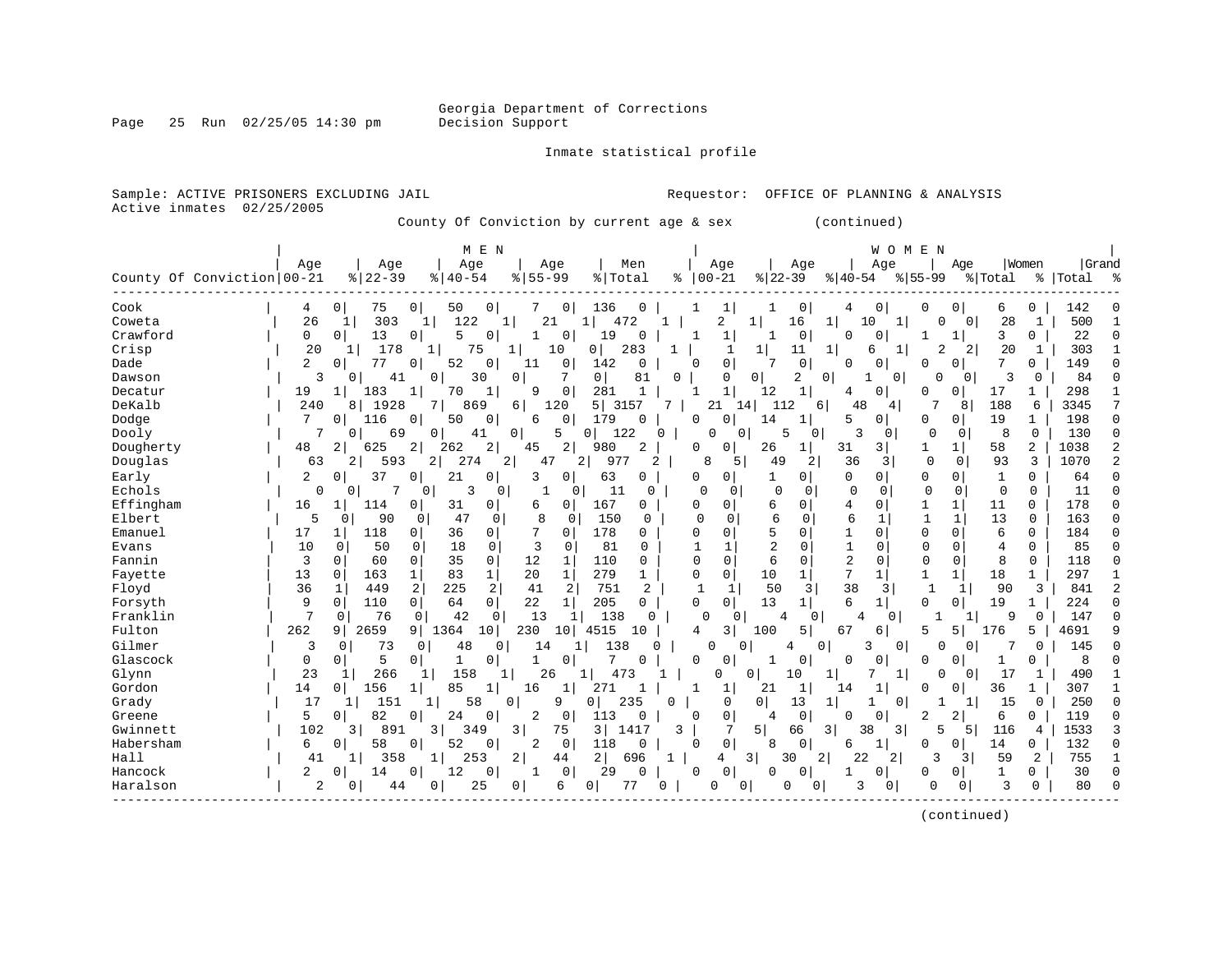Page 26 Run 02/25/05 14:30 pm

#### Inmate statistical profile

| 02/25/2005<br>County Of Conviction by current age & sex<br>(continued)<br>M E N<br>W O M E N<br>Women<br>Age<br>Age<br>Men<br>Age<br> Grand<br>Age<br>Age<br>Age<br>Age<br>Age<br>County Of Conviction 00-21<br>$8   22 - 39$<br>$8   40 - 54$<br>$8155 - 99$<br>$ 00 - 21$<br>$ 22-39$<br>$8 55-99$<br>% Total<br>ႜ<br>$ 40-54 $<br>% Total<br>%   Total<br>ಿ<br>Harris<br>0<br>89<br>$\Omega$<br>10<br>51<br>O<br>27<br>0<br>O<br>$\Omega$<br>3<br>0<br>O<br>O<br>0<br>93<br><sup>0</sup><br>$\Omega$<br>62<br>28<br>$\mathbf 0$<br>6<br>0<br>0<br>5<br>0<br>0<br>0<br>10<br>3<br>0<br>114<br>0<br>0<br>101<br>1<br>0<br>$\overline{0}$<br>13<br>0<br>27<br>48<br>52<br>2<br>11<br>0<br>$\mathbf 0$<br>$\overline{2}$<br>0<br>$\Omega$<br>$\mathbf 0$<br>0<br>0<br>0<br>8<br>1<br>$\Omega$<br>4<br>$\Omega$<br>-1<br>1<br>O<br>24<br>$\overline{2}$<br>$\overline{2}$<br>32<br>2<br>455<br>249<br>123<br>16<br>1<br>1 <br>9<br>1<br>Henry<br>1<br>41<br>1<br>0<br>43<br>1<br>305<br>182<br>9<br>0<br>3<br>21<br>$\mathbf{1}$<br>38<br>585<br>51<br>2<br>547<br>12<br>1<br>1<br>1<br>1<br>1<br>1<br>4<br>ı<br>$\Omega$<br>5<br>0 <sup>1</sup><br>$\mathbf 0$<br>$\circ$<br>$\mathbf{1}$<br>77<br>Irwin<br>2<br>26<br>76<br>$\Omega$<br>O<br>0<br>$\Omega$<br>1<br>0<br>0<br>43<br>0<br>0<br>0<br>$\Omega$<br>Jackson<br>83<br>1<br>221<br>$\mathbf 0$<br>$\overline{2}$<br>1<br>243<br>9<br>0<br>110<br>0<br>19<br>11<br>3<br>3<br>22<br>$\Omega$<br>1<br>6<br>2<br>0 <sup>1</sup><br>$\Omega$<br>Jasper<br>3<br>62<br>0<br>0<br>0<br>3<br>3<br>0<br>65<br>0<br>0<br>16<br>0<br>0<br>$\mathbf{0}$<br>∩<br>0<br>41<br>Ω<br>0<br>7<br>Jeff Davis<br>0<br>$\mathbf 0$<br>65<br>$\Omega$<br>34<br>0<br>17<br>58<br>$\Omega$<br>0<br>3<br>0<br>0<br>0<br>0<br>0<br>3<br>0<br>4<br>$\overline{a}$<br>3<br>$\mathbf{0}$<br>23<br>9<br>103<br>0<br>$\Omega$<br>$\mathbf 0$<br>106<br>9<br>0<br>62<br>0<br>0<br>0<br>0<br>0<br>0<br>-1<br>0<br>0<br>53<br>19<br>0<br>5<br>0<br>82<br>$\Omega$<br>5<br>87<br>$\Omega$<br>5<br>$\Omega$<br>$\Omega$<br>O<br>0<br>0<br>0<br>$\Omega$<br>0<br>O<br>-1<br>4<br>50<br>29<br>13<br>0<br>3<br>49<br>0<br>0<br>1<br>0<br>$\Omega$<br>0<br>0<br>0<br>O<br>0<br>0<br>0<br>-1<br>0<br>4<br>O<br>8<br>67<br>25<br>0 <sup>1</sup><br>0<br>107<br>0<br>8<br>0<br>3<br>0<br>0<br>0<br>11<br>$\Omega$<br>118<br>$\Omega$<br>0<br>0<br>$\Omega$<br>$\Omega$<br>$\Omega$<br>45<br>31<br>8<br>85<br>$\overline{1}$<br>$\mathbf{1}$<br>$\Omega$<br>91<br>Lamar<br>$\Omega$<br>$\overline{0}$<br>O<br>0<br>4<br>0<br>1<br>6<br>-1<br>0<br>O<br>U<br>0<br>22<br>12<br>42<br>3<br>0<br>5<br>$\Omega$<br>Lanier<br>0<br>0<br>0<br>0<br>$\Omega$<br>0<br>0<br>47<br>0<br>1<br>0<br>4<br>4<br>1<br>74<br>259<br>6<br>278<br>11<br>168<br>$\mathbf 0$<br>13<br>$\Omega$<br>$\mathbf 0$<br>19<br>$\mathbf{1}$<br>1<br>6<br>$\Omega$<br>$\Omega$<br>1<br>1<br>Laurens<br>0<br>1<br>1<br>-1<br>$\overline{2}$<br>$\overline{2}$<br>3<br>$\mathbf 0$<br>32<br>19<br>$\overline{0}$<br>3<br>0<br>57<br>0<br>$\Omega$<br>$\mathbf 0$<br>0<br>0<br>$\Omega$<br>$\Omega$<br>Lee<br>$\overline{0}$<br>0<br>$\Omega$<br>0<br>59<br>12<br>Liberty<br>182<br>55<br>$\mathbf 0$<br>13<br>264<br>$\Omega$<br>$\Omega$<br>16<br>280<br>14<br>1<br>1<br>0<br>1<br>4<br>0<br>$\Omega$<br>0<br>1<br>0<br>Lincoln<br>$\mathbf 0$<br>$\mathbf{1}$<br>$\mathbf{1}$<br>$\Omega$<br>$\Omega$<br>0<br>$\Omega$<br>$\overline{2}$<br>$\Omega$<br>3<br>0<br>24<br>$\Omega$<br>13<br>0<br>41<br>$\Omega$<br>$\Omega$<br>$\Omega$<br>1<br>$\Omega$<br>43<br>5<br>6<br>7<br>6<br>$\mathbf{0}$<br>47<br>0<br>19<br>$\mathbf{0}$<br>0<br>77<br>$\Omega$<br>$\Omega$<br>0<br>$\mathbf 1$<br>$\mathbf 0$<br>0<br>$\Omega$<br>$\mathbf 0$<br>$\Omega$<br>0<br>84<br>Long<br>38<br>Lowndes<br>24<br>21<br>562<br>18<br>18<br>$\overline{2}$<br>$\mathbf{1}$<br>1<br>326<br>1<br>191<br>1<br>1<br>1<br>$\Omega$<br>0<br>1<br>2<br>2<br>1<br>600<br>Lumpkin<br>0 <sup>1</sup><br>8<br>0<br>72<br>$\overline{2}$<br>2<br>5<br>9<br>$\Omega$<br>2<br>$\mathbf{0}$<br>$\overline{0}$<br>19<br>$\Omega$<br>$\Omega$<br>O<br>0<br>O<br>81<br>43<br>0<br>5<br>25<br>$\mathbf 0$<br>75<br>$\Omega$<br>75<br>$\mathbf 0$<br>Macon<br>4<br>0<br>41<br>0<br>0<br>$\Omega$<br>0<br>O<br>0<br>$\cap$<br>$\Omega$<br>0<br>$\Omega$<br>O<br>0<br>Madison<br>78<br>35<br>0 <sup>1</sup><br>8<br>132<br>$\mathbf 0$<br>$\circ$<br>0<br>$\Omega$<br>$\mathbf 0$<br>9<br>5<br>$\mathbf 0$<br>146<br>$\Omega$<br>11<br>0<br>0<br>0<br>0<br>14<br>Ω<br>Marion<br>2<br>38<br>$\Omega$<br>20<br>$\mathbf 0$<br>11<br>0<br>$\overline{2}$<br>35<br>$\Omega$<br>$\overline{c}$<br>3<br>$\Omega$<br>O<br>$\Omega$<br>$\Omega$<br>$\Omega$<br>0<br>1<br>1<br>0<br>McDuffie<br>112<br>$\overline{0}$<br>200<br>14<br>$\circ$<br>60<br>14<br>1<br>0<br>$\Omega$<br>U<br>13<br>$\Omega$<br>214<br>$\Omega$<br>0<br>1<br>N<br>14<br>25<br>72<br>$\Omega$<br>McIntosh<br>42<br>0<br>$\Omega$<br>71<br>0<br>$\Omega$<br>0<br>$\Omega$<br>$\Omega$<br>$\Omega$<br>0<br>1<br>$\Omega$<br>3<br>Ω<br>O<br>Meriwether<br>8<br>50<br>185<br>200<br>$\Omega$<br>$\Omega$<br>114<br>$\overline{0}$<br>0<br>13<br>$\Omega$<br>0<br>9<br>0<br>0<br>$\mathbf{1}$<br>15<br>1<br>$\Omega$<br>5<br>0<br>1<br>Miller<br>29<br>2<br>2<br>31<br>$\mathbf{1}$<br>18<br>$\mathsf{Q}$<br>$\Omega$<br>0<br>0<br>0<br>$\Omega$<br>0<br>0<br>$\Omega$<br>0<br>-1<br>0<br>0<br>0<br>N<br>0<br>Mitchell<br>124<br>54<br>7<br>0<br>211<br>$\Omega$<br>10<br>0<br>0<br>0<br>195<br>$\Omega$<br>6<br>9<br>1<br>16<br>$\Omega$<br>N<br>N<br>$\Omega$<br>$\mathbf 0$<br>82<br>0<br>50<br>$\mathbf 0$<br>9<br>157<br>$\mathbf 0$<br>$\Omega$<br>7<br>0<br>168<br>Monroe<br>$\Omega$<br>$\mathbf 0$<br>$\Omega$<br>11<br>16<br>4<br>Ω<br>0<br>1<br>0 <sup>1</sup><br>3<br>27<br>12<br>0<br>0<br>3<br>50<br>$\Omega$<br>$\mathbf 0$<br>0<br>0<br>5<br>47<br>0<br>$\Omega$<br>$\Omega$<br>ζ<br>0<br>0<br>$\Omega$<br>Montgomery<br>U<br>5<br>56<br>0<br>92<br>96<br>0<br>24<br>$\Omega$<br>0<br>$\Omega$<br>0<br>3<br>0<br>0<br>O<br>$\Omega$<br>4<br>$\Omega$<br>Morgan<br>O<br>0<br>1<br>47<br>$\Omega$<br>181<br>$\Omega$<br>1<br>17<br>198<br>$\Omega$<br>13<br>$\Omega$<br>107<br>0<br>14<br>n<br>11<br>U<br>1<br>Murray<br>Ω<br>6<br>3 |                | Sample: ACTIVE PRISONERS EXCLUDING JAIL<br>OFFICE OF PLANNING & ANALYSIS<br>Requestor:        |
|---------------------------------------------------------------------------------------------------------------------------------------------------------------------------------------------------------------------------------------------------------------------------------------------------------------------------------------------------------------------------------------------------------------------------------------------------------------------------------------------------------------------------------------------------------------------------------------------------------------------------------------------------------------------------------------------------------------------------------------------------------------------------------------------------------------------------------------------------------------------------------------------------------------------------------------------------------------------------------------------------------------------------------------------------------------------------------------------------------------------------------------------------------------------------------------------------------------------------------------------------------------------------------------------------------------------------------------------------------------------------------------------------------------------------------------------------------------------------------------------------------------------------------------------------------------------------------------------------------------------------------------------------------------------------------------------------------------------------------------------------------------------------------------------------------------------------------------------------------------------------------------------------------------------------------------------------------------------------------------------------------------------------------------------------------------------------------------------------------------------------------------------------------------------------------------------------------------------------------------------------------------------------------------------------------------------------------------------------------------------------------------------------------------------------------------------------------------------------------------------------------------------------------------------------------------------------------------------------------------------------------------------------------------------------------------------------------------------------------------------------------------------------------------------------------------------------------------------------------------------------------------------------------------------------------------------------------------------------------------------------------------------------------------------------------------------------------------------------------------------------------------------------------------------------------------------------------------------------------------------------------------------------------------------------------------------------------------------------------------------------------------------------------------------------------------------------------------------------------------------------------------------------------------------------------------------------------------------------------------------------------------------------------------------------------------------------------------------------------------------------------------------------------------------------------------------------------------------------------------------------------------------------------------------------------------------------------------------------------------------------------------------------------------------------------------------------------------------------------------------------------------------------------------------------------------------------------------------------------------------------------------------------------------------------------------------------------------------------------------------------------------------------------------------------------------------------------------------------------------------------------------------------------------------------------------------------------------------------------------------------------------------------------------------------------------------------------------------------------------------------------------------------------------------------------------------------------------------------------------------------------------------------------------------------------------------------------------------------------------------------------------------------------------------------------------------------------------------------------------------------------------------------------------------------------------------------------------------------------------------------------------------------------------------------------------------------------------------------------------------------------------------------------------------------------------------------------------------------------------------------------------------------------------------------------------------------------------------------------------------------------------------------------------------------------------------------------------------------------------------------------------------------------------------------------------------------------------------------------------------------------------------------------------------------------------------------------------------------------------------------------------------------------------------------------------------------------------------------------------------------------------------------------------------------------------------------------------------------------------------------|----------------|-----------------------------------------------------------------------------------------------|
|                                                                                                                                                                                                                                                                                                                                                                                                                                                                                                                                                                                                                                                                                                                                                                                                                                                                                                                                                                                                                                                                                                                                                                                                                                                                                                                                                                                                                                                                                                                                                                                                                                                                                                                                                                                                                                                                                                                                                                                                                                                                                                                                                                                                                                                                                                                                                                                                                                                                                                                                                                                                                                                                                                                                                                                                                                                                                                                                                                                                                                                                                                                                                                                                                                                                                                                                                                                                                                                                                                                                                                                                                                                                                                                                                                                                                                                                                                                                                                                                                                                                                                                                                                                                                                                                                                                                                                                                                                                                                                                                                                                                                                                                                                                                                                                                                                                                                                                                                                                                                                                                                                                                                                                                                                                                                                                                                                                                                                                                                                                                                                                                                                                                                                                                                                                                                                                                                                                                                                                                                                                                                                                                                                                                                                                   | Active inmates |                                                                                               |
|                                                                                                                                                                                                                                                                                                                                                                                                                                                                                                                                                                                                                                                                                                                                                                                                                                                                                                                                                                                                                                                                                                                                                                                                                                                                                                                                                                                                                                                                                                                                                                                                                                                                                                                                                                                                                                                                                                                                                                                                                                                                                                                                                                                                                                                                                                                                                                                                                                                                                                                                                                                                                                                                                                                                                                                                                                                                                                                                                                                                                                                                                                                                                                                                                                                                                                                                                                                                                                                                                                                                                                                                                                                                                                                                                                                                                                                                                                                                                                                                                                                                                                                                                                                                                                                                                                                                                                                                                                                                                                                                                                                                                                                                                                                                                                                                                                                                                                                                                                                                                                                                                                                                                                                                                                                                                                                                                                                                                                                                                                                                                                                                                                                                                                                                                                                                                                                                                                                                                                                                                                                                                                                                                                                                                                                   |                |                                                                                               |
|                                                                                                                                                                                                                                                                                                                                                                                                                                                                                                                                                                                                                                                                                                                                                                                                                                                                                                                                                                                                                                                                                                                                                                                                                                                                                                                                                                                                                                                                                                                                                                                                                                                                                                                                                                                                                                                                                                                                                                                                                                                                                                                                                                                                                                                                                                                                                                                                                                                                                                                                                                                                                                                                                                                                                                                                                                                                                                                                                                                                                                                                                                                                                                                                                                                                                                                                                                                                                                                                                                                                                                                                                                                                                                                                                                                                                                                                                                                                                                                                                                                                                                                                                                                                                                                                                                                                                                                                                                                                                                                                                                                                                                                                                                                                                                                                                                                                                                                                                                                                                                                                                                                                                                                                                                                                                                                                                                                                                                                                                                                                                                                                                                                                                                                                                                                                                                                                                                                                                                                                                                                                                                                                                                                                                                                   |                |                                                                                               |
|                                                                                                                                                                                                                                                                                                                                                                                                                                                                                                                                                                                                                                                                                                                                                                                                                                                                                                                                                                                                                                                                                                                                                                                                                                                                                                                                                                                                                                                                                                                                                                                                                                                                                                                                                                                                                                                                                                                                                                                                                                                                                                                                                                                                                                                                                                                                                                                                                                                                                                                                                                                                                                                                                                                                                                                                                                                                                                                                                                                                                                                                                                                                                                                                                                                                                                                                                                                                                                                                                                                                                                                                                                                                                                                                                                                                                                                                                                                                                                                                                                                                                                                                                                                                                                                                                                                                                                                                                                                                                                                                                                                                                                                                                                                                                                                                                                                                                                                                                                                                                                                                                                                                                                                                                                                                                                                                                                                                                                                                                                                                                                                                                                                                                                                                                                                                                                                                                                                                                                                                                                                                                                                                                                                                                                                   |                |                                                                                               |
|                                                                                                                                                                                                                                                                                                                                                                                                                                                                                                                                                                                                                                                                                                                                                                                                                                                                                                                                                                                                                                                                                                                                                                                                                                                                                                                                                                                                                                                                                                                                                                                                                                                                                                                                                                                                                                                                                                                                                                                                                                                                                                                                                                                                                                                                                                                                                                                                                                                                                                                                                                                                                                                                                                                                                                                                                                                                                                                                                                                                                                                                                                                                                                                                                                                                                                                                                                                                                                                                                                                                                                                                                                                                                                                                                                                                                                                                                                                                                                                                                                                                                                                                                                                                                                                                                                                                                                                                                                                                                                                                                                                                                                                                                                                                                                                                                                                                                                                                                                                                                                                                                                                                                                                                                                                                                                                                                                                                                                                                                                                                                                                                                                                                                                                                                                                                                                                                                                                                                                                                                                                                                                                                                                                                                                                   |                |                                                                                               |
|                                                                                                                                                                                                                                                                                                                                                                                                                                                                                                                                                                                                                                                                                                                                                                                                                                                                                                                                                                                                                                                                                                                                                                                                                                                                                                                                                                                                                                                                                                                                                                                                                                                                                                                                                                                                                                                                                                                                                                                                                                                                                                                                                                                                                                                                                                                                                                                                                                                                                                                                                                                                                                                                                                                                                                                                                                                                                                                                                                                                                                                                                                                                                                                                                                                                                                                                                                                                                                                                                                                                                                                                                                                                                                                                                                                                                                                                                                                                                                                                                                                                                                                                                                                                                                                                                                                                                                                                                                                                                                                                                                                                                                                                                                                                                                                                                                                                                                                                                                                                                                                                                                                                                                                                                                                                                                                                                                                                                                                                                                                                                                                                                                                                                                                                                                                                                                                                                                                                                                                                                                                                                                                                                                                                                                                   | Hart           |                                                                                               |
|                                                                                                                                                                                                                                                                                                                                                                                                                                                                                                                                                                                                                                                                                                                                                                                                                                                                                                                                                                                                                                                                                                                                                                                                                                                                                                                                                                                                                                                                                                                                                                                                                                                                                                                                                                                                                                                                                                                                                                                                                                                                                                                                                                                                                                                                                                                                                                                                                                                                                                                                                                                                                                                                                                                                                                                                                                                                                                                                                                                                                                                                                                                                                                                                                                                                                                                                                                                                                                                                                                                                                                                                                                                                                                                                                                                                                                                                                                                                                                                                                                                                                                                                                                                                                                                                                                                                                                                                                                                                                                                                                                                                                                                                                                                                                                                                                                                                                                                                                                                                                                                                                                                                                                                                                                                                                                                                                                                                                                                                                                                                                                                                                                                                                                                                                                                                                                                                                                                                                                                                                                                                                                                                                                                                                                                   | Heard          |                                                                                               |
|                                                                                                                                                                                                                                                                                                                                                                                                                                                                                                                                                                                                                                                                                                                                                                                                                                                                                                                                                                                                                                                                                                                                                                                                                                                                                                                                                                                                                                                                                                                                                                                                                                                                                                                                                                                                                                                                                                                                                                                                                                                                                                                                                                                                                                                                                                                                                                                                                                                                                                                                                                                                                                                                                                                                                                                                                                                                                                                                                                                                                                                                                                                                                                                                                                                                                                                                                                                                                                                                                                                                                                                                                                                                                                                                                                                                                                                                                                                                                                                                                                                                                                                                                                                                                                                                                                                                                                                                                                                                                                                                                                                                                                                                                                                                                                                                                                                                                                                                                                                                                                                                                                                                                                                                                                                                                                                                                                                                                                                                                                                                                                                                                                                                                                                                                                                                                                                                                                                                                                                                                                                                                                                                                                                                                                                   |                |                                                                                               |
|                                                                                                                                                                                                                                                                                                                                                                                                                                                                                                                                                                                                                                                                                                                                                                                                                                                                                                                                                                                                                                                                                                                                                                                                                                                                                                                                                                                                                                                                                                                                                                                                                                                                                                                                                                                                                                                                                                                                                                                                                                                                                                                                                                                                                                                                                                                                                                                                                                                                                                                                                                                                                                                                                                                                                                                                                                                                                                                                                                                                                                                                                                                                                                                                                                                                                                                                                                                                                                                                                                                                                                                                                                                                                                                                                                                                                                                                                                                                                                                                                                                                                                                                                                                                                                                                                                                                                                                                                                                                                                                                                                                                                                                                                                                                                                                                                                                                                                                                                                                                                                                                                                                                                                                                                                                                                                                                                                                                                                                                                                                                                                                                                                                                                                                                                                                                                                                                                                                                                                                                                                                                                                                                                                                                                                                   | Houston        |                                                                                               |
|                                                                                                                                                                                                                                                                                                                                                                                                                                                                                                                                                                                                                                                                                                                                                                                                                                                                                                                                                                                                                                                                                                                                                                                                                                                                                                                                                                                                                                                                                                                                                                                                                                                                                                                                                                                                                                                                                                                                                                                                                                                                                                                                                                                                                                                                                                                                                                                                                                                                                                                                                                                                                                                                                                                                                                                                                                                                                                                                                                                                                                                                                                                                                                                                                                                                                                                                                                                                                                                                                                                                                                                                                                                                                                                                                                                                                                                                                                                                                                                                                                                                                                                                                                                                                                                                                                                                                                                                                                                                                                                                                                                                                                                                                                                                                                                                                                                                                                                                                                                                                                                                                                                                                                                                                                                                                                                                                                                                                                                                                                                                                                                                                                                                                                                                                                                                                                                                                                                                                                                                                                                                                                                                                                                                                                                   |                |                                                                                               |
|                                                                                                                                                                                                                                                                                                                                                                                                                                                                                                                                                                                                                                                                                                                                                                                                                                                                                                                                                                                                                                                                                                                                                                                                                                                                                                                                                                                                                                                                                                                                                                                                                                                                                                                                                                                                                                                                                                                                                                                                                                                                                                                                                                                                                                                                                                                                                                                                                                                                                                                                                                                                                                                                                                                                                                                                                                                                                                                                                                                                                                                                                                                                                                                                                                                                                                                                                                                                                                                                                                                                                                                                                                                                                                                                                                                                                                                                                                                                                                                                                                                                                                                                                                                                                                                                                                                                                                                                                                                                                                                                                                                                                                                                                                                                                                                                                                                                                                                                                                                                                                                                                                                                                                                                                                                                                                                                                                                                                                                                                                                                                                                                                                                                                                                                                                                                                                                                                                                                                                                                                                                                                                                                                                                                                                                   |                |                                                                                               |
|                                                                                                                                                                                                                                                                                                                                                                                                                                                                                                                                                                                                                                                                                                                                                                                                                                                                                                                                                                                                                                                                                                                                                                                                                                                                                                                                                                                                                                                                                                                                                                                                                                                                                                                                                                                                                                                                                                                                                                                                                                                                                                                                                                                                                                                                                                                                                                                                                                                                                                                                                                                                                                                                                                                                                                                                                                                                                                                                                                                                                                                                                                                                                                                                                                                                                                                                                                                                                                                                                                                                                                                                                                                                                                                                                                                                                                                                                                                                                                                                                                                                                                                                                                                                                                                                                                                                                                                                                                                                                                                                                                                                                                                                                                                                                                                                                                                                                                                                                                                                                                                                                                                                                                                                                                                                                                                                                                                                                                                                                                                                                                                                                                                                                                                                                                                                                                                                                                                                                                                                                                                                                                                                                                                                                                                   |                |                                                                                               |
|                                                                                                                                                                                                                                                                                                                                                                                                                                                                                                                                                                                                                                                                                                                                                                                                                                                                                                                                                                                                                                                                                                                                                                                                                                                                                                                                                                                                                                                                                                                                                                                                                                                                                                                                                                                                                                                                                                                                                                                                                                                                                                                                                                                                                                                                                                                                                                                                                                                                                                                                                                                                                                                                                                                                                                                                                                                                                                                                                                                                                                                                                                                                                                                                                                                                                                                                                                                                                                                                                                                                                                                                                                                                                                                                                                                                                                                                                                                                                                                                                                                                                                                                                                                                                                                                                                                                                                                                                                                                                                                                                                                                                                                                                                                                                                                                                                                                                                                                                                                                                                                                                                                                                                                                                                                                                                                                                                                                                                                                                                                                                                                                                                                                                                                                                                                                                                                                                                                                                                                                                                                                                                                                                                                                                                                   |                |                                                                                               |
|                                                                                                                                                                                                                                                                                                                                                                                                                                                                                                                                                                                                                                                                                                                                                                                                                                                                                                                                                                                                                                                                                                                                                                                                                                                                                                                                                                                                                                                                                                                                                                                                                                                                                                                                                                                                                                                                                                                                                                                                                                                                                                                                                                                                                                                                                                                                                                                                                                                                                                                                                                                                                                                                                                                                                                                                                                                                                                                                                                                                                                                                                                                                                                                                                                                                                                                                                                                                                                                                                                                                                                                                                                                                                                                                                                                                                                                                                                                                                                                                                                                                                                                                                                                                                                                                                                                                                                                                                                                                                                                                                                                                                                                                                                                                                                                                                                                                                                                                                                                                                                                                                                                                                                                                                                                                                                                                                                                                                                                                                                                                                                                                                                                                                                                                                                                                                                                                                                                                                                                                                                                                                                                                                                                                                                                   | Jefferson      |                                                                                               |
|                                                                                                                                                                                                                                                                                                                                                                                                                                                                                                                                                                                                                                                                                                                                                                                                                                                                                                                                                                                                                                                                                                                                                                                                                                                                                                                                                                                                                                                                                                                                                                                                                                                                                                                                                                                                                                                                                                                                                                                                                                                                                                                                                                                                                                                                                                                                                                                                                                                                                                                                                                                                                                                                                                                                                                                                                                                                                                                                                                                                                                                                                                                                                                                                                                                                                                                                                                                                                                                                                                                                                                                                                                                                                                                                                                                                                                                                                                                                                                                                                                                                                                                                                                                                                                                                                                                                                                                                                                                                                                                                                                                                                                                                                                                                                                                                                                                                                                                                                                                                                                                                                                                                                                                                                                                                                                                                                                                                                                                                                                                                                                                                                                                                                                                                                                                                                                                                                                                                                                                                                                                                                                                                                                                                                                                   | Jenkins        |                                                                                               |
|                                                                                                                                                                                                                                                                                                                                                                                                                                                                                                                                                                                                                                                                                                                                                                                                                                                                                                                                                                                                                                                                                                                                                                                                                                                                                                                                                                                                                                                                                                                                                                                                                                                                                                                                                                                                                                                                                                                                                                                                                                                                                                                                                                                                                                                                                                                                                                                                                                                                                                                                                                                                                                                                                                                                                                                                                                                                                                                                                                                                                                                                                                                                                                                                                                                                                                                                                                                                                                                                                                                                                                                                                                                                                                                                                                                                                                                                                                                                                                                                                                                                                                                                                                                                                                                                                                                                                                                                                                                                                                                                                                                                                                                                                                                                                                                                                                                                                                                                                                                                                                                                                                                                                                                                                                                                                                                                                                                                                                                                                                                                                                                                                                                                                                                                                                                                                                                                                                                                                                                                                                                                                                                                                                                                                                                   | Johnson        |                                                                                               |
|                                                                                                                                                                                                                                                                                                                                                                                                                                                                                                                                                                                                                                                                                                                                                                                                                                                                                                                                                                                                                                                                                                                                                                                                                                                                                                                                                                                                                                                                                                                                                                                                                                                                                                                                                                                                                                                                                                                                                                                                                                                                                                                                                                                                                                                                                                                                                                                                                                                                                                                                                                                                                                                                                                                                                                                                                                                                                                                                                                                                                                                                                                                                                                                                                                                                                                                                                                                                                                                                                                                                                                                                                                                                                                                                                                                                                                                                                                                                                                                                                                                                                                                                                                                                                                                                                                                                                                                                                                                                                                                                                                                                                                                                                                                                                                                                                                                                                                                                                                                                                                                                                                                                                                                                                                                                                                                                                                                                                                                                                                                                                                                                                                                                                                                                                                                                                                                                                                                                                                                                                                                                                                                                                                                                                                                   | Jones          |                                                                                               |
|                                                                                                                                                                                                                                                                                                                                                                                                                                                                                                                                                                                                                                                                                                                                                                                                                                                                                                                                                                                                                                                                                                                                                                                                                                                                                                                                                                                                                                                                                                                                                                                                                                                                                                                                                                                                                                                                                                                                                                                                                                                                                                                                                                                                                                                                                                                                                                                                                                                                                                                                                                                                                                                                                                                                                                                                                                                                                                                                                                                                                                                                                                                                                                                                                                                                                                                                                                                                                                                                                                                                                                                                                                                                                                                                                                                                                                                                                                                                                                                                                                                                                                                                                                                                                                                                                                                                                                                                                                                                                                                                                                                                                                                                                                                                                                                                                                                                                                                                                                                                                                                                                                                                                                                                                                                                                                                                                                                                                                                                                                                                                                                                                                                                                                                                                                                                                                                                                                                                                                                                                                                                                                                                                                                                                                                   |                |                                                                                               |
|                                                                                                                                                                                                                                                                                                                                                                                                                                                                                                                                                                                                                                                                                                                                                                                                                                                                                                                                                                                                                                                                                                                                                                                                                                                                                                                                                                                                                                                                                                                                                                                                                                                                                                                                                                                                                                                                                                                                                                                                                                                                                                                                                                                                                                                                                                                                                                                                                                                                                                                                                                                                                                                                                                                                                                                                                                                                                                                                                                                                                                                                                                                                                                                                                                                                                                                                                                                                                                                                                                                                                                                                                                                                                                                                                                                                                                                                                                                                                                                                                                                                                                                                                                                                                                                                                                                                                                                                                                                                                                                                                                                                                                                                                                                                                                                                                                                                                                                                                                                                                                                                                                                                                                                                                                                                                                                                                                                                                                                                                                                                                                                                                                                                                                                                                                                                                                                                                                                                                                                                                                                                                                                                                                                                                                                   |                |                                                                                               |
|                                                                                                                                                                                                                                                                                                                                                                                                                                                                                                                                                                                                                                                                                                                                                                                                                                                                                                                                                                                                                                                                                                                                                                                                                                                                                                                                                                                                                                                                                                                                                                                                                                                                                                                                                                                                                                                                                                                                                                                                                                                                                                                                                                                                                                                                                                                                                                                                                                                                                                                                                                                                                                                                                                                                                                                                                                                                                                                                                                                                                                                                                                                                                                                                                                                                                                                                                                                                                                                                                                                                                                                                                                                                                                                                                                                                                                                                                                                                                                                                                                                                                                                                                                                                                                                                                                                                                                                                                                                                                                                                                                                                                                                                                                                                                                                                                                                                                                                                                                                                                                                                                                                                                                                                                                                                                                                                                                                                                                                                                                                                                                                                                                                                                                                                                                                                                                                                                                                                                                                                                                                                                                                                                                                                                                                   |                |                                                                                               |
|                                                                                                                                                                                                                                                                                                                                                                                                                                                                                                                                                                                                                                                                                                                                                                                                                                                                                                                                                                                                                                                                                                                                                                                                                                                                                                                                                                                                                                                                                                                                                                                                                                                                                                                                                                                                                                                                                                                                                                                                                                                                                                                                                                                                                                                                                                                                                                                                                                                                                                                                                                                                                                                                                                                                                                                                                                                                                                                                                                                                                                                                                                                                                                                                                                                                                                                                                                                                                                                                                                                                                                                                                                                                                                                                                                                                                                                                                                                                                                                                                                                                                                                                                                                                                                                                                                                                                                                                                                                                                                                                                                                                                                                                                                                                                                                                                                                                                                                                                                                                                                                                                                                                                                                                                                                                                                                                                                                                                                                                                                                                                                                                                                                                                                                                                                                                                                                                                                                                                                                                                                                                                                                                                                                                                                                   |                |                                                                                               |
|                                                                                                                                                                                                                                                                                                                                                                                                                                                                                                                                                                                                                                                                                                                                                                                                                                                                                                                                                                                                                                                                                                                                                                                                                                                                                                                                                                                                                                                                                                                                                                                                                                                                                                                                                                                                                                                                                                                                                                                                                                                                                                                                                                                                                                                                                                                                                                                                                                                                                                                                                                                                                                                                                                                                                                                                                                                                                                                                                                                                                                                                                                                                                                                                                                                                                                                                                                                                                                                                                                                                                                                                                                                                                                                                                                                                                                                                                                                                                                                                                                                                                                                                                                                                                                                                                                                                                                                                                                                                                                                                                                                                                                                                                                                                                                                                                                                                                                                                                                                                                                                                                                                                                                                                                                                                                                                                                                                                                                                                                                                                                                                                                                                                                                                                                                                                                                                                                                                                                                                                                                                                                                                                                                                                                                                   |                |                                                                                               |
|                                                                                                                                                                                                                                                                                                                                                                                                                                                                                                                                                                                                                                                                                                                                                                                                                                                                                                                                                                                                                                                                                                                                                                                                                                                                                                                                                                                                                                                                                                                                                                                                                                                                                                                                                                                                                                                                                                                                                                                                                                                                                                                                                                                                                                                                                                                                                                                                                                                                                                                                                                                                                                                                                                                                                                                                                                                                                                                                                                                                                                                                                                                                                                                                                                                                                                                                                                                                                                                                                                                                                                                                                                                                                                                                                                                                                                                                                                                                                                                                                                                                                                                                                                                                                                                                                                                                                                                                                                                                                                                                                                                                                                                                                                                                                                                                                                                                                                                                                                                                                                                                                                                                                                                                                                                                                                                                                                                                                                                                                                                                                                                                                                                                                                                                                                                                                                                                                                                                                                                                                                                                                                                                                                                                                                                   |                |                                                                                               |
|                                                                                                                                                                                                                                                                                                                                                                                                                                                                                                                                                                                                                                                                                                                                                                                                                                                                                                                                                                                                                                                                                                                                                                                                                                                                                                                                                                                                                                                                                                                                                                                                                                                                                                                                                                                                                                                                                                                                                                                                                                                                                                                                                                                                                                                                                                                                                                                                                                                                                                                                                                                                                                                                                                                                                                                                                                                                                                                                                                                                                                                                                                                                                                                                                                                                                                                                                                                                                                                                                                                                                                                                                                                                                                                                                                                                                                                                                                                                                                                                                                                                                                                                                                                                                                                                                                                                                                                                                                                                                                                                                                                                                                                                                                                                                                                                                                                                                                                                                                                                                                                                                                                                                                                                                                                                                                                                                                                                                                                                                                                                                                                                                                                                                                                                                                                                                                                                                                                                                                                                                                                                                                                                                                                                                                                   |                |                                                                                               |
|                                                                                                                                                                                                                                                                                                                                                                                                                                                                                                                                                                                                                                                                                                                                                                                                                                                                                                                                                                                                                                                                                                                                                                                                                                                                                                                                                                                                                                                                                                                                                                                                                                                                                                                                                                                                                                                                                                                                                                                                                                                                                                                                                                                                                                                                                                                                                                                                                                                                                                                                                                                                                                                                                                                                                                                                                                                                                                                                                                                                                                                                                                                                                                                                                                                                                                                                                                                                                                                                                                                                                                                                                                                                                                                                                                                                                                                                                                                                                                                                                                                                                                                                                                                                                                                                                                                                                                                                                                                                                                                                                                                                                                                                                                                                                                                                                                                                                                                                                                                                                                                                                                                                                                                                                                                                                                                                                                                                                                                                                                                                                                                                                                                                                                                                                                                                                                                                                                                                                                                                                                                                                                                                                                                                                                                   |                |                                                                                               |
|                                                                                                                                                                                                                                                                                                                                                                                                                                                                                                                                                                                                                                                                                                                                                                                                                                                                                                                                                                                                                                                                                                                                                                                                                                                                                                                                                                                                                                                                                                                                                                                                                                                                                                                                                                                                                                                                                                                                                                                                                                                                                                                                                                                                                                                                                                                                                                                                                                                                                                                                                                                                                                                                                                                                                                                                                                                                                                                                                                                                                                                                                                                                                                                                                                                                                                                                                                                                                                                                                                                                                                                                                                                                                                                                                                                                                                                                                                                                                                                                                                                                                                                                                                                                                                                                                                                                                                                                                                                                                                                                                                                                                                                                                                                                                                                                                                                                                                                                                                                                                                                                                                                                                                                                                                                                                                                                                                                                                                                                                                                                                                                                                                                                                                                                                                                                                                                                                                                                                                                                                                                                                                                                                                                                                                                   |                |                                                                                               |
|                                                                                                                                                                                                                                                                                                                                                                                                                                                                                                                                                                                                                                                                                                                                                                                                                                                                                                                                                                                                                                                                                                                                                                                                                                                                                                                                                                                                                                                                                                                                                                                                                                                                                                                                                                                                                                                                                                                                                                                                                                                                                                                                                                                                                                                                                                                                                                                                                                                                                                                                                                                                                                                                                                                                                                                                                                                                                                                                                                                                                                                                                                                                                                                                                                                                                                                                                                                                                                                                                                                                                                                                                                                                                                                                                                                                                                                                                                                                                                                                                                                                                                                                                                                                                                                                                                                                                                                                                                                                                                                                                                                                                                                                                                                                                                                                                                                                                                                                                                                                                                                                                                                                                                                                                                                                                                                                                                                                                                                                                                                                                                                                                                                                                                                                                                                                                                                                                                                                                                                                                                                                                                                                                                                                                                                   |                |                                                                                               |
|                                                                                                                                                                                                                                                                                                                                                                                                                                                                                                                                                                                                                                                                                                                                                                                                                                                                                                                                                                                                                                                                                                                                                                                                                                                                                                                                                                                                                                                                                                                                                                                                                                                                                                                                                                                                                                                                                                                                                                                                                                                                                                                                                                                                                                                                                                                                                                                                                                                                                                                                                                                                                                                                                                                                                                                                                                                                                                                                                                                                                                                                                                                                                                                                                                                                                                                                                                                                                                                                                                                                                                                                                                                                                                                                                                                                                                                                                                                                                                                                                                                                                                                                                                                                                                                                                                                                                                                                                                                                                                                                                                                                                                                                                                                                                                                                                                                                                                                                                                                                                                                                                                                                                                                                                                                                                                                                                                                                                                                                                                                                                                                                                                                                                                                                                                                                                                                                                                                                                                                                                                                                                                                                                                                                                                                   |                |                                                                                               |
|                                                                                                                                                                                                                                                                                                                                                                                                                                                                                                                                                                                                                                                                                                                                                                                                                                                                                                                                                                                                                                                                                                                                                                                                                                                                                                                                                                                                                                                                                                                                                                                                                                                                                                                                                                                                                                                                                                                                                                                                                                                                                                                                                                                                                                                                                                                                                                                                                                                                                                                                                                                                                                                                                                                                                                                                                                                                                                                                                                                                                                                                                                                                                                                                                                                                                                                                                                                                                                                                                                                                                                                                                                                                                                                                                                                                                                                                                                                                                                                                                                                                                                                                                                                                                                                                                                                                                                                                                                                                                                                                                                                                                                                                                                                                                                                                                                                                                                                                                                                                                                                                                                                                                                                                                                                                                                                                                                                                                                                                                                                                                                                                                                                                                                                                                                                                                                                                                                                                                                                                                                                                                                                                                                                                                                                   |                |                                                                                               |
|                                                                                                                                                                                                                                                                                                                                                                                                                                                                                                                                                                                                                                                                                                                                                                                                                                                                                                                                                                                                                                                                                                                                                                                                                                                                                                                                                                                                                                                                                                                                                                                                                                                                                                                                                                                                                                                                                                                                                                                                                                                                                                                                                                                                                                                                                                                                                                                                                                                                                                                                                                                                                                                                                                                                                                                                                                                                                                                                                                                                                                                                                                                                                                                                                                                                                                                                                                                                                                                                                                                                                                                                                                                                                                                                                                                                                                                                                                                                                                                                                                                                                                                                                                                                                                                                                                                                                                                                                                                                                                                                                                                                                                                                                                                                                                                                                                                                                                                                                                                                                                                                                                                                                                                                                                                                                                                                                                                                                                                                                                                                                                                                                                                                                                                                                                                                                                                                                                                                                                                                                                                                                                                                                                                                                                                   |                |                                                                                               |
|                                                                                                                                                                                                                                                                                                                                                                                                                                                                                                                                                                                                                                                                                                                                                                                                                                                                                                                                                                                                                                                                                                                                                                                                                                                                                                                                                                                                                                                                                                                                                                                                                                                                                                                                                                                                                                                                                                                                                                                                                                                                                                                                                                                                                                                                                                                                                                                                                                                                                                                                                                                                                                                                                                                                                                                                                                                                                                                                                                                                                                                                                                                                                                                                                                                                                                                                                                                                                                                                                                                                                                                                                                                                                                                                                                                                                                                                                                                                                                                                                                                                                                                                                                                                                                                                                                                                                                                                                                                                                                                                                                                                                                                                                                                                                                                                                                                                                                                                                                                                                                                                                                                                                                                                                                                                                                                                                                                                                                                                                                                                                                                                                                                                                                                                                                                                                                                                                                                                                                                                                                                                                                                                                                                                                                                   |                |                                                                                               |
|                                                                                                                                                                                                                                                                                                                                                                                                                                                                                                                                                                                                                                                                                                                                                                                                                                                                                                                                                                                                                                                                                                                                                                                                                                                                                                                                                                                                                                                                                                                                                                                                                                                                                                                                                                                                                                                                                                                                                                                                                                                                                                                                                                                                                                                                                                                                                                                                                                                                                                                                                                                                                                                                                                                                                                                                                                                                                                                                                                                                                                                                                                                                                                                                                                                                                                                                                                                                                                                                                                                                                                                                                                                                                                                                                                                                                                                                                                                                                                                                                                                                                                                                                                                                                                                                                                                                                                                                                                                                                                                                                                                                                                                                                                                                                                                                                                                                                                                                                                                                                                                                                                                                                                                                                                                                                                                                                                                                                                                                                                                                                                                                                                                                                                                                                                                                                                                                                                                                                                                                                                                                                                                                                                                                                                                   |                |                                                                                               |
|                                                                                                                                                                                                                                                                                                                                                                                                                                                                                                                                                                                                                                                                                                                                                                                                                                                                                                                                                                                                                                                                                                                                                                                                                                                                                                                                                                                                                                                                                                                                                                                                                                                                                                                                                                                                                                                                                                                                                                                                                                                                                                                                                                                                                                                                                                                                                                                                                                                                                                                                                                                                                                                                                                                                                                                                                                                                                                                                                                                                                                                                                                                                                                                                                                                                                                                                                                                                                                                                                                                                                                                                                                                                                                                                                                                                                                                                                                                                                                                                                                                                                                                                                                                                                                                                                                                                                                                                                                                                                                                                                                                                                                                                                                                                                                                                                                                                                                                                                                                                                                                                                                                                                                                                                                                                                                                                                                                                                                                                                                                                                                                                                                                                                                                                                                                                                                                                                                                                                                                                                                                                                                                                                                                                                                                   |                |                                                                                               |
|                                                                                                                                                                                                                                                                                                                                                                                                                                                                                                                                                                                                                                                                                                                                                                                                                                                                                                                                                                                                                                                                                                                                                                                                                                                                                                                                                                                                                                                                                                                                                                                                                                                                                                                                                                                                                                                                                                                                                                                                                                                                                                                                                                                                                                                                                                                                                                                                                                                                                                                                                                                                                                                                                                                                                                                                                                                                                                                                                                                                                                                                                                                                                                                                                                                                                                                                                                                                                                                                                                                                                                                                                                                                                                                                                                                                                                                                                                                                                                                                                                                                                                                                                                                                                                                                                                                                                                                                                                                                                                                                                                                                                                                                                                                                                                                                                                                                                                                                                                                                                                                                                                                                                                                                                                                                                                                                                                                                                                                                                                                                                                                                                                                                                                                                                                                                                                                                                                                                                                                                                                                                                                                                                                                                                                                   |                |                                                                                               |
|                                                                                                                                                                                                                                                                                                                                                                                                                                                                                                                                                                                                                                                                                                                                                                                                                                                                                                                                                                                                                                                                                                                                                                                                                                                                                                                                                                                                                                                                                                                                                                                                                                                                                                                                                                                                                                                                                                                                                                                                                                                                                                                                                                                                                                                                                                                                                                                                                                                                                                                                                                                                                                                                                                                                                                                                                                                                                                                                                                                                                                                                                                                                                                                                                                                                                                                                                                                                                                                                                                                                                                                                                                                                                                                                                                                                                                                                                                                                                                                                                                                                                                                                                                                                                                                                                                                                                                                                                                                                                                                                                                                                                                                                                                                                                                                                                                                                                                                                                                                                                                                                                                                                                                                                                                                                                                                                                                                                                                                                                                                                                                                                                                                                                                                                                                                                                                                                                                                                                                                                                                                                                                                                                                                                                                                   |                |                                                                                               |
|                                                                                                                                                                                                                                                                                                                                                                                                                                                                                                                                                                                                                                                                                                                                                                                                                                                                                                                                                                                                                                                                                                                                                                                                                                                                                                                                                                                                                                                                                                                                                                                                                                                                                                                                                                                                                                                                                                                                                                                                                                                                                                                                                                                                                                                                                                                                                                                                                                                                                                                                                                                                                                                                                                                                                                                                                                                                                                                                                                                                                                                                                                                                                                                                                                                                                                                                                                                                                                                                                                                                                                                                                                                                                                                                                                                                                                                                                                                                                                                                                                                                                                                                                                                                                                                                                                                                                                                                                                                                                                                                                                                                                                                                                                                                                                                                                                                                                                                                                                                                                                                                                                                                                                                                                                                                                                                                                                                                                                                                                                                                                                                                                                                                                                                                                                                                                                                                                                                                                                                                                                                                                                                                                                                                                                                   |                |                                                                                               |
|                                                                                                                                                                                                                                                                                                                                                                                                                                                                                                                                                                                                                                                                                                                                                                                                                                                                                                                                                                                                                                                                                                                                                                                                                                                                                                                                                                                                                                                                                                                                                                                                                                                                                                                                                                                                                                                                                                                                                                                                                                                                                                                                                                                                                                                                                                                                                                                                                                                                                                                                                                                                                                                                                                                                                                                                                                                                                                                                                                                                                                                                                                                                                                                                                                                                                                                                                                                                                                                                                                                                                                                                                                                                                                                                                                                                                                                                                                                                                                                                                                                                                                                                                                                                                                                                                                                                                                                                                                                                                                                                                                                                                                                                                                                                                                                                                                                                                                                                                                                                                                                                                                                                                                                                                                                                                                                                                                                                                                                                                                                                                                                                                                                                                                                                                                                                                                                                                                                                                                                                                                                                                                                                                                                                                                                   |                |                                                                                               |
|                                                                                                                                                                                                                                                                                                                                                                                                                                                                                                                                                                                                                                                                                                                                                                                                                                                                                                                                                                                                                                                                                                                                                                                                                                                                                                                                                                                                                                                                                                                                                                                                                                                                                                                                                                                                                                                                                                                                                                                                                                                                                                                                                                                                                                                                                                                                                                                                                                                                                                                                                                                                                                                                                                                                                                                                                                                                                                                                                                                                                                                                                                                                                                                                                                                                                                                                                                                                                                                                                                                                                                                                                                                                                                                                                                                                                                                                                                                                                                                                                                                                                                                                                                                                                                                                                                                                                                                                                                                                                                                                                                                                                                                                                                                                                                                                                                                                                                                                                                                                                                                                                                                                                                                                                                                                                                                                                                                                                                                                                                                                                                                                                                                                                                                                                                                                                                                                                                                                                                                                                                                                                                                                                                                                                                                   |                |                                                                                               |
|                                                                                                                                                                                                                                                                                                                                                                                                                                                                                                                                                                                                                                                                                                                                                                                                                                                                                                                                                                                                                                                                                                                                                                                                                                                                                                                                                                                                                                                                                                                                                                                                                                                                                                                                                                                                                                                                                                                                                                                                                                                                                                                                                                                                                                                                                                                                                                                                                                                                                                                                                                                                                                                                                                                                                                                                                                                                                                                                                                                                                                                                                                                                                                                                                                                                                                                                                                                                                                                                                                                                                                                                                                                                                                                                                                                                                                                                                                                                                                                                                                                                                                                                                                                                                                                                                                                                                                                                                                                                                                                                                                                                                                                                                                                                                                                                                                                                                                                                                                                                                                                                                                                                                                                                                                                                                                                                                                                                                                                                                                                                                                                                                                                                                                                                                                                                                                                                                                                                                                                                                                                                                                                                                                                                                                                   | Muscogee       | 72<br>3<br>108<br>3<br>1721<br>110<br>912<br>3<br>519<br>1613<br>74<br>27<br>4<br>2<br>4<br>4 |

------------------------------------------------------------------------------------------------------------------------------------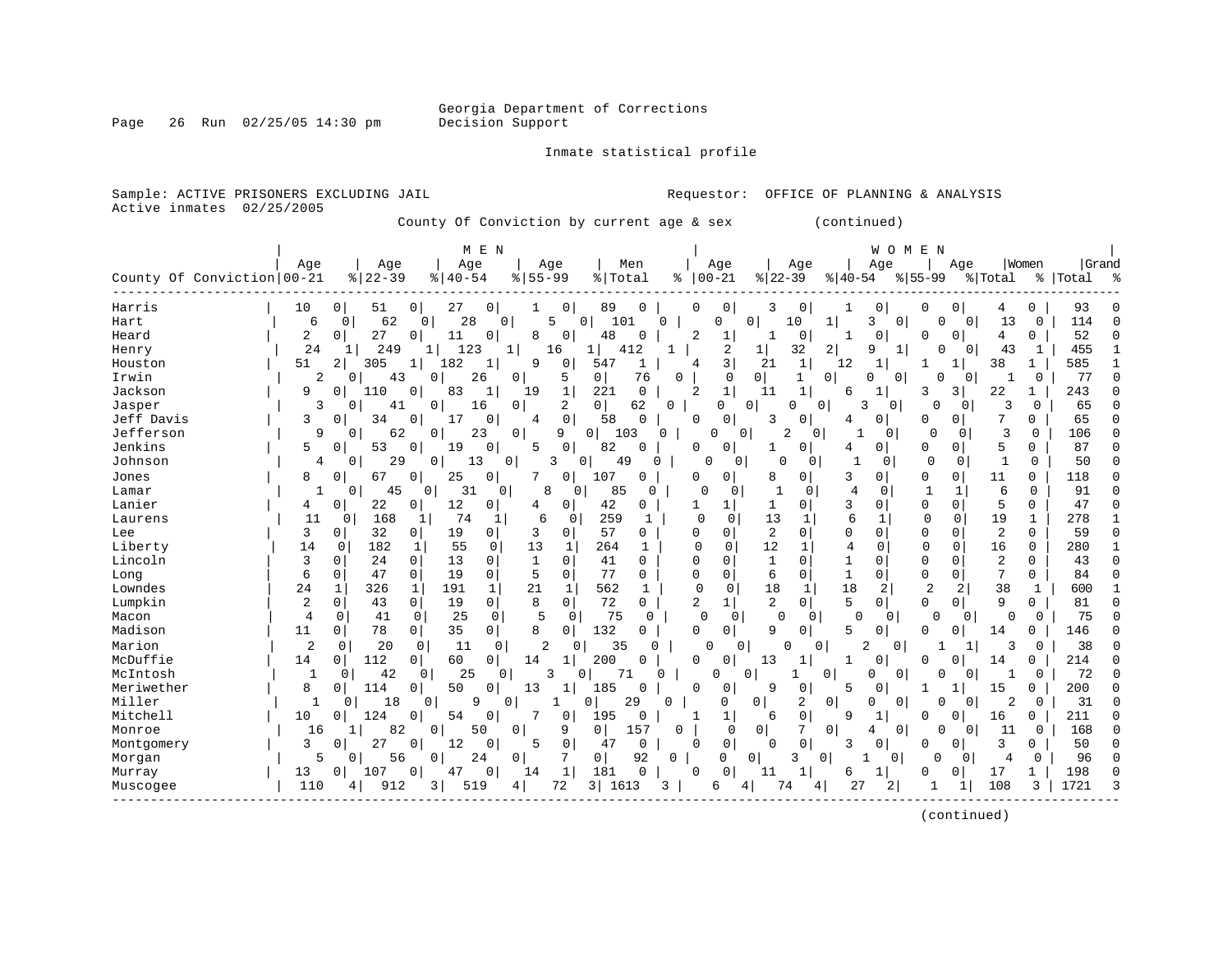Sample: ACTIVE PRISONERS EXCLUDING JAIL Requestor: OFFICE OF PLANNING & ANALYSIS

Page 27 Run 02/25/05 14:30 pm

Inmate statistical profile

| Active inmates               | 02/25/2005           |                                          | County Of Conviction by current age & sex |                          |                            |              |                            |                                |                            | (continued)             |                                 |                                  |                  |                    |              |
|------------------------------|----------------------|------------------------------------------|-------------------------------------------|--------------------------|----------------------------|--------------|----------------------------|--------------------------------|----------------------------|-------------------------|---------------------------------|----------------------------------|------------------|--------------------|--------------|
| County Of Conviction   00-21 | Age                  | Age<br>$8   22 - 39$                     | M E N<br>Age<br>$8140 - 54$               | Age<br>$8155 - 99$       | Men<br>% Total             |              | Age<br>$8   00 - 21$       | Age<br>$ 22-39$                | $ 40-54$                   | W O M E N<br>Aqe        | Aqe<br>$ 55-99$                 | % Total                          | Women            | Grand<br>% Total % |              |
| Newton<br>Oconee             | 16<br>$\overline{2}$ | $\mathbf{1}$<br>258<br>$\mathbf 0$<br>40 | 139<br>1<br>18<br>$\overline{0}$          | $1\vert$<br>20<br>0<br>4 | 433<br>1<br>64<br>$\Omega$ | $\Omega$     | 0<br>0<br>$\Omega$         | 13<br>1<br>$\mathbf 0$<br>1    | 13<br>0                    | 1<br>$\Omega$           | $\overline{a}$<br>2<br>$\Omega$ | 28<br>$\overline{0}$<br>2        | 1<br>$\mathbf 0$ | 461<br>66          | $\Omega$     |
| Oglethorpe                   | 5                    | 0 <sup>1</sup><br>43                     | $\overline{0}$<br>14                      | 3<br>$\Omega$            | $\Omega$<br>65             | 0            | $\Omega$<br>0              | 3<br>0                         | $\mathbf{1}$               | 0                       | 0<br>0                          | 4                                | 0                | 69                 | <sup>0</sup> |
| Paulding                     | 14                   | 0<br>102                                 | 0<br>66                                   | 9<br>$\mathbf{0}$        | 191<br>0 <sup>1</sup>      | 0            | 0                          | 8<br>0                         | $\mathbf 0$                | 5<br>0                  |                                 | 14<br>1                          | 0                | 205                | $\cap$       |
| Peach                        | 5                    | 54<br>0                                  | 32<br>$\overline{0}$                      | 0<br>2                   | 93<br>0                    | 0            | $\Omega$<br>0              | 0<br>$\Omega$                  | $\mathbf{1}$               | 0                       | 0<br>$\Omega$                   | $\mathbf{1}$                     | $\Omega$         | 94                 |              |
| Pickens                      | 5                    | 47<br>0                                  | 34<br>0                                   | 0                        | 6<br>$\overline{0}$        | 92<br>0      | 0                          | $\overline{0}$<br>$\mathbf{1}$ | 0                          | 0<br>$\Omega$           |                                 | $\Omega$<br>$\mathbf{1}$         | 0                | 93                 | U            |
| Pierce                       | $\Omega$             | 32<br>0                                  | 16<br>$\Omega$                            | 0<br>4                   | $\mathbf 0$<br>52          | 0            | 1 <br>-1                   | $\Omega$<br>$\mathbf{1}$       | $\Omega$                   | $\Omega$                | 0<br>$\Omega$                   | 2                                | $\Omega$         | 54                 |              |
| Pike                         | 4                    | 18<br>$\Omega$                           | $\mathbf 0$<br>15                         | 0                        | 5<br>0 <sup>1</sup>        | 42<br>0      | 0                          | $\Omega$<br>2                  | 0                          | 3<br>$\mathbf 0$        | $\Omega$                        | 5<br>$\Omega$                    | 0                | 47                 | U            |
| Polk                         | 8                    | 92<br>0                                  | 0<br>46                                   | 0<br>13                  | $\mathbf 1$<br>159         | $\mathbf 0$  | 1<br>-1                    | 0<br>5                         | 1                          | 0                       | 0<br>$\overline{0}$             | 7                                | 0                | 166                | C            |
| Pulaski                      | 5                    | 63<br>0                                  | 0<br>28                                   | 0<br>1                   | $\overline{0}$<br>97       | 0            | O                          | 0<br>7                         | 0                          | 4<br>0                  | $\Omega$                        | 0<br>11                          | 0                | 108                | Λ            |
| Putnam                       | 7                    | 87<br>0                                  | 47<br>0                                   | 0<br>9                   | $\mathbf 0$<br>150         | O            | 0<br>U                     | 5<br>$\Omega$                  | 2                          | 0                       | $\overline{0}$<br>0             | 7                                | 0                | 157                | C            |
| Ouitman                      | 0                    | 0                                        | 0<br>8<br>3                               | $\circ$<br>0             | 0<br>11                    | 0            |                            | 1<br>0                         | $\Omega$<br>$\circ$        | 0                       | $\Omega$<br>$\mathbf 0$         | $\mathbf{1}$                     | 0                | 12                 | $\Omega$     |
| Rabun                        | 4                    | $\Omega$<br>43                           | $\Omega$<br>17                            | 0<br>3                   | 67<br>$\mathbf 0$          | $\Omega$     | 0<br>O                     | $\Omega$<br>0                  | $\mathbf{1}$               | $\overline{0}$          | $\mathbf 0$<br>$\overline{0}$   | $\mathbf{1}$                     | $\Omega$         | 68                 | C            |
| Randolph                     | 7                    | 41<br>0                                  | 20<br>0                                   | 4<br>0                   | 72<br>0                    | $\Omega$     | 0<br>$\mathbf 0$           |                                | 2<br>0                     | $\Omega$                | 0<br>0                          | 3                                | $\Omega$         | 75                 | $\Omega$     |
| Richmond                     | 143                  | 5<br>1158                                | 4<br>486                                  | 96<br>4                  | 1883<br>4                  | 4            | 7<br>5                     | 82                             | 46<br>4                    | 4                       | 3<br>$\overline{3}$             | 138                              | 4                | 2021               |              |
| Rockdale                     | 47                   | 210<br>2                                 | 1<br>108                                  | 1<br>13                  | 378<br>1                   | 1            | 0<br>0                     | 21                             | 9<br>1                     | $\mathbf 1$             | $\mathbf 0$<br>0                | 30                               | 1                | 408                |              |
| Schley                       | $\mathbf{1}$         | 14<br>0                                  | 5<br>0 <sup>1</sup>                       | $\circ$<br>$\mathbf{1}$  | 21<br>0                    | 0            | 0<br>0                     | $\mathbf{1}$<br>$\Omega$       | $\mathbf 0$                | $\overline{0}$          | $\Omega$<br>$\mathbf 0$         | 1                                | $\Omega$         | 22                 | $\sqrt{ }$   |
| Screven                      | 12                   | 90<br>0                                  | 33<br>0                                   | 7<br>0                   | 142<br>0                   | $\Omega$     | $\mathbf{1}$<br>1          | 3                              | $\overline{4}$<br>$\Omega$ | 0                       | $\Omega$<br>0                   | 8                                | $\Omega$         | 150                | C            |
| Seminole                     | 4                    | $\Omega$<br>55                           | 22<br>$\Omega$                            | $\Omega$<br>6            | $\mathbf 0$<br>87          | 0            | $\Omega$<br>$\Omega$       | 3                              | $\Omega$<br>3              | $\Omega$                | $\Omega$<br>$\Omega$            | 6                                | $\Omega$         | 93                 |              |
| Spalding                     | 45                   | 409<br>1                                 | 171<br>1                                  | $\mathbf{1}$<br>40       | 2<br>665                   | 1            | 2<br>$\mathbf 1$           | 32                             | 2<br>14                    | $\mathbf{1}$            | $\mathbf 1$<br>1                | 49                               | $\mathbf 1$      | 714                |              |
| Stephens                     | 12                   | 81<br>0                                  | 53<br>0                                   | $\mathbf{0}$<br>12       | $\mathbf{1}$<br>158        | 0            | $\mathbf 0$<br>$\mathbf 0$ | 3                              | 3<br>$\Omega$              | $\mathbf 0$             | $\mathbf{1}$<br>1               | 7                                | $\mathbf 0$      | 165                | $\Omega$     |
| Stewart                      | 6                    | 26<br>0                                  | $7\phantom{.0}$<br>$\overline{0}$         | 0<br>$\mathbf{1}$        | $\mathbf 0$<br>40          | 0            | $\Omega$<br>0              | $\mathbf{1}$<br>$\Omega$       | $\mathbf{1}$               | $\overline{0}$          | $\mathbf 0$<br>$\overline{0}$   | $\overline{c}$                   | 0                | 42                 | C            |
| Sumter                       | 12                   | 0<br>143                                 | 61<br>1                                   | 5<br>0                   | $\mathbf 0$<br>221         | $\Omega$     | $\mathbf{1}$<br>1          | 7                              | 3<br>0                     | 0                       | $\mathbf 0$                     | 11<br>$\Omega$                   | $\mathbf 0$      | 232                |              |
| Talbot                       | 1                    | $\overline{0}$<br>28                     | $\overline{0}$<br>8                       | $\overline{0}$<br>1      | $\overline{0}$<br>38       | $\Omega$     | 0<br>0                     | $\Omega$                       | 3<br>0 <sup>1</sup>        | $\Omega$                | $\mathbf 0$<br>$\overline{0}$   | 3                                | 0                | 41                 | C            |
| Taliaferro                   | $\mathbf{1}$         | $\mathbf 0$<br>3                         | 3<br>$\mathbf 0$                          | 2<br>$\mathbf 0$         | 0<br>9                     | $\Omega$     | $\Omega$<br>0              | $\Omega$                       | $\Omega$                   | $\Omega$<br>$\mathbf 0$ | $\Omega$                        | $\Omega$<br>$\Omega$             | $\Omega$         | 9                  |              |
| Tattnall                     | 10                   | 86<br>0                                  | 0 <sup>1</sup><br>34                      | 0<br>11                  | 0<br>141                   | O            | 1                          | $\Omega$<br>0                  | 5                          | $\Omega$                | $\Omega$<br>0                   | 6                                | 0                | 147                | C            |
| Taylor                       | 6                    | 53<br>0                                  | 23<br>0                                   | 0<br>3                   | 85<br>O                    | U            | $\cap$                     | $\overline{2}$<br>0            | $\Omega$                   | 0<br>O                  | U                               | $\overline{0}$<br>2              | 0                | 87                 |              |
| Telfair                      | 9                    | 79<br>0                                  | 36<br>$\overline{0}$                      | 0<br>6                   | 130<br>0                   | 0            | 0<br>0                     | 0<br>5                         | 6                          | 1                       | 0 <sup>1</sup><br>O             | 11                               | 0                | 141                |              |
| Terrell                      | $\mathsf{R}$         | 44<br>0                                  | 24<br>$\Omega$                            | 3<br>$\Omega$            | 79<br>$\Omega$             | $\Omega$     | $\Omega$                   | $\overline{2}$<br>0            | $\Omega$                   | 0<br>$\Omega$           | $\Omega$                        | $\overline{2}$<br>$\overline{0}$ | $\Omega$         | 81                 |              |
| Thomas                       | 26                   | 172<br>$\mathbf{1}$                      | 108<br>1                                  | 1<br>12                  | 318<br>1                   |              | 0<br>$\Omega$              | 1<br>10                        | 8                          | 1                       |                                 | 19                               | 1                | 337                |              |
| Tift                         | 17                   | 180                                      | 1 <sup>1</sup><br>110                     | $\mathbf{1}$<br>14       | $1\vert$                   | 321<br>1     | $\mathbf{1}$               | 1 <br>9                        | $\Omega$                   | 9<br>1                  |                                 | 20<br>1                          | 1                | 341                | $\mathbf{1}$ |
| Toombs                       | 26                   | 183<br>1                                 | 62                                        | 0<br>7                   | 278<br>0                   | 1            | 0 <sup>1</sup><br>0        | $\mathbf{1}$<br>19             | 4                          | 0                       | 0  <br>0                        | 23                               | 1                | 301                | -1           |
| Towns                        | 0                    | 11<br>0                                  | 7<br>0                                    | 0                        | 0 <sup>1</sup><br>4        | 22<br>0      | 0                          | $\overline{0}$<br>2            | 0                          | 0<br>0                  | 0                               | 2<br>0                           | 0                | 24                 | $\Omega$     |
| Treutlen                     | 6                    | 14<br>0                                  | U<br>14                                   | 0                        | $\mathbf 0$<br>35          | $\mathbf{0}$ | $\mathsf{O}$<br>$\Omega$   | 0<br>O                         | 3                          | 0                       | 0<br>O                          | 3                                | 0                | 38                 | C            |
| Troup                        | 45                   | 391                                      | 168<br>1                                  | 1<br>31                  | $1\vert$<br>635            |              |                            | 1<br>31                        | 2                          | 12                      | 2                               | 47<br>2                          | $\mathbf{1}$     | 682                |              |
|                              |                      |                                          |                                           |                          |                            |              |                            |                                |                            |                         |                                 |                                  |                  |                    |              |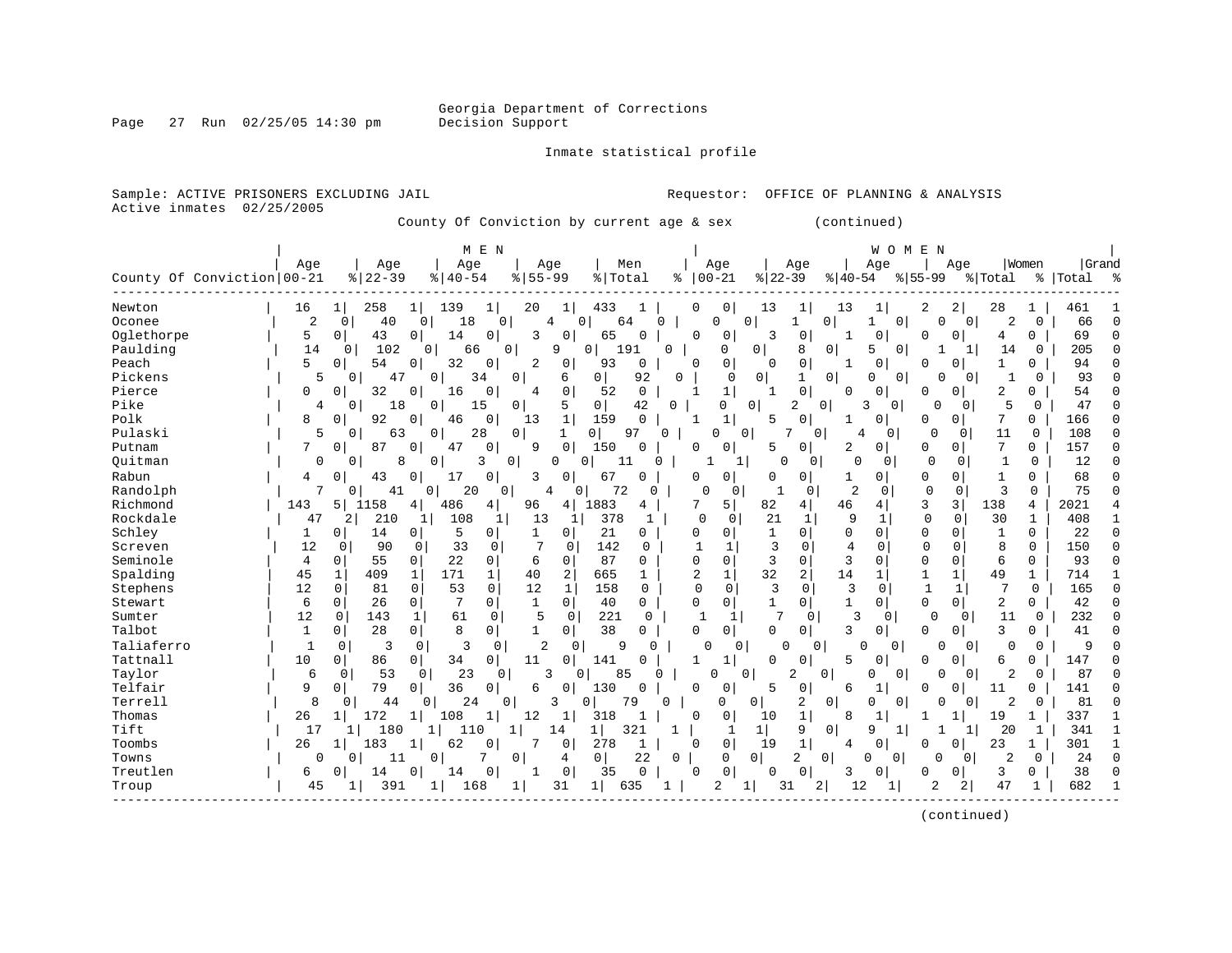Inmate statistical profile

| Sample: ACTIVE PRISONERS EXCLUDING JAIL |                      |                                                 |                      |                     |                       | Requestor:                                |                      | OFFICE OF PLANNING & ANALYSIS |                              |                |                    |
|-----------------------------------------|----------------------|-------------------------------------------------|----------------------|---------------------|-----------------------|-------------------------------------------|----------------------|-------------------------------|------------------------------|----------------|--------------------|
| Active inmates                          | 02/25/2005           |                                                 |                      |                     |                       | County Of Conviction by current age & sex |                      | (continued)                   |                              |                |                    |
|                                         |                      |                                                 |                      |                     |                       |                                           |                      |                               |                              |                |                    |
|                                         |                      |                                                 | M E N                |                     |                       |                                           |                      | WOMEN                         |                              |                |                    |
|                                         | Age                  | Age                                             | Age                  | Age                 | Men                   | Age                                       | Age                  | Age                           | Age                          | Women          | Grand              |
| County Of Conviction 00-21              |                      | $ 22-39$                                        | $8   40 - 54$        | $8155 - 99$         | % Total               | $00 - 21$                                 | $ 22-39$             | $ 40-54$                      | $8155 - 99$                  | % Total        | % Total %          |
| Turner                                  | 5<br>0               | 42<br>0                                         | 27<br>0              | 0 <sub>1</sub>      | 81                    | 0<br>0                                    | 0                    | 0<br>0                        | 0                            | 0              | 82                 |
| Twiggs                                  | 3<br>0               | 19<br>0                                         | 19<br>$\Omega$       | 0                   | 41                    | O                                         | $\Omega$             | 0                             |                              |                | 42                 |
| Union                                   | 0                    | 21<br>0                                         | 15<br>0              | 5<br>$\Omega$       | 42                    |                                           | 0                    | ζ<br>0                        | 0<br>n                       | 0              | 46                 |
| Upson                                   | 16                   | 103                                             | 50                   | 14<br>01            | 183                   | ∩<br>0                                    | 0                    | 2<br>0<br>0                   | $\Omega$<br>0.               | 9              | 192                |
| Walker                                  | 10<br>0              | 224                                             | 103<br>1             | 25<br>1             | 362                   | 1                                         | 18<br>1              | 13                            | $\overline{2}$               | 34             | 396                |
| Walton                                  | 21                   | 186                                             | 111                  | 13                  | 331<br>1              | $\Omega$                                  | 0 <sup>1</sup><br>11 | 1                             | 2<br>$\overline{2}$          | 20             | 351                |
| Ware                                    | 15<br>$\overline{0}$ | 207                                             | 120<br>1             | 19<br>1             | 361<br>1              | 0<br>∩                                    | 24<br>$\mathbf{1}$   | 5<br>$\Omega$                 | 0 <sup>1</sup><br>O          | 29             | 390                |
| Warren                                  | 2                    | 26<br>0                                         | 14<br>0              | 0<br>4              | $\overline{0}$<br>46  | $\Omega$<br>0                             | $\Omega$<br>0        | 3<br>0                        | n                            | U<br>4         | 50                 |
| Washington                              | 13<br>0              | 77<br>0 <sup>1</sup>                            | 34<br>0              | 2<br>0              | 126<br>$\Omega$       | 0<br>$\Omega$                             | 0<br>5               |                               | O<br>0                       | 6<br>0         | 132                |
| Wayne                                   | 6                    | 106<br>0                                        | 33<br>0              | 10<br>0             | 0 <sup>1</sup><br>155 | 0                                         | 8<br>$\Omega$        | 3<br>$\Omega$                 | 0                            | 12<br>$\Omega$ | 167                |
| Webster                                 | 0<br>0               | 0<br>4                                          | 0                    | 0 <sup>1</sup>      | 9                     | 0<br>0                                    | 0                    | U<br>0                        | $\Omega$<br>0                | 1<br>0         | 10                 |
| Wheeler                                 | 5                    | 14<br>$\overline{0}$                            | 15<br>0              | 0<br>4              | 38<br>0 <sup>1</sup>  | $\Omega$<br>0<br>0                        | 0<br>0               | $\Omega$<br>0                 |                              | $\Omega$       | 39                 |
| White                                   | 4<br>$\circ$         | 39<br>0                                         | 20<br>0              | 0 <sup>1</sup><br>4 | 67<br>0               | 0<br>0                                    | $\Omega$<br>0        | 3                             | 0<br>O                       | 3<br>0         | 70                 |
| Whitfield                               | 36                   | 397                                             | 258<br>2<br>$1\vert$ | 53                  | 744<br>2<br>2         | 8                                         | 53                   | 29<br>3                       | $\mathbf{1}$<br>$\mathbf{1}$ | 91<br>3        | 835                |
| Wilcox                                  | 2<br>0               | 39<br>0                                         | 22<br>0              | 0 <sup>1</sup>      | 70<br>0               |                                           | $\overline{2}$<br>0  | 0<br>0                        | $\Omega$<br>0                | 3<br>0         | 73                 |
| Wilkes                                  | 4                    | 43<br>0<br>0                                    | 25<br>0              | 4<br>0              | 76                    |                                           | 0                    | $\mathbf 0$<br>0              | 0<br>0                       | $\Omega$<br>4  | 80                 |
| Wilkinson                               | 5<br>0               | 34<br>$\circ$                                   | 18<br>0 <sup>1</sup> | 2<br>0 <sup>1</sup> | 59<br>0               | 0<br>O                                    | 4<br>$\Omega$        | 0<br>0                        | $\Omega$<br>$\Omega$         | 4<br>0         | 63                 |
| Worth                                   | 14                   | 87<br>0                                         | 48<br>0              | 12<br>1             | 161                   | $\Omega$                                  | 6<br>0               | $\mathfrak{D}$<br>0           | $\Omega$<br>$\Omega$         | R<br>$\Omega$  | 169                |
| Total reported                          |                      | 3076 100 28001 100 13618 100 2348 100 47043 100 |                      |                     |                       | 147 100   1974 100   1095 100             |                      |                               | 91 100                       |                | 3307 100 50350 100 |
|                                         |                      |                                                 |                      |                     |                       |                                           |                      |                               |                              |                |                    |
| Percent reported                        | 98.2                 | 99.1                                            | 99.0                 | 99.5                | 99.0                  | 96.7                                      | 97.4                 | 97.5                          | 97.8                         | 97.4           | 98.9               |
|                                         |                      |                                                 |                      |                     |                       |                                           |                      |                               |                              |                |                    |
| Not reported                            | 57                   | 268                                             | 142                  | 11                  | 478                   | 5                                         | 52                   | 28                            | 2                            | 87             | 565                |
| Total                                   | 3133                 | 28269                                           | 13760                | 2359                | 47521                 | 152                                       | 2026                 | 1123                          | 93                           | 3394           | 50915              |

Total | 3133 |28269 |13760 | 2359 |47521 | 152 | 2026 | 1123 | 93 | 3394 |50915

Page 28 Run  $02/25/05$  14:30 pm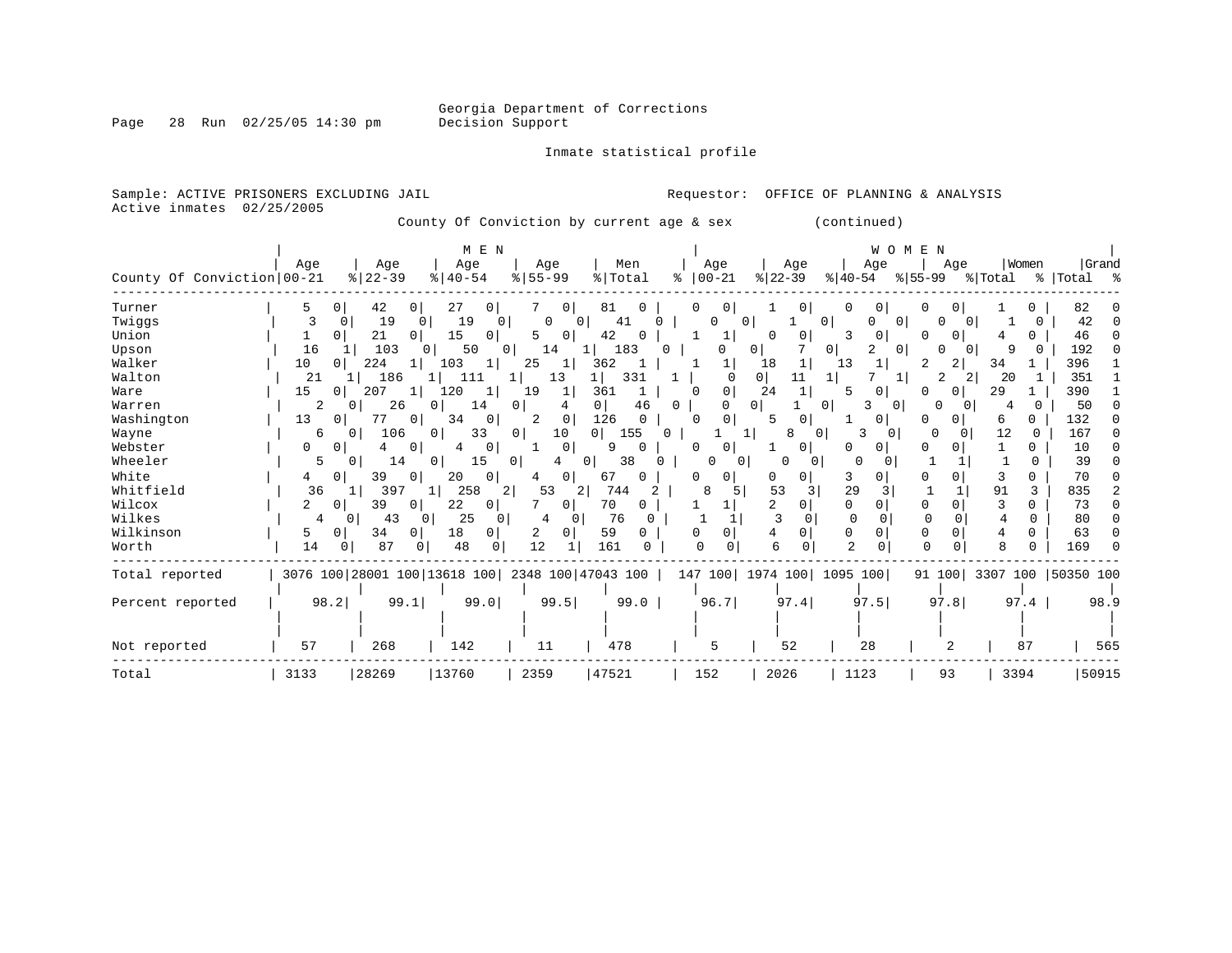Inmate statistical profile

Sample: ACTIVE PRISONERS EXCLUDING JAIL **Requestor:** OFFICE OF PLANNING & ANALYSIS Active inmates 02/25/2005

Circ Of Conviction by current age & sex

|                    |           |                       |                       | M E N                         |                         |           |                |                |                                |                |                      |                | W O M E        | N              |                |         |                |           |                |
|--------------------|-----------|-----------------------|-----------------------|-------------------------------|-------------------------|-----------|----------------|----------------|--------------------------------|----------------|----------------------|----------------|----------------|----------------|----------------|---------|----------------|-----------|----------------|
|                    | Age       | Age                   | Age                   |                               | Age                     | Men       |                | Age            |                                | Age            |                      | Age            |                | Age            |                | Women   |                | Grand     |                |
| Circ Of Conviction | $00 - 21$ | $8   22 - 39$         | $8   40 - 54$         |                               | $8155 - 99$             | %   Total |                | ႜ              | $00 - 21$                      | $ 22-39$       |                      | $8 40-54$      |                | $8155 - 99$    |                | % Total |                | %   Total | ႜ              |
| Alapaha            | 17        | 206<br>11             | 116<br>11             |                               | 22                      | 361       |                |                | 3<br>2                         | 13             | $\mathbf{1}$         | 10             | 1              | $\Omega$       | 0              | 26      | 1              | 387       |                |
| Alcovy             | 37        | 444<br>1              | 2<br>250              | 2<br>33                       | 11                      | 764       | 2              | <sup>0</sup>   | $\Omega$                       | 24             | $\mathbf{1}$         | 20             | 2              | 4              | 4              | 48      | $\mathbf{1}$   | 812       | $\overline{c}$ |
| Atlanta            | 262       | 2659<br>9             | 1364<br>9             | 10                            | 230<br>10               | 4515      | 10             | $\overline{4}$ | 3                              | 100            | 5                    | 67             | 6              | 5              | 5              | 176     | 5              | 4691      | 9              |
| Atlantic           | 48        | 449<br>2              | 2 <br>181             | 43<br>1                       | 2                       | 721       | 2              | 2              | 1                              | 22             | 1                    | 11             | $\mathbf{1}$   | 1              | $\mathbf{1}$   | 36      | 1              | 757       | $\overline{c}$ |
| Augusta            | 180       | 1432<br>61            | 51<br>618             | 5                             | 118<br>5                | 2348      | 5              | 9              | 6                              | 100            | 5                    | 56             | 5              | 6              | 7              | 171     | 5              | 2519      |                |
| Blue Ridge         | 29        | 326<br>11             | 182                   | 35<br>1                       | 1                       | 572       |                | 1              | 1                              | 38             | 2                    | 17             | $\overline{2}$ | $\Omega$       | 0              | 56      | $\overline{2}$ | 628       |                |
| Brunswick          | 38        | 525                   | 262<br>2              | $\overline{2}$                | 53<br>2                 | 878       | 2              | 1              | 1                              | 28             | $\mathbf{1}$         | 17             | $\overline{a}$ | $\mathbf{1}$   | 1              | 47      | $\mathbf{1}$   | 925       | $\overline{a}$ |
| Chattahoochee      | 130       | 1085<br>4             | 593<br>4              | 4 <br>79                      | 3                       | 1887      | 4              | 6              | 4                              | 79             | 4                    | 34             | 3              | $\overline{2}$ | 2              | 121     | 4              | 2008      | $\overline{4}$ |
| Cherokee           | 40        | 422<br>1              | 228<br>2              | 2                             | 48<br>2                 | 738       | 2              |                | 2                              | 67             | 3                    | 25             | 2              | $\Omega$       | $\Omega$       | 95      | 3              | 833       | $\overline{2}$ |
| Clayton            | 163       | 1035<br>5             | 4<br>447              | 3<br>51                       | 2                       | 1696      | 4              | 6              | 4                              | 93             | 5                    | 29             | 3              | $\overline{2}$ | $\overline{2}$ | 130     | 4              | 1826      |                |
| Cobb               | 186       | 1443<br>6             | 697<br>5              | 5<br>96                       | 4                       | 2422      | 5.             | 11             | 7                              | 129            | 7 <sup>1</sup>       | 88             | 8              | 6              | 7              | 234     | 7              | 2656      | 5              |
| Conasauga          | 49        | 2<br>504              | 2<br>305              | 2                             | 3<br>67                 | 925       | 2              | 8              | 5                              | 64             | 3                    | 35             | 3              | 1              | $\mathbf{1}$   | 108     | 3              | 1033      | $\overline{c}$ |
| Cordele            | 41        | 406<br>1              | $\mathbf{1}$<br>198   | $\mathbf{1}$<br>32            | 11                      | 677       | $\mathbf{1}$   | 4              | 31                             | 31             | $\overline{a}$       | 13             | $1\vert$       | 2              | $\overline{a}$ | 50      | $\overline{a}$ | 727       |                |
| Coweta             | 107       | 3<br>1141             | $\overline{4}$<br>476 | 3                             | 116<br>5                | 1840      | 4              | 8              | 5                              | 85             | 4                    | 39             | 4              | 3              | $\overline{3}$ | 135     | 4              | 1975      | $\overline{4}$ |
| Dougherty          | 48        | 625<br>$\overline{2}$ | 262<br>2 <sup>1</sup> | $\overline{2}$<br>45          | 2 <sup>1</sup>          | 980       | $\overline{a}$ | $\Omega$       | $\overline{0}$                 | 26             | 1                    | 31             | $\overline{3}$ | 1              | 1 <sup>1</sup> | 58      | 2              | 1038      | $\overline{c}$ |
| Dublin             | 2.4       | 230<br>1              | 120<br>1              | 1                             | 10<br>$\Omega$          | 384       |                | $\cap$         | 0                              | 14             |                      | 10             | 1              |                | $\Omega$       | 24      | 1              | 408       | $\mathbf{1}$   |
| Eastern            | 202       | 1476                  | 621<br>5              | 5<br>91                       | 4                       | 2390      | 5              | 7              | 5                              | 91             | 5                    | 51             | 5              | 2              |                | 151     | 5              | 2541      | 5              |
| Flint              | 24        | 249<br>$\mathbf{1}$   | 1<br>123              | 1                             | 16                      | 412       |                |                | $\mathfrak{D}$<br>$\mathbf{1}$ | 32             | 2                    | 9              | $\mathbf{1}$   |                | $\Omega$       | 43      |                | 455       | $\mathbf{1}$   |
| Griffin            | 78        | 693<br>31             | 319<br>2              | 2<br>79                       | 3 I                     | 1169      | 2              | $\overline{c}$ |                                | 51             | 3                    | 26             | $\overline{2}$ | 2              | 2              | 81      | 2              | 1250      | $\overline{2}$ |
| Gwinnett           | 102       | 891<br>3 I            | 349<br>3              | 3                             | 75                      | 3<br>1417 | 3              |                | 7                              | 5              | 3<br>66              | 38             | $\overline{3}$ | 5              | 5              | 116     | 4              | 1533      | $\mathbf{3}$   |
| Houston            | 51        | 305<br>2              | 182<br>1              | 1                             | 9<br>0 <sup>1</sup>     | 547       |                | 4              | 3                              | 21             | $\mathbf 1$          | 12             | 1              |                |                | 38      | 1              | 585       | 1              |
| Lookout Mountain   | 33        | 1 <sup>1</sup><br>572 | $\overline{2}$<br>289 | 2                             | 67                      | 3         | 961            | 2              | 2                              | 1              | $\overline{3}$<br>61 | 31             | 3              | ζ              | 3              | 97      | 3              | 1058      | $\overline{c}$ |
| Macon              | 60        | 2 <sub>1</sub><br>610 | 2<br>354              | 3<br>60                       | 3                       | 1084      | 2              | ર              | 2 <sup>1</sup>                 | 27             | $\mathbf{1}$         | 23             | 2 <sup>1</sup> | 5              | 5              | 58      | $\overline{a}$ | 1142      | $\overline{c}$ |
| Middle             | 70        | 2<br>486              | 2  <br>169            | 1                             | 26                      | 1         | 751<br>2       |                | $\Omega$                       | $\Omega$<br>31 | 2                    | 8              | 1 <sup>1</sup> | 0              | 0              | 39      | 1              | 790       | $\overline{c}$ |
| Mountain           | 22        | 182<br>1              | 122                   | 17<br>1                       | 1                       | 343       |                | $\Omega$       | 0                              | 11             | 1                    | 10             | 1              | 1              | 1              | 22      | 1              | 365       |                |
| Northeastern       | 44        | 399<br>$\mathbf{1}$   | 283                   | $\overline{2}$                | 51                      | 2<br>777  | 2              |                | 4<br>3                         | 32             | 2                    | 23             | 2              | 3              | 3              | 62      | 2              | 839       | $\overline{2}$ |
| Northern           | 34        | 349<br>1              | 166                   | 37<br>1                       | 2                       | 586       |                | $\Omega$       | 0                              | 32             | 2                    | 19             | 2 <sup>1</sup> | 2              | $\overline{2}$ | 53      | 2              | 639       | 1              |
| Ocmulgee           | 70        | 582<br>2              | 258                   | 2                             | 40                      | 2<br>950  | 2              | $\Omega$       | U                              | 40             | 2                    | 22             | 2              | $\overline{2}$ | 2              | 64      | $\overline{2}$ | 1014      | $\overline{c}$ |
| Oconee             | 35        | 380<br>$\mathbf{1}$   | 167                   | 23<br>1                       | 11                      | 605       |                | <sup>0</sup>   | $\Omega$                       | 30             | 2                    | 21             | 2 <sup>1</sup> | 2              | $\overline{2}$ | 53      | $\overline{2}$ | 658       | 1              |
| Ogeechee           | 76        | 521<br>2              | 2<br>178              | 1                             | 33<br>1                 | 808       | $\overline{c}$ | 4              | 3                              | 31             | $\overline{a}$       | 21             | $\overline{2}$ | 5              | 5              | 61      | $\overline{2}$ | 869       | $\overline{c}$ |
| Pataula            | 23        | 217<br>1              | 1 <sup>1</sup><br>111 | 18<br>1                       | 1 <sup>1</sup>          | 369       | 1              |                | $\mathbf{1}$                   | 10             | 1                    | 5              | 0              | $\Omega$       | 0              | 16      | $\Omega$       | 385       | 1              |
| Piedmont           | 28        | 274<br>$\mathbf{1}$   | 175<br>$\mathbf{1}$   | 1                             | 43<br>2                 | 520       | -1             | 3              | $\overline{2}$                 | 24             | $\mathbf{1}$         | 9              | 1              | 4              | 4              | 40      | $\mathbf{1}$   | 560       | $\mathbf{1}$   |
| Rome               | 36        | 449<br>$\mathbf{1}$   | 225<br>$\overline{2}$ | 2  <br>41                     | 2                       | 751       | 2              |                |                                | 50             | $\overline{3}$       | 38             | $\overline{3}$ | $\mathbf{1}$   | $\mathbf{1}$   | 90      | 3              | 841       | $\overline{2}$ |
| South Georgia      | 50        | 2<br>494              | 205<br>2              | 2                             | 27<br>1                 | 776       | 2              | $\overline{2}$ | $\mathbf{1}$                   | 36             | 2                    | 14             | $\mathbf{1}$   | $\mathbf{1}$   | $\mathbf{1}$   | 53      | 2              | 829       | $\overline{2}$ |
| Southern           | 65        | 712<br>2              | $\overline{3}$<br>405 | $\overline{\mathbf{3}}$<br>61 | $\overline{\mathsf{3}}$ | 1243      | 3              | $\mathbf 0$    | $\mathbf 0$                    | 33             | $\overline{a}$       | 29             | $\overline{3}$ | 5              | 5              | 67      | 2              | 1310      | 3              |
| Southwestern       | 26        | $\mathbf{1}$<br>260   | 121<br>1              | $\mathbf{1}$<br>16            | 1                       | 423       | $\mathbf{1}$   | $\mathbf{1}$   | $\mathbf 1$                    | 12             | $\mathbf{1}$         | $\overline{4}$ | $\mathbf 0$    | $\Omega$       | 0              | 17      | 1              | 440       | $\mathbf{1}$   |
|                    |           |                       |                       |                               |                         |           |                |                |                                |                |                      |                |                |                |                |         |                |           |                |

(continued)

Page 29 Run 02/25/05 14:30 pm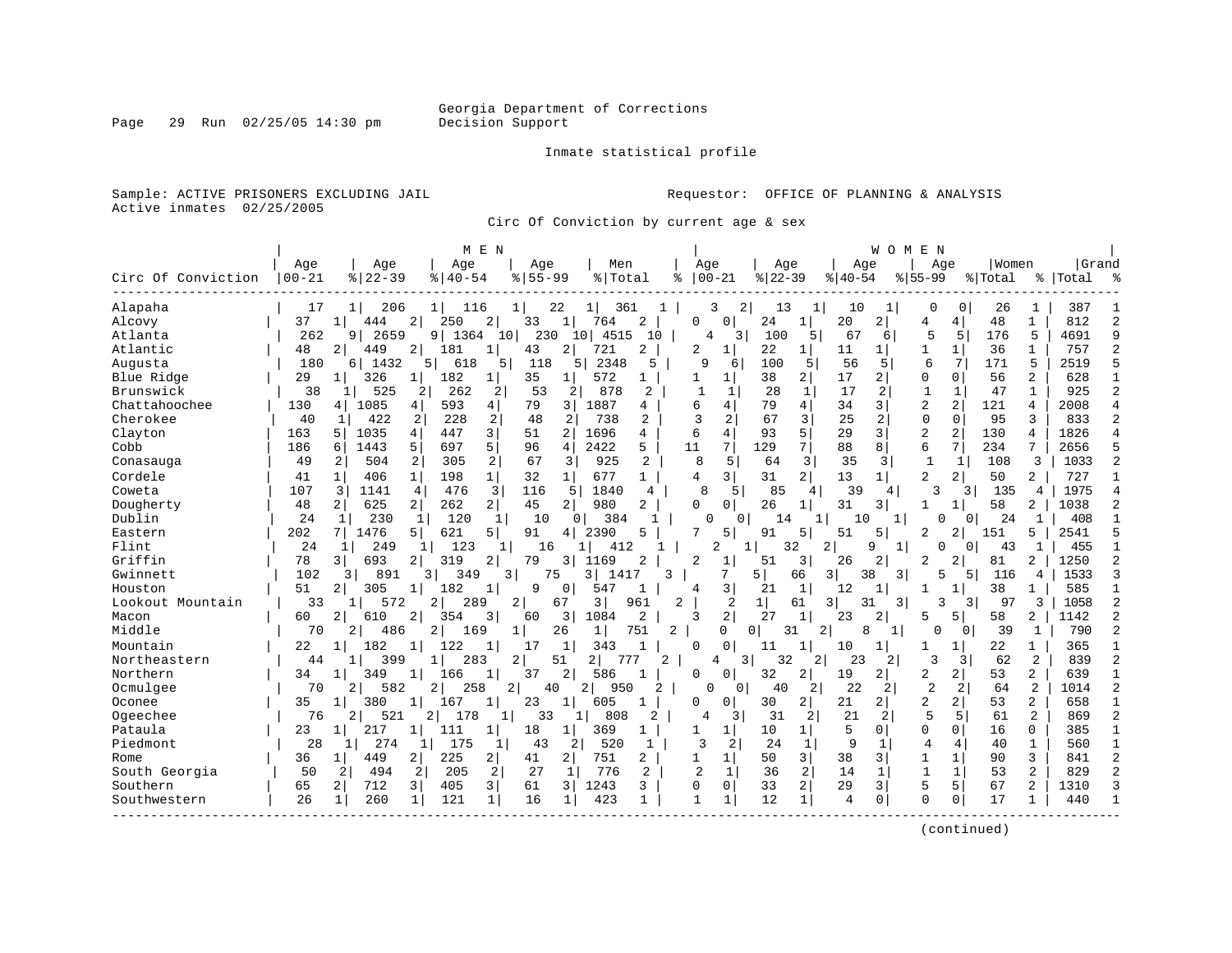Page 30 Run 02/25/05 14:30 pm

Inmate statistical profile

Sample: ACTIVE PRISONERS EXCLUDING JAIL Requestor: OFFICE OF PLANNING & ANALYSIS Active inmates 02/25/2005

Circ Of Conviction by current age & sex (continued)

|                    | Age       | Age                   | M E N<br>Age                 | Aqe                   | Men                | Aqe           | Age                           | W O M<br>Age           | E N<br>Women<br>Age        | Grand              |
|--------------------|-----------|-----------------------|------------------------------|-----------------------|--------------------|---------------|-------------------------------|------------------------|----------------------------|--------------------|
| Circ Of Conviction | $00 - 21$ | $ 22-39 $             | $ 40-54 $                    | $ 55 - 99 $           | % Total            | $8   00 - 21$ | $ 22 - 39 $                   | $ 40-54 $<br>$ 55-99 $ | % Total                    | Total %<br>- န ၂   |
| Stone Mountain     | 240<br>8  | 1928<br>7 I           | 869<br>6                     | 120<br>5 <sub>1</sub> | 3157               | 14 <br>21     | 112<br>6 I                    | 48                     | 8<br>188<br>6              | 3345               |
| Tallapoosa         | 10        | 136<br>0 <sup>1</sup> | 71<br>0                      | 19<br>lΙ              | 236                |               | 0<br>5                        | 4                      | $\Omega$<br>10<br>$\Omega$ | 246                |
| Tifton             | 38        | 352                   | 2<br>211                     | 38<br>2 <sup>1</sup>  | 639                |               | 17                            | 11                     | 30                         | 669                |
| Toombs             | 24        | 213                   | 116                          | 26                    | 379                |               | 19                            | 5                      | 25                         | 404                |
| Waycross           | 28        | 503                   | 262<br>2                     | 43<br>21              | 836                |               | 45                            | 16                     | 64<br>$\overline{a}$       | 900                |
| Western            | 34        | 332                   | 162                          | 27                    | 555                | 0             | 23                            | 16                     | 40                         | 595                |
| Rockdale           | 47        | 210                   | 108                          | 13                    | 378                | O             | 21                            | 9                      | 30                         | 408                |
| Douglas            | 63        | 593                   | 274                          | 47                    | 977                | 8             | 49                            | 36                     | 93                         | 1070               |
| Appalachian        | 11        | 180                   | 117                          | 32                    | 340                | 0<br>O        | 11                            |                        | 16                         | 356                |
| Enotah             |           | 114                   | 61<br>$\Omega$               | 21                    | 203                |               | $\cap$                        | 11                     | 18                         | 221                |
| Bell-Forsyth       | 9         | 110                   | 64                           | 22                    | 205                |               | 13                            | 6                      | 19                         | 224                |
| Towaliga           | 23        | 195                   | 116                          | 23                    | 357                |               | 13                            | 8                      | 24                         | 381                |
| Paulding           | 14        | 102                   | 66<br>0                      | 9                     | 191                |               | 8                             | 5                      | 14                         | 205                |
| Total reported     |           |                       | 3076 100 28001 100 13618 100 |                       | 2348 100 47043 100 |               | 147 100   1974 100   1095 100 |                        | 91 100                     | 3307 100 50350 100 |
| Percent reported   | 98.2      | 99.1                  | 99.0                         | 99.5                  | 99.0               | 96.7          | 97.4                          | 97.5                   | 97.8<br>97.4               | 98.9               |
|                    |           |                       |                              |                       |                    |               |                               |                        |                            |                    |
| Not reported       | 57        | 268                   | 142                          | 11                    | 478                | 5             | 52                            | 28                     | 87<br>2                    | 565                |
| Total              | 3133      | 28269                 | 13760                        | 2359                  | 47521              | 152           | 2026                          | 1123                   | 93<br>3394                 | 50915              |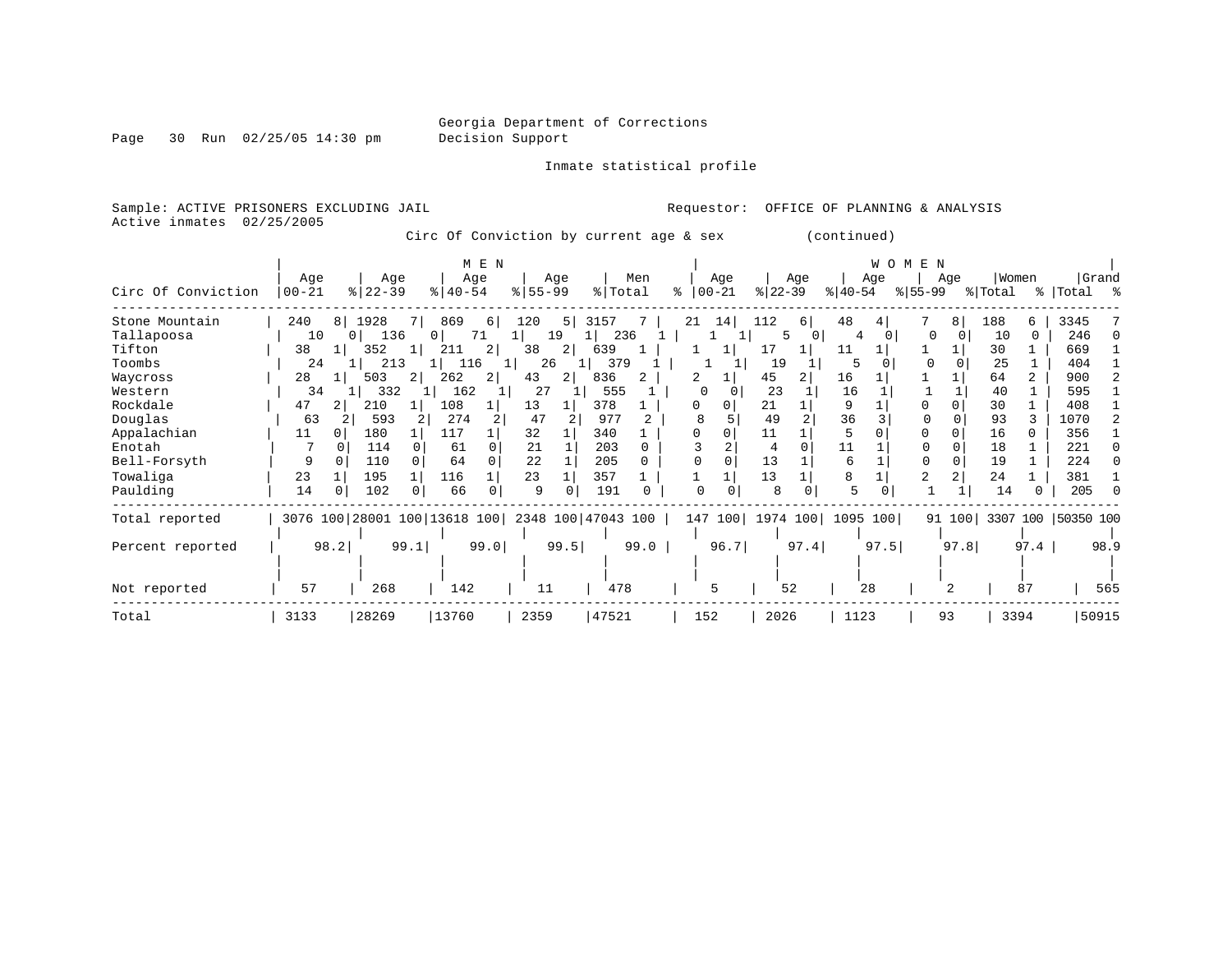Inmate statistical profile

Sample: ACTIVE PRISONERS EXCLUDING JAIL **Requestor:** OFFICE OF PLANNING & ANALYSIS Active inmates 02/25/2005

Home County by current age & sex

|               |                |                |             |                |               | M E N          |             |              |                       |              |                |                                  |                     |              |                | WOMEN                            |                |               |              |                |           |              |
|---------------|----------------|----------------|-------------|----------------|---------------|----------------|-------------|--------------|-----------------------|--------------|----------------|----------------------------------|---------------------|--------------|----------------|----------------------------------|----------------|---------------|--------------|----------------|-----------|--------------|
|               | Age            |                | Age         |                | Age           |                | Age         |              |                       | Men          |                | Age                              | Age                 |              |                | Age                              |                | Aqe           | Women        |                | Grand     |              |
| Home County   | $00 - 21$      |                | $8$   22-39 |                | $8   40 - 54$ |                | $8155 - 99$ |              | % Total               |              | ႜ              | $00 - 21$                        | $ 22-39$            |              | $ 40-54$       |                                  | $ 55-99$       |               | % Total      |                | %   Total | ہ<br>ج       |
| Appling       | 6              | 0              | 53          | 0              | 20            | $\circ$        |             | 0            | 86                    | 0            | 0              | 0                                | 5                   | 0            | 1              | 0                                | 0              | 0             | 6            | 0              | 92        |              |
| Atkinson      | 1              | 0 <sup>1</sup> | 19          | $\mathbf 0$    | 12            | 0              | 4           | 0            | 36                    | $\Omega$     | $\mathbf 0$    | 0                                | 1                   | 0            | $\mathbf 0$    | $\mathbf 0$                      | $\Omega$       | 0             |              | $\Omega$       | 37        | O            |
| Bacon         | 1              | 0              | 25          | 0              | 18            | 0              | 3           | 0            | 47                    | 0            | $\Omega$       | 0                                | 2                   | 0            | 2              | $\Omega$                         | $\Omega$       | 0             | 4            | U              | 51        | $\cap$       |
| Baker         | $\Omega$       | 0              | 8           | 0              | 4             | 0              | 1           | 0            | 13                    | 0            | $\Omega$       | 0                                | $\overline{1}$      | $\Omega$     | $\Omega$       | $\Omega$                         | $\Omega$       | 0             | 1            | 0              | 14        | $\Omega$     |
| Baldwin       | 24             | 1              | 173         | 1              | 77            | 1              |             | $\Omega$     | 281                   |              | $\Omega$       | 0                                | 11                  | 1            | 6              | $\mathbf{1}$                     | 1              | 1             | 18           |                | 299       |              |
| <b>Banks</b>  | $\overline{4}$ | $\Omega$       | 31          | 0              | 15            | $\Omega$       | 4           | $\Omega$     | 54                    | $\Omega$     | $\Omega$       | $\Omega$                         | $\overline{4}$      | $\Omega$     | $\mathbf{1}$   | $\Omega$                         | $\Omega$       | $\Omega$      | 5            | 0              | 59        | ∩            |
| Barrow        | 11             | 0              | 117         | 0              | 76            | $\mathbf{1}$   | 19          | $\mathbf{1}$ | 223                   | $\mathbf{1}$ | 0              | 0                                | 10                  | $\mathbf{1}$ | $\overline{3}$ | $\Omega$                         | $\mathbf 0$    | $\mathbf 0$   | 13           | $\Omega$       | 236       |              |
| Bartow        | 27             | $\mathbf{1}$   | 244         | $\mathbf{1}$   | 127           | $\mathbf{1}$   | 35          | 2            | 433                   | $\mathbf{1}$ | $\mathbf 0$    | 0                                | 44                  | 3            | 16             | 2                                | $\mathbf{1}$   | $\mathbf{1}$  | 61           | 2              | 494       |              |
| Ben Hill      | 11             | 0              | 86          | $\mathbf 0$    | 41            | $\mathbf 0$    | 6           | $\Omega$     | 144                   | 0            | $\overline{2}$ | 2                                | 13                  | $\mathbf{1}$ | 6              | 1                                | $\mathbf 0$    | $\mathbf 0$   | 21           | 1              | 165       | $\Omega$     |
| Berrien       | $\overline{4}$ | 0              | 37          | $\mathbf{0}$   | 20            | 0 <sup>1</sup> | 7           | 0            | 68                    | 0            | $\mathbf{1}$   | 1                                | 6                   | 0            | 0              | 0                                | $\Omega$       | 0             | 7            | 0              | 75        | ∩            |
| <b>Bibb</b>   | 68             | 3              | 571         | 2              | 351           | 3              | 53          | 3            | 1043                  | 3            |                | $\overline{c}$<br>$\overline{2}$ | 33                  | 2            | 20             | 2                                | $\overline{c}$ | 3             | 57           | 2              | 1100      |              |
| Bleckley      | 4              | 0              | 72          | 0              | 17            | 0 <sup>1</sup> | 1           | 0            | 94                    | 0            | $\Omega$       | 0                                | 4                   | 0            | 2              | $\Omega$                         | 1              | 1             | 7            | 0              | 101       |              |
| Brantley      | 3              | $\mathbf 0$    | 25          | 0              | 14            | $\mathbf 0$    | 2           | 0            | 44                    | U            |                | 1                                |                     |              | 0              | $\overline{0}$                   |                | $\Omega$<br>O | 3            | 0              | 47        |              |
| <b>Brooks</b> | 5              | 0 <sub>1</sub> | 49          | $\mathbf{0}$   | 21            | 0              | 6           | 0            | 81                    | 0            | $\Omega$       | 0                                | -1                  | 0            |                | 0                                | 0              | 0             | 2            | 0              | 83        |              |
| Bryan         | $\overline{2}$ | 0              | 37          | $\mathbf{0}$   | 20            | 0              | 8           | 0            | 67                    | U            |                | U                                | 0                   | 2            | 0              | $\overline{2}$<br>$\overline{0}$ |                | O<br>$\Omega$ | 4            | O              | 71        | C            |
| Bulloch       | 35             | $\mathbf{1}$   | 182         | $\mathbf 1$    | 80            | 1              | 11          | 1            | 308                   |              |                | 1                                | 12                  | 1            | 5              | 1                                | 2              | 3             | 20           |                | 328       |              |
| Burke         | 15             |                | 95          | 0              |               | 55             | 0           | 8            | 0                     | 173<br>U     |                | 0                                | 0 <sup>1</sup>      | 4            | 0              | $\Omega$<br>$\overline{0}$       |                |               | 5            | 0              | 178       | $\sqrt{ }$   |
| <b>Butts</b>  | 4              | $\overline{0}$ | 70          | 0              | 35            | 0              | 5           | 0            | 114                   | 0            |                | 1                                | 3                   | $\mathbf 0$  | 0              | 0                                | 1              |               | 5            | 0              | 119       | $\cap$       |
| Calhoun       | 2              | 0              | 23          |                | 0             | 10             | 0           | 2            | 0 <sup>1</sup>        | 37           | 0              | $\mathbf 0$                      | $\mathbf{0}$        | 2            | 0              | 0<br>0                           | $\Omega$       | 0             | 2            | 0              | 39        | C            |
| Camden        | 1              | $\circ$        | 52          | $\Omega$       | 24            | 0              | 4           | $\mathbf 0$  | 81                    | 0            | $\Omega$       | $\overline{0}$                   | 2                   | 0            | 2              | 0                                | O              | 0             | 4            | 0              | 85        | $\cap$       |
| Candler       | 6              | 0              | 49          |                | 0             | 12             | 0           | 2            | $\overline{0}$        | 69<br>0      |                | 0                                | $\overline{0}$<br>0 | 0            | $\Omega$       | $\circ$                          | U              | 0             | $\Omega$     | 0              | 69        | $\cap$       |
| Carroll       | 22             | $1\vert$       | 264         | $\mathbf{1}$   | 114           | $\mathbf{1}$   | 40          | 2            | 440                   | $\mathbf{1}$ | $\Omega$       | 0                                | 30                  | 2            | 10             |                                  | 0              | 0             | 40           | 1              | 480       |              |
| Catoosa       | 12             | $\Omega$       | 87          |                | 0             | 45             | 0           | 11           | 1 <sup>1</sup><br>155 | $\Omega$     |                | 0<br>0                           | 8                   | 0            | 4              | 0                                | 1              | 1             | 13           | $\mathbf{0}$   | 168       | $\cap$       |
| Charlton      | 1              | 0              | 29          | 0              | 15            | 0              |             | 0            | 46                    | 0            | 0              | 0                                | 0                   | 0            | 1              | 0                                | 0              | 0             | $\mathbf{1}$ | 0              | 47        |              |
| Chatham       | 176            |                | 134         |                | 6<br>521      | 4              | 83          | 4            | 2127                  | 5            |                | 4<br>4                           | 64                  | 4            | 41             | 5                                | 3              | 4             | 112          | $\overline{4}$ | 2239      |              |
| Chattahoochee | $\mathbf{1}$   | 0              | 14          | 0              | 4             | 0              | 2           | $\mathbf 0$  | 21                    | 0            | 0              | 0                                | $\Omega$            | 0            | $\Omega$       | $\Omega$                         | 0              | 0             | $\mathbf 0$  | $\Omega$       | 21        | $\cap$       |
| Chattooga     | 7              | 0              | 117         | 0              | 55            | 0              | 13          |              | 192                   | 0            | $\Omega$       | 0                                | 13                  | 1            | 6              | 1                                | $\mathbf{1}$   | $\mathbf{1}$  | 20           | $\mathbf 1$    | 212       | $\Omega$     |
| Cherokee      | 17             |                | 223         | $\mathbf{1}$   | 127           | 1              | 26          | $1\vert$     | 393                   |              | 1              | 1                                | 32                  | 2            | 12             | 1                                | $\mathbf 0$    | 0             | 45           | $\overline{2}$ | 438       |              |
| Clarke        | 24             |                | 301         | 1              | 140           | 1              | 16          | 1            | 481                   | -1           | $\Omega$       | $\Omega$                         | 21                  | $\mathbf{1}$ | 10             | 1                                | $\overline{2}$ | 3             | 33           | $\mathbf{1}$   | 514       | $\mathbf{1}$ |
| Clay          | $\mathbf 0$    | 0              | 15          | 0              | 4             | $\overline{0}$ | $\mathbf 1$ | 0            | 20                    | O            | $\Omega$       | 0                                | $\mathbf{1}$        | $\mathbf 0$  | $\mathbf 0$    | $\mathbf 0$                      | $\mathbf 0$    | $\Omega$      | $\mathbf{1}$ | $\Omega$       | 21        | $\Omega$     |
| Clayton       | 95             | 4              | 693         | 3              | 293           | 2              | 39          | 2            | 1120                  | 3            |                | 3                                | 53                  | 3            | 18             | 2                                | $\overline{2}$ | 3             | 76           | 3              | 1196      | 3            |
| Clinch        | $\overline{2}$ | $\Omega$       | 26          | $\Omega$       | 13            | $\Omega$       | 3           | $\mathbf 0$  | 44                    | $\Omega$     | $\Omega$       | 0                                | 3                   | $\Omega$     | $\mathbf 0$    | $\Omega$                         | $\Omega$       | $\Omega$      | 3            | $\Omega$       | 47        | $\cap$       |
| Cobb          | 133            | 5              | 984         | 4              | 484           | 4              | 62          | 3            | 1663                  | 4            | 6              | 5                                | 86                  | 5            | 46             | 5                                | $\overline{2}$ | 3             | 140          | 5              | 1803      |              |
| Coffee        | 7              | $\Omega$       | 138         | $\mathbf{1}$   | 58            | $\Omega$       | 8           | $\Omega$     | 211                   | 1            | $\Omega$       | $\mathbf 0$                      | 20                  | $\mathbf{1}$ | 7              | 1                                | $\mathbf{1}$   | 1             | 28           | $\mathbf{1}$   | 239       |              |
| Colquit       | 7              | 0              | 146         | $\mathbf{1}$   | 69            | $\mathbf{1}$   | 14          | $\mathbf{1}$ | 236                   | 1            | 0              | 0                                | 7                   | 0            | 2              | $\Omega$                         | 1              | $\mathbf{1}$  | 10           | 0              | 246       |              |
| Columbia      | 16             | 1              | 107         | 0 <sup>1</sup> | 38            | 0              | 14          | 1            | 175                   | $\Omega$     | $\Omega$       | 0                                | 9                   | 1            | 6              | 1                                |                |               | 16           | ı              | 191       | $\Omega$     |
|               |                |                |             |                |               |                |             |              |                       |              |                |                                  |                     |              |                |                                  |                |               |              |                |           |              |

(continued)

Page 31 Run 02/25/05 14:30 pm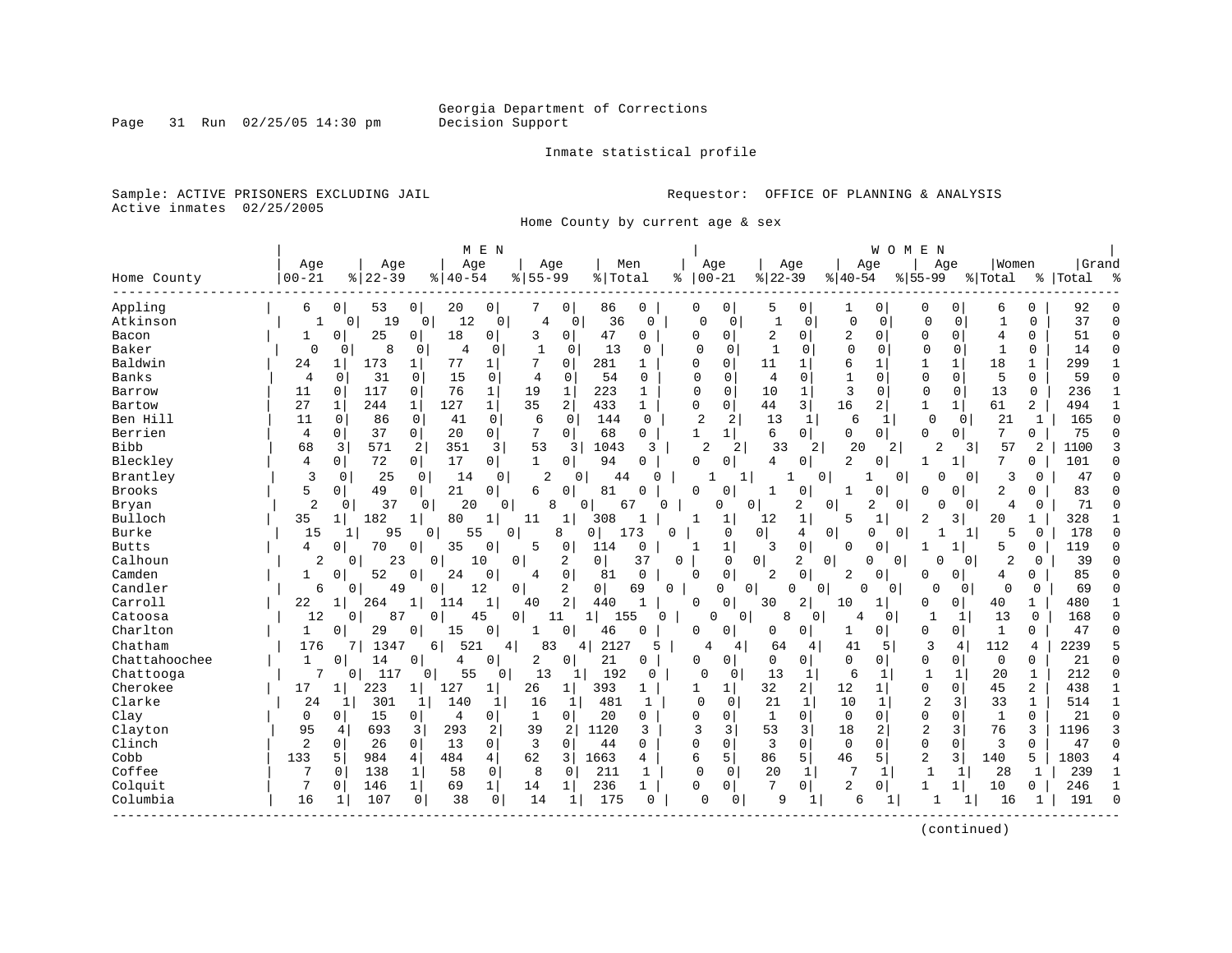Page 32 Run  $02/25/05$  14:30 pm

Inmate statistical profile

Sample: ACTIVE PRISONERS EXCLUDING JAIL **Requestor:** OFFICE OF PLANNING & ANALYSIS Active inmates 02/25/2005

Home County by current age & sex (continued)

|             |                |                       | M E N                 |                              |                      |                       |                |                |                |                     |                | W O M          | E N            |             |                |                |           |            |
|-------------|----------------|-----------------------|-----------------------|------------------------------|----------------------|-----------------------|----------------|----------------|----------------|---------------------|----------------|----------------|----------------|-------------|----------------|----------------|-----------|------------|
|             | Age            | Age                   | Age                   | Age                          |                      | Men                   | Age            |                | Age            |                     | Age            |                | Age            |             | Women          |                | Grand     |            |
| Home County | $00 - 21$      | $8122 - 39$           | $8   40 - 54$         | $8155 - 99$                  |                      | % Total               | ిక             | $ 00-21$       | $ 22-39$       |                     | $ 40-54$       |                | $8 55-99$      |             | % Total        |                | %   Total |            |
| Cook        | 3              | 0 <sup>1</sup><br>56  | 29<br>0               | 0                            | 0                    | 92<br>$\Omega$        |                | 1              |                | 0                   | 4              | 0              | 0              | 0           | 6              | 0              | 98        |            |
| Coweta      | 24             | 250                   | $\mathbf{1}$<br>101   | 1<br>16                      | 391<br>1             | 1                     | 3              | 3              | 12             | 1                   | 11             | 1 <sup>1</sup> | 1              | 1           | 27             | 1              | 418       |            |
| Crawford    | 0              | 11<br>0               | $\Omega$<br>9         | 0                            | $\Omega$<br>$\Omega$ | 20<br>$\Omega$        | $\Omega$       | 0              | $\Omega$       | 0                   | $\Omega$       | $\Omega$       | $\mathbf{1}$   | 1           | $\mathbf{1}$   | $\Omega$       | 21        | $\sqrt{ }$ |
| Crisp       | 15             | 133                   | 57                    | 0<br>11                      | 1                    | 216<br>1              | 0              | 0              | 8              | $\Omega$            | 3              | $\Omega$       | $\Omega$       | $\Omega$    | 11             | 0              | 227       |            |
| Dade        |                | 29<br>0               | 20<br>0               | 9<br>0                       | $\mathbf 0$          | 59<br>$\Omega$        | $\Omega$       | $\Omega$       | $\overline{2}$ | $\Omega$            | $\mathbf 0$    | 0              | $\Omega$       | $\Omega$    | $\overline{c}$ | $\Omega$       | 61        | $\sqrt{ }$ |
| Dawson      | 2              | 42<br>$\Omega$        | 0<br>24               | 0<br>4                       | 0                    | 72<br>0               | O              | $\Omega$       | $\overline{2}$ | $\Omega$            | 3              | O              | $\Omega$       | $\Omega$    | 5              | 0              | 77        | $\cap$     |
| Decatur     | 16             | 171<br>1              | 46<br>1               | 0<br>6                       | $\Omega$             | 239<br>1              |                | 1              | 6              | $\Omega$            | $\overline{a}$ | $\Omega$       | $\mathbf 0$    | $\Omega$    | 9              | $\Omega$       | 248       |            |
| DeKalb      | 159            | 1483<br>6             | 621<br>6              | 5<br>93                      | 2356<br>5            | 6                     | 13             | 12             | 90             | 6                   | 43             | 5              | 3              | 4           | 149            | 6              | 2505      |            |
| Dodge       | 1              | 103<br>$\Omega$       | 47<br>0               | 0<br>5                       | $\Omega$             | 156<br>$\Omega$       | $\mathbf 0$    | $\Omega$       | 12             | $\mathbf 1$         | 4              | $\Omega$       | 0              | $\Omega$    | 16             | $\mathbf{1}$   | 172       | $\cap$     |
| Dooly       | 3              | 59<br>$\Omega$        | $\mathbf 0$<br>20     | $\mathbf 0$<br>$\mathbf{1}$  | $\mathbf 0$          | 83<br>0               | 0              | $\Omega$       | 4              | $\mathbf 0$         | $\overline{2}$ | $\Omega$       | $\mathbf 0$    | $\mathbf 0$ | 6              | $\mathbf 0$    | 89        |            |
| Dougherty   | 46             | 586<br>2              | $\overline{a}$<br>240 | 2 <br>42                     | 2                    | $\overline{2}$<br>914 | $\Omega$       | $\mathbf{0}$   | 26             | $\overline{2}$      | 22             | $\overline{2}$ | 3              | 4           | 51             | 2              | 965       |            |
| Douglas     | 39             | 2<br>292              | 1<br>154              | $\mathbf 1$<br>28            | 1                    | 513<br>$\mathbf{1}$   | 4              | 4              | 21             | 1                   | 17             | 2              | 0              | $\Omega$    | 42             | 2              | 555       |            |
| Early       | 3              | 35<br>0 <sub>1</sub>  | $\overline{0}$<br>20  | $\mathbf{0}$<br>$\mathbf{1}$ | $\Omega$             | 59<br>$\Omega$        | $\Omega$       | $\mathbf 0$    | $\overline{2}$ | $\mathbf 0$         | 1              | 0              | $\Omega$       | 0           | 3              | 0              | 62        | $\cap$     |
| Echols      | $\mathbf 0$    | $\overline{2}$<br>0   | $\mathbf 0$<br>-1     | 0                            | $\Omega$<br>0        | 3<br>U                |                | U<br>0         | $\Omega$       | $\mathbf{0}$        | $\Omega$       | 0              | $\Omega$       | 0           | 0              | 0              | 3         |            |
| Effingham   | 13             | 81                    | 23<br>0               | 2<br>0                       | $\mathbf 0$          | 119<br>O              | 2              | 2              | 5              | 0                   | 4              | $\Omega$       |                |             | 12             | 0              | 131       | U          |
| Elbert      | 6              | 79<br>$\Omega$        | 43<br>$\Omega$        | $\Omega$                     | 8<br>$\Omega$        | 136<br>U              |                | $\Omega$       | 0              | 0<br>4              | б              |                | U              | $\Omega$    | 10             | 0              | 146       |            |
| Emanuel     | 9              | 102<br>0 <sup>1</sup> | 27<br>0               | 0<br>6                       | 0<br>144             |                       | 0              | 0              | 7              | 0                   | 1              | $\Omega$       | 0              | $\Omega$    | 8              | 0              | 152       |            |
| Evans       | 12             | 0<br>55               | 15<br>0               | 0                            | 2<br>$\circ$         | 84                    | <sup>0</sup>   | 1              | 1              | $\overline{0}$<br>1 | 3              | 0              | $\Omega$       | 0           | 5              | 0              | 89        |            |
| Fannin      | $\mathbf 1$    | 0<br>54               | 26<br>0               | 0<br>13                      | 1                    | 94<br>0               | 0              | 0              | 2              | $\mathbf 0$         |                | 0              | 0              | 0           | 3              | 0              | 97        |            |
| Fayette     | 8              | 72<br>$\Omega$        | 50<br>0               | $\overline{0}$               | $\mathbf{1}$<br>14   | 144                   | 0              | $\Omega$       | $\overline{0}$ | 6<br>0              | 5              | 1              | 0              | $\Omega$    | 11             | 0              | 155       |            |
| Floyd       | 24             | 371<br>1              | 183<br>2              | 2<br>31                      | 2<br>609             | 1                     | $\overline{2}$ | $\overline{2}$ | 35             | $\overline{2}$      | 25             | 3              | 1              | 1           | 63             | 2              | 672       | 2          |
| Forsyth     | 4              | 87<br>0               | 50<br>0               | $\mathbf 0$                  | 9<br>0 <sup>1</sup>  | 150                   | 0              | $\Omega$       | 0<br>8         | 0                   | ζ              | $\Omega$       | 0              | 0           | 11             | 0              | 161       | $\cap$     |
| Franklin    | 5              | 65<br>0               | 35<br>0               | 12<br>0                      | 1<br>117             | 0                     | $\Omega$       | 0              | 10             | 1                   | 2              | 0              | 1              |             | 13             | 0              | 130       | $\Omega$   |
| Fulton      | 368            | 346<br>14             | 4 <br>1742            | 15                           | 268                  | 13 5845<br>14         |                | 10<br>11       | 148            | 9                   | 93             | 10             | 9              | 11          | 261            | 10             | 6106      | 14         |
| Gilmer      | 3              | 53<br>$\Omega$        | 38                    | 0<br>10                      | $\Omega$<br>104      |                       | 0              | 0              | 6              | 0                   | 1              | 0              | $\Omega$       | $\Omega$    | 7              | 0              | 111       | $\bigcap$  |
| Glascock    | 1              | $\Omega$<br>4         | 0<br>3                | 0                            | $\Omega$<br>0        | 8<br>$\Omega$         | C              | 0              | $\Omega$       | 0                   | $\Omega$       | 0              | 0              | $\Omega$    | 0              | $\mathbf 0$    | 8         | r          |
| Glynn       | 22             | 217<br>1              | 131                   | 1<br>20                      | 390<br>1             |                       | 0              | 0              | 11             | 1                   | 6              | $\mathbf{1}$   | 0              | 0           | 17             | 1              | 407       |            |
| Gordon      | 11             | 152<br>$\Omega$       | 79<br>$\mathbf{1}$    | 10<br>1                      | 0                    | 252<br>$\mathbf{1}$   |                | 1              | 17             | 1                   | 9              | 1              | $\mathbf 0$    | 0           | 27             | $\mathbf{1}$   | 279       |            |
| Grady       | 7              | 121<br>$\Omega$       | $\Omega$<br>47        | 0<br>6                       | 181<br>$\Omega$      | 0                     | 0              | 0              | 14             | 1                   | $\Omega$       | $\Omega$       | $\mathbf 1$    | 1           | 15             | $\mathbf{1}$   | 196       | $\cap$     |
| Greene      | $\overline{2}$ | 0<br>63               | 0<br>16               | 3<br>0                       | 0                    | 84<br>0               | $\Omega$       | $\mathbf 0$    | 4              | $\mathbf 0$         | 1              | 0              | $\overline{2}$ | 3           | 7              | $\Omega$       | 91        | $\cap$     |
| Gwinnett    | 78             | 3<br>666              | 277<br>3              | 2<br>64                      | 1085<br>3            | 3                     | 9              | 8              | 46             | 3                   | 24             | 3              | 2              | 3           | 81             | 3              | 1166      |            |
| Habersham   | 5              | $\Omega$<br>64        | 52<br>$\Omega$        | 0<br>$\Omega$                | $\Omega$             | 121<br>0              | $\Omega$       | $\Omega$       | 4              | $\Omega$            | $\overline{4}$ | $\Omega$       | $\Omega$       | $\Omega$    | 8              | $\Omega$       | 129       | C          |
| Hall        | 38             | 303<br>1              | 224<br>$\mathbf{1}$   | $\overline{a}$<br>45         | 2                    | 610<br>1              | 5              | 4              | 22             | $\mathbf{1}$        | 21             | 2              | 4              | 5           | 52             | $\overline{a}$ | 662       |            |
| Hancock     | 2              | $\mathbf 0$<br>29     | $\mathbf 0$<br>17     | $\mathbf{0}$<br>2            | $\mathbf 0$          | 50<br>$\Omega$        | 0              | 0              | 1              | 0                   | 1              | $\Omega$       | $\mathbf 0$    | $\Omega$    | 2              | 0              | 52        | $\cap$     |
| Haralson    | 3              | 52<br>0               | 35<br>0               | $\mathbf{0}$<br>9            | 0                    | 99<br>O               | $\mathbf{1}$   | $\mathbf{1}$   | 2              | $\mathbf 0$         | 3              | 0              | $\Omega$       | 0           | 6              | $\Omega$       | 105       |            |
|             |                |                       |                       |                              |                      |                       |                |                |                |                     |                |                |                |             |                |                |           |            |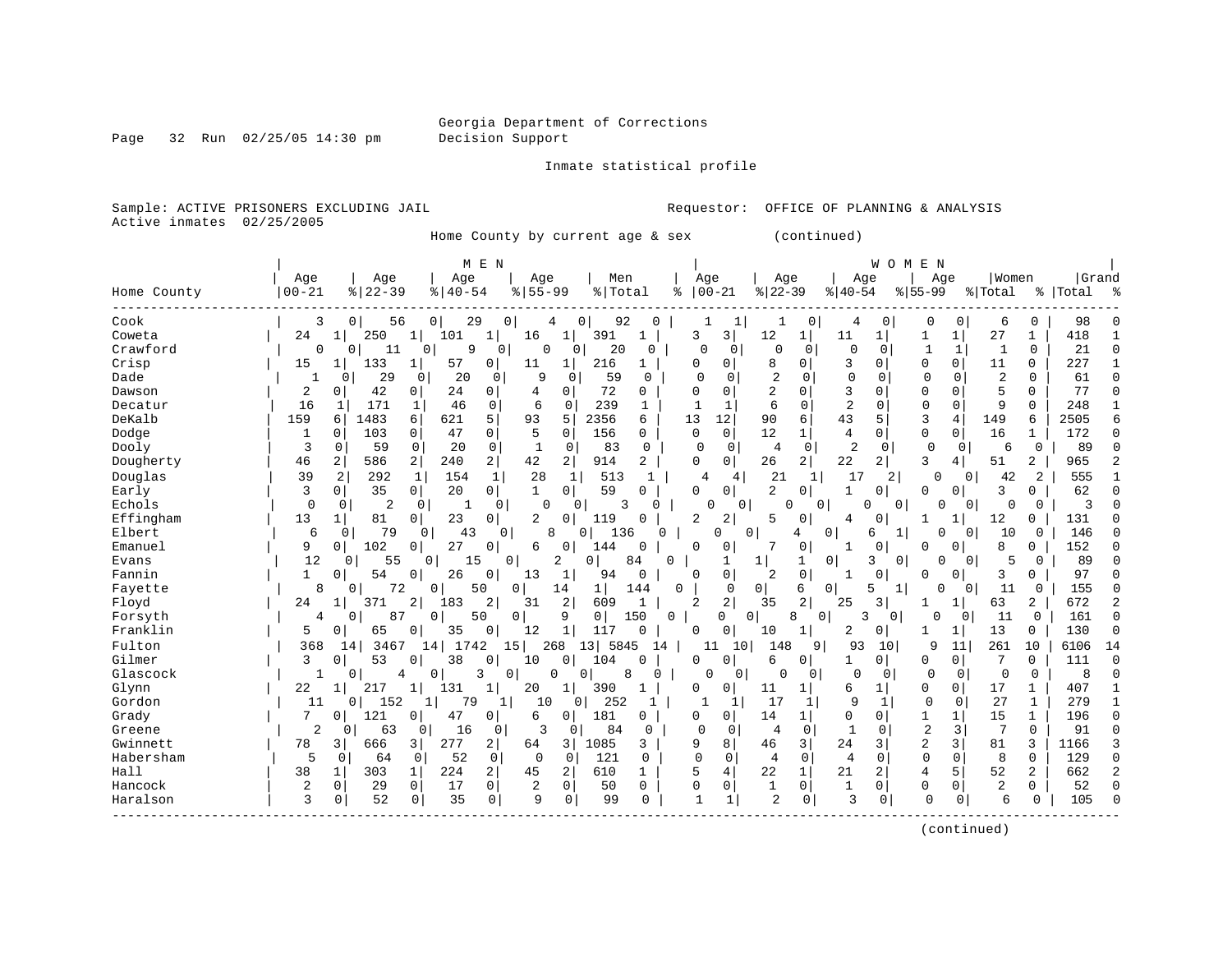Page 33 Run 02/25/05 14:30 pm

#### Inmate statistical profile

Sample: ACTIVE PRISONERS EXCLUDING JAIL **Requestor:** OFFICE OF PLANNING & ANALYSIS Active inmates 02/25/2005

Home County by current age & sex (continued)

| Grand<br>Age<br>Age<br>Age<br>Age<br>Men<br>Age<br>Age<br>Women<br>Age<br>Age<br>$00 - 21$<br>$ 22-39$<br>$8155 - 99$<br>$00 - 21$<br>$ 22-39$<br>$8   40 - 54$<br>% Total<br>$8 40-54$<br>$8155 - 99$<br>Home County<br>% Total<br>%   Total<br>ႜ<br>ႜ<br>Harris<br>3<br>42<br>0 <sup>1</sup><br>22<br>0<br>0<br>68<br>0<br>$\Omega$<br>0<br>72<br>0<br>1<br>0<br>0<br>$\Omega$<br>0<br>4<br>4<br>93<br>7<br>50<br>$\Omega$<br>25<br>0<br>$\circ$<br>86<br>0<br>3<br>0<br>7<br>0<br>Hart<br>$\Omega$<br>0<br>$\Omega$<br>$\Omega$<br>$\Omega$<br>4<br>0<br>4<br>47<br>25<br>0<br>$\mathbf 0$<br>$\Omega$<br>$\mathbf 0$<br>Heard<br>2<br>0<br>10<br>10<br>0<br>47<br>0<br>0<br>0<br>$\Omega$<br>$\Omega$<br>0<br>U<br>0<br>0<br>3<br>18<br>231<br>107<br>1<br>20<br>376<br>23<br>13<br>0<br>39<br>$\mathbf{1}$<br>415<br>3<br>$\mathbf{1}$<br>$\Omega$<br>Henry<br>1<br>273<br>9<br>27<br>499<br>31<br>11<br>3<br>3<br>15<br>$\Omega$<br>1<br>Houston<br>157<br>1<br>472<br>1<br>1<br>1<br>$\Omega$<br>1<br>1<br>$\mathbf{1}$<br>Irwin<br>2<br>48<br>25<br>79<br>80<br>0<br>4<br>0 <sup>1</sup><br>0<br>0<br>0<br>0<br>0<br>$\Omega$<br>0<br>$\mathbf{1}$<br>0<br>0<br>0<br>$\Omega$<br>$\cap$<br>Jackson<br>8<br>6<br>$\mathbf{1}$<br>94<br>25<br>190<br>$\Omega$<br>1<br>1<br>206<br>6<br>0<br>0<br>65<br>1<br>1<br>16<br>n<br>$\Omega$<br>$\overline{2}$<br>3<br>67<br>$\Omega$<br>3<br>0<br>70<br>Jasper<br>5<br>40<br>19<br>0<br>0<br>0<br>0<br>$\Omega$<br>$\Omega$<br>$\Omega$<br>O<br>0<br>0<br>Jeff Davis<br>$\overline{2}$<br>$\overline{2}$<br>$\overline{4}$<br>12<br>$\Omega$<br>$\Omega$<br>66<br>42<br>0<br>4<br>0<br>60<br>$\Omega$<br>$\Omega$<br>$\Omega$<br>$\Omega$<br>6<br>0<br>$\Omega$<br>$\Omega$<br>0<br>$\overline{c}$<br>3<br>Jefferson<br>18<br>$\mathbf 0$<br>7<br>0<br>5<br>10<br>59<br>$\Omega$<br>$\mathbf 0$<br>94<br>$\Omega$<br>$\Omega$<br>$\Omega$<br>$\Omega$<br>$\Omega$<br>0<br>99<br>$\Omega$<br>0<br>Jenkins<br>72<br>5<br>5<br>47<br>19<br>0<br>0<br>$\mathbf 0$<br>$\mathbf 0$<br>0<br>5<br>77<br>0<br>0<br>0<br>$\Omega$<br>0<br>0<br>$\mathbf{1}$<br>$\Omega$<br>$\overline{2}$<br>$\mathbf 0$<br>$\overline{2}$<br>$\mathbf 0$<br>27<br>9<br>40<br>$\Omega$<br>$\mathbf 0$<br>Johnson<br>0<br>0<br>$\Omega$<br>0<br>$\Omega$<br>$\Omega$<br>0<br>0<br>$\Omega$<br>$\Omega$<br>40<br>$\Omega$<br>62<br>35<br>13<br>$\overline{0}$<br>3<br>0 <sup>1</sup><br>57<br>0<br>0<br>5<br>6<br>0<br>0<br>0<br>Ω<br>1<br>0<br>$\Omega$<br>0<br>0<br>Jones<br>4<br>27<br>5<br>76<br>κ<br>79<br>40<br>$\mathbf 0$<br>$\mathbf 0$<br>$\Omega$<br>$\mathbf 0$<br>$\Omega$<br>3<br>$\mathbf 0$<br>Lamar<br>4<br>0<br>0<br>$\Omega$<br>0<br>0<br>$\Omega$<br>0<br>7<br>2<br>39<br>0<br>24<br>$\overline{0}$<br>0<br>2<br>0 <sup>1</sup><br>34<br>1<br>2<br>5<br>0<br>0<br>$\Omega$<br>$\Omega$<br>0<br>0<br>U<br>73<br>8<br>248<br>264<br>153<br>$\Omega$<br>0<br>10<br>16<br>1<br>Laurens<br>14<br>1<br>1<br>0<br>-1<br>6<br>1<br>$\Omega$<br>22<br>19<br>2<br>2<br>1<br>$\Omega$<br>0<br>$\Omega$<br>44<br>1<br>$\Omega$<br>$\Omega$<br><sup>0</sup><br>46<br>Lee<br>0<br>U<br>1<br>1<br><sup>0</sup><br>0<br>N<br>259<br>Liberty<br>17<br>166<br>241<br>18<br>47<br>0<br>11<br>$\mathbf 1$<br>O<br>0<br>2<br>3<br>-1<br>1<br>5<br>1<br>٦<br>11<br>-1.<br>2<br>35<br>36<br>19<br>13<br>0<br>0<br>0<br>0<br>O<br>0<br>0<br>0<br>0<br>0<br>0<br>$\Omega$<br>0<br>C<br>2<br>38<br>17<br>12<br>32<br>$\mathbf 0$<br>6<br>0<br>6<br>Long<br>0<br>$\cap$<br>0<br>0<br>0<br>$\Omega$<br>$\Omega$<br>$\Omega$<br>Ω<br>0<br>O<br>24<br>486<br>261<br>24<br>456<br>0<br>1<br>12<br>3<br>30<br>$\mathbf{1}$<br>147<br>1<br>1<br>1<br>$\Omega$<br>16<br>1<br>2<br>Lumpkin<br>0<br>72<br> 0 <br>75<br>2<br>40<br>23<br>7<br>1<br>0<br>2<br>3<br>$\Omega$<br>$\Omega$<br>$\Omega$<br>$\Omega$<br>0<br>U<br>0<br>$\Omega$<br>0<br>$\Omega$<br>67<br>39<br>$\mathbf 0$<br>0<br>Macon<br>3<br>19<br>0<br>5<br>66<br>0<br>$\Omega$<br>0<br>0<br>∩<br><sup>0</sup><br>$\Omega$<br>1<br>0<br>Madison<br>7<br>0<br>131<br>8<br>67<br>0<br>33<br>0<br>115<br>0<br>0<br>0<br>9<br>O<br>16<br>0<br>1<br>$\Omega$<br>Marion<br>$\mathbf 0$<br>0<br>0<br>2<br>37<br>2<br>20<br>0<br>2<br>35<br>$\Omega$<br>2<br>0<br>O<br>11<br>U<br>$\Omega$<br>$\Omega$<br><sup>0</sup><br>0<br><sup>0</sup><br>McDuffie<br>7<br>82<br>12<br>159<br>11<br>$\mathbf{0}$<br>47<br>0<br>.52<br>$\Omega$<br>7<br>O<br>$\Omega$<br>$\Omega$<br>$\Omega$<br>11<br>1<br>0<br>U<br>$\Omega$<br>$\Omega$<br>$\Omega$<br>54<br>McIntosh<br>32<br>0<br>0<br>0<br>0<br>0<br>20<br>53<br>O<br>0<br>0<br>1<br>0<br>0<br>0<br>0<br>0<br>0<br>15<br>12<br>107<br>179<br>$\mathbf{1}$<br>$\mathbf{1}$<br>194<br>0<br>47<br>13<br>1<br>0<br>10<br>0<br>0<br>0<br>1<br>4<br>0<br>1<br>r<br>$\overline{a}$<br>Miller<br>32<br>34<br>$\mathbf{1}$<br>22<br>0<br>0<br>0<br>0<br>0<br>0<br>8<br>0<br>0<br>0<br>1<br>0<br>0<br>C<br>0<br>Mitchell<br>9<br>8<br>177<br>7<br>$\Omega$<br>13<br>190<br>109<br>51<br>$\Omega$<br>6<br>$\Omega$<br>$\Omega$<br>$\circ$<br>$\Omega$<br>0<br>0<br>0<br>$\Omega$<br>0<br>$\Omega$<br>1<br>108<br>9<br>Monroe<br>10<br>63<br>31<br>0<br>0<br>8<br>$\Omega$<br>0<br>0<br>117<br>0<br>0<br>4<br>$\Omega$<br>0<br>0<br>0<br>1<br>0<br>$\Omega$<br>$\overline{1}$<br>2<br>7<br>$\overline{2}$<br>2<br>3<br>39<br>25<br>36<br>$\Omega$<br>0<br>$\Omega$<br>0<br>$\Omega$<br>$\Omega$<br>$\Omega$<br>Montgomery<br>$\Omega$<br>0<br>0<br>O<br>$\Omega$<br>87<br>5<br>28<br>0<br>$\Omega$<br>83<br>0<br>3<br>$\Omega$<br>1<br>$\Omega$<br>$\Omega$<br>0<br>Morgan<br>44<br>0<br>6<br>0<br>0<br><sup>0</sup><br>4<br>0<br>5<br>$\overline{2}$<br>7<br>170<br>9<br>96<br>44<br>$\mathbf 0$<br>163<br>$\mathbf 0$<br>$\mathbf 0$<br>$\Omega$<br>14<br>1<br>0<br>0<br>0<br>0<br>$\Omega$<br>0<br>Murray<br>0<br>422<br>1322<br>2<br>3<br>24<br>2<br>3<br>82<br>1404<br>88<br>748<br>3<br>64<br>2<br>54<br>3<br>3<br>4<br>3 <sup>1</sup><br>3<br>3<br>Muscogee |            |  | M E N |  |  |  |  | WOMEN |  |  |  |
|------------------------------------------------------------------------------------------------------------------------------------------------------------------------------------------------------------------------------------------------------------------------------------------------------------------------------------------------------------------------------------------------------------------------------------------------------------------------------------------------------------------------------------------------------------------------------------------------------------------------------------------------------------------------------------------------------------------------------------------------------------------------------------------------------------------------------------------------------------------------------------------------------------------------------------------------------------------------------------------------------------------------------------------------------------------------------------------------------------------------------------------------------------------------------------------------------------------------------------------------------------------------------------------------------------------------------------------------------------------------------------------------------------------------------------------------------------------------------------------------------------------------------------------------------------------------------------------------------------------------------------------------------------------------------------------------------------------------------------------------------------------------------------------------------------------------------------------------------------------------------------------------------------------------------------------------------------------------------------------------------------------------------------------------------------------------------------------------------------------------------------------------------------------------------------------------------------------------------------------------------------------------------------------------------------------------------------------------------------------------------------------------------------------------------------------------------------------------------------------------------------------------------------------------------------------------------------------------------------------------------------------------------------------------------------------------------------------------------------------------------------------------------------------------------------------------------------------------------------------------------------------------------------------------------------------------------------------------------------------------------------------------------------------------------------------------------------------------------------------------------------------------------------------------------------------------------------------------------------------------------------------------------------------------------------------------------------------------------------------------------------------------------------------------------------------------------------------------------------------------------------------------------------------------------------------------------------------------------------------------------------------------------------------------------------------------------------------------------------------------------------------------------------------------------------------------------------------------------------------------------------------------------------------------------------------------------------------------------------------------------------------------------------------------------------------------------------------------------------------------------------------------------------------------------------------------------------------------------------------------------------------------------------------------------------------------------------------------------------------------------------------------------------------------------------------------------------------------------------------------------------------------------------------------------------------------------------------------------------------------------------------------------------------------------------------------------------------------------------------------------------------------------------------------------------------------------------------------------------------------------------------------------------------------------------------------------------------------------------------------------------------------------------------------------------------------------------------------------------------------------------------------------------------------------------------------------------------------------------------------------------------------------------------------------------------------------------------------------------------------------------------------------------------------------------------------------------------------------------------------------------------------------------------------------------------------------------------------------------------------------------------------------------------------------------------------------------------------------------------------------------------------------------------------------------------------------------------------------------------------------------------------------------------------------------------------------------|------------|--|-------|--|--|--|--|-------|--|--|--|
|                                                                                                                                                                                                                                                                                                                                                                                                                                                                                                                                                                                                                                                                                                                                                                                                                                                                                                                                                                                                                                                                                                                                                                                                                                                                                                                                                                                                                                                                                                                                                                                                                                                                                                                                                                                                                                                                                                                                                                                                                                                                                                                                                                                                                                                                                                                                                                                                                                                                                                                                                                                                                                                                                                                                                                                                                                                                                                                                                                                                                                                                                                                                                                                                                                                                                                                                                                                                                                                                                                                                                                                                                                                                                                                                                                                                                                                                                                                                                                                                                                                                                                                                                                                                                                                                                                                                                                                                                                                                                                                                                                                                                                                                                                                                                                                                                                                                                                                                                                                                                                                                                                                                                                                                                                                                                                                                                                                                                                                                                                                                                                                                                                                                                                                                                                                                                                                                                                                                                            |            |  |       |  |  |  |  |       |  |  |  |
|                                                                                                                                                                                                                                                                                                                                                                                                                                                                                                                                                                                                                                                                                                                                                                                                                                                                                                                                                                                                                                                                                                                                                                                                                                                                                                                                                                                                                                                                                                                                                                                                                                                                                                                                                                                                                                                                                                                                                                                                                                                                                                                                                                                                                                                                                                                                                                                                                                                                                                                                                                                                                                                                                                                                                                                                                                                                                                                                                                                                                                                                                                                                                                                                                                                                                                                                                                                                                                                                                                                                                                                                                                                                                                                                                                                                                                                                                                                                                                                                                                                                                                                                                                                                                                                                                                                                                                                                                                                                                                                                                                                                                                                                                                                                                                                                                                                                                                                                                                                                                                                                                                                                                                                                                                                                                                                                                                                                                                                                                                                                                                                                                                                                                                                                                                                                                                                                                                                                                            |            |  |       |  |  |  |  |       |  |  |  |
|                                                                                                                                                                                                                                                                                                                                                                                                                                                                                                                                                                                                                                                                                                                                                                                                                                                                                                                                                                                                                                                                                                                                                                                                                                                                                                                                                                                                                                                                                                                                                                                                                                                                                                                                                                                                                                                                                                                                                                                                                                                                                                                                                                                                                                                                                                                                                                                                                                                                                                                                                                                                                                                                                                                                                                                                                                                                                                                                                                                                                                                                                                                                                                                                                                                                                                                                                                                                                                                                                                                                                                                                                                                                                                                                                                                                                                                                                                                                                                                                                                                                                                                                                                                                                                                                                                                                                                                                                                                                                                                                                                                                                                                                                                                                                                                                                                                                                                                                                                                                                                                                                                                                                                                                                                                                                                                                                                                                                                                                                                                                                                                                                                                                                                                                                                                                                                                                                                                                                            |            |  |       |  |  |  |  |       |  |  |  |
|                                                                                                                                                                                                                                                                                                                                                                                                                                                                                                                                                                                                                                                                                                                                                                                                                                                                                                                                                                                                                                                                                                                                                                                                                                                                                                                                                                                                                                                                                                                                                                                                                                                                                                                                                                                                                                                                                                                                                                                                                                                                                                                                                                                                                                                                                                                                                                                                                                                                                                                                                                                                                                                                                                                                                                                                                                                                                                                                                                                                                                                                                                                                                                                                                                                                                                                                                                                                                                                                                                                                                                                                                                                                                                                                                                                                                                                                                                                                                                                                                                                                                                                                                                                                                                                                                                                                                                                                                                                                                                                                                                                                                                                                                                                                                                                                                                                                                                                                                                                                                                                                                                                                                                                                                                                                                                                                                                                                                                                                                                                                                                                                                                                                                                                                                                                                                                                                                                                                                            |            |  |       |  |  |  |  |       |  |  |  |
|                                                                                                                                                                                                                                                                                                                                                                                                                                                                                                                                                                                                                                                                                                                                                                                                                                                                                                                                                                                                                                                                                                                                                                                                                                                                                                                                                                                                                                                                                                                                                                                                                                                                                                                                                                                                                                                                                                                                                                                                                                                                                                                                                                                                                                                                                                                                                                                                                                                                                                                                                                                                                                                                                                                                                                                                                                                                                                                                                                                                                                                                                                                                                                                                                                                                                                                                                                                                                                                                                                                                                                                                                                                                                                                                                                                                                                                                                                                                                                                                                                                                                                                                                                                                                                                                                                                                                                                                                                                                                                                                                                                                                                                                                                                                                                                                                                                                                                                                                                                                                                                                                                                                                                                                                                                                                                                                                                                                                                                                                                                                                                                                                                                                                                                                                                                                                                                                                                                                                            |            |  |       |  |  |  |  |       |  |  |  |
|                                                                                                                                                                                                                                                                                                                                                                                                                                                                                                                                                                                                                                                                                                                                                                                                                                                                                                                                                                                                                                                                                                                                                                                                                                                                                                                                                                                                                                                                                                                                                                                                                                                                                                                                                                                                                                                                                                                                                                                                                                                                                                                                                                                                                                                                                                                                                                                                                                                                                                                                                                                                                                                                                                                                                                                                                                                                                                                                                                                                                                                                                                                                                                                                                                                                                                                                                                                                                                                                                                                                                                                                                                                                                                                                                                                                                                                                                                                                                                                                                                                                                                                                                                                                                                                                                                                                                                                                                                                                                                                                                                                                                                                                                                                                                                                                                                                                                                                                                                                                                                                                                                                                                                                                                                                                                                                                                                                                                                                                                                                                                                                                                                                                                                                                                                                                                                                                                                                                                            |            |  |       |  |  |  |  |       |  |  |  |
|                                                                                                                                                                                                                                                                                                                                                                                                                                                                                                                                                                                                                                                                                                                                                                                                                                                                                                                                                                                                                                                                                                                                                                                                                                                                                                                                                                                                                                                                                                                                                                                                                                                                                                                                                                                                                                                                                                                                                                                                                                                                                                                                                                                                                                                                                                                                                                                                                                                                                                                                                                                                                                                                                                                                                                                                                                                                                                                                                                                                                                                                                                                                                                                                                                                                                                                                                                                                                                                                                                                                                                                                                                                                                                                                                                                                                                                                                                                                                                                                                                                                                                                                                                                                                                                                                                                                                                                                                                                                                                                                                                                                                                                                                                                                                                                                                                                                                                                                                                                                                                                                                                                                                                                                                                                                                                                                                                                                                                                                                                                                                                                                                                                                                                                                                                                                                                                                                                                                                            |            |  |       |  |  |  |  |       |  |  |  |
|                                                                                                                                                                                                                                                                                                                                                                                                                                                                                                                                                                                                                                                                                                                                                                                                                                                                                                                                                                                                                                                                                                                                                                                                                                                                                                                                                                                                                                                                                                                                                                                                                                                                                                                                                                                                                                                                                                                                                                                                                                                                                                                                                                                                                                                                                                                                                                                                                                                                                                                                                                                                                                                                                                                                                                                                                                                                                                                                                                                                                                                                                                                                                                                                                                                                                                                                                                                                                                                                                                                                                                                                                                                                                                                                                                                                                                                                                                                                                                                                                                                                                                                                                                                                                                                                                                                                                                                                                                                                                                                                                                                                                                                                                                                                                                                                                                                                                                                                                                                                                                                                                                                                                                                                                                                                                                                                                                                                                                                                                                                                                                                                                                                                                                                                                                                                                                                                                                                                                            |            |  |       |  |  |  |  |       |  |  |  |
|                                                                                                                                                                                                                                                                                                                                                                                                                                                                                                                                                                                                                                                                                                                                                                                                                                                                                                                                                                                                                                                                                                                                                                                                                                                                                                                                                                                                                                                                                                                                                                                                                                                                                                                                                                                                                                                                                                                                                                                                                                                                                                                                                                                                                                                                                                                                                                                                                                                                                                                                                                                                                                                                                                                                                                                                                                                                                                                                                                                                                                                                                                                                                                                                                                                                                                                                                                                                                                                                                                                                                                                                                                                                                                                                                                                                                                                                                                                                                                                                                                                                                                                                                                                                                                                                                                                                                                                                                                                                                                                                                                                                                                                                                                                                                                                                                                                                                                                                                                                                                                                                                                                                                                                                                                                                                                                                                                                                                                                                                                                                                                                                                                                                                                                                                                                                                                                                                                                                                            |            |  |       |  |  |  |  |       |  |  |  |
|                                                                                                                                                                                                                                                                                                                                                                                                                                                                                                                                                                                                                                                                                                                                                                                                                                                                                                                                                                                                                                                                                                                                                                                                                                                                                                                                                                                                                                                                                                                                                                                                                                                                                                                                                                                                                                                                                                                                                                                                                                                                                                                                                                                                                                                                                                                                                                                                                                                                                                                                                                                                                                                                                                                                                                                                                                                                                                                                                                                                                                                                                                                                                                                                                                                                                                                                                                                                                                                                                                                                                                                                                                                                                                                                                                                                                                                                                                                                                                                                                                                                                                                                                                                                                                                                                                                                                                                                                                                                                                                                                                                                                                                                                                                                                                                                                                                                                                                                                                                                                                                                                                                                                                                                                                                                                                                                                                                                                                                                                                                                                                                                                                                                                                                                                                                                                                                                                                                                                            |            |  |       |  |  |  |  |       |  |  |  |
|                                                                                                                                                                                                                                                                                                                                                                                                                                                                                                                                                                                                                                                                                                                                                                                                                                                                                                                                                                                                                                                                                                                                                                                                                                                                                                                                                                                                                                                                                                                                                                                                                                                                                                                                                                                                                                                                                                                                                                                                                                                                                                                                                                                                                                                                                                                                                                                                                                                                                                                                                                                                                                                                                                                                                                                                                                                                                                                                                                                                                                                                                                                                                                                                                                                                                                                                                                                                                                                                                                                                                                                                                                                                                                                                                                                                                                                                                                                                                                                                                                                                                                                                                                                                                                                                                                                                                                                                                                                                                                                                                                                                                                                                                                                                                                                                                                                                                                                                                                                                                                                                                                                                                                                                                                                                                                                                                                                                                                                                                                                                                                                                                                                                                                                                                                                                                                                                                                                                                            |            |  |       |  |  |  |  |       |  |  |  |
|                                                                                                                                                                                                                                                                                                                                                                                                                                                                                                                                                                                                                                                                                                                                                                                                                                                                                                                                                                                                                                                                                                                                                                                                                                                                                                                                                                                                                                                                                                                                                                                                                                                                                                                                                                                                                                                                                                                                                                                                                                                                                                                                                                                                                                                                                                                                                                                                                                                                                                                                                                                                                                                                                                                                                                                                                                                                                                                                                                                                                                                                                                                                                                                                                                                                                                                                                                                                                                                                                                                                                                                                                                                                                                                                                                                                                                                                                                                                                                                                                                                                                                                                                                                                                                                                                                                                                                                                                                                                                                                                                                                                                                                                                                                                                                                                                                                                                                                                                                                                                                                                                                                                                                                                                                                                                                                                                                                                                                                                                                                                                                                                                                                                                                                                                                                                                                                                                                                                                            |            |  |       |  |  |  |  |       |  |  |  |
|                                                                                                                                                                                                                                                                                                                                                                                                                                                                                                                                                                                                                                                                                                                                                                                                                                                                                                                                                                                                                                                                                                                                                                                                                                                                                                                                                                                                                                                                                                                                                                                                                                                                                                                                                                                                                                                                                                                                                                                                                                                                                                                                                                                                                                                                                                                                                                                                                                                                                                                                                                                                                                                                                                                                                                                                                                                                                                                                                                                                                                                                                                                                                                                                                                                                                                                                                                                                                                                                                                                                                                                                                                                                                                                                                                                                                                                                                                                                                                                                                                                                                                                                                                                                                                                                                                                                                                                                                                                                                                                                                                                                                                                                                                                                                                                                                                                                                                                                                                                                                                                                                                                                                                                                                                                                                                                                                                                                                                                                                                                                                                                                                                                                                                                                                                                                                                                                                                                                                            |            |  |       |  |  |  |  |       |  |  |  |
|                                                                                                                                                                                                                                                                                                                                                                                                                                                                                                                                                                                                                                                                                                                                                                                                                                                                                                                                                                                                                                                                                                                                                                                                                                                                                                                                                                                                                                                                                                                                                                                                                                                                                                                                                                                                                                                                                                                                                                                                                                                                                                                                                                                                                                                                                                                                                                                                                                                                                                                                                                                                                                                                                                                                                                                                                                                                                                                                                                                                                                                                                                                                                                                                                                                                                                                                                                                                                                                                                                                                                                                                                                                                                                                                                                                                                                                                                                                                                                                                                                                                                                                                                                                                                                                                                                                                                                                                                                                                                                                                                                                                                                                                                                                                                                                                                                                                                                                                                                                                                                                                                                                                                                                                                                                                                                                                                                                                                                                                                                                                                                                                                                                                                                                                                                                                                                                                                                                                                            |            |  |       |  |  |  |  |       |  |  |  |
|                                                                                                                                                                                                                                                                                                                                                                                                                                                                                                                                                                                                                                                                                                                                                                                                                                                                                                                                                                                                                                                                                                                                                                                                                                                                                                                                                                                                                                                                                                                                                                                                                                                                                                                                                                                                                                                                                                                                                                                                                                                                                                                                                                                                                                                                                                                                                                                                                                                                                                                                                                                                                                                                                                                                                                                                                                                                                                                                                                                                                                                                                                                                                                                                                                                                                                                                                                                                                                                                                                                                                                                                                                                                                                                                                                                                                                                                                                                                                                                                                                                                                                                                                                                                                                                                                                                                                                                                                                                                                                                                                                                                                                                                                                                                                                                                                                                                                                                                                                                                                                                                                                                                                                                                                                                                                                                                                                                                                                                                                                                                                                                                                                                                                                                                                                                                                                                                                                                                                            |            |  |       |  |  |  |  |       |  |  |  |
|                                                                                                                                                                                                                                                                                                                                                                                                                                                                                                                                                                                                                                                                                                                                                                                                                                                                                                                                                                                                                                                                                                                                                                                                                                                                                                                                                                                                                                                                                                                                                                                                                                                                                                                                                                                                                                                                                                                                                                                                                                                                                                                                                                                                                                                                                                                                                                                                                                                                                                                                                                                                                                                                                                                                                                                                                                                                                                                                                                                                                                                                                                                                                                                                                                                                                                                                                                                                                                                                                                                                                                                                                                                                                                                                                                                                                                                                                                                                                                                                                                                                                                                                                                                                                                                                                                                                                                                                                                                                                                                                                                                                                                                                                                                                                                                                                                                                                                                                                                                                                                                                                                                                                                                                                                                                                                                                                                                                                                                                                                                                                                                                                                                                                                                                                                                                                                                                                                                                                            |            |  |       |  |  |  |  |       |  |  |  |
|                                                                                                                                                                                                                                                                                                                                                                                                                                                                                                                                                                                                                                                                                                                                                                                                                                                                                                                                                                                                                                                                                                                                                                                                                                                                                                                                                                                                                                                                                                                                                                                                                                                                                                                                                                                                                                                                                                                                                                                                                                                                                                                                                                                                                                                                                                                                                                                                                                                                                                                                                                                                                                                                                                                                                                                                                                                                                                                                                                                                                                                                                                                                                                                                                                                                                                                                                                                                                                                                                                                                                                                                                                                                                                                                                                                                                                                                                                                                                                                                                                                                                                                                                                                                                                                                                                                                                                                                                                                                                                                                                                                                                                                                                                                                                                                                                                                                                                                                                                                                                                                                                                                                                                                                                                                                                                                                                                                                                                                                                                                                                                                                                                                                                                                                                                                                                                                                                                                                                            | Lanier     |  |       |  |  |  |  |       |  |  |  |
|                                                                                                                                                                                                                                                                                                                                                                                                                                                                                                                                                                                                                                                                                                                                                                                                                                                                                                                                                                                                                                                                                                                                                                                                                                                                                                                                                                                                                                                                                                                                                                                                                                                                                                                                                                                                                                                                                                                                                                                                                                                                                                                                                                                                                                                                                                                                                                                                                                                                                                                                                                                                                                                                                                                                                                                                                                                                                                                                                                                                                                                                                                                                                                                                                                                                                                                                                                                                                                                                                                                                                                                                                                                                                                                                                                                                                                                                                                                                                                                                                                                                                                                                                                                                                                                                                                                                                                                                                                                                                                                                                                                                                                                                                                                                                                                                                                                                                                                                                                                                                                                                                                                                                                                                                                                                                                                                                                                                                                                                                                                                                                                                                                                                                                                                                                                                                                                                                                                                                            |            |  |       |  |  |  |  |       |  |  |  |
|                                                                                                                                                                                                                                                                                                                                                                                                                                                                                                                                                                                                                                                                                                                                                                                                                                                                                                                                                                                                                                                                                                                                                                                                                                                                                                                                                                                                                                                                                                                                                                                                                                                                                                                                                                                                                                                                                                                                                                                                                                                                                                                                                                                                                                                                                                                                                                                                                                                                                                                                                                                                                                                                                                                                                                                                                                                                                                                                                                                                                                                                                                                                                                                                                                                                                                                                                                                                                                                                                                                                                                                                                                                                                                                                                                                                                                                                                                                                                                                                                                                                                                                                                                                                                                                                                                                                                                                                                                                                                                                                                                                                                                                                                                                                                                                                                                                                                                                                                                                                                                                                                                                                                                                                                                                                                                                                                                                                                                                                                                                                                                                                                                                                                                                                                                                                                                                                                                                                                            |            |  |       |  |  |  |  |       |  |  |  |
|                                                                                                                                                                                                                                                                                                                                                                                                                                                                                                                                                                                                                                                                                                                                                                                                                                                                                                                                                                                                                                                                                                                                                                                                                                                                                                                                                                                                                                                                                                                                                                                                                                                                                                                                                                                                                                                                                                                                                                                                                                                                                                                                                                                                                                                                                                                                                                                                                                                                                                                                                                                                                                                                                                                                                                                                                                                                                                                                                                                                                                                                                                                                                                                                                                                                                                                                                                                                                                                                                                                                                                                                                                                                                                                                                                                                                                                                                                                                                                                                                                                                                                                                                                                                                                                                                                                                                                                                                                                                                                                                                                                                                                                                                                                                                                                                                                                                                                                                                                                                                                                                                                                                                                                                                                                                                                                                                                                                                                                                                                                                                                                                                                                                                                                                                                                                                                                                                                                                                            |            |  |       |  |  |  |  |       |  |  |  |
|                                                                                                                                                                                                                                                                                                                                                                                                                                                                                                                                                                                                                                                                                                                                                                                                                                                                                                                                                                                                                                                                                                                                                                                                                                                                                                                                                                                                                                                                                                                                                                                                                                                                                                                                                                                                                                                                                                                                                                                                                                                                                                                                                                                                                                                                                                                                                                                                                                                                                                                                                                                                                                                                                                                                                                                                                                                                                                                                                                                                                                                                                                                                                                                                                                                                                                                                                                                                                                                                                                                                                                                                                                                                                                                                                                                                                                                                                                                                                                                                                                                                                                                                                                                                                                                                                                                                                                                                                                                                                                                                                                                                                                                                                                                                                                                                                                                                                                                                                                                                                                                                                                                                                                                                                                                                                                                                                                                                                                                                                                                                                                                                                                                                                                                                                                                                                                                                                                                                                            | Lincoln    |  |       |  |  |  |  |       |  |  |  |
|                                                                                                                                                                                                                                                                                                                                                                                                                                                                                                                                                                                                                                                                                                                                                                                                                                                                                                                                                                                                                                                                                                                                                                                                                                                                                                                                                                                                                                                                                                                                                                                                                                                                                                                                                                                                                                                                                                                                                                                                                                                                                                                                                                                                                                                                                                                                                                                                                                                                                                                                                                                                                                                                                                                                                                                                                                                                                                                                                                                                                                                                                                                                                                                                                                                                                                                                                                                                                                                                                                                                                                                                                                                                                                                                                                                                                                                                                                                                                                                                                                                                                                                                                                                                                                                                                                                                                                                                                                                                                                                                                                                                                                                                                                                                                                                                                                                                                                                                                                                                                                                                                                                                                                                                                                                                                                                                                                                                                                                                                                                                                                                                                                                                                                                                                                                                                                                                                                                                                            |            |  |       |  |  |  |  |       |  |  |  |
|                                                                                                                                                                                                                                                                                                                                                                                                                                                                                                                                                                                                                                                                                                                                                                                                                                                                                                                                                                                                                                                                                                                                                                                                                                                                                                                                                                                                                                                                                                                                                                                                                                                                                                                                                                                                                                                                                                                                                                                                                                                                                                                                                                                                                                                                                                                                                                                                                                                                                                                                                                                                                                                                                                                                                                                                                                                                                                                                                                                                                                                                                                                                                                                                                                                                                                                                                                                                                                                                                                                                                                                                                                                                                                                                                                                                                                                                                                                                                                                                                                                                                                                                                                                                                                                                                                                                                                                                                                                                                                                                                                                                                                                                                                                                                                                                                                                                                                                                                                                                                                                                                                                                                                                                                                                                                                                                                                                                                                                                                                                                                                                                                                                                                                                                                                                                                                                                                                                                                            | Lowndes    |  |       |  |  |  |  |       |  |  |  |
|                                                                                                                                                                                                                                                                                                                                                                                                                                                                                                                                                                                                                                                                                                                                                                                                                                                                                                                                                                                                                                                                                                                                                                                                                                                                                                                                                                                                                                                                                                                                                                                                                                                                                                                                                                                                                                                                                                                                                                                                                                                                                                                                                                                                                                                                                                                                                                                                                                                                                                                                                                                                                                                                                                                                                                                                                                                                                                                                                                                                                                                                                                                                                                                                                                                                                                                                                                                                                                                                                                                                                                                                                                                                                                                                                                                                                                                                                                                                                                                                                                                                                                                                                                                                                                                                                                                                                                                                                                                                                                                                                                                                                                                                                                                                                                                                                                                                                                                                                                                                                                                                                                                                                                                                                                                                                                                                                                                                                                                                                                                                                                                                                                                                                                                                                                                                                                                                                                                                                            |            |  |       |  |  |  |  |       |  |  |  |
|                                                                                                                                                                                                                                                                                                                                                                                                                                                                                                                                                                                                                                                                                                                                                                                                                                                                                                                                                                                                                                                                                                                                                                                                                                                                                                                                                                                                                                                                                                                                                                                                                                                                                                                                                                                                                                                                                                                                                                                                                                                                                                                                                                                                                                                                                                                                                                                                                                                                                                                                                                                                                                                                                                                                                                                                                                                                                                                                                                                                                                                                                                                                                                                                                                                                                                                                                                                                                                                                                                                                                                                                                                                                                                                                                                                                                                                                                                                                                                                                                                                                                                                                                                                                                                                                                                                                                                                                                                                                                                                                                                                                                                                                                                                                                                                                                                                                                                                                                                                                                                                                                                                                                                                                                                                                                                                                                                                                                                                                                                                                                                                                                                                                                                                                                                                                                                                                                                                                                            |            |  |       |  |  |  |  |       |  |  |  |
|                                                                                                                                                                                                                                                                                                                                                                                                                                                                                                                                                                                                                                                                                                                                                                                                                                                                                                                                                                                                                                                                                                                                                                                                                                                                                                                                                                                                                                                                                                                                                                                                                                                                                                                                                                                                                                                                                                                                                                                                                                                                                                                                                                                                                                                                                                                                                                                                                                                                                                                                                                                                                                                                                                                                                                                                                                                                                                                                                                                                                                                                                                                                                                                                                                                                                                                                                                                                                                                                                                                                                                                                                                                                                                                                                                                                                                                                                                                                                                                                                                                                                                                                                                                                                                                                                                                                                                                                                                                                                                                                                                                                                                                                                                                                                                                                                                                                                                                                                                                                                                                                                                                                                                                                                                                                                                                                                                                                                                                                                                                                                                                                                                                                                                                                                                                                                                                                                                                                                            |            |  |       |  |  |  |  |       |  |  |  |
|                                                                                                                                                                                                                                                                                                                                                                                                                                                                                                                                                                                                                                                                                                                                                                                                                                                                                                                                                                                                                                                                                                                                                                                                                                                                                                                                                                                                                                                                                                                                                                                                                                                                                                                                                                                                                                                                                                                                                                                                                                                                                                                                                                                                                                                                                                                                                                                                                                                                                                                                                                                                                                                                                                                                                                                                                                                                                                                                                                                                                                                                                                                                                                                                                                                                                                                                                                                                                                                                                                                                                                                                                                                                                                                                                                                                                                                                                                                                                                                                                                                                                                                                                                                                                                                                                                                                                                                                                                                                                                                                                                                                                                                                                                                                                                                                                                                                                                                                                                                                                                                                                                                                                                                                                                                                                                                                                                                                                                                                                                                                                                                                                                                                                                                                                                                                                                                                                                                                                            |            |  |       |  |  |  |  |       |  |  |  |
|                                                                                                                                                                                                                                                                                                                                                                                                                                                                                                                                                                                                                                                                                                                                                                                                                                                                                                                                                                                                                                                                                                                                                                                                                                                                                                                                                                                                                                                                                                                                                                                                                                                                                                                                                                                                                                                                                                                                                                                                                                                                                                                                                                                                                                                                                                                                                                                                                                                                                                                                                                                                                                                                                                                                                                                                                                                                                                                                                                                                                                                                                                                                                                                                                                                                                                                                                                                                                                                                                                                                                                                                                                                                                                                                                                                                                                                                                                                                                                                                                                                                                                                                                                                                                                                                                                                                                                                                                                                                                                                                                                                                                                                                                                                                                                                                                                                                                                                                                                                                                                                                                                                                                                                                                                                                                                                                                                                                                                                                                                                                                                                                                                                                                                                                                                                                                                                                                                                                                            |            |  |       |  |  |  |  |       |  |  |  |
|                                                                                                                                                                                                                                                                                                                                                                                                                                                                                                                                                                                                                                                                                                                                                                                                                                                                                                                                                                                                                                                                                                                                                                                                                                                                                                                                                                                                                                                                                                                                                                                                                                                                                                                                                                                                                                                                                                                                                                                                                                                                                                                                                                                                                                                                                                                                                                                                                                                                                                                                                                                                                                                                                                                                                                                                                                                                                                                                                                                                                                                                                                                                                                                                                                                                                                                                                                                                                                                                                                                                                                                                                                                                                                                                                                                                                                                                                                                                                                                                                                                                                                                                                                                                                                                                                                                                                                                                                                                                                                                                                                                                                                                                                                                                                                                                                                                                                                                                                                                                                                                                                                                                                                                                                                                                                                                                                                                                                                                                                                                                                                                                                                                                                                                                                                                                                                                                                                                                                            |            |  |       |  |  |  |  |       |  |  |  |
|                                                                                                                                                                                                                                                                                                                                                                                                                                                                                                                                                                                                                                                                                                                                                                                                                                                                                                                                                                                                                                                                                                                                                                                                                                                                                                                                                                                                                                                                                                                                                                                                                                                                                                                                                                                                                                                                                                                                                                                                                                                                                                                                                                                                                                                                                                                                                                                                                                                                                                                                                                                                                                                                                                                                                                                                                                                                                                                                                                                                                                                                                                                                                                                                                                                                                                                                                                                                                                                                                                                                                                                                                                                                                                                                                                                                                                                                                                                                                                                                                                                                                                                                                                                                                                                                                                                                                                                                                                                                                                                                                                                                                                                                                                                                                                                                                                                                                                                                                                                                                                                                                                                                                                                                                                                                                                                                                                                                                                                                                                                                                                                                                                                                                                                                                                                                                                                                                                                                                            | Meriwether |  |       |  |  |  |  |       |  |  |  |
|                                                                                                                                                                                                                                                                                                                                                                                                                                                                                                                                                                                                                                                                                                                                                                                                                                                                                                                                                                                                                                                                                                                                                                                                                                                                                                                                                                                                                                                                                                                                                                                                                                                                                                                                                                                                                                                                                                                                                                                                                                                                                                                                                                                                                                                                                                                                                                                                                                                                                                                                                                                                                                                                                                                                                                                                                                                                                                                                                                                                                                                                                                                                                                                                                                                                                                                                                                                                                                                                                                                                                                                                                                                                                                                                                                                                                                                                                                                                                                                                                                                                                                                                                                                                                                                                                                                                                                                                                                                                                                                                                                                                                                                                                                                                                                                                                                                                                                                                                                                                                                                                                                                                                                                                                                                                                                                                                                                                                                                                                                                                                                                                                                                                                                                                                                                                                                                                                                                                                            |            |  |       |  |  |  |  |       |  |  |  |
|                                                                                                                                                                                                                                                                                                                                                                                                                                                                                                                                                                                                                                                                                                                                                                                                                                                                                                                                                                                                                                                                                                                                                                                                                                                                                                                                                                                                                                                                                                                                                                                                                                                                                                                                                                                                                                                                                                                                                                                                                                                                                                                                                                                                                                                                                                                                                                                                                                                                                                                                                                                                                                                                                                                                                                                                                                                                                                                                                                                                                                                                                                                                                                                                                                                                                                                                                                                                                                                                                                                                                                                                                                                                                                                                                                                                                                                                                                                                                                                                                                                                                                                                                                                                                                                                                                                                                                                                                                                                                                                                                                                                                                                                                                                                                                                                                                                                                                                                                                                                                                                                                                                                                                                                                                                                                                                                                                                                                                                                                                                                                                                                                                                                                                                                                                                                                                                                                                                                                            |            |  |       |  |  |  |  |       |  |  |  |
|                                                                                                                                                                                                                                                                                                                                                                                                                                                                                                                                                                                                                                                                                                                                                                                                                                                                                                                                                                                                                                                                                                                                                                                                                                                                                                                                                                                                                                                                                                                                                                                                                                                                                                                                                                                                                                                                                                                                                                                                                                                                                                                                                                                                                                                                                                                                                                                                                                                                                                                                                                                                                                                                                                                                                                                                                                                                                                                                                                                                                                                                                                                                                                                                                                                                                                                                                                                                                                                                                                                                                                                                                                                                                                                                                                                                                                                                                                                                                                                                                                                                                                                                                                                                                                                                                                                                                                                                                                                                                                                                                                                                                                                                                                                                                                                                                                                                                                                                                                                                                                                                                                                                                                                                                                                                                                                                                                                                                                                                                                                                                                                                                                                                                                                                                                                                                                                                                                                                                            |            |  |       |  |  |  |  |       |  |  |  |
|                                                                                                                                                                                                                                                                                                                                                                                                                                                                                                                                                                                                                                                                                                                                                                                                                                                                                                                                                                                                                                                                                                                                                                                                                                                                                                                                                                                                                                                                                                                                                                                                                                                                                                                                                                                                                                                                                                                                                                                                                                                                                                                                                                                                                                                                                                                                                                                                                                                                                                                                                                                                                                                                                                                                                                                                                                                                                                                                                                                                                                                                                                                                                                                                                                                                                                                                                                                                                                                                                                                                                                                                                                                                                                                                                                                                                                                                                                                                                                                                                                                                                                                                                                                                                                                                                                                                                                                                                                                                                                                                                                                                                                                                                                                                                                                                                                                                                                                                                                                                                                                                                                                                                                                                                                                                                                                                                                                                                                                                                                                                                                                                                                                                                                                                                                                                                                                                                                                                                            |            |  |       |  |  |  |  |       |  |  |  |
|                                                                                                                                                                                                                                                                                                                                                                                                                                                                                                                                                                                                                                                                                                                                                                                                                                                                                                                                                                                                                                                                                                                                                                                                                                                                                                                                                                                                                                                                                                                                                                                                                                                                                                                                                                                                                                                                                                                                                                                                                                                                                                                                                                                                                                                                                                                                                                                                                                                                                                                                                                                                                                                                                                                                                                                                                                                                                                                                                                                                                                                                                                                                                                                                                                                                                                                                                                                                                                                                                                                                                                                                                                                                                                                                                                                                                                                                                                                                                                                                                                                                                                                                                                                                                                                                                                                                                                                                                                                                                                                                                                                                                                                                                                                                                                                                                                                                                                                                                                                                                                                                                                                                                                                                                                                                                                                                                                                                                                                                                                                                                                                                                                                                                                                                                                                                                                                                                                                                                            |            |  |       |  |  |  |  |       |  |  |  |
|                                                                                                                                                                                                                                                                                                                                                                                                                                                                                                                                                                                                                                                                                                                                                                                                                                                                                                                                                                                                                                                                                                                                                                                                                                                                                                                                                                                                                                                                                                                                                                                                                                                                                                                                                                                                                                                                                                                                                                                                                                                                                                                                                                                                                                                                                                                                                                                                                                                                                                                                                                                                                                                                                                                                                                                                                                                                                                                                                                                                                                                                                                                                                                                                                                                                                                                                                                                                                                                                                                                                                                                                                                                                                                                                                                                                                                                                                                                                                                                                                                                                                                                                                                                                                                                                                                                                                                                                                                                                                                                                                                                                                                                                                                                                                                                                                                                                                                                                                                                                                                                                                                                                                                                                                                                                                                                                                                                                                                                                                                                                                                                                                                                                                                                                                                                                                                                                                                                                                            |            |  |       |  |  |  |  |       |  |  |  |
|                                                                                                                                                                                                                                                                                                                                                                                                                                                                                                                                                                                                                                                                                                                                                                                                                                                                                                                                                                                                                                                                                                                                                                                                                                                                                                                                                                                                                                                                                                                                                                                                                                                                                                                                                                                                                                                                                                                                                                                                                                                                                                                                                                                                                                                                                                                                                                                                                                                                                                                                                                                                                                                                                                                                                                                                                                                                                                                                                                                                                                                                                                                                                                                                                                                                                                                                                                                                                                                                                                                                                                                                                                                                                                                                                                                                                                                                                                                                                                                                                                                                                                                                                                                                                                                                                                                                                                                                                                                                                                                                                                                                                                                                                                                                                                                                                                                                                                                                                                                                                                                                                                                                                                                                                                                                                                                                                                                                                                                                                                                                                                                                                                                                                                                                                                                                                                                                                                                                                            |            |  |       |  |  |  |  |       |  |  |  |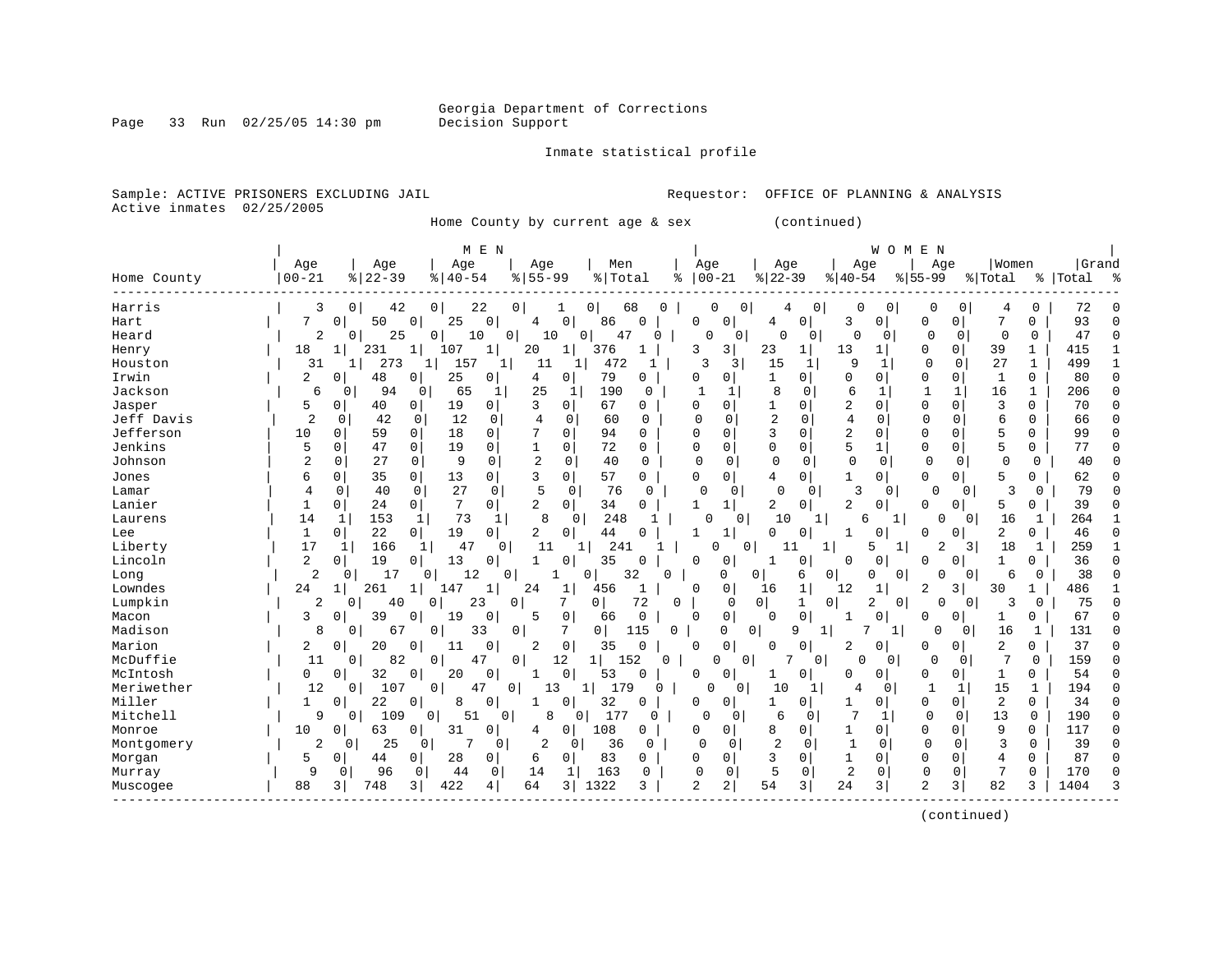Page 34 Run 02/25/05 14:30 pm

#### Inmate statistical profile

Sample: ACTIVE PRISONERS EXCLUDING JAIL **Requestor:** OFFICE OF PLANNING & ANALYSIS Active inmates 02/25/2005

Home County by current age & sex (continued)

|             |           |                    | M E N                |                               |                     |                       |                    |              |                     |                |                  |                | WOMEN          |                |                |                |              |           |              |
|-------------|-----------|--------------------|----------------------|-------------------------------|---------------------|-----------------------|--------------------|--------------|---------------------|----------------|------------------|----------------|----------------|----------------|----------------|----------------|--------------|-----------|--------------|
|             | Age       | Age                | Age                  | Age                           |                     | Men                   |                    | Age          |                     | Age            |                  | Age            |                | Age            |                | Women          |              | Grand     |              |
| Home County | $00 - 21$ | $8122 - 39$        | $8   40 - 54$        | $8155 - 99$                   |                     | %   Total             |                    | ႜ            | $00 - 21$           | $ 22-39$       |                  | $8 40-54$      |                | $8155 - 99$    |                | % Total        |              | %   Total | ్య           |
| Newton      | 20        | 227<br>1           | 125<br>11            | 1                             | 17                  | 1                     | 389                |              | $\mathbf 0$<br>0    | 15             |                  | 9              | 1              | 3              | 4              | 27             | 1            | 416       |              |
| Oconee      | 3         | 18<br>$\Omega$     | 0<br>11              | 0<br>4                        | $\mathbf 0$         | 36                    | $\Omega$           | $\Omega$     | $\mathbf{0}$        | 2              | 0                | 1              | 0              | 0              | 0              | 3              | 0            | 39        | $\Omega$     |
| Oglethorpe  | 2         | 43<br>0            | $\Omega$<br>11       | 0                             | 2                   | 0 <br>58              | $\Omega$           |              | 0<br>0              | 4              | 0                |                | 0              | 0              | 0              | 5              | $\mathbf 0$  | 63        | $\cap$       |
| Paulding    | 14        | 127<br>1           | 68                   | $\mathbf{1}$<br>10            | $\mathbf 0$         | 219                   |                    | -1           | $\mathbf{1}$        | 8              | 0                |                | $\mathbf{1}$   | 2              | 3              | 18             | $\mathbf{1}$ | 237       | $\mathbf{1}$ |
| Peach       | 10        | 66<br>0            | 29<br>$\Omega$       | 0                             | 2<br>$\overline{0}$ | 107                   |                    | $\Omega$     | 0                   |                | 0                | $\mathbf{1}$   | $\Omega$       | $\Omega$       | $\mathbf 0$    | $\overline{a}$ | $\Omega$     | 109       | $\Omega$     |
| Pickens     | 4         | 0<br>45            | 32<br>0              | $\Omega$<br>7                 | 0                   | 88                    | 0                  | $\Omega$     | 0                   | 2              | 0                | 4              | 0              | 0              | 0              | 6              | $\Omega$     | 94        | $\Omega$     |
| Pierce      |           | 23<br>0            | 0<br>15              | $\Omega$                      | 1<br>0              | 40                    | 0                  |              | 1                   | 2              | $\Omega$         | $\Omega$       | $\Omega$       | $\Omega$       | $\Omega$       | 3              | $\Omega$     | 43        | $\Omega$     |
| Pike        | 2         | $\Omega$<br>18     | 25<br>$\Omega$       | 0<br>4                        | 0                   | 49                    | $\Omega$           | $\Omega$     | $\Omega$            | 5              | 0                | 2              | $\Omega$       | $\Omega$       | 0              | 7              | $\Omega$     | 56        | $\Omega$     |
| Polk        | 11        | 113<br>0           | 0<br>60              | 1<br>14                       | 1                   | 198                   | $\Omega$           | $\Omega$     | $\Omega$            | 7              | 0                | 3              | 0              | $\Omega$       | $\mathbf 0$    | 10             | 0            | 208       | $\Omega$     |
| Pulaski     | 8         | 53<br>0            | 28<br>$\overline{0}$ | $\overline{0}$<br>1           | 0                   | 90                    | 0                  | $\Omega$     | $\Omega$            | 6              | 0                | 5              | $\mathbf 1$    | $\Omega$       | 0              | 11             | 0            | 101       | $\Omega$     |
| Putnam      |           | 0<br>70            | 43<br>0              | 0<br>7                        | 0                   | 127                   | 0                  | $\Omega$     | $\mathbf 0$         | 2              | $\mathbf 0$      | $\mathbf 1$    | 0              | $\Omega$       | 0              | 3              | 0            | 130       | $\Omega$     |
| Ouitman     | 1         | 5<br>$\Omega$      | 2<br>$\Omega$        | 0<br>$\Omega$                 | $\Omega$            | 8                     | O                  | $\mathbf{1}$ | $\mathbf{1}$        | $\mathbf 0$    | 0                | $\mathbf{1}$   | 0              | 0              | 0              | 2              | $\Omega$     | 10        | $\Omega$     |
| Rabun       | 2         | 33<br>0            | 18<br>0              | 2<br>0                        | $\Omega$            | 55                    | $\Omega$           | $\mathbf 0$  | 0                   | $\mathbf 0$    | 0                | $\mathbf 0$    | 0              | $\Omega$       | 0              | $\mathbf 0$    | 0            | 55        | $\Omega$     |
| Randolph    | 5         | 40<br>0            | $\mathbf 0$<br>16    | $\overline{a}$<br>$\mathbf 0$ | $\Omega$            | 63                    | 0                  | $\Omega$     | 0                   | 0              | 0                | $\overline{2}$ | 0              | $\Omega$       | $\mathbf 0$    | 2              | $\mathbf 0$  | 65        | $\cap$       |
| Richmond    | 129       | 5<br>1090          | 453<br>4             | 4 <sup>1</sup><br>74          | 4                   | 1746                  | 4                  | 9            | 8                   | 72             | $\overline{4}$   | 40             | 4              | 4              | 5              | 125            | 5            | 1871      |              |
| Rockdale    | 15        | 142<br>1           | 77<br>1              | $\mathbf 1$<br>14             | 1                   | 248                   | 1                  | $\mathbf{1}$ | $\mathbf 1$         | 14             |                  | 5              |                | $\mathbf 0$    | 0              | 20             | 1            | 268       |              |
| Schley      | $\Omega$  | 11<br>$\Omega$     | 2<br>$\Omega$        | $\overline{0}$<br>$\Omega$    | 0                   | 13                    | 0                  | $\Omega$     | 0                   | $\Omega$       | 0                | $\Omega$       | $\Omega$       | O              | 0              | $\Omega$       | $\Omega$     | 13        | $\Omega$     |
| Screven     | 10        | 0<br>64            | 25<br>$\Omega$       | 0<br>7                        | $\Omega$            | 106                   | $\Omega$           |              | $\mathbf{1}$        | 5              | $\Omega$         | 3              | $\overline{0}$ | 0              | $\Omega$       | 9              | 0            | 115       | $\Omega$     |
| Seminole    | 4         | 36<br>$\mathbf{0}$ | 21<br>$\overline{0}$ | $\circ$<br>4                  | 0                   | 65                    | 0                  | $\Omega$     | $\mathbf{0}$        | 3              | 0                | 2              | 0              | 0              | 0              | 5              | 0            | 70        | $\Omega$     |
| Spalding    | 39        | 2<br>343           | 147<br>1             |                               | 34<br>2             | 563                   |                    |              | $\overline{2}$<br>2 | 24             | 1                | 12             | 1              | $\overline{c}$ | $\frac{3}{2}$  | 40             | 1            | 603       |              |
| Stephens    | 8         | 76<br>0            | 52<br>0 <sup>1</sup> | 0<br>13                       | $\mathbf{1}$        | 149                   | 0                  | $\Omega$     | $\mathbf 0$         | 4              | 0                | 2              | 0              | 0              | 0              | 6              | 0            | 155       | $\Omega$     |
| Stewart     | 7         | 19<br>0            | 0                    | $\Omega$                      | 2<br>0              | 35                    | 0                  |              | $\Omega$            | 0              | 0<br>0           | $\Omega$       | 0              | 0              | $\Omega$       | 0              | 0            | 35        | $\cap$       |
| Sumter      | 11        | 129<br>0           | 55                   | 0<br>5                        | 0                   | 200                   | $\Omega$           | $\Omega$     | 0                   | 6              | 0                | 3              | 0              | O              | 0              | 9              | O            | 209       | $\Omega$     |
| Talbot      | 3         | 28<br>U            | 13<br>$\Omega$       | $\mathbf 0$                   | $\mathbf{1}$        | $\mathbf 0$           | 45<br>$\mathbf 0$  |              | $\Omega$            | $\overline{0}$ | 1<br>0           | 2              | 0              |                | $\Omega$       | 3              | 0            | 48        |              |
| Taliaferro  | 0         | 0<br>4             | 0<br>1               | 0                             | 0                   | 6                     | $\Omega$           | $\Omega$     | 0                   | $\Omega$       | 0                | $\Omega$       | 0              | 0              | 0              | $\mathbf 0$    | 0            | 6         |              |
| Tattnall    | 4         | 74<br>$\Omega$     | $\overline{0}$<br>26 | $\overline{0}$                | 4                   | 0 <sup>1</sup>        | 108<br>$\mathbf 0$ |              | 1                   | 1              | 2<br>$\mathbf 0$ | 4              | 0              | $\Omega$       | $\Omega$       | 7              | $\Omega$     | 115       |              |
| Taylor      | 4         | 49<br>0            | $\mathbf 0$<br>15    | 0<br>4                        | 0                   | 72                    | $\Omega$           | $\Omega$     | 0                   | 1              | 0                | 3              | $\mathbf{0}$   | 0              | 0              | 4              | 0            | 76        |              |
| Telfair     | 4         | 0<br>73            | 31<br>0              | 0                             | 7                   | 0 <sup>1</sup><br>115 | 0                  |              | $\mathbf 0$<br>0    | 5              | 0                | 4              | 0              | $\Omega$       | 0              | 9              | $\mathbf 0$  | 124       |              |
| Terrell     | 7         | 0<br>41            | 19<br>$\Omega$       | 0<br>$\Omega$                 | $\mathbf 0$         | 67                    | 0                  | $\Omega$     | 0                   | 1              | 0                | 1              | 0              | 0              | 0              | 2              | $\Omega$     | 69        | $\Omega$     |
| Thomas      | 19        | 163<br>1           | 89<br>1              | 1                             | 12<br>1             | 283                   |                    | O            | 0                   | 6              | $\Omega$         | $\mathsf{R}$   | 1              | $\mathbf{1}$   | 1              | 15             | 1            | 298       | $\mathbf{1}$ |
| Tift        | 15        | 152<br>1           | 98                   | 1<br>19                       | 1                   | 284                   | 1                  | Ω            | 0                   | 5              | 0                | 5              | 1              | 1              | 1 <sup>1</sup> | 11             | 0            | 295       | 1            |
| Toombs      | 22        | 150<br>1           | 47<br>1              | 0                             | 7<br>0              | 226                   | 1                  | 0            | $\Omega$            | 14             | 1                | 6              | 1              | $\Omega$       | $\Omega$       | 20             | 1            | 246       | $\mathbf{1}$ |
| Towns       | 0         | $\Omega$<br>6      | 0<br>4               | 0<br>3                        | 0                   | 13                    | 0                  | $\Omega$     | 0                   | $\Omega$       | $\overline{0}$   | 2              | 0              | 0              | 0              | 2              | $\Omega$     | 15        | $\Omega$     |
| Treutlen    | 4         | 21<br>0            | 0<br>10              | $\mathbf 0$<br>1              | 0                   | 36                    | 0                  | 0            | $\mathbf 0$         | $\Omega$       | 0                | 3              | 0              | 0              | $\mathbf 0$    | 3              | 0            | 39        | $\Omega$     |
| Troup       | 36        | 336<br>1           | 140                  | 23<br>1                       | 1                   | 535                   | 1                  |              |                     | 21             | 1                | 6              | 1              | 2              | 3              | 30             |              | 565       |              |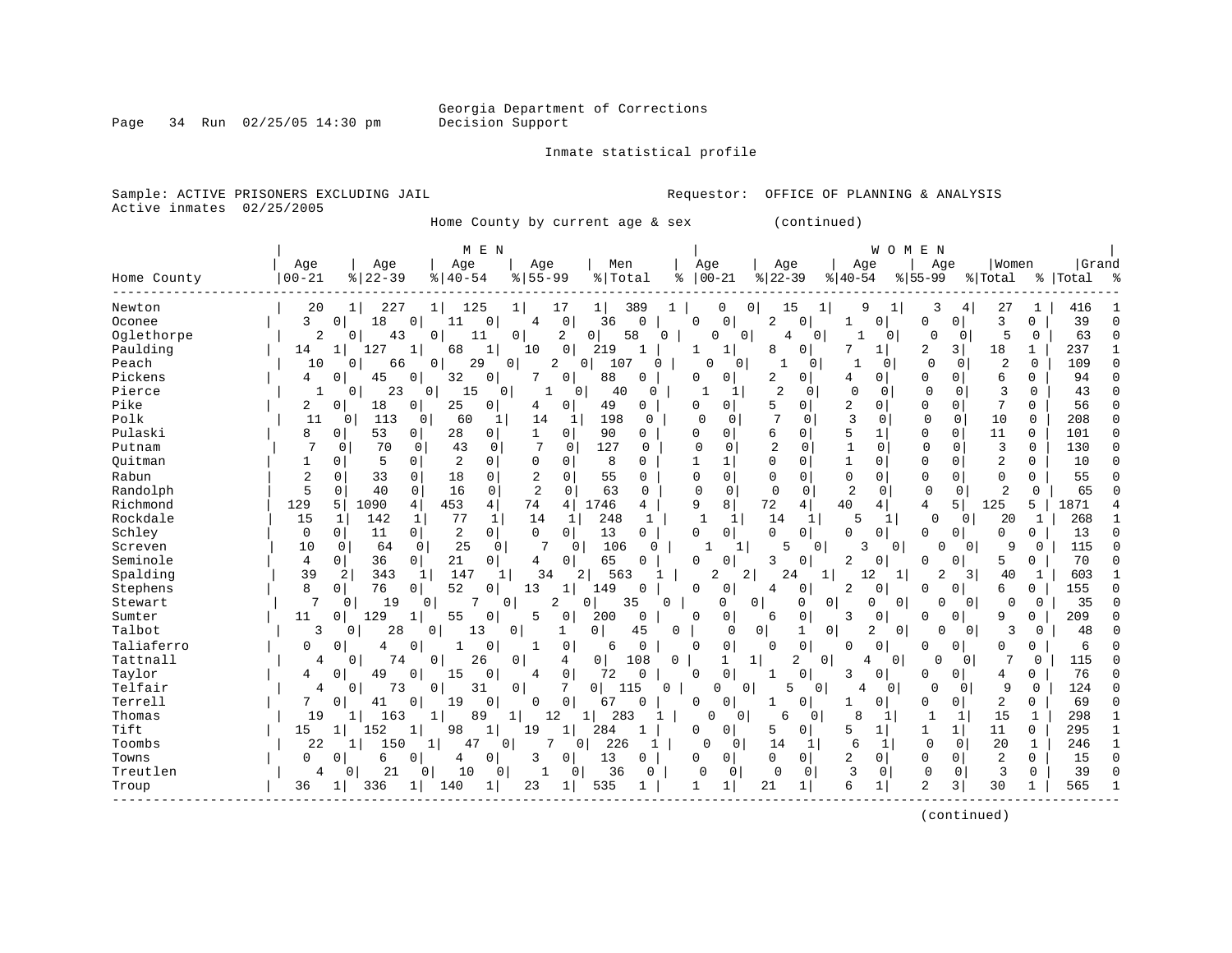Inmate statistical profile

Page 35 Run 02/25/05 14:30 pm

Sample: ACTIVE PRISONERS EXCLUDING JAIL **Requestor:** OFFICE OF PLANNING & ANALYSIS Active inmates 02/25/2005

Home County by current age & sex (continued)

|                  |                |          |                                                 |                | M E N          |                       |                |         |          |          |          |          |           |                |                | WOMEN          |          |              |                |                |                           |      |
|------------------|----------------|----------|-------------------------------------------------|----------------|----------------|-----------------------|----------------|---------|----------|----------|----------|----------|-----------|----------------|----------------|----------------|----------|--------------|----------------|----------------|---------------------------|------|
|                  | Age            |          | Age                                             | Age            |                | Age                   |                | Men     |          |          | Age      |          | Age       |                | Age            |                |          | Age          | Women          |                | Grand                     |      |
| Home County      | $00 - 21$      |          | $ 22-39$                                        | $8   40 - 54$  |                | $\frac{8}{5}$   55-99 |                | % Total |          | ႜ        | $ 00-21$ |          | $ 22-39 $ |                | $8 40-54$      |                | $ 55-99$ |              | % Total        |                | % Total %                 |      |
| Turner           | 5              | 0        | 44                                              | 0 <sup>1</sup> | 25             | $\overline{0}$        | 2              | 0       | 76       | $\Omega$ |          |          |           | 2              | 0              | 0<br>0         |          | 0<br>$\circ$ | 2              | 0              | 78                        |      |
| Twiggs           | 3              |          | 22<br>$\Omega$                                  | 19             | 0              |                       | 0              | 45      | 0        | ∩        | 0        |          |           | 0              |                | 0 <sup>1</sup> |          |              | 3              |                | 48                        |      |
| Union            |                | 0        | 26                                              | 0 <sup>1</sup> | 13             | $\overline{0}$        |                | 0       | 44       | 0        | U        | 0        |           | 0<br>0         |                | 0 <sup>1</sup> | U        | $\Omega$     |                | <sup>0</sup>   | 45                        |      |
| Upson            | 13             |          | 99<br>0                                         | 42             | 0              | 13                    | 1              | 167     | $\Omega$ | $\Omega$ | 0        |          | 2         | $\overline{0}$ |                |                |          | 0            |                | 0.             | 172                       |      |
| Walker           |                | 0        | 177                                             |                | 92             |                       | 20             |         | 296      |          | O        | $\Omega$ | 19        | 1              | 10             |                | $\cap$   |              | 29             |                | 325                       |      |
| Walton           | 19             |          | 159                                             | 99             | 1              | 13                    | 11             | 290     |          |          |          |          | 6         | $\overline{0}$ |                |                |          | 3            | 17             |                | 307                       |      |
| Ware             | 11             | $\Omega$ | 161                                             |                | 99             |                       | 20             | 291     |          |          | O        | 0        | 16        |                | 4              |                |          |              | 21             |                | 312                       |      |
| Warren           |                | 0        | 23<br>$\circ$                                   | 12             | 0              | 6                     | 0 <sup>1</sup> | 42      | $\Omega$ |          | 0        |          |           | 0              |                | $\Omega$       | 0        | 0            | 3              | <sup>n</sup>   | 45                        |      |
| Washington       | 15             |          | 79                                              | 01             | 41<br>01       | 2                     | 0              | 137     | 0        |          |          | 0        | 6         | 0              | $\overline{2}$ | 0              | $\Omega$ | 0            | 8              | $\Omega$       | 145                       |      |
| Wayne            |                | 0        | 95<br>$\Omega$                                  | 31             | 0              | 8                     | 0 <sup>1</sup> | 141     | 0        |          |          |          |           |                |                |                | O        | 0            | 11             | $\Omega$       | 152                       |      |
| Webster          | $\Omega$       | 0        | 11                                              | 0              | 2<br>0         | 0                     | $\Omega$       | 13      | $\Omega$ |          | O        |          |           |                | $\Omega$       |                |          |              | 2              | O              | 15                        |      |
| Wheeler          | 2              |          | 11                                              | 6              | 0              |                       | 0              | 22      |          |          |          |          |           | 0              |                |                |          |              | 2              |                | 24                        |      |
| White            | 6              | $\Omega$ | 38<br>$\Omega$                                  | 15             | 0              |                       |                | 61      | O        |          |          |          | U         | $\cap$         | 3              |                |          |              |                | 0              | 64                        |      |
| Whitfield        | 35             |          | 318                                             | 215            | $\overline{2}$ | 47                    | $\overline{2}$ | 615     |          |          | 3        |          | 40        | $\overline{2}$ | 23             |                |          |              | 67             | $\overline{a}$ | 682                       |      |
| Wilcox           |                |          | 24<br>$\Omega$                                  | 16             | $\Omega$       |                       |                | 45      | $\cap$   |          |          |          |           | $\Omega$       | $\Omega$       | $\cap$         | $\Omega$ | $\Omega$     |                | 0              | 48                        |      |
| Wilkes           |                |          | 28<br>0                                         | 21             | $\Omega$       |                       | $\Omega$       | 58      |          |          |          |          |           | $\Omega$       | 0              |                |          |              | $\overline{c}$ | $\Omega$       | 60                        |      |
| Wilkinson        | 3              | ∩        | $\Omega$<br>41                                  | 18             | 0              |                       | $\Omega$       | 65      | 0        |          | O        |          | 5         | O              | $\Omega$       | $\Omega$       | O        | U            | 5              | 0              | 70                        |      |
| Worth            | $\overline{7}$ |          | 71<br>0                                         | 44             | $\Omega$       | 11                    |                | 133     |          |          |          |          |           |                | 6              |                | $\Omega$ | 0            | 10             |                | 143                       |      |
| Total reported   |                |          | 2584 100 24442 100 11793 100 2050 100 40869 100 |                |                |                       |                |         |          |          | 112 100  |          |           | 1619 100       |                | 897 100        |          |              |                |                | 80 100 2708 100 43577 100 |      |
| Percent reported |                | 82.5     | 86.5                                            |                | 85.7           |                       | 86.9           |         | 86.0     |          | 73.7     |          |           | 79.9           |                | 79.9           |          | 86.0         |                | 79.8           |                           | 85.6 |
| Not reported     | 549            |          | 3827                                            | 1967           |                | 309                   |                | 6652    |          |          | 40       |          | 407       |                | 226            |                |          | 13           |                | 686            |                           | 7338 |
| Total            | 3133           |          | 28269                                           | 13760          |                | 2359                  |                | 47521   |          |          | 152      |          | 2026      |                | 1123           |                |          | 93           | 3394           |                | 50915                     |      |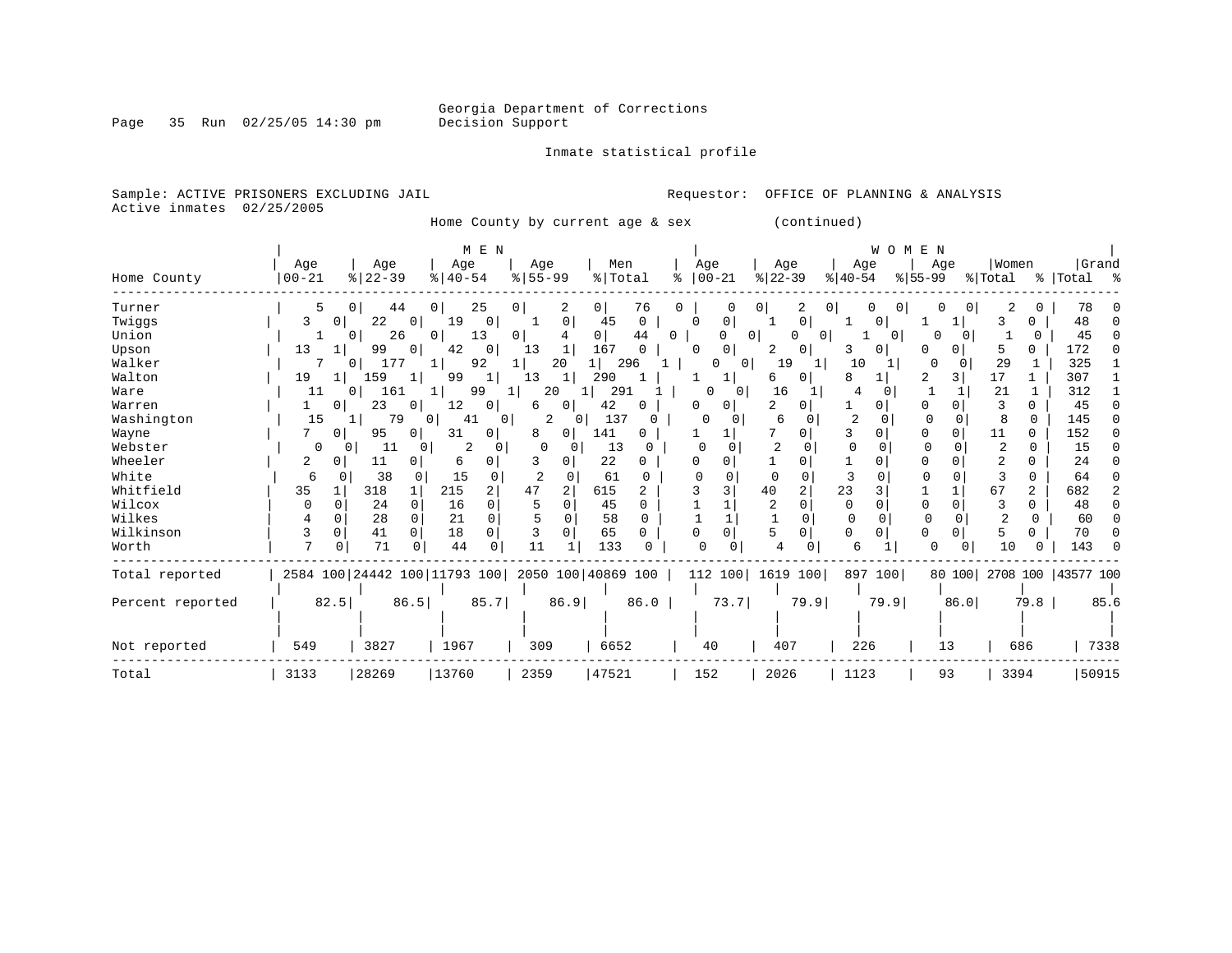Page 36 Run 02/25/05 14:30 pm

Inmate statistical profile<br>Requestor: OFFICE OF PLANNING & ANALYSIS

Sample: ACTIVE PRISONERS EXCLUDING JAIL Active inmates 02/25/2005

Prison Sentence In Years by current age & sex

|                                                                                                                                                                                                                                                              |                                                                                                                                                                                                                                                   |                                                                                                                                                                                                                                                                                                                 | M E N                                                                                                                                                                                                                                                                                                                                 |                                                                                                                                                                                                                                                                                                                                 |                                                                                                                                                                                                |                                                                                                                                                                                                                                                                                                                 |                                                                                                                                                                                                                                                                          |                                                                                                                                                                                                                                                                                                                                                               | W O M E N                                                                                                                                                                                                                                                                                                                           |                                                                                                                                                                                                                                                                                                    |                                                                                                                                                                                                                                                                                        |
|--------------------------------------------------------------------------------------------------------------------------------------------------------------------------------------------------------------------------------------------------------------|---------------------------------------------------------------------------------------------------------------------------------------------------------------------------------------------------------------------------------------------------|-----------------------------------------------------------------------------------------------------------------------------------------------------------------------------------------------------------------------------------------------------------------------------------------------------------------|---------------------------------------------------------------------------------------------------------------------------------------------------------------------------------------------------------------------------------------------------------------------------------------------------------------------------------------|---------------------------------------------------------------------------------------------------------------------------------------------------------------------------------------------------------------------------------------------------------------------------------------------------------------------------------|------------------------------------------------------------------------------------------------------------------------------------------------------------------------------------------------|-----------------------------------------------------------------------------------------------------------------------------------------------------------------------------------------------------------------------------------------------------------------------------------------------------------------|--------------------------------------------------------------------------------------------------------------------------------------------------------------------------------------------------------------------------------------------------------------------------|---------------------------------------------------------------------------------------------------------------------------------------------------------------------------------------------------------------------------------------------------------------------------------------------------------------------------------------------------------------|-------------------------------------------------------------------------------------------------------------------------------------------------------------------------------------------------------------------------------------------------------------------------------------------------------------------------------------|----------------------------------------------------------------------------------------------------------------------------------------------------------------------------------------------------------------------------------------------------------------------------------------------------|----------------------------------------------------------------------------------------------------------------------------------------------------------------------------------------------------------------------------------------------------------------------------------------|
| Sentence In Years                                                                                                                                                                                                                                            | Aqe<br>$00 - 21$                                                                                                                                                                                                                                  | Aqe<br>$8 22-39$                                                                                                                                                                                                                                                                                                | Age<br>$ 40-54 $                                                                                                                                                                                                                                                                                                                      | Age<br>$8 55-99$                                                                                                                                                                                                                                                                                                                | Men<br>%   Total                                                                                                                                                                               | Age<br>$\frac{1}{6}$   00-21                                                                                                                                                                                                                                                                                    | Aqe<br>$ 22-39$                                                                                                                                                                                                                                                          | Aqe<br>$ 40-54 $                                                                                                                                                                                                                                                                                                                                              | Age                                                                                                                                                                                                                                                                                                                                 | Women<br>$ 55-99 \t Total \t Total \t $                                                                                                                                                                                                                                                            | Grand                                                                                                                                                                                                                                                                                  |
| $0 - 1$<br>$1.1 - 2$<br>$2.1 - 3$<br>$3.1 - 4$<br>$4.1 - 5$<br>$5.1 - 6$<br>$6.1 - 7$<br>$7.1 - 8$<br>$8.1 - 9$<br>$9.1 - 10$<br>$10.1 - 12$<br>$12.1 - 15$<br>$15.1 - 20$<br>$20.1 - OVER$<br>LIFE<br><b>DEATH</b><br>LIFE W/O PAROLE<br>YOUTHFUL OFFENDERS | 119<br>4 <br>340<br>349<br>11<br>274<br>9<br>374<br>12<br>238<br>8<br>105<br>3<br>3 <br>104<br>109<br>4 <br>42<br>1<br>551<br>109<br>4 <br>162<br>198<br>0<br>01<br>0<br>$\Omega$<br>$\Omega$<br>0 <sup>1</sup><br>0 <sup>1</sup><br>$\mathbf{0}$ | 3 <br>852<br>11 2300<br>8 <sup>1</sup><br>2228<br>8 <sup>1</sup><br>1722<br>6<br>2226<br>8 <br>1636<br>6 <br>945<br>3<br>3 <br>961<br>1115<br>4<br>435<br>2<br>18 4459<br>16<br>1311<br>5  <br>5 2167<br>81<br>$6$   5638<br>0<br>0 <sup>1</sup><br>0<br>0 <sup>1</sup><br>$\Omega$<br>0 <sup>1</sup><br>0<br>1 | 3 <br>368<br>967<br>$7\overline{ }$<br>907<br>7  <br>686<br>5<br>952<br>7<br>684<br>5 <br>397<br>$\overline{3}$<br>3 <br>386<br>4 <br>496<br>205<br>2 <sup>1</sup><br>1500<br>11<br>533<br>4 <sup>1</sup><br>1102<br>20 4431 33 1132<br>0<br>0 <sup>1</sup><br>$\mathbf{0}$<br>0<br>$\Omega$<br>0 <sup>1</sup><br>0 <sup>1</sup><br>1 | 20<br>1 1359<br>102<br>4 <br>100<br>3584<br>4 <br>71<br>3<br>3675<br>123<br>5 <br>3 <br>2624<br>66<br>43<br>1490<br>2 <sup>1</sup><br>1498<br>47<br>2 <br>3 1791<br>71<br>27<br>1 <br>253<br>11 6763<br>80<br>3   2033<br>8 212<br>$\mathbf{0}$<br>0 <sup>1</sup><br>0 <sup>1</sup><br>0<br>$\mathbf{0}$<br> 0 <br>$\mathbf{0}$ | 3<br>3709<br>8<br>8<br>2753<br>6<br>8<br>6<br>3<br>3<br>4<br>709<br>2<br>14<br>$4 \mid$<br>9   3643<br>48   11399 24   12<br>0<br>$0-1$<br>$\overline{0}$<br>0 <sup>1</sup><br>0<br>2<br>$0-1$ | 4<br>6<br>25<br>17<br>21<br>14<br>9<br>14<br>9<br>14<br>7 <sup>1</sup><br>11<br>4<br>$\overline{3}$<br>4 <br>6<br>5<br>$\overline{3}$<br>1<br>1 <br>21<br>14<br>2 <br>3<br>$8 \mid$<br>5<br>$\mathbf 0$<br>$0 \quad  $<br>$\mathbf{0}$<br>0 <sup>1</sup><br>0 <sup>1</sup><br>$\mathbf{0}$<br>0<br>$\mathbf{0}$ | 104<br>5<br>17<br>340<br>263<br>13<br>173<br>9<br>189<br>10<br>131<br>7<br>52<br>3<br>2 <br>48<br>67<br>3 <br>23<br>1 <br>221 11<br>3<br>66<br>$3 \mid$<br>69<br>0 <sup>1</sup><br>$\mathbf 0$<br>$\mathbf 0$<br> 0 <br>$0$  <br>$\overline{0}$<br> 0 <br>$\overline{0}$ | 60<br>5<br>162<br>15<br>140<br>13<br>88<br>8<br>107<br>10<br>79<br>7<br>39<br>4<br>3 <br>31<br>38<br>3 <sup>1</sup><br>7<br>$1\vert$<br>102<br>9 <sup>1</sup><br>30<br>3 <br>55<br>5 <br>3  <br>8 227 12 157 14<br>0 <sup>1</sup><br>0<br>0 <sup>1</sup><br>0 <sup>1</sup><br>$\mathbf{0}$<br>$0 \quad 0$<br>0 <sup>1</sup><br>0 <sup>1</sup><br>$\mathbf{0}$ | 2<br>2<br>7<br>8<br>8<br>9 <sup>1</sup><br>3<br>3<br>5<br>5 <br>0<br>$\Omega$<br>1<br>$\mathbf{1}$<br>$\mathbf 1$<br>1 <sup>1</sup><br>1<br>$1\vert$<br>$\overline{a}$<br>2 <sup>1</sup><br>6<br>8<br>$4\degree$<br>43 47 439<br>0<br>0 <sup>1</sup><br>$\mathbf{0}$<br>$\Omega$<br>$\overline{\phantom{0}}$<br>0 <sup>1</sup><br>0 | 172<br>5<br>534<br>16<br>432<br>13<br>278<br>8<br>315<br>10<br>221<br>7<br>96<br>3<br>3 <sup>1</sup><br>86<br>-111<br>3<br>33<br>1 <sup>1</sup><br>7 350<br>11<br>9 107<br>$3-1$<br>4 133<br>$4 \vert$<br>0 <sup>1</sup><br>0<br>0<br>0<br>$\Omega$  <br>$\Omega$<br>$\Omega$<br>$\mathbf{0}$<br>0 | 1531<br>3<br>4243<br>8<br>4016<br>8<br>3031<br>6<br>3990<br>8<br>2845<br>6<br>3<br>1586<br>3<br>1584<br>1902<br>4<br>742<br>1<br>7113 14<br>2140<br>$\overline{4}$<br>3776<br>$_{\rm 8}$<br>13   11838<br>24<br>$\overline{\phantom{0}}$<br>0<br>$\Omega$<br>$\Omega$<br>$\Omega$<br>2 |
| Total reported                                                                                                                                                                                                                                               |                                                                                                                                                                                                                                                   |                                                                                                                                                                                                                                                                                                                 |                                                                                                                                                                                                                                                                                                                                       | 3074 100 27996 100 13615 100 2347 100 47032 100   148 100   1973 100   1095 100                                                                                                                                                                                                                                                 |                                                                                                                                                                                                |                                                                                                                                                                                                                                                                                                                 |                                                                                                                                                                                                                                                                          |                                                                                                                                                                                                                                                                                                                                                               |                                                                                                                                                                                                                                                                                                                                     | 91 100 3307 100 50339 100                                                                                                                                                                                                                                                                          |                                                                                                                                                                                                                                                                                        |
| Percent reported                                                                                                                                                                                                                                             | 98.1                                                                                                                                                                                                                                              | 99.0                                                                                                                                                                                                                                                                                                            | 98.9                                                                                                                                                                                                                                                                                                                                  | 99.5                                                                                                                                                                                                                                                                                                                            | $99.0$                                                                                                                                                                                         | 97.4                                                                                                                                                                                                                                                                                                            | 97.4                                                                                                                                                                                                                                                                     | 97.5                                                                                                                                                                                                                                                                                                                                                          | 97.8                                                                                                                                                                                                                                                                                                                                | $97.4$                                                                                                                                                                                                                                                                                             | 98.9                                                                                                                                                                                                                                                                                   |
| NOT REPORTED                                                                                                                                                                                                                                                 | 59                                                                                                                                                                                                                                                | 273                                                                                                                                                                                                                                                                                                             | 145                                                                                                                                                                                                                                                                                                                                   | 12                                                                                                                                                                                                                                                                                                                              | 489                                                                                                                                                                                            | 4                                                                                                                                                                                                                                                                                                               | 53                                                                                                                                                                                                                                                                       | 28                                                                                                                                                                                                                                                                                                                                                            | 2                                                                                                                                                                                                                                                                                                                                   | 87                                                                                                                                                                                                                                                                                                 | 576                                                                                                                                                                                                                                                                                    |
| Total                                                                                                                                                                                                                                                        | 3133                                                                                                                                                                                                                                              | 28269                                                                                                                                                                                                                                                                                                           | 13760                                                                                                                                                                                                                                                                                                                                 | 2359                                                                                                                                                                                                                                                                                                                            | 47521                                                                                                                                                                                          | 152                                                                                                                                                                                                                                                                                                             | 2026                                                                                                                                                                                                                                                                     | 1123                                                                                                                                                                                                                                                                                                                                                          | 93                                                                                                                                                                                                                                                                                                                                  | 3394                                                                                                                                                                                                                                                                                               | 50915                                                                                                                                                                                                                                                                                  |
| AVG EXCLUDING<br>LIFE, DEATH, YO                                                                                                                                                                                                                             |                                                                                                                                                                                                                                                   | $14.65$   35.18   55.64                                                                                                                                                                                                                                                                                         |                                                                                                                                                                                                                                                                                                                                       | $84.15$                                                                                                                                                                                                                                                                                                                         | 42.20                                                                                                                                                                                          | 21.93   22.49                                                                                                                                                                                                                                                                                                   |                                                                                                                                                                                                                                                                          | $28.15$                                                                                                                                                                                                                                                                                                                                                       | 96.87                                                                                                                                                                                                                                                                                                                               | 26.39                                                                                                                                                                                                                                                                                              | 41.16                                                                                                                                                                                                                                                                                  |
| AVG INCLUDING<br>LIFE=21, YO=3 YRS                                                                                                                                                                                                                           | 14.65                                                                                                                                                                                                                                             | 35.18                                                                                                                                                                                                                                                                                                           | 55.64                                                                                                                                                                                                                                                                                                                                 | 84.15                                                                                                                                                                                                                                                                                                                           | 42.20                                                                                                                                                                                          | 21.93                                                                                                                                                                                                                                                                                                           | 22.49                                                                                                                                                                                                                                                                    | 28.15                                                                                                                                                                                                                                                                                                                                                         | 96.87                                                                                                                                                                                                                                                                                                                               | 26.39                                                                                                                                                                                                                                                                                              | 41.16                                                                                                                                                                                                                                                                                  |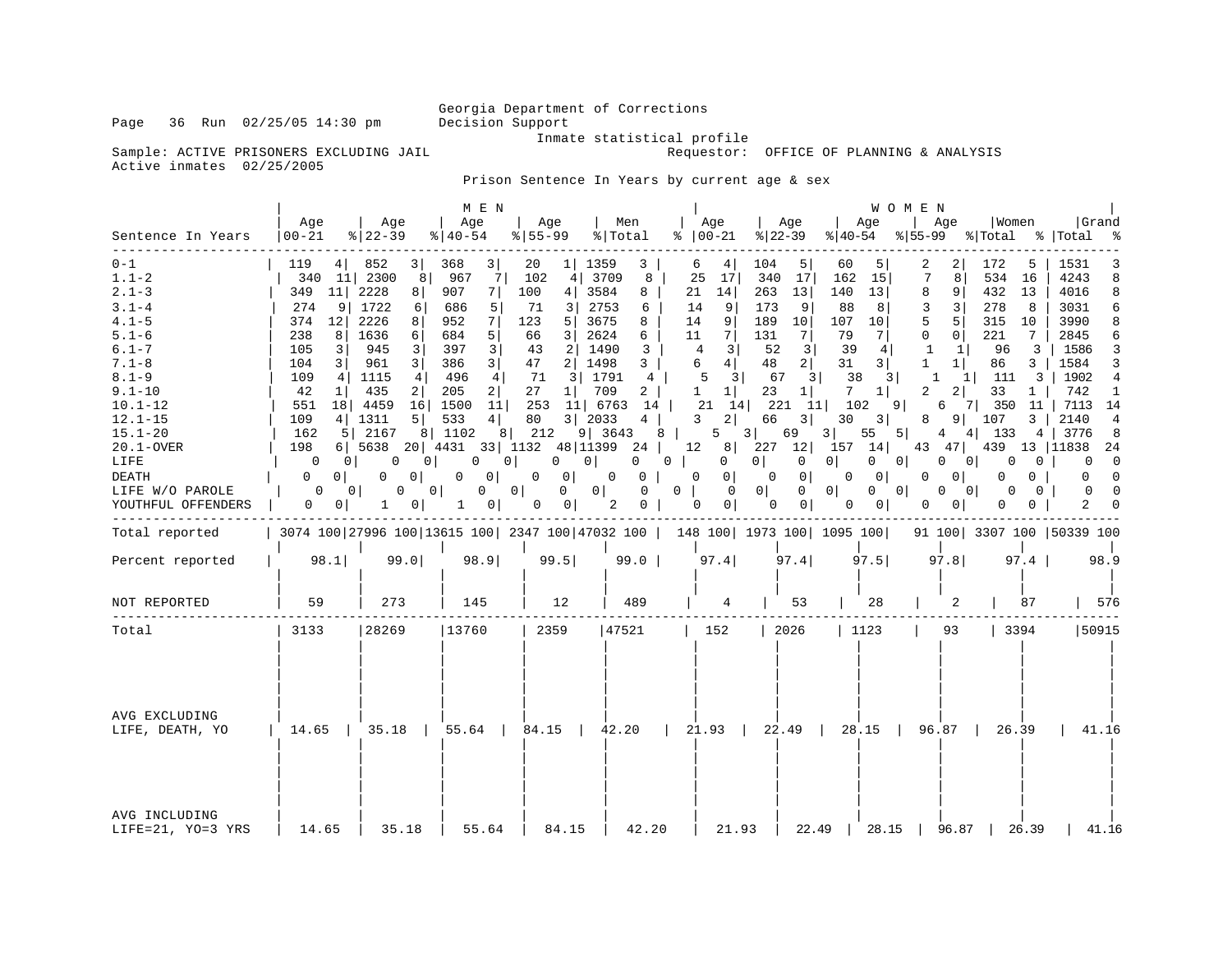Page 37 Run 02/25/05 14:30 pm

#### Inmate statistical profile

Sample: ACTIVE PRISONERS EXCLUDING JAIL **Requestor:** OFFICE OF PLANNING & ANALYSIS Active inmates 02/25/2005

Probation To Follow Prison by current age & sex

| Prob After Prison                   | $00 - 21$    | Age   | Age<br>$8 22-39$             |            | Age<br>$8140 - 54$ | M E N    | Age<br>$8155 - 99$ |             |                         | Men<br>% Total     | °≈ | Age<br>$ 00-21$ |          | $ 22-39 $   | Age                | $8 40-54$  | Age      | W O M E N<br>$ 55-99 $ | Age                   | % Total      | Women      | %   Total %          | Grand    |
|-------------------------------------|--------------|-------|------------------------------|------------|--------------------|----------|--------------------|-------------|-------------------------|--------------------|----|-----------------|----------|-------------|--------------------|------------|----------|------------------------|-----------------------|--------------|------------|----------------------|----------|
| PROBATION TO FOLLOW<br>NO PROBATION | 1633<br>1500 |       | 52 12082<br>48 16187         | 43<br>57 l | 5263<br>8497       | 38<br>62 | 803<br>1556        |             | 34   1978 1<br>66 27740 | 42<br>58           |    | 87<br>65        | 57<br>43 | 888<br>1138 | 44<br>56           | 494<br>629 | 44<br>56 | 28<br>65               | 30 <sup>1</sup><br>70 | 1497<br>1897 | 44<br>56 l | 21278 42<br>29637 58 |          |
| Total reported                      |              |       | 3133 100 28269 100 13760 100 |            |                    |          |                    |             |                         | 2359 100 47521 100 |    | 152 100         |          |             | 2026 100  1123 100 |            |          |                        | 93 100                |              |            | 3394 100 50915 100   |          |
| Percent reported                    |              | 100.0 |                              | 100.0      |                    | 100.0    |                    | 100.0       |                         | 100.0              |    |                 | 100.0    |             | 100.0              |            | 100.0    |                        | 100.0                 |              | 100.0      |                      | 100.0    |
| <b>NOT REPORTED</b>                 |              |       | $\Omega$                     |            | $\Omega$           |          |                    | $\mathbf 0$ |                         |                    |    |                 |          |             | $\Omega$           |            |          |                        |                       |              |            |                      | $\Omega$ |
| Total                               | 3133         |       | 28269                        |            | 13760              |          | 2359               |             | 47521                   |                    |    | 152             |          | 2026        |                    | 1123       |          |                        | 93                    |              | 3394       |                      | 50915    |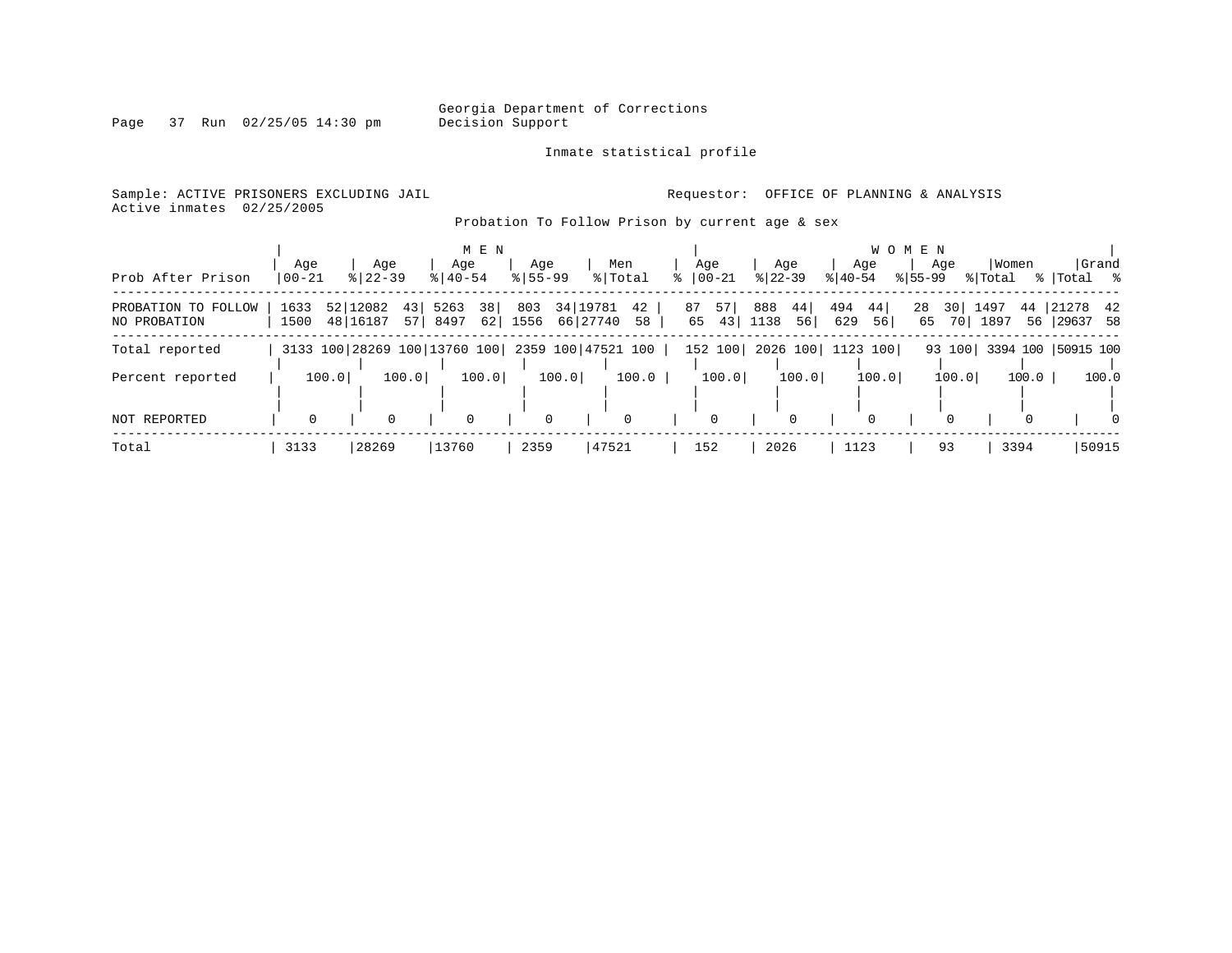Inmate statistical profile

Sample: ACTIVE PRISONERS EXCLUDING JAIL **Requestor:** OFFICE OF PLANNING & ANALYSIS Active inmates 02/25/2005

Admission Type by current age & sex

|                      |               |                                                 | M E N                |                        |                       |                 |                               | WOMEN             |                      |               |                           |
|----------------------|---------------|-------------------------------------------------|----------------------|------------------------|-----------------------|-----------------|-------------------------------|-------------------|----------------------|---------------|---------------------------|
|                      | Age           | Age                                             | Age                  | Age                    | Men                   | Age             | Age                           | Age               | Age                  | Women         | Grand                     |
| Admission Type       | 00-21         | $8$   22-39                                     | $8140 - 54$          | $8 55-99$              | % Total               | $ 00-21 $<br>ిక | $ 22-39 $                     | $ 40-54 $         | $ 55-99 $            | % Total       | % Total %                 |
| COMMITTED FROM COURT | 2554 83 19141 | 68  8966                                        | 66                   | 1798<br>77 32459       | 69                    | 82 1284<br>122  | 65                            | 700<br>64         | 70<br>77             | 2176<br>66    | 34635<br>-69              |
| RETURN APPEAL/BOND   |               | 6                                               |                      | 0                      | $\Omega$              | 0               | 0                             | 0<br>0            | 0                    | n             | C                         |
| PAROLE REV/NEW SENT  | 74            | 2968<br>11                                      | 1856<br>14           | 233<br>10 <sup>1</sup> | 5131<br>11            |                 | 141                           | 88                |                      | 235           | 5366<br>-11               |
| PAR REV/NO NEW SENT  | 26            | 991                                             | 553<br>4             | 65<br>3                | 1635<br>3             |                 | 75                            | 56                |                      | 134<br>4      | 1769                      |
| PROB VIOL/TOTAL REV  | 0<br>0        | $\Omega$<br>0                                   | $\Omega$<br>0        | $\Omega$               | 1<br>0                | O<br>O          |                               | 0                 | $\Omega$<br>$\Omega$ | $\Omega$<br>0 | $\Omega$                  |
| PROB VIOL/PARTIAL    | 222           | 1886<br>7                                       | 833<br>6             | 77<br>3                | 3018<br>6             | 9<br>14         | 238<br>$12 \overline{ }$      | 141<br>13         | 9<br>8               | 401<br>12     | 3419                      |
| ADMIT FM OTHER CUST  | 0             | 22<br>0                                         | 12<br>0              | 6<br>n                 | 40<br><sup>o</sup>    | $\Omega$<br>0   | 3<br>$\Omega$                 | $\mathbf{1}$      | $\Omega$<br>0        | U<br>4        | 44                        |
| SHOCK INCARCERATION  | 0<br>0        | $\Omega$<br>∩                                   | $\Omega$<br>$\Omega$ | $\Omega$<br>$\Omega$   | 0<br>0                | 0<br>0          | $\Omega$                      | 0                 | $\Omega$<br>$\Omega$ | O<br>0        | $\Omega$                  |
| PROB REV/REMAINDER   | 180           | 2530<br>9                                       | 8<br>1049            | 103<br>4               | 3862<br>8             | 8               | 212<br>11                     | 103               | 8<br>9               | 331<br>10     | 4193                      |
| NEW SENT/PAR REV PND | 0<br>1        | 26<br>$\Omega$                                  | 27<br>0              | 3<br>$\overline{0}$    | 57<br>0               | 0               | 0<br>4                        | O                 | $\Omega$             | 5<br>0        | 62                        |
| LIFE W/O PAROLE      | 5<br>O        | 137<br>$\Omega$                                 | 84<br>1              | 20<br>1                | 246                   | O               | 0                             | 2                 | 0                    | 3<br>0        | 249                       |
| PAROLE REV BOOT CAMP | 0<br>0        | <sup>0</sup><br><sup>o</sup>                    | 0  <br>O             | 0<br>$\Omega$          | 0<br>O                | 0<br>O          | 0                             | 0<br>O            | O<br>O               | U<br>O        | O                         |
| PAR REV/RSN UNKNOWN  |               | ∩<br>5                                          | 42                   | 32<br>1                | 79                    |                 | 0                             | $\Omega$          |                      | U             | 79                        |
| PROBATION/PAROLE REV | 0             | $\Omega$<br>0                                   | 0<br>0               | ∩<br>0                 | O                     |                 |                               | O                 |                      |               | $\Omega$                  |
| PB PAROLE RESCINDED  | O             | <sup>o</sup>                                    | 0                    | O                      |                       | n               | 0                             | $\Omega$          |                      | O             | 10                        |
| PROB REVOC/SPEC COND | 5<br>0        | 80                                              | 35<br>0              | 0                      | 121                   | O<br>0          | 14                            | 2<br>0            |                      | 16            | 137                       |
| PAR REV/REVOC CENTER | 2             | 158<br>0                                        | 143                  | 8<br>$1 \mid$          | 311<br>0              | O               | 0 <sup>1</sup><br>0           | $\circ$           |                      |               | 313                       |
| INFORMATION ONLY     | 0<br>0        | U<br>0                                          | 0                    | 0<br>0                 | 0<br>$\left( \right)$ | 0<br>0          | 0<br>$\Omega$                 | O<br>0            | 0                    |               | U                         |
| INCOMPLETE SENT PKG  | 0             | O<br>0<br>0                                     | O                    | 0<br>O                 | $\overline{0}$<br>O   | 0<br>$\Omega$   | 0 <sup>1</sup><br>0<br>O      | 0<br>0            | O                    |               |                           |
| HANCOCK REVOC CENTER | 0             | 0                                               | 0                    | $\Omega$<br>0          | 0                     | 0<br>U          | 0                             | 0<br>0            | 0                    |               |                           |
| WHITWORTH DETENTION  | 4             | 40<br>0                                         | 0  <br>14            | 0                      | 0 <sup>1</sup><br>59  | 01<br>0<br>0    | 0<br>01                       | <sup>0</sup><br>0 | $\Omega$<br>$\Omega$ |               | 59                        |
| DCYS AT RISK         | 4<br>0        | 6<br>0                                          | 0<br>0               | 0<br>0                 | 10<br>$\Omega$        | 0<br>0          | 0<br>0                        | 0<br>0            | 0                    | 0             | 10                        |
| OTHER                | 0             | 0<br>0                                          | 0                    | $\Omega$<br>0          | 0<br>01<br>0          | 0<br>$\circ$    | 0                             | 0<br>0            | $\Omega$             |               |                           |
| Total reported       |               | 3077 100 28002 100 13620 100 2348 100 47047 100 |                      |                        |                       |                 | 148 100   1973 100   1095 100 |                   |                      |               | 91 100 3307 100 50354 100 |
|                      |               |                                                 |                      |                        |                       |                 |                               |                   |                      |               |                           |
| Percent reported     | 98.2          | 99.1                                            | 99.0                 | 99.5                   | 99.0                  | 97.4            | 97.4                          | 97.5              | 97.8                 | $97.4$        | 98.9                      |
|                      |               |                                                 |                      |                        |                       |                 |                               |                   |                      |               |                           |
| <b>UNKNOWN</b>       | 56            | 267                                             | 140                  | 11                     | 474                   | 4               | 53                            | 28                | 2                    | 87            | 561                       |
| Total                | 3133          | 28269                                           | 13760                | 2359                   | 47521                 | 152             | 2026                          | 1123              | 93                   | 3394          | 50915                     |

Page 38 Run 02/25/05 14:30 pm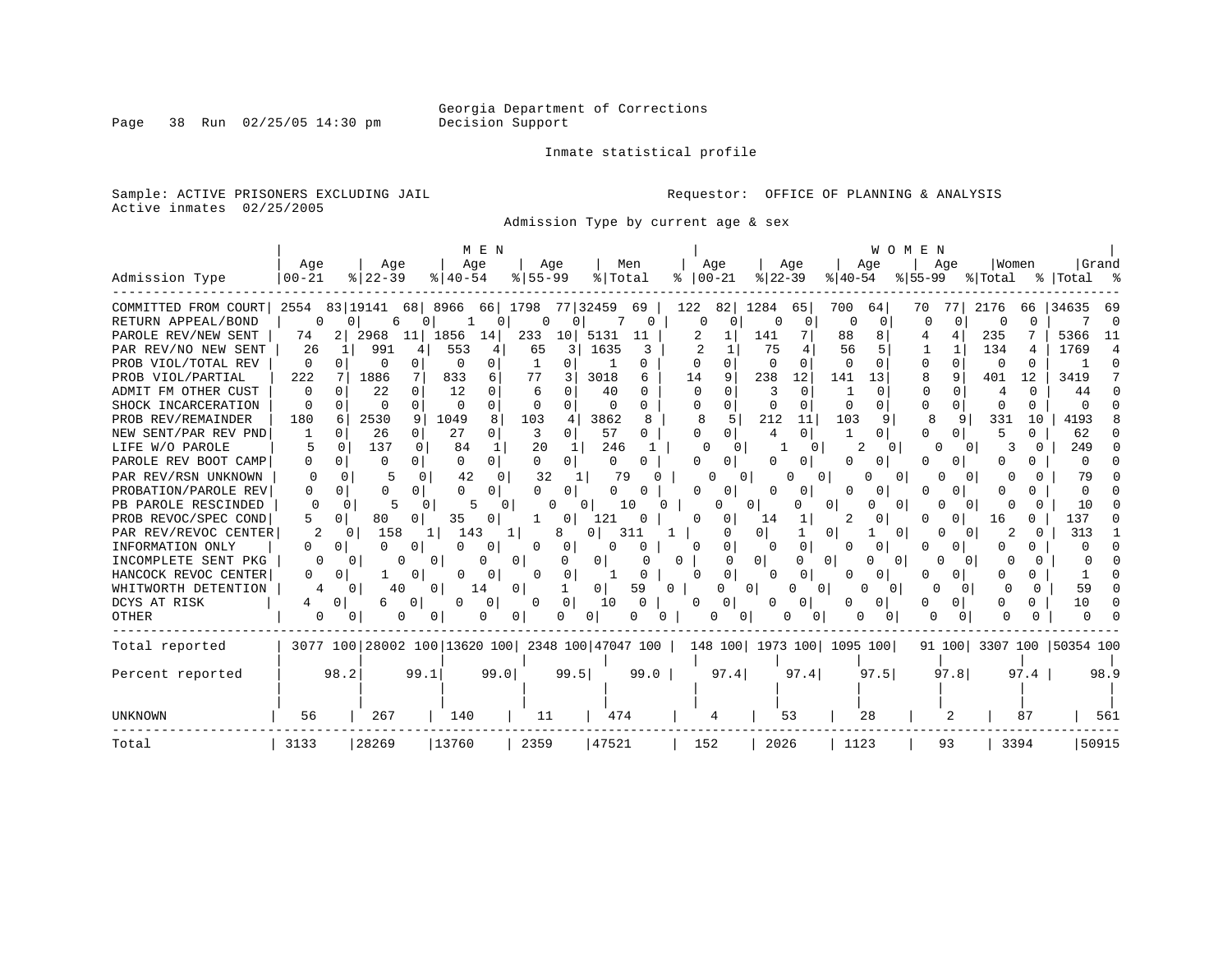Inmate statistical profile

Page 39 Run 02/25/05 14:30 pm

Sample: ACTIVE PRISONERS EXCLUDING JAIL **Requestor:** OFFICE OF PLANNING & ANALYSIS Active inmates 02/25/2005

Release Type by current age & sex

|                  |                  |                                                                       | M E N              |                    |                |                                                                 |                  |                  | W O M E N                            |                                                    |                               |
|------------------|------------------|-----------------------------------------------------------------------|--------------------|--------------------|----------------|-----------------------------------------------------------------|------------------|------------------|--------------------------------------|----------------------------------------------------|-------------------------------|
| Release Type     | Aqe<br>$00 - 21$ | Aqe<br>$8122 - 39$                                                    | Age<br>$8140 - 54$ | Aqe<br>$8155 - 99$ | Men<br>% Total | Aqe<br>$\frac{1}{6}$   00-21                                    | Aqe<br>$ 22-39 $ | Aqe<br>$ 40-54 $ | Aqe<br>% 55-99                       | Women<br>% Total                                   | Grand<br>%  Total %           |
| PAROLE<br>Active | 56               | $\sim$ 21<br>267 1<br>3137 100 28296 100 13782 100 2366 100 47581 100 |                    |                    |                | $140$ 1 11 0 474 1 4 3 53 3 28 2<br>152 100  2029 100  1124 100 |                  |                  | $\overline{\phantom{a}}$ 2<br>94 101 | $2 \mid \cdot \cdot \cdot$<br>87<br>3 <sup>1</sup> | 561 1<br>3399 100   50980 100 |
| Total            | 3133             | 28269                                                                 | 13760              | 2359               | 47521          | 152                                                             | 2026             | 1123             | 93                                   | 3394                                               | 50915                         |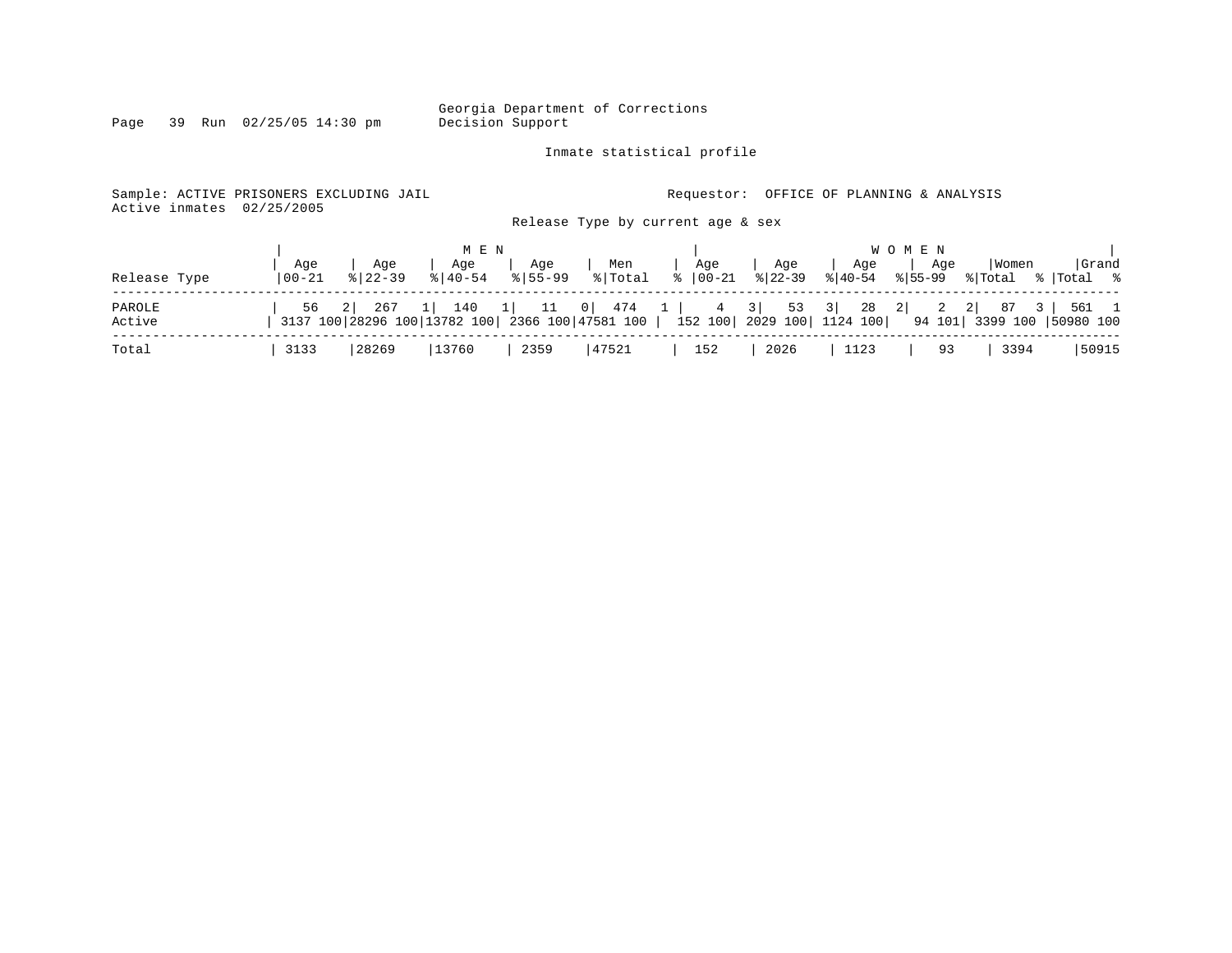Page 40 Run 02/25/05 14:30 pm

#### Inmate statistical profile

Sample: ACTIVE PRISONERS EXCLUDING JAIL **Requestor:** OFFICE OF PLANNING & ANALYSIS Active inmates 02/25/2005

Inst By Group by current age & sex

|                     |           |    |             |     |             | M E N          |             |    |          |    |     |          |                |           |                |           | W O M E N      |          |          |                      |    |         |       |
|---------------------|-----------|----|-------------|-----|-------------|----------------|-------------|----|----------|----|-----|----------|----------------|-----------|----------------|-----------|----------------|----------|----------|----------------------|----|---------|-------|
|                     | Age       |    | Age         |     | Age         |                | Age         |    | Men      |    |     | Age      |                |           | Aqe            |           | Age            |          | Age      | Women                |    |         | Grand |
| Inst By Group       | $00 - 21$ |    | $8$   22-39 |     | $8140 - 54$ |                | $8155 - 99$ |    | % Total  |    |     | $ 00-21$ |                | $ 22-39 $ |                | $ 40-54 $ |                | $ 55-99$ |          | % Total              |    | Total   | ႜႜ    |
| Transitional center | 31        |    | 899         |     | 567         |                | 35          |    | 1532     |    |     |          |                | 141       |                | 85        |                |          |          | 232                  |    | 764     |       |
| State hospital      | 0         |    |             |     |             |                |             |    |          |    |     | 0        | 0              | 0         | 0              |           |                |          |          | 0                    | 0  |         |       |
| County camp         | 345       |    | 3703        | 13  | 1076        |                | 41          | 21 | 5165     | 11 |     | $\Omega$ | 0 <sup>1</sup> |           |                | 0         | 0              | 0        | 0        | $\Omega$             |    | 5165 10 |       |
| State prison        | 2017      | 64 | 19143       | 681 | 0673        | 78,            | 2103        |    | 89 33936 |    | 147 |          | 97             | 1885      | 93             | 1038      | 92             | 92       | 99       | 3162                 | 93 | 37098   | 73    |
| Private prison      | 364       | 12 | 2960        | 10  | 1196        |                | 171         |    | 4691     | 10 |     |          |                |           | $\Omega$<br>0  |           |                |          | 0        |                      | 0  | 4691    | -9    |
| Prison annex        | 102       |    | 671         |     | 244         | 2 <sub>1</sub> | 9           |    | 1026     | 2  |     | 0        | $\mathbf{0}$   | $\Omega$  | $\overline{0}$ |           | $\overline{0}$ | 0        | 0        |                      |    | 1026    | 2     |
| Inmate boot camp    | 274       | q  | 893         |     |             |                | 0           |    | 1170     | 2  |     | 0        |                |           | $\Omega$       | 0         | $\Omega$       |          | $\Omega$ | $\Omega$<br>$\Omega$ |    | 1170    | -2    |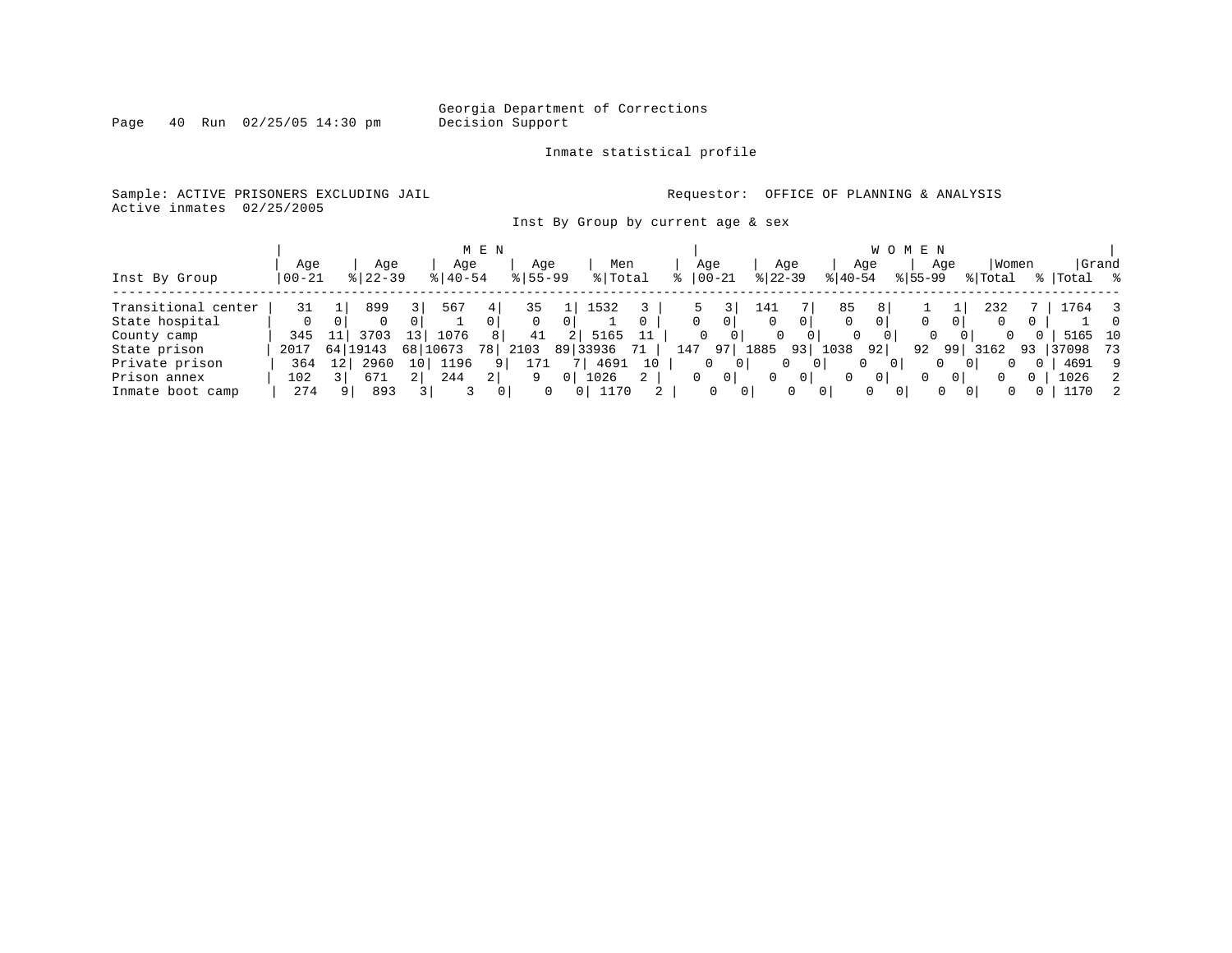#### Inmate statistical profile

Sample: ACTIVE PRISONERS EXCLUDING JAIL **Requestor:** OFFICE OF PLANNING & ANALYSIS Active inmates 02/25/2005

Institution by current age & sex

|                      |              |                       |                      | M E N          |                            |                       |                   |                            |                          |               |                         | W O M E N    |                          |              |              |              |          |
|----------------------|--------------|-----------------------|----------------------|----------------|----------------------------|-----------------------|-------------------|----------------------------|--------------------------|---------------|-------------------------|--------------|--------------------------|--------------|--------------|--------------|----------|
|                      | Age          | Age                   | Age                  |                | Aqe                        | Men                   |                   | Age                        | Age                      |               | Age                     |              | Aqe                      | Women        |              | Grand        |          |
| Institution          | $00 - 21$    | $8   22 - 39$         | $8140 - 54$          |                | $8155 - 99$                | % Total               | ిక                | $ 00-21$                   | $ 22-39$                 |               | $ 40-54$                | $ 55-99$     |                          | % Total      |              | %   Total    |          |
| Albany Trans Ctr     | 3            | $\Omega$<br>80        | 62                   | 0              | 6                          | 151<br>0              | $\Omega$          | O<br>O                     | O                        | O             | ∩                       |              | 0<br>Ω                   | O            | 0            | 151          |          |
| Atlanta Trans Ctr(M) | 0            | 144<br>$\Omega$       | 101                  | $1\vert$       | 4                          | $\mathbf 0$<br>249    | $\mathbf{1}$      | $\Omega$<br>Ω              | $\Omega$                 | $\Omega$      | $\Omega$<br>$\mathbf 0$ | $\Omega$     | $\Omega$                 | $\Omega$     | $\Omega$     | 249          |          |
| Macon Trans Ctr      | 5            | 85<br>$\Omega$        | 0<br>64              | $\Omega$       | $\mathbf{1}$               | 155<br>$\Omega$       | $\Omega$          | $\Omega$<br>$\Omega$       | $\Omega$                 | $\Omega$      | O<br>$\Omega$           | $\Omega$     | $\Omega$                 | $\cap$       | $\Omega$     | 155          | $\cap$   |
| Metro Trans Ctr (W)  | <sup>0</sup> | $\Omega$<br>$\Omega$  | $\Omega$<br>$\Omega$ | $\Omega$       | O<br>$\Omega$              | $\Omega$              | $\Omega$          | 5<br>3                     | 140                      | 7             | 85<br>8                 | 1            | $\mathbf{1}$             | 231          | 7            | 231          | $\Omega$ |
| Savannah Mens TC     |              | $\Omega$<br>125       | 65<br>0              | 0              | 9<br>$\Omega$              | 204                   | 0                 | $\Omega$<br>$\Omega$       | $\Omega$                 | 0             | $\Omega$<br>0           | $\Omega$     | 0                        | $\Omega$     | 0            | 204          |          |
| Savannah Womens TC   | $\Omega$     | $\Omega$<br>$\cap$    | $\Omega$<br>$\Omega$ | $\Omega$       | $\Omega$                   | $\Omega$<br>$\Omega$  | $\Omega$          | $\Omega$<br>$\cap$         | $\mathbf{1}$             | $\Omega$      | $\Omega$<br>$\Omega$    |              | $\Omega$<br>$\Omega$     | $\mathbf{1}$ | $\Omega$     | -1           |          |
| Augusta Trans Ctr    | 6            | $\Omega$<br>119       | 0<br>71              | 1              | 5<br>$\mathbf 0$           | 201                   | 0                 | $\Omega$<br>$\cap$         | $\Omega$                 | 0             | $\Omega$<br>$\Omega$    | <sup>0</sup> | $\Omega$                 | $\Omega$     | 0            | 201          |          |
| Coastal Trans Ctr    | $\mathbf{1}$ | $\Omega$<br>129       | $\mathbf 0$<br>69    | $\mathbf{1}$   | $\overline{4}$             | 203<br>$\Omega$       | $\Omega$          | $\Omega$                   | $\Omega$<br><sup>0</sup> | $\Omega$      | $\Omega$                | 0            | $\Omega$<br>O            | $\Omega$     | $\Omega$     | 203          |          |
| LaGrange Trans Ctr   | 4            | 93<br>$\Omega$        | 38<br>0              | $\overline{0}$ | $\mathbf{1}$               | 136<br>0              | $\Omega$          | $\cap$<br>$\overline{0}$   | U                        | 0             | $\Omega$<br>0           | U            | 0                        | O            | $\Omega$     | 136          |          |
| Clayton Trans Ctr    |              | 122<br>$\Omega$       | 96<br>0              | 1              | 5                          | 230<br>$\Omega$       | O                 |                            | $\Omega$                 | $\Omega$      | ∩                       | $\Omega$     | $\Omega$                 | U            | 0            | 230          |          |
| Central State Hosp   | 0            | $\Omega$<br>0         | $\mathbf{1}$<br>0    | $\Omega$       | 0                          | 0<br>$\mathbf{1}$     | U                 | U<br>0 I                   | 0                        | 0             | 0<br><sup>0</sup>       | ∩            | 0                        | $\Omega$     | 0            | $\mathbf{1}$ |          |
| Bulloch County       | 8            | 103<br>$\Omega$       | 35<br>0              | 0              | O                          | 146<br>$\Omega$       | 0                 | 0                          | $\Omega$                 | U<br>0        | 0                       | $\Omega$     | $\Omega$                 | O            | 0            | 146          |          |
| Carroll County       | 11           | 159<br>$\Omega$       | 41<br>$\mathbf{1}$   | 0              |                            | 0<br>212              | $\Omega$          | 0<br>O                     | $\Omega$                 | 0             | $\Omega$<br>0           | <sup>0</sup> | 0                        | $\Omega$     | 0            | 212          |          |
| Clarke County        | 5            | 73<br>0               | $\Omega$             | 27<br>$\Omega$ | 2                          | $\Omega$<br>107       | 0                 | $\Omega$                   | $\Omega$                 | 0<br>0        | $\Omega$                | $\Omega$     | $\Omega$<br>$\Omega$     | $\Omega$     | $\Omega$     | 107          |          |
| Colquitt County      | 18           | 124<br>$1\vert$       | 38<br>0              | 0              | $\mathbf{1}$               | 181<br>0              | $\mathbf 0$       | 0<br><sup>0</sup>          | 0                        | $\mathbf 0$   | 0<br>O                  | O            | 0                        | $\Omega$     | $\Omega$     | 181          |          |
| Coweta County        | 12           | 143<br>0 <sup>1</sup> |                      | 47<br>$\Omega$ | $\mathbf{1}$               | 0 <sup>1</sup>        | 203<br>$\Omega$   | $\Omega$                   | $\Omega$                 | 0<br>U        | $\Omega$                | $\Omega$     | $\Omega$                 | $\Omega$     | $\Omega$     | 203          | n        |
| Decatur County       | 14           | 150<br>0 <sup>1</sup> | 51                   | O              | 2<br>0                     | 217                   | $\Omega$          | $\Omega$<br>$\cap$         | $\Omega$                 | $\mathbf 0$   | $\Omega$<br>0           | <sup>0</sup> | 0                        | $\Omega$     | 0            | 217          |          |
| Effingham County     | 17           | 188<br>1 <sup>1</sup> | 11                   | 40<br>0        | 2                          | $\overline{0}$        | 247<br>1          | <sup>0</sup>               | 0                        | 0<br>0        | O                       | $\Omega$     | <sup>0</sup><br>$\Omega$ | <sup>0</sup> | $\Omega$     | 247          |          |
| Floyd County         | 22           | 232<br>11             | 88<br>1              |                | 4                          | 0<br>346              |                   | $\Omega$<br><sup>0</sup>   | 0                        | $\circ$       | U<br>0 <sup>1</sup>     | <sup>0</sup> | 0                        | $\mathbf 0$  | 0            | 346          |          |
| Fulton County        | $\Omega$     | $\Omega$              | $\Omega$<br>0        | 0              | $\Omega$                   | $\overline{0}$        | 1<br><sup>0</sup> | $\Omega$                   | 0                        | 0<br>$\Omega$ |                         | 0            | n<br>$\Omega$            | $\Omega$     | $\Omega$     | $\mathbf{1}$ | $\cap$   |
| Gwinnett County      | 9            | 186<br>$\Omega$       | 56<br>1              | 0              | $\Omega$                   | 0<br>251              | 1                 | $\Omega$<br>O              | U                        | $\Omega$      | U<br><sup>0</sup>       | <sup>0</sup> | 0                        | $\Omega$     | 0            | 251          | $\cap$   |
| Hall County          | 9            | 124<br>$\Omega$       | 0                    | 26<br>$\Omega$ | $\mathbf{1}$               | 0 <sup>1</sup><br>160 | U                 | C                          | $\cap$                   | <sup>0</sup>  | ∩                       | $\Omega$     | $\Omega$<br>$\Omega$     | O            | $\Omega$     | 160          |          |
| Harris County        | 7            | 83<br>$\Omega$        | 0<br>19              | $\Omega$       | Π.                         | 0<br>110              | $\Omega$          | O<br>0                     | U                        | 0             | $\Omega$<br>U           | U            | 0                        | $\Omega$     | $\Omega$     | 110          |          |
| Houston County       | 0            | $\overline{0}$<br>0   | 0                    | 0<br>0         |                            | 0<br>-1               | 0                 | ∩                          | 0<br>∩                   | 0             | $\Omega$                | $\Omega$     | $\Omega$<br>$\Omega$     | $\Omega$     | $\Omega$     |              | $\cap$   |
| Jackson County       | 10           | 108<br>$\overline{0}$ | 51<br>$\overline{0}$ | $\overline{0}$ | 5                          | 174<br>0              | 0                 | 0<br>O                     |                          | 0             | $\Omega$<br>$\mathbf 0$ | <sup>0</sup> | 0                        | $\Omega$     | 0            | 174          |          |
| Jefferson County     | 13           | 135<br>$\circ$        | 41<br>0              | 0              | 1                          | 190<br>$\Omega$       | $\Omega$          | $\Omega$<br>$\Omega$       | $\cap$                   | $\Omega$      | $\Omega$<br>0           |              | $\Omega$<br>$\Omega$     | $\Omega$     | $\Omega$     | 190          | $\cap$   |
| Mitchell County      | 9            | 89<br>0               | 24<br>0              | 0              | 0<br>O                     | 122                   | 0                 | $\cap$<br>$\Omega$         | U                        | 0             | $\Omega$<br>0           | $\Omega$     | 0                        | $\Omega$     | $\Omega$     | 122          | $\Omega$ |
| Muscogee County      | 38           | 382<br>1              | 96<br>1              | $\mathbf{1}$   | 5                          | 521<br>$\Omega$       |                   | $\Omega$                   | $\cap$                   | $\Omega$      | $\Omega$<br>$\Omega$    |              | $\cap$                   | $\Omega$     | <sup>0</sup> | 521          |          |
| Richmond County      | 18           | 161<br>$\mathbf{1}$   | 33<br>$\mathbf{1}$   | $\Omega$       | $\overline{c}$<br>$\Omega$ | 214                   | 0                 | $\Omega$<br>$\Omega$       | $\Omega$                 | 0             | $\Omega$<br>$\Omega$    | $\Omega$     | $\cap$                   | $\Omega$     | $\Omega$     | 214          | $\cap$   |
| Screven County       | 9            | $\Omega$<br>114       | 21<br>$\Omega$       | 0              | $\Omega$                   | $\Omega$<br>144       | 0                 | $\Omega$<br>$\Omega$       | $\Omega$                 | $\Omega$      | $\Omega$<br>0           | $\Omega$     | $\Omega$                 | $\Omega$     | $\Omega$     | 144          |          |
| Spalding County      | 25           | 253<br>$\mathbf{1}$   | $\mathbf{1}$<br>103  | $\mathbf{1}$   | 5                          | 386<br>$\Omega$       | $\mathbf{1}$      | $\Omega$<br>$\Omega$       | $\Omega$                 | $\Omega$      | $\Omega$<br>$\Omega$    |              | $\cap$<br>$\Omega$       | $\Omega$     | $\Omega$     | 386          |          |
| Stewart County       | 7            | $\Omega$<br>68        | $\Omega$<br>16       | $\overline{0}$ | $\Omega$                   | $\Omega$<br>91        | $\Omega$          | $\Omega$<br>$\Omega$       | $\Omega$                 | $\Omega$      | $\Omega$<br>$\Omega$    | $\Omega$     | 0                        | $\Omega$     | $\Omega$     | 91           | $\cap$   |
| Sumter County        | 26           | 240<br>1              | $\mathbf{1}$<br>71   | $\mathbf{1}$   | 3                          | 340<br>$\Omega$       | 1                 | $\Omega$<br>$\Omega$       | O                        | $\Omega$      | 0                       | $\Omega$     | $\Omega$<br>$\Omega$     |              | $\Omega$     | 340          |          |
| Terrell County       | 4            | 102<br>$\Omega$       | 33<br>$\Omega$       | 0              | 0                          | 0<br>139              | $\Omega$          | $\Omega$<br>0 <sup>1</sup> | $\Omega$                 | $\Omega$      | 0<br>$\Omega$           | <sup>0</sup> | 0                        | $\Omega$     | $\Omega$     | 139          |          |
| Thomas County        | 14           | 115<br>$\Omega$       | 25<br>0              | $\mathbf 0$    | -1                         | 155<br>$\Omega$       | $\Omega$          | O                          | $\Omega$<br>$\Omega$     | 0             | U                       | $\Omega$     | $\Omega$<br>O            | $\Omega$     | $\Omega$     | 155          |          |
| Troup County         | 17           | 202<br>$1\vert$       | 53<br>1 <sup>1</sup> | $\Omega$       | $\overline{\mathfrak{c}}$  | 274<br>$\Omega$       |                   | $\Omega$<br>U              | O                        | $\Omega$      | 0                       |              | 0                        | $\Omega$     | O            | 274          |          |
|                      |              |                       |                      |                |                            |                       |                   |                            |                          |               |                         |              |                          |              |              |              |          |

(continued)

Page 41 Run 02/25/05 14:30 pm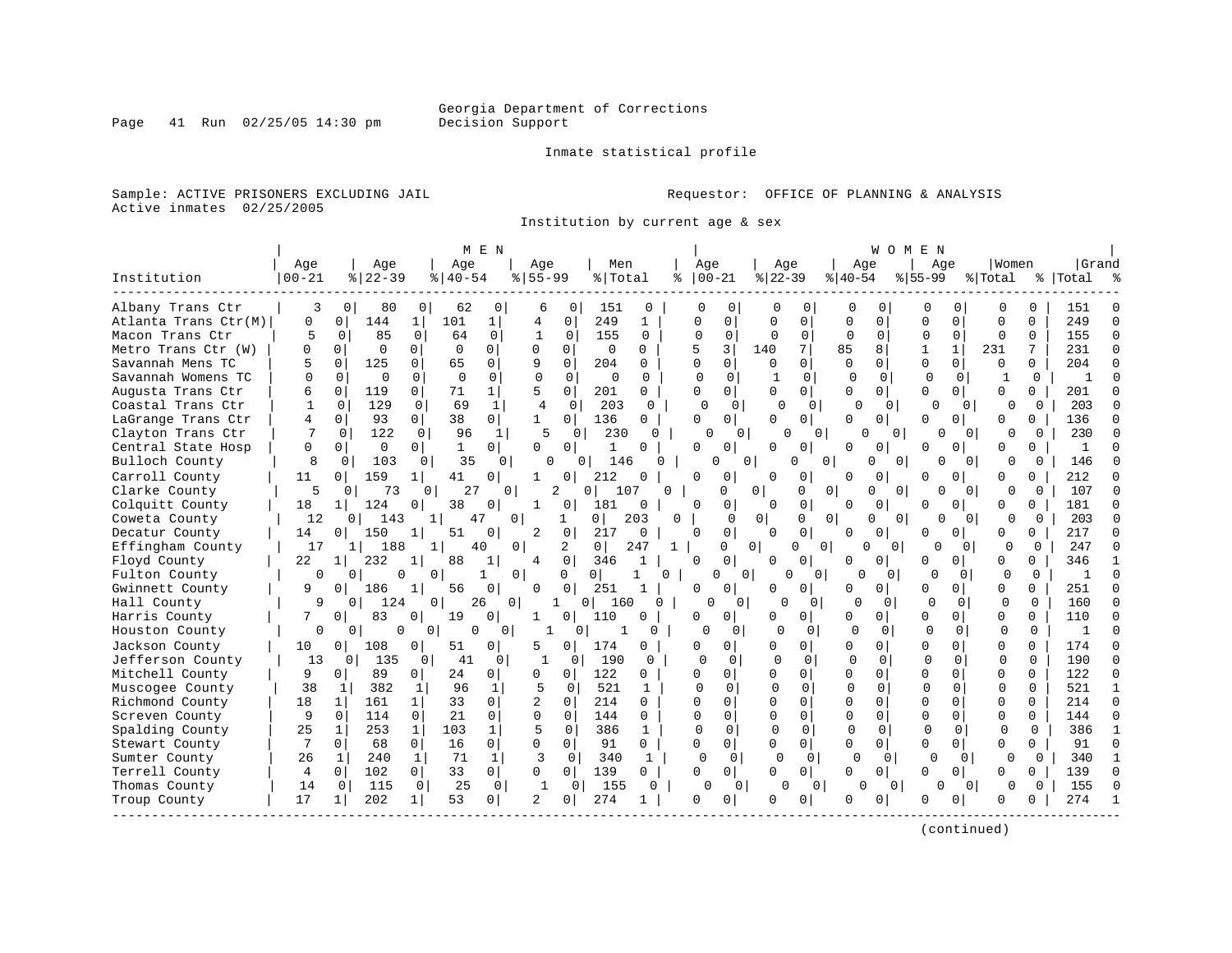Page 42 Run 02/25/05 14:30 pm

#### Inmate statistical profile

Sample: ACTIVE PRISONERS EXCLUDING JAIL **Requestor:** OFFICE OF PLANNING & ANALYSIS Active inmates 02/25/2005

Institution by current age & sex (CONTINUED)

| Age<br>Age<br>Men<br>Aqe<br>Women<br>Grand<br>Age<br>Age<br>Age<br>Age<br>Age<br>$00 - 21$<br>Institution<br>$00 - 21$<br>$8   22 - 39$<br>$8155 - 99$<br>%   Total<br>$ 22-39$<br>$ 40-54$<br>$8155 - 99$<br>$8140 - 54$<br>% Total<br>%   Total<br><b>Upson County</b><br>0<br>$\Omega$<br>0<br>0<br>$\Omega$<br>0<br>0<br>0<br>$\Omega$<br>0<br>U<br><sup>0</sup><br>O.<br>22<br>Clayton County<br>39<br>226<br>$\mathbf 0$<br>$\mathbf 0$<br>$\Omega$<br>$\Omega$<br>$\Omega$<br>226<br>165<br>0<br>$\Omega$<br>$\Omega$<br>$\Omega$<br>$\Omega$<br>$\cap$<br>$\Omega$<br>U<br>$1\vert$<br>∩<br>$\Omega$<br>Ware Prison<br>62<br>573<br>289<br>969<br>969<br>2 <br>2<br>2 <br>45<br>2 <br>2<br>0<br>$\Omega$<br>0<br>$\Omega$<br>$\Omega$<br>$\Omega$<br>0<br>O<br>O<br>Lowndes Prison<br>31<br>72<br>3<br>297<br>191<br>$\mathbf{1}$<br>$\mathbf 0$<br>$\mathbf{1}$<br>$\Omega$<br>$\mathbf 0$<br>O<br>$\Omega$<br>$\Omega$<br>$\Omega$<br>$\Omega$<br>$\Omega$<br>297<br>1<br>1<br>$\Omega$<br>$\cap$<br>Dodge Prison<br>55<br>683<br>$\overline{a}$<br>396<br>3 <br>$\mathbf{2}$<br>1198<br>3<br>0<br>1198<br>64<br>$\overline{3}$<br>$\Omega$<br>O<br>$\Omega$<br>$\Omega$<br>$\Omega$<br>$\Omega$<br>0<br>Phillips Prison<br>29<br>401<br>306<br>2<br>803<br>803<br>$\mathbf{1}$<br>67<br>3<br>2<br>$\cap$<br>$\Omega$<br>$\Omega$<br>$\Omega$<br>$\Omega$<br>$\Omega$<br>$\Omega$<br>0<br><sup>0</sup><br>0<br>1<br>38<br>625<br>625<br>Walker Prison<br>375<br>185<br>1<br>27<br>$\Omega$<br>O<br>$\Omega$<br>$\Omega$<br>U<br>0<br>$\Omega$<br>1<br>0<br>$\Omega$<br>1 <br>Wayne Prison<br>8<br>88<br>72<br>175<br>$\Omega$<br>$\Omega$<br>U<br>175<br>$\Omega$<br>$\Omega$<br>7<br>$\Omega$<br>$\Omega$<br>0<br>$\Omega$<br>$\Omega$<br>U<br>0<br>0<br>0<br>427<br>Arrendale Prison<br>143<br>171<br>103<br>$\mathbf{1}$<br>427<br>$\Omega$<br>$\Omega$<br>5<br>1<br>10<br>$\Omega$<br>$\Omega$<br>$\Omega$<br>$\Omega$<br>$\Omega$<br>$\Omega$<br>$\mathbf{1}$<br>∩<br>0<br>$\Omega$<br>259<br>$1\vert$<br>387<br>Montgomery Prison<br>24<br>$\mathbf{1}$<br>94<br>10<br>0<br>$\Omega$<br>387<br>$\mathbf{1}$<br>$\Omega$<br>0<br>$\Omega$<br>0 <sup>1</sup><br>0<br>0 l<br>$\Omega$<br>0<br>0<br>47<br>2<br>428<br>2<br>229<br>2<br>25<br>729<br>2<br>729<br>$\mathbf{1}$<br>$\Omega$<br>$\mathbf{0}$<br>$\Omega$<br>$\Omega$<br>$\Omega$<br>O<br>O<br>$\Omega$<br>O<br>$\Omega$<br>1 <sup>1</sup><br>759<br>3<br>335<br>2 <br>1197<br>Georgia State Prison<br>43<br>60<br>$3 \mid$<br>$\Omega$<br>1198<br>3<br>$\Omega$<br>0<br>O<br>$\Omega$<br>0<br>O<br>$\mathbf{1}$<br>0<br>Mens Prison<br>3<br>259<br>$\Omega$<br>118<br>$\Omega$<br>2<br>305<br>685<br>685<br>13 <sup>1</sup><br>0<br>U<br>$\Omega$<br>$\cap$<br>$\cap$<br>$\Omega$<br>$\Omega$<br>$\Omega$<br>$\Omega$<br>$\Omega$<br>Jackson Prison-Diag<br>241<br>8<br>860<br>89<br>2857<br>1667<br>2857<br>$\Omega$<br>$\overline{0}$<br>6<br>6<br>4 <br>6<br>O<br>$\Omega$<br>$\cap$<br>0<br>$\Omega$<br>O<br>0<br>Jackson Prison-Perm<br>4<br>$\Omega$<br>133<br>12<br>238<br>238<br>$\mathbf{0}$<br>89<br>0<br>$\Omega$<br>$\Omega$<br>$\cap$<br>$\Omega$<br>$\Omega$<br>U<br>$\Omega$<br>U<br>0<br>Coastal Prison<br>163<br>2012<br>5 1170<br>612<br>67<br>3 I<br>2012<br>4<br>O<br>0<br>0<br>4<br>U<br>U<br>Scott Prison<br>739<br>1262<br>53<br>$\overline{3}$<br>3<br>63<br>3   1262<br>3<br>$\Omega$<br>407<br>$\Omega$<br>$\Omega$<br>0<br>$\Omega$<br>0<br>$\Omega$<br>U<br>Womens Prison<br>0<br>0<br>15<br>15<br>0<br>$\Omega$<br>$\Omega$<br>0<br>0<br>$\Omega$<br>0<br><sup>0</sup><br><sup>0</sup><br>13<br>O<br>0<br>0<br>Rivers Prison<br>O<br>1117<br>50<br>647<br>3<br>55<br>$\overline{2}$<br>1117<br>$\Omega$<br>$\Omega$<br>0<br>2<br>2<br>365<br>2<br><sup>o</sup><br>U<br>U<br>$\Omega$<br>∩<br>$\Omega$<br>2<br>0<br>Rutledge Prison<br>21<br>280<br>$\overline{2}$<br>594<br>594<br>1 <sup>1</sup><br>$\mathbf 1$<br>244<br>49<br>$\Omega$<br>0<br>0<br>0<br>0 <sup>1</sup><br>O<br>1.5<br>3 I<br>827<br>Central Prison<br>377<br>827<br>360<br>$\overline{\mathbf{3}}$<br>75<br>$\mathfrak{D}$<br>0<br>$\Omega$<br>O<br>$\Omega$<br>$\Omega$<br>0<br>0<br>$\Omega$<br>0<br>943<br>Augusta Med Prison<br>34<br>447<br>2<br>3<br>115<br>5<br>943<br>2<br>0<br>1<br>347<br>$\Omega$<br>$\Omega$<br>O<br>0<br>$\cap$<br>$\Omega$<br>0<br>0<br>U<br>123<br>1301<br>Rogers Prison<br>820<br>2<br>$1\vert$<br>$\Omega$<br>1301<br>4<br>3 I<br>337<br>21<br>3<br>N<br>0<br>0<br>$\cap$<br>$\Omega$<br>∩<br>$\Omega$<br>51<br>192<br>300<br>Burruss Prison<br>49<br>0<br>300<br>$\Omega$<br>U<br>0<br>8<br>01<br>0<br>0<br>0<br>$\Omega$<br>O<br>U<br>Bostick Prison<br>11<br>713<br>713<br>222<br>1  <br>307<br>$\overline{2}$<br>173<br>2<br>$\Omega$<br>O<br>$\cap$<br>$\cap$<br>$\cap$<br>U<br>$\Omega$<br>$\Omega$<br>U<br>$\Omega$<br>795<br>Valdosta Prison<br>33<br>463<br>253<br>2<br>46<br>$\overline{2}$<br>795<br>$\Omega$<br>O<br>0<br>2.<br>2<br>0<br>∩<br>$\Omega$<br>U<br>O.<br>$\Omega$<br>O<br>Hays Prison<br>53<br>863<br>863<br>2 <sup>1</sup><br>477<br>268<br>2<br>65<br>2<br>$\Omega$<br>$\Omega$<br>$\Omega$<br>$\Omega$<br>$\Omega$<br>$\Omega$<br>$\Omega$<br>$\Omega$<br>$\Omega$<br>2 I<br>31<br><sup>0</sup><br>1253<br>Hancock Prison<br>62<br>735<br>385<br>1253<br>$\Omega$<br>2<br>31<br>3<br>71<br>$\overline{3}$<br>3<br>0<br>0<br>0<br>0<br>$\Omega$<br>$\Omega$<br>U<br>Telfair Prison<br>60<br>1115<br>$\Omega$<br>706<br>3<br>308<br>2<br>41<br>$\overline{a}$<br>$\overline{c}$<br>O<br>$\Omega$<br>$\Omega$<br>$\Omega$<br>$\Omega$<br>$\cap$<br>1115<br>2<br>$\Omega$<br>$\cap$<br>$\Omega$<br>82<br>825<br>380<br>3 <br>1361<br>1361<br>Autry Prison<br>$\overline{3}$<br>74<br>$\Omega$<br>$\Omega$<br>3 I<br>$\overline{3}$<br>3<br>0<br>$\Omega$<br>$\Omega$<br>$\cap$<br>$\Omega$<br>$\Omega$<br>Johnson Prison<br>3<br>1014<br>25<br>509<br>2<br>402<br>78<br>1014<br>2<br>$\Omega$<br>$\Omega$<br><sup>0</sup><br>0<br>1<br>3<br>$\cap$<br>O<br>$\Omega$<br>$\cap$<br><sup>0</sup><br>0<br>3<br>Wilcox Prison<br>90<br>778<br>3<br>461<br>1425<br>$\Omega$<br>$\Omega$<br>$\Omega$<br>$\Omega$<br>1425<br>3<br>96<br>3<br>U<br>$\Omega$<br>$\Omega$<br>$\Omega$<br>0<br>$\Omega$<br>4<br>$\overline{2}$<br>Calhoun Prison<br>79<br>807<br>3<br>328<br>1267<br>$\Omega$<br>$\Omega$<br>3<br>53<br>2<br>3<br>0<br>$\Omega$<br>0<br>$\Omega$<br>$\Omega$<br>$\Omega$<br>0<br>1267<br><sup>0</sup><br>$\overline{3}$<br>Dooly Prison<br>691<br>2<br>416<br>73<br>1246<br>3<br>$\mathbf 0$<br>1246<br>66<br>2<br>3<br>$\cap$<br>0<br>$\Omega$<br>$\Omega$<br>$\Omega$<br>$\Omega$<br>O<br>$\Omega$<br>0<br>$\overline{3}$<br>3 <br>Macon Prison<br>38<br>839<br>398<br>1357<br>1357<br>82<br>$\overline{3}$<br>3<br>0<br>$\Omega$<br>$\Omega$<br>1<br>0<br><sup>0</sup><br>0<br>0<br>0<br>n.<br><sup>0</sup> |  |  |  | M E N |  |  |  |  |  | <b>WOMEN</b> |  |  |  |
|------------------------------------------------------------------------------------------------------------------------------------------------------------------------------------------------------------------------------------------------------------------------------------------------------------------------------------------------------------------------------------------------------------------------------------------------------------------------------------------------------------------------------------------------------------------------------------------------------------------------------------------------------------------------------------------------------------------------------------------------------------------------------------------------------------------------------------------------------------------------------------------------------------------------------------------------------------------------------------------------------------------------------------------------------------------------------------------------------------------------------------------------------------------------------------------------------------------------------------------------------------------------------------------------------------------------------------------------------------------------------------------------------------------------------------------------------------------------------------------------------------------------------------------------------------------------------------------------------------------------------------------------------------------------------------------------------------------------------------------------------------------------------------------------------------------------------------------------------------------------------------------------------------------------------------------------------------------------------------------------------------------------------------------------------------------------------------------------------------------------------------------------------------------------------------------------------------------------------------------------------------------------------------------------------------------------------------------------------------------------------------------------------------------------------------------------------------------------------------------------------------------------------------------------------------------------------------------------------------------------------------------------------------------------------------------------------------------------------------------------------------------------------------------------------------------------------------------------------------------------------------------------------------------------------------------------------------------------------------------------------------------------------------------------------------------------------------------------------------------------------------------------------------------------------------------------------------------------------------------------------------------------------------------------------------------------------------------------------------------------------------------------------------------------------------------------------------------------------------------------------------------------------------------------------------------------------------------------------------------------------------------------------------------------------------------------------------------------------------------------------------------------------------------------------------------------------------------------------------------------------------------------------------------------------------------------------------------------------------------------------------------------------------------------------------------------------------------------------------------------------------------------------------------------------------------------------------------------------------------------------------------------------------------------------------------------------------------------------------------------------------------------------------------------------------------------------------------------------------------------------------------------------------------------------------------------------------------------------------------------------------------------------------------------------------------------------------------------------------------------------------------------------------------------------------------------------------------------------------------------------------------------------------------------------------------------------------------------------------------------------------------------------------------------------------------------------------------------------------------------------------------------------------------------------------------------------------------------------------------------------------------------------------------------------------------------------------------------------------------------------------------------------------------------------------------------------------------------------------------------------------------------------------------------------------------------------------------------------------------------------------------------------------------------------------------------------------------------------------------------------------------------------------------------------------------------------------------------------------------------------------------------------------------------------------------------------------------------------------------------------------------------------------------------------------------------------------------------------------------------------------------------------------------------------------------------------------------------------------------------------------------------------------------------------------------------------------------------------------------------------------------------------------------------------------------------------------------------------------------------------------------------------------------------------------------------------------------------------------------------------------------------------------------------------------------------------------------------------------------------------------------------------------------------------------------------------------------------------|--|--|--|-------|--|--|--|--|--|--------------|--|--|--|
| Lee Prison                                                                                                                                                                                                                                                                                                                                                                                                                                                                                                                                                                                                                                                                                                                                                                                                                                                                                                                                                                                                                                                                                                                                                                                                                                                                                                                                                                                                                                                                                                                                                                                                                                                                                                                                                                                                                                                                                                                                                                                                                                                                                                                                                                                                                                                                                                                                                                                                                                                                                                                                                                                                                                                                                                                                                                                                                                                                                                                                                                                                                                                                                                                                                                                                                                                                                                                                                                                                                                                                                                                                                                                                                                                                                                                                                                                                                                                                                                                                                                                                                                                                                                                                                                                                                                                                                                                                                                                                                                                                                                                                                                                                                                                                                                                                                                                                                                                                                                                                                                                                                                                                                                                                                                                                                                                                                                                                                                                                                                                                                                                                                                                                                                                                                                                                                                                                                                                                                                                                                                                                                                                                                                                                                                                                                                                                                                                                                                                                                                                                                                                                                                                                                                                                                                                                                                                                                                           |  |  |  |       |  |  |  |  |  |              |  |  |  |
|                                                                                                                                                                                                                                                                                                                                                                                                                                                                                                                                                                                                                                                                                                                                                                                                                                                                                                                                                                                                                                                                                                                                                                                                                                                                                                                                                                                                                                                                                                                                                                                                                                                                                                                                                                                                                                                                                                                                                                                                                                                                                                                                                                                                                                                                                                                                                                                                                                                                                                                                                                                                                                                                                                                                                                                                                                                                                                                                                                                                                                                                                                                                                                                                                                                                                                                                                                                                                                                                                                                                                                                                                                                                                                                                                                                                                                                                                                                                                                                                                                                                                                                                                                                                                                                                                                                                                                                                                                                                                                                                                                                                                                                                                                                                                                                                                                                                                                                                                                                                                                                                                                                                                                                                                                                                                                                                                                                                                                                                                                                                                                                                                                                                                                                                                                                                                                                                                                                                                                                                                                                                                                                                                                                                                                                                                                                                                                                                                                                                                                                                                                                                                                                                                                                                                                                                                                                      |  |  |  |       |  |  |  |  |  |              |  |  |  |
|                                                                                                                                                                                                                                                                                                                                                                                                                                                                                                                                                                                                                                                                                                                                                                                                                                                                                                                                                                                                                                                                                                                                                                                                                                                                                                                                                                                                                                                                                                                                                                                                                                                                                                                                                                                                                                                                                                                                                                                                                                                                                                                                                                                                                                                                                                                                                                                                                                                                                                                                                                                                                                                                                                                                                                                                                                                                                                                                                                                                                                                                                                                                                                                                                                                                                                                                                                                                                                                                                                                                                                                                                                                                                                                                                                                                                                                                                                                                                                                                                                                                                                                                                                                                                                                                                                                                                                                                                                                                                                                                                                                                                                                                                                                                                                                                                                                                                                                                                                                                                                                                                                                                                                                                                                                                                                                                                                                                                                                                                                                                                                                                                                                                                                                                                                                                                                                                                                                                                                                                                                                                                                                                                                                                                                                                                                                                                                                                                                                                                                                                                                                                                                                                                                                                                                                                                                                      |  |  |  |       |  |  |  |  |  |              |  |  |  |
|                                                                                                                                                                                                                                                                                                                                                                                                                                                                                                                                                                                                                                                                                                                                                                                                                                                                                                                                                                                                                                                                                                                                                                                                                                                                                                                                                                                                                                                                                                                                                                                                                                                                                                                                                                                                                                                                                                                                                                                                                                                                                                                                                                                                                                                                                                                                                                                                                                                                                                                                                                                                                                                                                                                                                                                                                                                                                                                                                                                                                                                                                                                                                                                                                                                                                                                                                                                                                                                                                                                                                                                                                                                                                                                                                                                                                                                                                                                                                                                                                                                                                                                                                                                                                                                                                                                                                                                                                                                                                                                                                                                                                                                                                                                                                                                                                                                                                                                                                                                                                                                                                                                                                                                                                                                                                                                                                                                                                                                                                                                                                                                                                                                                                                                                                                                                                                                                                                                                                                                                                                                                                                                                                                                                                                                                                                                                                                                                                                                                                                                                                                                                                                                                                                                                                                                                                                                      |  |  |  |       |  |  |  |  |  |              |  |  |  |
|                                                                                                                                                                                                                                                                                                                                                                                                                                                                                                                                                                                                                                                                                                                                                                                                                                                                                                                                                                                                                                                                                                                                                                                                                                                                                                                                                                                                                                                                                                                                                                                                                                                                                                                                                                                                                                                                                                                                                                                                                                                                                                                                                                                                                                                                                                                                                                                                                                                                                                                                                                                                                                                                                                                                                                                                                                                                                                                                                                                                                                                                                                                                                                                                                                                                                                                                                                                                                                                                                                                                                                                                                                                                                                                                                                                                                                                                                                                                                                                                                                                                                                                                                                                                                                                                                                                                                                                                                                                                                                                                                                                                                                                                                                                                                                                                                                                                                                                                                                                                                                                                                                                                                                                                                                                                                                                                                                                                                                                                                                                                                                                                                                                                                                                                                                                                                                                                                                                                                                                                                                                                                                                                                                                                                                                                                                                                                                                                                                                                                                                                                                                                                                                                                                                                                                                                                                                      |  |  |  |       |  |  |  |  |  |              |  |  |  |
|                                                                                                                                                                                                                                                                                                                                                                                                                                                                                                                                                                                                                                                                                                                                                                                                                                                                                                                                                                                                                                                                                                                                                                                                                                                                                                                                                                                                                                                                                                                                                                                                                                                                                                                                                                                                                                                                                                                                                                                                                                                                                                                                                                                                                                                                                                                                                                                                                                                                                                                                                                                                                                                                                                                                                                                                                                                                                                                                                                                                                                                                                                                                                                                                                                                                                                                                                                                                                                                                                                                                                                                                                                                                                                                                                                                                                                                                                                                                                                                                                                                                                                                                                                                                                                                                                                                                                                                                                                                                                                                                                                                                                                                                                                                                                                                                                                                                                                                                                                                                                                                                                                                                                                                                                                                                                                                                                                                                                                                                                                                                                                                                                                                                                                                                                                                                                                                                                                                                                                                                                                                                                                                                                                                                                                                                                                                                                                                                                                                                                                                                                                                                                                                                                                                                                                                                                                                      |  |  |  |       |  |  |  |  |  |              |  |  |  |
|                                                                                                                                                                                                                                                                                                                                                                                                                                                                                                                                                                                                                                                                                                                                                                                                                                                                                                                                                                                                                                                                                                                                                                                                                                                                                                                                                                                                                                                                                                                                                                                                                                                                                                                                                                                                                                                                                                                                                                                                                                                                                                                                                                                                                                                                                                                                                                                                                                                                                                                                                                                                                                                                                                                                                                                                                                                                                                                                                                                                                                                                                                                                                                                                                                                                                                                                                                                                                                                                                                                                                                                                                                                                                                                                                                                                                                                                                                                                                                                                                                                                                                                                                                                                                                                                                                                                                                                                                                                                                                                                                                                                                                                                                                                                                                                                                                                                                                                                                                                                                                                                                                                                                                                                                                                                                                                                                                                                                                                                                                                                                                                                                                                                                                                                                                                                                                                                                                                                                                                                                                                                                                                                                                                                                                                                                                                                                                                                                                                                                                                                                                                                                                                                                                                                                                                                                                                      |  |  |  |       |  |  |  |  |  |              |  |  |  |
|                                                                                                                                                                                                                                                                                                                                                                                                                                                                                                                                                                                                                                                                                                                                                                                                                                                                                                                                                                                                                                                                                                                                                                                                                                                                                                                                                                                                                                                                                                                                                                                                                                                                                                                                                                                                                                                                                                                                                                                                                                                                                                                                                                                                                                                                                                                                                                                                                                                                                                                                                                                                                                                                                                                                                                                                                                                                                                                                                                                                                                                                                                                                                                                                                                                                                                                                                                                                                                                                                                                                                                                                                                                                                                                                                                                                                                                                                                                                                                                                                                                                                                                                                                                                                                                                                                                                                                                                                                                                                                                                                                                                                                                                                                                                                                                                                                                                                                                                                                                                                                                                                                                                                                                                                                                                                                                                                                                                                                                                                                                                                                                                                                                                                                                                                                                                                                                                                                                                                                                                                                                                                                                                                                                                                                                                                                                                                                                                                                                                                                                                                                                                                                                                                                                                                                                                                                                      |  |  |  |       |  |  |  |  |  |              |  |  |  |
|                                                                                                                                                                                                                                                                                                                                                                                                                                                                                                                                                                                                                                                                                                                                                                                                                                                                                                                                                                                                                                                                                                                                                                                                                                                                                                                                                                                                                                                                                                                                                                                                                                                                                                                                                                                                                                                                                                                                                                                                                                                                                                                                                                                                                                                                                                                                                                                                                                                                                                                                                                                                                                                                                                                                                                                                                                                                                                                                                                                                                                                                                                                                                                                                                                                                                                                                                                                                                                                                                                                                                                                                                                                                                                                                                                                                                                                                                                                                                                                                                                                                                                                                                                                                                                                                                                                                                                                                                                                                                                                                                                                                                                                                                                                                                                                                                                                                                                                                                                                                                                                                                                                                                                                                                                                                                                                                                                                                                                                                                                                                                                                                                                                                                                                                                                                                                                                                                                                                                                                                                                                                                                                                                                                                                                                                                                                                                                                                                                                                                                                                                                                                                                                                                                                                                                                                                                                      |  |  |  |       |  |  |  |  |  |              |  |  |  |
|                                                                                                                                                                                                                                                                                                                                                                                                                                                                                                                                                                                                                                                                                                                                                                                                                                                                                                                                                                                                                                                                                                                                                                                                                                                                                                                                                                                                                                                                                                                                                                                                                                                                                                                                                                                                                                                                                                                                                                                                                                                                                                                                                                                                                                                                                                                                                                                                                                                                                                                                                                                                                                                                                                                                                                                                                                                                                                                                                                                                                                                                                                                                                                                                                                                                                                                                                                                                                                                                                                                                                                                                                                                                                                                                                                                                                                                                                                                                                                                                                                                                                                                                                                                                                                                                                                                                                                                                                                                                                                                                                                                                                                                                                                                                                                                                                                                                                                                                                                                                                                                                                                                                                                                                                                                                                                                                                                                                                                                                                                                                                                                                                                                                                                                                                                                                                                                                                                                                                                                                                                                                                                                                                                                                                                                                                                                                                                                                                                                                                                                                                                                                                                                                                                                                                                                                                                                      |  |  |  |       |  |  |  |  |  |              |  |  |  |
|                                                                                                                                                                                                                                                                                                                                                                                                                                                                                                                                                                                                                                                                                                                                                                                                                                                                                                                                                                                                                                                                                                                                                                                                                                                                                                                                                                                                                                                                                                                                                                                                                                                                                                                                                                                                                                                                                                                                                                                                                                                                                                                                                                                                                                                                                                                                                                                                                                                                                                                                                                                                                                                                                                                                                                                                                                                                                                                                                                                                                                                                                                                                                                                                                                                                                                                                                                                                                                                                                                                                                                                                                                                                                                                                                                                                                                                                                                                                                                                                                                                                                                                                                                                                                                                                                                                                                                                                                                                                                                                                                                                                                                                                                                                                                                                                                                                                                                                                                                                                                                                                                                                                                                                                                                                                                                                                                                                                                                                                                                                                                                                                                                                                                                                                                                                                                                                                                                                                                                                                                                                                                                                                                                                                                                                                                                                                                                                                                                                                                                                                                                                                                                                                                                                                                                                                                                                      |  |  |  |       |  |  |  |  |  |              |  |  |  |
|                                                                                                                                                                                                                                                                                                                                                                                                                                                                                                                                                                                                                                                                                                                                                                                                                                                                                                                                                                                                                                                                                                                                                                                                                                                                                                                                                                                                                                                                                                                                                                                                                                                                                                                                                                                                                                                                                                                                                                                                                                                                                                                                                                                                                                                                                                                                                                                                                                                                                                                                                                                                                                                                                                                                                                                                                                                                                                                                                                                                                                                                                                                                                                                                                                                                                                                                                                                                                                                                                                                                                                                                                                                                                                                                                                                                                                                                                                                                                                                                                                                                                                                                                                                                                                                                                                                                                                                                                                                                                                                                                                                                                                                                                                                                                                                                                                                                                                                                                                                                                                                                                                                                                                                                                                                                                                                                                                                                                                                                                                                                                                                                                                                                                                                                                                                                                                                                                                                                                                                                                                                                                                                                                                                                                                                                                                                                                                                                                                                                                                                                                                                                                                                                                                                                                                                                                                                      |  |  |  |       |  |  |  |  |  |              |  |  |  |
|                                                                                                                                                                                                                                                                                                                                                                                                                                                                                                                                                                                                                                                                                                                                                                                                                                                                                                                                                                                                                                                                                                                                                                                                                                                                                                                                                                                                                                                                                                                                                                                                                                                                                                                                                                                                                                                                                                                                                                                                                                                                                                                                                                                                                                                                                                                                                                                                                                                                                                                                                                                                                                                                                                                                                                                                                                                                                                                                                                                                                                                                                                                                                                                                                                                                                                                                                                                                                                                                                                                                                                                                                                                                                                                                                                                                                                                                                                                                                                                                                                                                                                                                                                                                                                                                                                                                                                                                                                                                                                                                                                                                                                                                                                                                                                                                                                                                                                                                                                                                                                                                                                                                                                                                                                                                                                                                                                                                                                                                                                                                                                                                                                                                                                                                                                                                                                                                                                                                                                                                                                                                                                                                                                                                                                                                                                                                                                                                                                                                                                                                                                                                                                                                                                                                                                                                                                                      |  |  |  |       |  |  |  |  |  |              |  |  |  |
|                                                                                                                                                                                                                                                                                                                                                                                                                                                                                                                                                                                                                                                                                                                                                                                                                                                                                                                                                                                                                                                                                                                                                                                                                                                                                                                                                                                                                                                                                                                                                                                                                                                                                                                                                                                                                                                                                                                                                                                                                                                                                                                                                                                                                                                                                                                                                                                                                                                                                                                                                                                                                                                                                                                                                                                                                                                                                                                                                                                                                                                                                                                                                                                                                                                                                                                                                                                                                                                                                                                                                                                                                                                                                                                                                                                                                                                                                                                                                                                                                                                                                                                                                                                                                                                                                                                                                                                                                                                                                                                                                                                                                                                                                                                                                                                                                                                                                                                                                                                                                                                                                                                                                                                                                                                                                                                                                                                                                                                                                                                                                                                                                                                                                                                                                                                                                                                                                                                                                                                                                                                                                                                                                                                                                                                                                                                                                                                                                                                                                                                                                                                                                                                                                                                                                                                                                                                      |  |  |  |       |  |  |  |  |  |              |  |  |  |
|                                                                                                                                                                                                                                                                                                                                                                                                                                                                                                                                                                                                                                                                                                                                                                                                                                                                                                                                                                                                                                                                                                                                                                                                                                                                                                                                                                                                                                                                                                                                                                                                                                                                                                                                                                                                                                                                                                                                                                                                                                                                                                                                                                                                                                                                                                                                                                                                                                                                                                                                                                                                                                                                                                                                                                                                                                                                                                                                                                                                                                                                                                                                                                                                                                                                                                                                                                                                                                                                                                                                                                                                                                                                                                                                                                                                                                                                                                                                                                                                                                                                                                                                                                                                                                                                                                                                                                                                                                                                                                                                                                                                                                                                                                                                                                                                                                                                                                                                                                                                                                                                                                                                                                                                                                                                                                                                                                                                                                                                                                                                                                                                                                                                                                                                                                                                                                                                                                                                                                                                                                                                                                                                                                                                                                                                                                                                                                                                                                                                                                                                                                                                                                                                                                                                                                                                                                                      |  |  |  |       |  |  |  |  |  |              |  |  |  |
|                                                                                                                                                                                                                                                                                                                                                                                                                                                                                                                                                                                                                                                                                                                                                                                                                                                                                                                                                                                                                                                                                                                                                                                                                                                                                                                                                                                                                                                                                                                                                                                                                                                                                                                                                                                                                                                                                                                                                                                                                                                                                                                                                                                                                                                                                                                                                                                                                                                                                                                                                                                                                                                                                                                                                                                                                                                                                                                                                                                                                                                                                                                                                                                                                                                                                                                                                                                                                                                                                                                                                                                                                                                                                                                                                                                                                                                                                                                                                                                                                                                                                                                                                                                                                                                                                                                                                                                                                                                                                                                                                                                                                                                                                                                                                                                                                                                                                                                                                                                                                                                                                                                                                                                                                                                                                                                                                                                                                                                                                                                                                                                                                                                                                                                                                                                                                                                                                                                                                                                                                                                                                                                                                                                                                                                                                                                                                                                                                                                                                                                                                                                                                                                                                                                                                                                                                                                      |  |  |  |       |  |  |  |  |  |              |  |  |  |
|                                                                                                                                                                                                                                                                                                                                                                                                                                                                                                                                                                                                                                                                                                                                                                                                                                                                                                                                                                                                                                                                                                                                                                                                                                                                                                                                                                                                                                                                                                                                                                                                                                                                                                                                                                                                                                                                                                                                                                                                                                                                                                                                                                                                                                                                                                                                                                                                                                                                                                                                                                                                                                                                                                                                                                                                                                                                                                                                                                                                                                                                                                                                                                                                                                                                                                                                                                                                                                                                                                                                                                                                                                                                                                                                                                                                                                                                                                                                                                                                                                                                                                                                                                                                                                                                                                                                                                                                                                                                                                                                                                                                                                                                                                                                                                                                                                                                                                                                                                                                                                                                                                                                                                                                                                                                                                                                                                                                                                                                                                                                                                                                                                                                                                                                                                                                                                                                                                                                                                                                                                                                                                                                                                                                                                                                                                                                                                                                                                                                                                                                                                                                                                                                                                                                                                                                                                                      |  |  |  |       |  |  |  |  |  |              |  |  |  |
|                                                                                                                                                                                                                                                                                                                                                                                                                                                                                                                                                                                                                                                                                                                                                                                                                                                                                                                                                                                                                                                                                                                                                                                                                                                                                                                                                                                                                                                                                                                                                                                                                                                                                                                                                                                                                                                                                                                                                                                                                                                                                                                                                                                                                                                                                                                                                                                                                                                                                                                                                                                                                                                                                                                                                                                                                                                                                                                                                                                                                                                                                                                                                                                                                                                                                                                                                                                                                                                                                                                                                                                                                                                                                                                                                                                                                                                                                                                                                                                                                                                                                                                                                                                                                                                                                                                                                                                                                                                                                                                                                                                                                                                                                                                                                                                                                                                                                                                                                                                                                                                                                                                                                                                                                                                                                                                                                                                                                                                                                                                                                                                                                                                                                                                                                                                                                                                                                                                                                                                                                                                                                                                                                                                                                                                                                                                                                                                                                                                                                                                                                                                                                                                                                                                                                                                                                                                      |  |  |  |       |  |  |  |  |  |              |  |  |  |
|                                                                                                                                                                                                                                                                                                                                                                                                                                                                                                                                                                                                                                                                                                                                                                                                                                                                                                                                                                                                                                                                                                                                                                                                                                                                                                                                                                                                                                                                                                                                                                                                                                                                                                                                                                                                                                                                                                                                                                                                                                                                                                                                                                                                                                                                                                                                                                                                                                                                                                                                                                                                                                                                                                                                                                                                                                                                                                                                                                                                                                                                                                                                                                                                                                                                                                                                                                                                                                                                                                                                                                                                                                                                                                                                                                                                                                                                                                                                                                                                                                                                                                                                                                                                                                                                                                                                                                                                                                                                                                                                                                                                                                                                                                                                                                                                                                                                                                                                                                                                                                                                                                                                                                                                                                                                                                                                                                                                                                                                                                                                                                                                                                                                                                                                                                                                                                                                                                                                                                                                                                                                                                                                                                                                                                                                                                                                                                                                                                                                                                                                                                                                                                                                                                                                                                                                                                                      |  |  |  |       |  |  |  |  |  |              |  |  |  |
|                                                                                                                                                                                                                                                                                                                                                                                                                                                                                                                                                                                                                                                                                                                                                                                                                                                                                                                                                                                                                                                                                                                                                                                                                                                                                                                                                                                                                                                                                                                                                                                                                                                                                                                                                                                                                                                                                                                                                                                                                                                                                                                                                                                                                                                                                                                                                                                                                                                                                                                                                                                                                                                                                                                                                                                                                                                                                                                                                                                                                                                                                                                                                                                                                                                                                                                                                                                                                                                                                                                                                                                                                                                                                                                                                                                                                                                                                                                                                                                                                                                                                                                                                                                                                                                                                                                                                                                                                                                                                                                                                                                                                                                                                                                                                                                                                                                                                                                                                                                                                                                                                                                                                                                                                                                                                                                                                                                                                                                                                                                                                                                                                                                                                                                                                                                                                                                                                                                                                                                                                                                                                                                                                                                                                                                                                                                                                                                                                                                                                                                                                                                                                                                                                                                                                                                                                                                      |  |  |  |       |  |  |  |  |  |              |  |  |  |
|                                                                                                                                                                                                                                                                                                                                                                                                                                                                                                                                                                                                                                                                                                                                                                                                                                                                                                                                                                                                                                                                                                                                                                                                                                                                                                                                                                                                                                                                                                                                                                                                                                                                                                                                                                                                                                                                                                                                                                                                                                                                                                                                                                                                                                                                                                                                                                                                                                                                                                                                                                                                                                                                                                                                                                                                                                                                                                                                                                                                                                                                                                                                                                                                                                                                                                                                                                                                                                                                                                                                                                                                                                                                                                                                                                                                                                                                                                                                                                                                                                                                                                                                                                                                                                                                                                                                                                                                                                                                                                                                                                                                                                                                                                                                                                                                                                                                                                                                                                                                                                                                                                                                                                                                                                                                                                                                                                                                                                                                                                                                                                                                                                                                                                                                                                                                                                                                                                                                                                                                                                                                                                                                                                                                                                                                                                                                                                                                                                                                                                                                                                                                                                                                                                                                                                                                                                                      |  |  |  |       |  |  |  |  |  |              |  |  |  |
|                                                                                                                                                                                                                                                                                                                                                                                                                                                                                                                                                                                                                                                                                                                                                                                                                                                                                                                                                                                                                                                                                                                                                                                                                                                                                                                                                                                                                                                                                                                                                                                                                                                                                                                                                                                                                                                                                                                                                                                                                                                                                                                                                                                                                                                                                                                                                                                                                                                                                                                                                                                                                                                                                                                                                                                                                                                                                                                                                                                                                                                                                                                                                                                                                                                                                                                                                                                                                                                                                                                                                                                                                                                                                                                                                                                                                                                                                                                                                                                                                                                                                                                                                                                                                                                                                                                                                                                                                                                                                                                                                                                                                                                                                                                                                                                                                                                                                                                                                                                                                                                                                                                                                                                                                                                                                                                                                                                                                                                                                                                                                                                                                                                                                                                                                                                                                                                                                                                                                                                                                                                                                                                                                                                                                                                                                                                                                                                                                                                                                                                                                                                                                                                                                                                                                                                                                                                      |  |  |  |       |  |  |  |  |  |              |  |  |  |
|                                                                                                                                                                                                                                                                                                                                                                                                                                                                                                                                                                                                                                                                                                                                                                                                                                                                                                                                                                                                                                                                                                                                                                                                                                                                                                                                                                                                                                                                                                                                                                                                                                                                                                                                                                                                                                                                                                                                                                                                                                                                                                                                                                                                                                                                                                                                                                                                                                                                                                                                                                                                                                                                                                                                                                                                                                                                                                                                                                                                                                                                                                                                                                                                                                                                                                                                                                                                                                                                                                                                                                                                                                                                                                                                                                                                                                                                                                                                                                                                                                                                                                                                                                                                                                                                                                                                                                                                                                                                                                                                                                                                                                                                                                                                                                                                                                                                                                                                                                                                                                                                                                                                                                                                                                                                                                                                                                                                                                                                                                                                                                                                                                                                                                                                                                                                                                                                                                                                                                                                                                                                                                                                                                                                                                                                                                                                                                                                                                                                                                                                                                                                                                                                                                                                                                                                                                                      |  |  |  |       |  |  |  |  |  |              |  |  |  |
|                                                                                                                                                                                                                                                                                                                                                                                                                                                                                                                                                                                                                                                                                                                                                                                                                                                                                                                                                                                                                                                                                                                                                                                                                                                                                                                                                                                                                                                                                                                                                                                                                                                                                                                                                                                                                                                                                                                                                                                                                                                                                                                                                                                                                                                                                                                                                                                                                                                                                                                                                                                                                                                                                                                                                                                                                                                                                                                                                                                                                                                                                                                                                                                                                                                                                                                                                                                                                                                                                                                                                                                                                                                                                                                                                                                                                                                                                                                                                                                                                                                                                                                                                                                                                                                                                                                                                                                                                                                                                                                                                                                                                                                                                                                                                                                                                                                                                                                                                                                                                                                                                                                                                                                                                                                                                                                                                                                                                                                                                                                                                                                                                                                                                                                                                                                                                                                                                                                                                                                                                                                                                                                                                                                                                                                                                                                                                                                                                                                                                                                                                                                                                                                                                                                                                                                                                                                      |  |  |  |       |  |  |  |  |  |              |  |  |  |
|                                                                                                                                                                                                                                                                                                                                                                                                                                                                                                                                                                                                                                                                                                                                                                                                                                                                                                                                                                                                                                                                                                                                                                                                                                                                                                                                                                                                                                                                                                                                                                                                                                                                                                                                                                                                                                                                                                                                                                                                                                                                                                                                                                                                                                                                                                                                                                                                                                                                                                                                                                                                                                                                                                                                                                                                                                                                                                                                                                                                                                                                                                                                                                                                                                                                                                                                                                                                                                                                                                                                                                                                                                                                                                                                                                                                                                                                                                                                                                                                                                                                                                                                                                                                                                                                                                                                                                                                                                                                                                                                                                                                                                                                                                                                                                                                                                                                                                                                                                                                                                                                                                                                                                                                                                                                                                                                                                                                                                                                                                                                                                                                                                                                                                                                                                                                                                                                                                                                                                                                                                                                                                                                                                                                                                                                                                                                                                                                                                                                                                                                                                                                                                                                                                                                                                                                                                                      |  |  |  |       |  |  |  |  |  |              |  |  |  |
|                                                                                                                                                                                                                                                                                                                                                                                                                                                                                                                                                                                                                                                                                                                                                                                                                                                                                                                                                                                                                                                                                                                                                                                                                                                                                                                                                                                                                                                                                                                                                                                                                                                                                                                                                                                                                                                                                                                                                                                                                                                                                                                                                                                                                                                                                                                                                                                                                                                                                                                                                                                                                                                                                                                                                                                                                                                                                                                                                                                                                                                                                                                                                                                                                                                                                                                                                                                                                                                                                                                                                                                                                                                                                                                                                                                                                                                                                                                                                                                                                                                                                                                                                                                                                                                                                                                                                                                                                                                                                                                                                                                                                                                                                                                                                                                                                                                                                                                                                                                                                                                                                                                                                                                                                                                                                                                                                                                                                                                                                                                                                                                                                                                                                                                                                                                                                                                                                                                                                                                                                                                                                                                                                                                                                                                                                                                                                                                                                                                                                                                                                                                                                                                                                                                                                                                                                                                      |  |  |  |       |  |  |  |  |  |              |  |  |  |
|                                                                                                                                                                                                                                                                                                                                                                                                                                                                                                                                                                                                                                                                                                                                                                                                                                                                                                                                                                                                                                                                                                                                                                                                                                                                                                                                                                                                                                                                                                                                                                                                                                                                                                                                                                                                                                                                                                                                                                                                                                                                                                                                                                                                                                                                                                                                                                                                                                                                                                                                                                                                                                                                                                                                                                                                                                                                                                                                                                                                                                                                                                                                                                                                                                                                                                                                                                                                                                                                                                                                                                                                                                                                                                                                                                                                                                                                                                                                                                                                                                                                                                                                                                                                                                                                                                                                                                                                                                                                                                                                                                                                                                                                                                                                                                                                                                                                                                                                                                                                                                                                                                                                                                                                                                                                                                                                                                                                                                                                                                                                                                                                                                                                                                                                                                                                                                                                                                                                                                                                                                                                                                                                                                                                                                                                                                                                                                                                                                                                                                                                                                                                                                                                                                                                                                                                                                                      |  |  |  |       |  |  |  |  |  |              |  |  |  |
|                                                                                                                                                                                                                                                                                                                                                                                                                                                                                                                                                                                                                                                                                                                                                                                                                                                                                                                                                                                                                                                                                                                                                                                                                                                                                                                                                                                                                                                                                                                                                                                                                                                                                                                                                                                                                                                                                                                                                                                                                                                                                                                                                                                                                                                                                                                                                                                                                                                                                                                                                                                                                                                                                                                                                                                                                                                                                                                                                                                                                                                                                                                                                                                                                                                                                                                                                                                                                                                                                                                                                                                                                                                                                                                                                                                                                                                                                                                                                                                                                                                                                                                                                                                                                                                                                                                                                                                                                                                                                                                                                                                                                                                                                                                                                                                                                                                                                                                                                                                                                                                                                                                                                                                                                                                                                                                                                                                                                                                                                                                                                                                                                                                                                                                                                                                                                                                                                                                                                                                                                                                                                                                                                                                                                                                                                                                                                                                                                                                                                                                                                                                                                                                                                                                                                                                                                                                      |  |  |  |       |  |  |  |  |  |              |  |  |  |
|                                                                                                                                                                                                                                                                                                                                                                                                                                                                                                                                                                                                                                                                                                                                                                                                                                                                                                                                                                                                                                                                                                                                                                                                                                                                                                                                                                                                                                                                                                                                                                                                                                                                                                                                                                                                                                                                                                                                                                                                                                                                                                                                                                                                                                                                                                                                                                                                                                                                                                                                                                                                                                                                                                                                                                                                                                                                                                                                                                                                                                                                                                                                                                                                                                                                                                                                                                                                                                                                                                                                                                                                                                                                                                                                                                                                                                                                                                                                                                                                                                                                                                                                                                                                                                                                                                                                                                                                                                                                                                                                                                                                                                                                                                                                                                                                                                                                                                                                                                                                                                                                                                                                                                                                                                                                                                                                                                                                                                                                                                                                                                                                                                                                                                                                                                                                                                                                                                                                                                                                                                                                                                                                                                                                                                                                                                                                                                                                                                                                                                                                                                                                                                                                                                                                                                                                                                                      |  |  |  |       |  |  |  |  |  |              |  |  |  |
|                                                                                                                                                                                                                                                                                                                                                                                                                                                                                                                                                                                                                                                                                                                                                                                                                                                                                                                                                                                                                                                                                                                                                                                                                                                                                                                                                                                                                                                                                                                                                                                                                                                                                                                                                                                                                                                                                                                                                                                                                                                                                                                                                                                                                                                                                                                                                                                                                                                                                                                                                                                                                                                                                                                                                                                                                                                                                                                                                                                                                                                                                                                                                                                                                                                                                                                                                                                                                                                                                                                                                                                                                                                                                                                                                                                                                                                                                                                                                                                                                                                                                                                                                                                                                                                                                                                                                                                                                                                                                                                                                                                                                                                                                                                                                                                                                                                                                                                                                                                                                                                                                                                                                                                                                                                                                                                                                                                                                                                                                                                                                                                                                                                                                                                                                                                                                                                                                                                                                                                                                                                                                                                                                                                                                                                                                                                                                                                                                                                                                                                                                                                                                                                                                                                                                                                                                                                      |  |  |  |       |  |  |  |  |  |              |  |  |  |
|                                                                                                                                                                                                                                                                                                                                                                                                                                                                                                                                                                                                                                                                                                                                                                                                                                                                                                                                                                                                                                                                                                                                                                                                                                                                                                                                                                                                                                                                                                                                                                                                                                                                                                                                                                                                                                                                                                                                                                                                                                                                                                                                                                                                                                                                                                                                                                                                                                                                                                                                                                                                                                                                                                                                                                                                                                                                                                                                                                                                                                                                                                                                                                                                                                                                                                                                                                                                                                                                                                                                                                                                                                                                                                                                                                                                                                                                                                                                                                                                                                                                                                                                                                                                                                                                                                                                                                                                                                                                                                                                                                                                                                                                                                                                                                                                                                                                                                                                                                                                                                                                                                                                                                                                                                                                                                                                                                                                                                                                                                                                                                                                                                                                                                                                                                                                                                                                                                                                                                                                                                                                                                                                                                                                                                                                                                                                                                                                                                                                                                                                                                                                                                                                                                                                                                                                                                                      |  |  |  |       |  |  |  |  |  |              |  |  |  |
|                                                                                                                                                                                                                                                                                                                                                                                                                                                                                                                                                                                                                                                                                                                                                                                                                                                                                                                                                                                                                                                                                                                                                                                                                                                                                                                                                                                                                                                                                                                                                                                                                                                                                                                                                                                                                                                                                                                                                                                                                                                                                                                                                                                                                                                                                                                                                                                                                                                                                                                                                                                                                                                                                                                                                                                                                                                                                                                                                                                                                                                                                                                                                                                                                                                                                                                                                                                                                                                                                                                                                                                                                                                                                                                                                                                                                                                                                                                                                                                                                                                                                                                                                                                                                                                                                                                                                                                                                                                                                                                                                                                                                                                                                                                                                                                                                                                                                                                                                                                                                                                                                                                                                                                                                                                                                                                                                                                                                                                                                                                                                                                                                                                                                                                                                                                                                                                                                                                                                                                                                                                                                                                                                                                                                                                                                                                                                                                                                                                                                                                                                                                                                                                                                                                                                                                                                                                      |  |  |  |       |  |  |  |  |  |              |  |  |  |
|                                                                                                                                                                                                                                                                                                                                                                                                                                                                                                                                                                                                                                                                                                                                                                                                                                                                                                                                                                                                                                                                                                                                                                                                                                                                                                                                                                                                                                                                                                                                                                                                                                                                                                                                                                                                                                                                                                                                                                                                                                                                                                                                                                                                                                                                                                                                                                                                                                                                                                                                                                                                                                                                                                                                                                                                                                                                                                                                                                                                                                                                                                                                                                                                                                                                                                                                                                                                                                                                                                                                                                                                                                                                                                                                                                                                                                                                                                                                                                                                                                                                                                                                                                                                                                                                                                                                                                                                                                                                                                                                                                                                                                                                                                                                                                                                                                                                                                                                                                                                                                                                                                                                                                                                                                                                                                                                                                                                                                                                                                                                                                                                                                                                                                                                                                                                                                                                                                                                                                                                                                                                                                                                                                                                                                                                                                                                                                                                                                                                                                                                                                                                                                                                                                                                                                                                                                                      |  |  |  |       |  |  |  |  |  |              |  |  |  |
|                                                                                                                                                                                                                                                                                                                                                                                                                                                                                                                                                                                                                                                                                                                                                                                                                                                                                                                                                                                                                                                                                                                                                                                                                                                                                                                                                                                                                                                                                                                                                                                                                                                                                                                                                                                                                                                                                                                                                                                                                                                                                                                                                                                                                                                                                                                                                                                                                                                                                                                                                                                                                                                                                                                                                                                                                                                                                                                                                                                                                                                                                                                                                                                                                                                                                                                                                                                                                                                                                                                                                                                                                                                                                                                                                                                                                                                                                                                                                                                                                                                                                                                                                                                                                                                                                                                                                                                                                                                                                                                                                                                                                                                                                                                                                                                                                                                                                                                                                                                                                                                                                                                                                                                                                                                                                                                                                                                                                                                                                                                                                                                                                                                                                                                                                                                                                                                                                                                                                                                                                                                                                                                                                                                                                                                                                                                                                                                                                                                                                                                                                                                                                                                                                                                                                                                                                                                      |  |  |  |       |  |  |  |  |  |              |  |  |  |
|                                                                                                                                                                                                                                                                                                                                                                                                                                                                                                                                                                                                                                                                                                                                                                                                                                                                                                                                                                                                                                                                                                                                                                                                                                                                                                                                                                                                                                                                                                                                                                                                                                                                                                                                                                                                                                                                                                                                                                                                                                                                                                                                                                                                                                                                                                                                                                                                                                                                                                                                                                                                                                                                                                                                                                                                                                                                                                                                                                                                                                                                                                                                                                                                                                                                                                                                                                                                                                                                                                                                                                                                                                                                                                                                                                                                                                                                                                                                                                                                                                                                                                                                                                                                                                                                                                                                                                                                                                                                                                                                                                                                                                                                                                                                                                                                                                                                                                                                                                                                                                                                                                                                                                                                                                                                                                                                                                                                                                                                                                                                                                                                                                                                                                                                                                                                                                                                                                                                                                                                                                                                                                                                                                                                                                                                                                                                                                                                                                                                                                                                                                                                                                                                                                                                                                                                                                                      |  |  |  |       |  |  |  |  |  |              |  |  |  |
|                                                                                                                                                                                                                                                                                                                                                                                                                                                                                                                                                                                                                                                                                                                                                                                                                                                                                                                                                                                                                                                                                                                                                                                                                                                                                                                                                                                                                                                                                                                                                                                                                                                                                                                                                                                                                                                                                                                                                                                                                                                                                                                                                                                                                                                                                                                                                                                                                                                                                                                                                                                                                                                                                                                                                                                                                                                                                                                                                                                                                                                                                                                                                                                                                                                                                                                                                                                                                                                                                                                                                                                                                                                                                                                                                                                                                                                                                                                                                                                                                                                                                                                                                                                                                                                                                                                                                                                                                                                                                                                                                                                                                                                                                                                                                                                                                                                                                                                                                                                                                                                                                                                                                                                                                                                                                                                                                                                                                                                                                                                                                                                                                                                                                                                                                                                                                                                                                                                                                                                                                                                                                                                                                                                                                                                                                                                                                                                                                                                                                                                                                                                                                                                                                                                                                                                                                                                      |  |  |  |       |  |  |  |  |  |              |  |  |  |
|                                                                                                                                                                                                                                                                                                                                                                                                                                                                                                                                                                                                                                                                                                                                                                                                                                                                                                                                                                                                                                                                                                                                                                                                                                                                                                                                                                                                                                                                                                                                                                                                                                                                                                                                                                                                                                                                                                                                                                                                                                                                                                                                                                                                                                                                                                                                                                                                                                                                                                                                                                                                                                                                                                                                                                                                                                                                                                                                                                                                                                                                                                                                                                                                                                                                                                                                                                                                                                                                                                                                                                                                                                                                                                                                                                                                                                                                                                                                                                                                                                                                                                                                                                                                                                                                                                                                                                                                                                                                                                                                                                                                                                                                                                                                                                                                                                                                                                                                                                                                                                                                                                                                                                                                                                                                                                                                                                                                                                                                                                                                                                                                                                                                                                                                                                                                                                                                                                                                                                                                                                                                                                                                                                                                                                                                                                                                                                                                                                                                                                                                                                                                                                                                                                                                                                                                                                                      |  |  |  |       |  |  |  |  |  |              |  |  |  |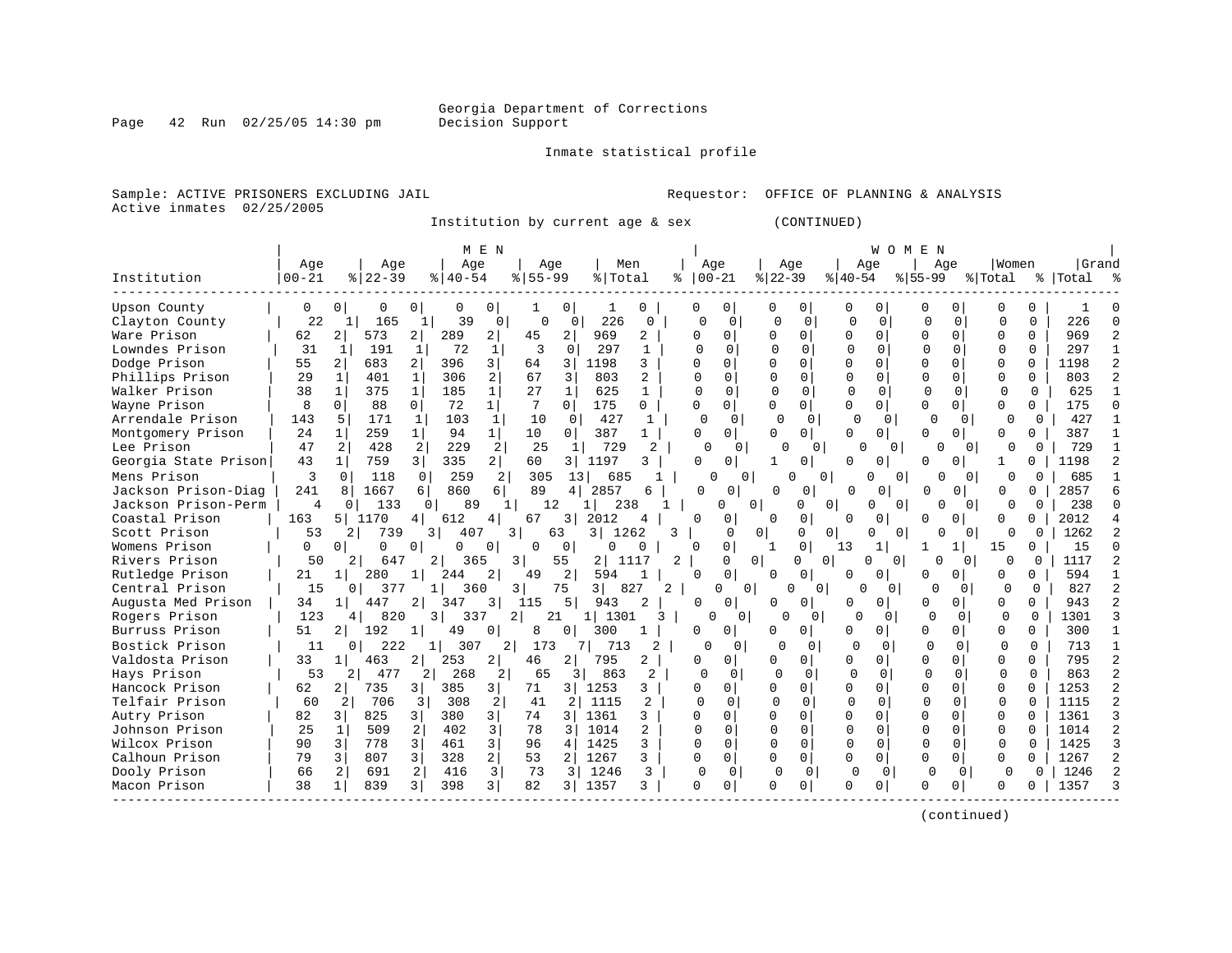Inmate statistical profile

Sample: ACTIVE PRISONERS EXCLUDING JAIL **Requestor:** OFFICE OF PLANNING & ANALYSIS Active inmates 02/25/2005

Institution by current age & sex (CONTINUED)

|                      |             |                |                              |                |              | M E N          |             |              |                |                    |   |              |               |                |                           |                |                | WOMEN        |                          |                  |          |           |      |
|----------------------|-------------|----------------|------------------------------|----------------|--------------|----------------|-------------|--------------|----------------|--------------------|---|--------------|---------------|----------------|---------------------------|----------------|----------------|--------------|--------------------------|------------------|----------|-----------|------|
|                      | Age         |                | Age                          |                | Age          |                | Aqe         |              |                | Men                |   |              | Age           |                | Age                       |                | Age            |              | Aqe                      | Women            |          | Grand     |      |
| Institution          | $00 - 21$   |                | $8   22 - 39$                |                | $8140 - 54$  |                | $8155 - 99$ |              | % Total        |                    | ⊱ | $ 00-21$     |               | $ 22-39 $      |                           | $ 40-54$       |                | $ 55-99$     |                          | % Total          |          | % Total % |      |
| Smith Prison         | 66          | 21             | 774                          | 31             | 322          | 2              | 43          | 2            | 1205           |                    |   |              | 0             |                | 0                         | 0              |                |              |                          |                  |          | 1205      |      |
| Homerville Prison    | $\Omega$    | $\Omega$       | 92                           | $\overline{0}$ | 82           | 1              | 3           | $\Omega$     | 177            | $\Omega$           |   | 0            | $\Omega$      | 0              | $\Omega$                  | 0              | $\Omega$       | 0            | $\Omega$                 | O                | $\Omega$ | 177       |      |
| Washingtn Women Pris | 0           | 0              | 0                            | $\Omega$       | O            | 0 <sup>1</sup> | 0           | 0            | 0              | 0                  |   | 49           | 32            | 422            | 21                        | 251            | 22             | 22           | 24                       | 744              | 22       | 744       |      |
| Baldwin Prison       | 69          | 2              | 415                          |                | 210          | 2              | 16          |              | 710            |                    |   | 0            |               |                | $\Omega$                  | $\Omega$       | 0              | $\Omega$     | $\Omega$                 |                  | O        | 710       |      |
| Metro Womens Prison  | 0           |                | O                            |                |              | 0              | 0           | 0            |                |                    |   | 49           | 32            | 777            | 38                        | 459            | 41             | 39           | 42                       | 1324             | 39       | 1325      |      |
| Pulaski Womens Pris  | $\mathbf 0$ | $\Omega$       | $\Omega$                     |                | 0            | 0              | 0           | $\Omega$     | $\Omega$       |                    |   | 49           | 32            | 684            | 34                        | 315            | 28             | 30           | 32                       | 1078             | 32       | 1078      |      |
| Pelham PreTrans Unit | 6           |                | 104                          | 0              | 70           |                | 9           | $\Omega$     | 189            |                    |   | O            | $\Omega$      | $\Omega$       | $\Omega$                  | 0              | 0              | $\Omega$     | $\Omega$                 | $\Omega$         | 0        | 189       |      |
| Milan Prison         | 32          |                | 152                          |                | 59           | $\Omega$       | ς           | <sup>0</sup> | 246            |                    |   | 0            | U             |                | $\Omega$                  | O              | U              | $\Omega$     |                          | U                |          | 246       |      |
| D Ray James Prison   | 143         |                | 1064                         | 4              | 399          | 3              | 49          |              | 1655           |                    |   | U            | 0             |                | 0                         | $\Omega$       |                | $\Omega$     | 0                        |                  |          | 1655      |      |
| Coffee Corr Facility | 124         |                | 961                          | 3              | 374          | 3              | 54          |              | 1513           |                    |   | <sup>0</sup> | 0             | 0              | 0                         | 0              |                | O            |                          | O                | O        | 1513      |      |
| Wheeler Corr Facilty | 96          | 3              | 932                          | 3              | 423          | 3              | 68          | 3            | 1519           | 3                  |   | $\Omega$     | 0             | $\Omega$       | 0                         | <sup>0</sup>   |                | 0            | 0                        |                  | O        | 1519      |      |
| Ware Annex           | 22          | 1 <sup>1</sup> | 136                          | $\Omega$       | 49           | 0 I            |             | 0            | 209            | 0                  |   |              | 0             |                | 0                         | U              | 0              | O            | 0                        |                  |          | 209       |      |
| Phillips Annex       | 19          |                | 129                          |                | 46           | 0              |             |              | 196            |                    |   | U            | <sup>0</sup>  |                | 0                         |                | U              |              | $\Omega$<br><sup>n</sup> | O                |          | 196       |      |
| Hays Annex           | 43          |                | 280                          |                | 94           |                | 3           | 0            | 420            |                    |   |              | 0             |                | 0                         | U              | O              | ∩            |                          |                  |          | 420       |      |
| Hancock Annex        | 18          |                | 126                          | 0              | 55           | $\Omega$       | 2           | 0            | 201            |                    |   |              | O<br>$\Omega$ |                | U<br>0                    |                | U              | 0            | 0                        | O                |          | 201       |      |
| Dodge IBC            | 16          |                | 46                           | 0              | $\Omega$     | 0              | 0           | 0            | 62             | 0                  |   | $\Omega$     | 0             | 0              | 0                         | 0              | 0 <sub>1</sub> | O            | 0                        | O                | 0        | 62        |      |
| West GA IBC          | 28          |                | 97                           | $\Omega$       | <sup>0</sup> | $\Omega$       | $\Omega$    | 0            |                | 125                | 0 |              | Ω             | 0              | 0                         | $\overline{0}$ | O              | $\Omega$     | $\Omega$<br>0            | 0                | 0        | 125       |      |
| Montgomery IBC       | 25          |                | 63                           | 0              | <sup>0</sup> | 0              | $\Omega$    | 0            | 88             | $\Omega$           |   | 0            | 0             | $\Omega$       | 0                         | 0              | $\circ$        | <sup>0</sup> |                          | 0                |          | 88        |      |
| Burruss IBC          | 36          |                | 103                          | 0 <sup>1</sup> | O            | 0              |             | 0            | 0 <sup>1</sup> | 139                | 0 |              | <sup>0</sup>  | 0 <sup>1</sup> | 0                         | $\overline{0}$ |                | 0            | $\Omega$                 |                  |          | 139       |      |
| Hays IBC             | 35          | ıι             | 124                          | 0              | $\Omega$     | 0              | 0           | 0 I          | 159            | 0                  |   | 0            | 0             | 0              | 0                         | 0              | $\overline{0}$ | n            | 0                        |                  | 0        | 159       | n    |
| Baldwin IBC          | 133         |                | 460                          |                |              | U              |             | O            | 0              | 593                |   |              | 0             | 0              |                           |                | U              | 0            | $\Omega$                 |                  |          | 593       |      |
| Total reported       |             |                | 6256 100 56493 100 27502 100 |                |              |                |             |              |                | 4718 100 94969 100 |   |              |               |                | 304 100 4052 100 2246 100 |                |                |              |                          | 186 100 6788 100 |          | 1757 100  |      |
| Percent reported     |             | 99.7           |                              | 99.8           |              | 99.9           |             | 100.0        |                | 99.8               |   |              | 100.0         |                | 100.0                     |                | 100.0          |              | 100.0                    |                  | 100.0    |           | 99.9 |
|                      |             |                |                              |                |              |                |             |              |                |                    |   |              |               |                |                           |                |                |              |                          |                  |          |           |      |
| Not Reported         | 10          |                | 45                           |                | 18           |                | 0           |              |                | 73                 |   |              | 0             |                | 0                         |                |                |              | O                        |                  |          |           | 73   |
| Total                | 3133        |                | 28269                        |                | 13760        |                | 2359        |              | 47521          |                    |   | 152          |               | 2026           |                           | 1123           |                |              | 93                       |                  | 3394     | 50915     |      |

### Page 43 Run 02/25/05 14:30 pm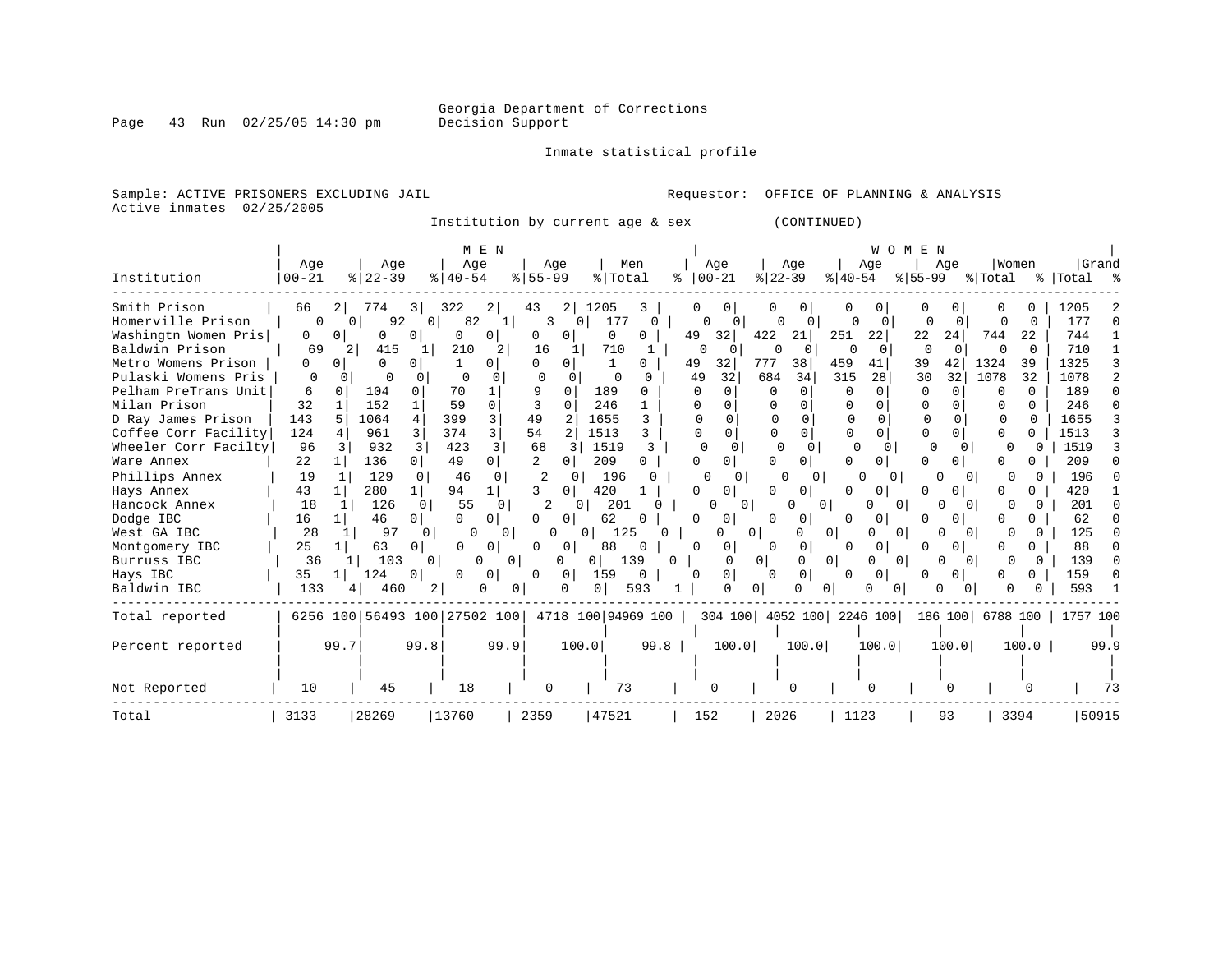Inmate statistical profile

Page 44 Run 02/25/05 14:30 pm

### Active inmates 02/25/2005

#### Sample: ACTIVE PRISONERS EXCLUDING JAIL **Requestor:** OFFICE OF PLANNING & ANALYSIS

Misdemeanors And Felonies by current age & sex

| Crime Type            | Aqe<br>$00 - 21$ | Age<br>$8 22-39$                                                              | M E N<br>Age<br>$8140 - 54$ | Age<br>$8155 - 99$ | Men<br>% Total       | Age<br>$ 00 - 21$                                    | Age<br>$ 22-39 $ | Age<br>$8 40-54$  | W O M E N<br>Age<br>$ 55-99 $ | Women<br>% Total | Grand<br>% Total %                  |
|-----------------------|------------------|-------------------------------------------------------------------------------|-----------------------------|--------------------|----------------------|------------------------------------------------------|------------------|-------------------|-------------------------------|------------------|-------------------------------------|
| MISDEMEANOR<br>FELONY |                  | $\Omega$<br>0 <sup>1</sup><br>3075 100 27999 100 13612 100 2345 100 47031 100 | 6<br>0 <sup>1</sup>         | $\circ$            | 12<br>$\overline{0}$ | 0<br>0 <sup>1</sup><br>147 100   1974 100   1092 100 | 0                | 0                 | 0 <sup>1</sup><br>0<br>91 100 | 0                | $15 \qquad 0$<br>3304 100 50335 100 |
| Total reported        |                  | 3076 100 28001 100 13618 100 2348 100 47043 100                               |                             |                    |                      | 147 100                                              |                  | 1974 100 1095 100 | 91 100                        |                  | 3307 100 50350 100                  |
| Percent reported      | 98.2             | 99.1                                                                          | 99.0                        | 99.5               | 99.0                 | 96.7                                                 | 97.4             | 97.5              | 97.8                          | 97.4             | 98.9                                |
| NOT REPORTED          | 57               | 268                                                                           | 142                         | 11                 | 478                  | 5                                                    | 52               | 28                |                               | 87               | 565                                 |
| Total                 | 3133             | 28269                                                                         | 13760                       | 2359               | 47521                | 152                                                  | 2026             | 1123              | 93                            | 3394             | 50915                               |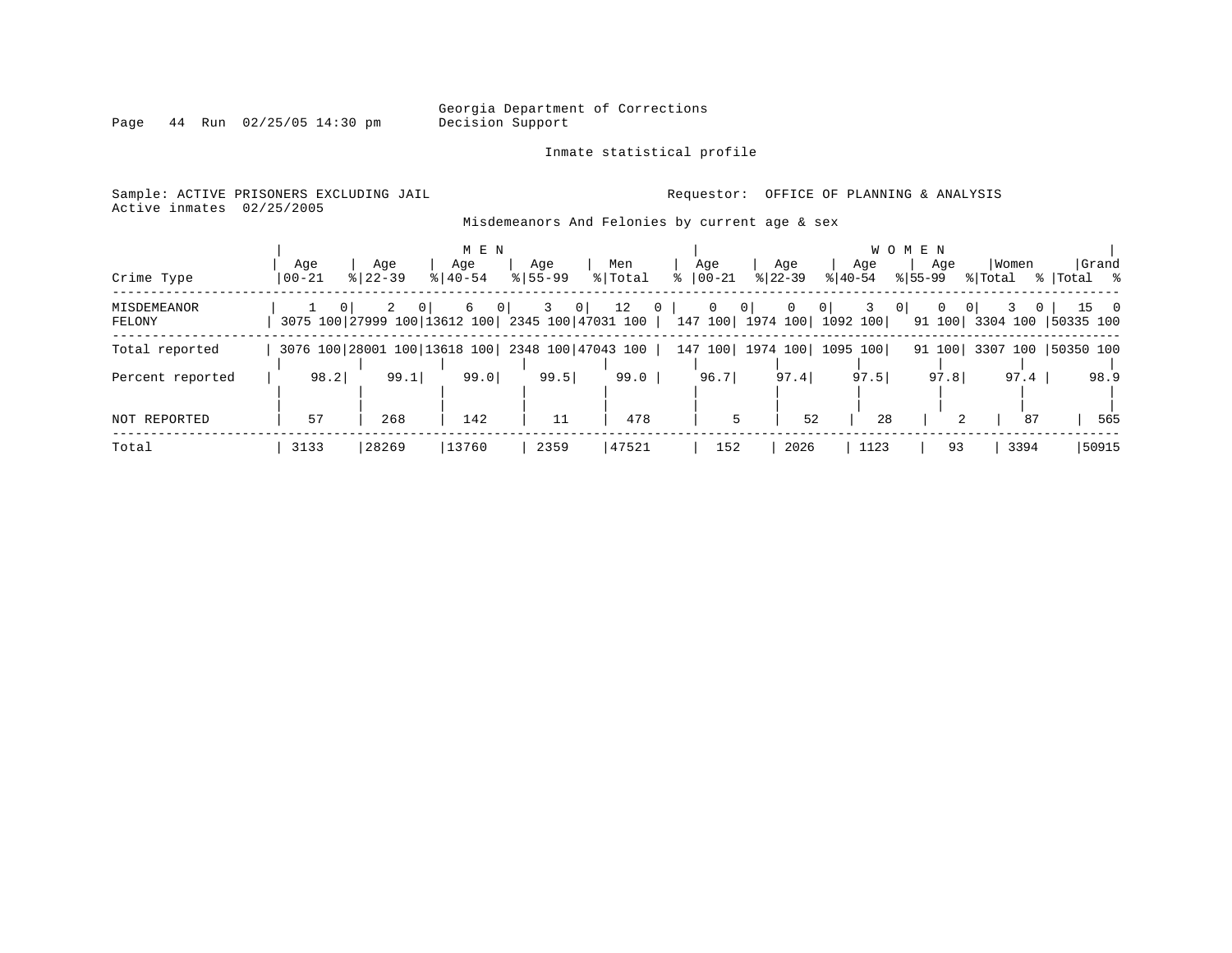Inmate statistical profile

Sample: ACTIVE PRISONERS EXCLUDING JAIL **Requestor:** OFFICE OF PLANNING & ANALYSIS Active inmates 02/25/2005

Crimes By Group by current age & sex

| Grand<br>Age<br>Age<br>Age<br>Women<br>Age<br>Age<br>Men<br>Age<br>Age<br>Age<br>$8   22 - 39$<br>$00 - 21$<br>$8140 - 54$<br>$8155 - 99$<br>% Total<br>$00 - 21$<br>$ 22-39$<br>$8140 - 54$<br>$ 55-99$<br>% Total<br>%  Total<br>$\sim$ $\approx$<br>2039<br>5995<br>10<br>12<br>168<br>15<br>HOMICIDE<br>152<br>5<br>3162<br>11<br>15<br>642<br>27<br>13<br>14<br>244<br>49<br>470<br>14<br>6465<br>-13<br>44<br>$\Omega$<br>$\Omega$<br>$\mathbf 0$<br>$\Omega$<br>$\mathbf 0$<br>$\Omega$<br>$\Omega$<br>$\mathbf 0$<br>$\Omega$<br>$\Omega$<br>0<br>$\Omega$<br>0<br>0<br>$\Omega$<br>0<br>0<br>$\Omega$<br><sup>0</sup><br>$\Omega$<br>O<br>$\Omega$<br>4871<br>17<br>2024<br>15<br>312<br>7718<br>28<br>253<br>13<br>139<br>17<br>511<br>17<br>13<br>19<br>13<br>19<br>437<br>13<br>8155<br>BODILY INJRY&REL OFF<br>16<br>-16<br>7<br>115<br>132<br>$\Omega$<br>63<br>0<br>40<br>0<br>5<br>O<br><sup>0</sup><br>$\Omega$<br>10<br>1<br>$\Omega$<br>-0<br>0<br>O<br>17<br>1<br>7<br>83<br>35<br>138<br>2<br>q<br>147<br>DAMAGE OF PROPERTY<br>19<br>0<br>0<br>0<br><sup>0</sup><br>$\Omega$<br>0<br><sup>0</sup><br>O<br>O<br>$\Omega$<br>0<br>435<br>3029<br>1613<br>12<br>84<br>5161<br>181<br>5342<br>BURGLARY & REL OFF<br>11<br>10<br>120<br>51<br>11<br>14<br>11<br>6<br>5<br>5<br>0<br>0 I<br>2<br>771<br>$\overline{3}$<br>479<br>2 1337<br>15<br>1859<br>FORGERY & REL OFF<br>47<br>4  <br>40<br>3<br>340<br>17<br>162<br>522<br>4<br>10<br>15<br>5<br>6  <br>16<br>274<br>1529<br>864<br>2760<br>3139<br>93<br>9<br>205<br>10<br>156<br>9<br>10 l<br>379<br>6<br>9<br>5.<br>6 I<br>4<br>6 I<br>14 I<br>11<br>6<br>5 7189<br>7478<br>854<br>28<br>4856<br>17 <sup>1</sup><br>1362<br>117<br>36<br>24<br>197<br>3<br>289<br>9<br>15<br>10<br>15<br>10<br>53<br>5<br>3.<br>283<br>2<br>6814<br>3071<br>261<br>19<br>32<br>6727<br>2<br>3<br>3<br>14<br>9<br>11  <br>-9<br>754<br>14<br>46<br>36<br>87<br>$\Omega$<br>2<br>$\Omega$<br>1<br>U<br>0<br>1<br>0<br>2<br>0<br>0<br>0<br>U<br>0<br>n<br>0<br>0<br>0<br>0<br>0<br>0<br>0.<br>0<br>0<br>0<br>$\Omega$<br>0 <sup>1</sup><br>0<br>0<br>0<br>O<br>0<br>0<br>0<br>0<br>0<br>0<br>$\Omega$<br>0<br>2<br>735<br>CRIMES INVOLVNG GOVT<br>479<br>2<br>143<br>0<br>683<br>29<br>1<br>20<br>2<br>52<br>53<br>O<br>0<br>2.<br>25<br>31<br>10<br>41<br>$\Omega$<br>1<br>0<br>$\Omega$<br>0<br>$\Omega$<br>6<br>O<br>$\Omega$<br>$\Omega$<br>5<br>O<br>$\Omega$<br>4<br>$\Omega$<br>0<br>0<br>77<br>28<br>2<br>$\mathbf 0$<br>124<br>7<br>0<br>0<br>1<br>10<br>0<br>0<br>114<br>5<br>0<br>3<br>$\Omega$<br>1<br>$\mathbf{1}$<br>O.<br>DISORDERLY CONDUCT<br>2<br>0<br>0<br>57<br>3<br>35<br>0<br>13<br>0<br>53<br>U<br>U<br>3<br>$\Omega$<br>0<br>4<br>0<br>O<br>GAMBLING & REL OFF<br>0<br>0<br>0<br>3<br>0<br>$\Omega$<br>O<br>U<br>0<br>0<br>0<br>0<br>0<br>$\Omega$<br>0<br>O<br>4<br>0<br>75<br>341<br>$\Omega$<br>CRUELTY TO CHILDREN<br>178<br>75<br>10<br>0 <sup>1</sup><br>266<br>3<br>2<br>62<br>10<br>1<br>$\Omega$<br>2<br>3<br>1<br>3<br>0<br>1100<br>267<br>2<br>2<br>1069<br>20<br>11<br>0<br>31<br>$\mathcal{D}$<br>40<br>717<br>0<br>1<br>1<br>0<br>3 I<br>45<br>2<br>27<br>27<br>$\Omega$<br>$\cap$<br>11<br>0<br>q<br>$\Omega$<br>O<br>U<br>O<br>$\Omega$<br>∩<br><sup>0</sup><br>0<br>$\Omega$<br>$\Omega$<br>6<br>0<br>1<br>0<br>$\Omega$<br>2<br><b>RACKETEERING</b><br>36<br>21<br>66<br>2<br>22<br>88<br>2<br>0<br>N<br>0<br>0<br>9<br>0<br>11<br><sup>0</sup><br>0<br>O<br>0<br>1<br>5<br>321<br>3873<br>1533<br>5866<br>12<br>340<br>17<br>208<br>19<br>6<br>572<br>6438<br>13<br>10<br>11<br>139<br>6 I<br>19<br>13<br>17<br>14<br>277<br>1298<br>65<br>1401<br>$\overline{2}$<br>43<br>3 <sup>1</sup><br>32<br>103<br>3<br>DRUG TRAFFICKING<br>34<br>944<br>2<br>5<br>3<br>3<br>1<br>$\mathbf{1}$<br>3<br>31<br>3<br>11<br>137<br>27<br>267<br>$\mathbf 0$<br>12<br>15<br>282<br>0<br>99<br>$\circ$<br>1<br>$\Omega$<br>3<br>1<br>0<br>$\Omega$<br>1<br>1<br>1<br>0<br>0<br>$\Omega$<br>0<br>$\Omega$<br>$\Omega$<br>0<br>$\Omega$<br>$\Omega$<br>0<br>0<br>$\Omega$<br>O<br>$\Omega$<br>0<br>0<br>$\Omega$<br>$\Omega$<br>0<br>O<br>0<br>O<br>$\Omega$<br>$\Omega$<br>$\Omega$<br>$\Omega$<br>$\Omega$<br>$\Omega$<br>$\Omega$<br>0<br>0<br>$\Omega$<br>$\Omega$<br>$\Omega$<br>$\Omega$<br>$\Omega$<br>$\Omega$<br>O<br>$\Omega$<br>O<br>0<br>$\Omega$<br>n<br>19<br>60<br>18<br>$\Omega$<br>105<br>1<br>9<br>3<br>$\Omega$<br>14<br>119<br>0<br>0<br>O<br>0<br>O<br>0<br>0<br>$\cap$<br>1<br>ζ<br>1<br>$\Omega$<br>2<br>6<br>ζ<br>0<br>12<br>$\cap$<br>U<br>२<br>15<br>O<br>O<br>3075 100 27976 100 13611 100 2345 100 47007 100<br>147 100   1973 100   1092 100  <br>90 100 3302 100 50309 100<br>98.1<br>98.9<br>97.2<br>97.3<br>99.0<br>99.4<br>98.9<br>96.7<br>97.4<br>96.8<br>98.8<br>Percent reported<br>293<br>58<br>149<br>514<br>5<br>53<br>31<br>14<br>3<br>92<br>606<br>28269<br>13760<br>47521<br>2026<br>50915<br>3133<br>2359<br>152<br>1123<br>93<br>3394<br>Total |                      |  |  | M E N |  |  |  |  |  | WOMEN |  |  |  |
|----------------------------------------------------------------------------------------------------------------------------------------------------------------------------------------------------------------------------------------------------------------------------------------------------------------------------------------------------------------------------------------------------------------------------------------------------------------------------------------------------------------------------------------------------------------------------------------------------------------------------------------------------------------------------------------------------------------------------------------------------------------------------------------------------------------------------------------------------------------------------------------------------------------------------------------------------------------------------------------------------------------------------------------------------------------------------------------------------------------------------------------------------------------------------------------------------------------------------------------------------------------------------------------------------------------------------------------------------------------------------------------------------------------------------------------------------------------------------------------------------------------------------------------------------------------------------------------------------------------------------------------------------------------------------------------------------------------------------------------------------------------------------------------------------------------------------------------------------------------------------------------------------------------------------------------------------------------------------------------------------------------------------------------------------------------------------------------------------------------------------------------------------------------------------------------------------------------------------------------------------------------------------------------------------------------------------------------------------------------------------------------------------------------------------------------------------------------------------------------------------------------------------------------------------------------------------------------------------------------------------------------------------------------------------------------------------------------------------------------------------------------------------------------------------------------------------------------------------------------------------------------------------------------------------------------------------------------------------------------------------------------------------------------------------------------------------------------------------------------------------------------------------------------------------------------------------------------------------------------------------------------------------------------------------------------------------------------------------------------------------------------------------------------------------------------------------------------------------------------------------------------------------------------------------------------------------------------------------------------------------------------------------------------------------------------------------------------------------------------------------------------------------------------------------------------------------------------------------------------------------------------------------------------------------------------------------------------------------------------------------------------------------------------------------------------------------------------------------------------------------------------------------------------------------------------------------------------------------------------------------------------------------------------------------------------------------------------------------------------------------------------------------------------------------------------------------------------------------------------------------------------------------------------------------------------------------------------------------------------------------------------------------------------------------------------------------------------------------------------------------------------------------------------------------------------------------------------------------------------------------------------------------------------------------------------------------------------------------|----------------------|--|--|-------|--|--|--|--|--|-------|--|--|--|
|                                                                                                                                                                                                                                                                                                                                                                                                                                                                                                                                                                                                                                                                                                                                                                                                                                                                                                                                                                                                                                                                                                                                                                                                                                                                                                                                                                                                                                                                                                                                                                                                                                                                                                                                                                                                                                                                                                                                                                                                                                                                                                                                                                                                                                                                                                                                                                                                                                                                                                                                                                                                                                                                                                                                                                                                                                                                                                                                                                                                                                                                                                                                                                                                                                                                                                                                                                                                                                                                                                                                                                                                                                                                                                                                                                                                                                                                                                                                                                                                                                                                                                                                                                                                                                                                                                                                                                                                                                                                                                                                                                                                                                                                                                                                                                                                                                                                                                                                                                            |                      |  |  |       |  |  |  |  |  |       |  |  |  |
|                                                                                                                                                                                                                                                                                                                                                                                                                                                                                                                                                                                                                                                                                                                                                                                                                                                                                                                                                                                                                                                                                                                                                                                                                                                                                                                                                                                                                                                                                                                                                                                                                                                                                                                                                                                                                                                                                                                                                                                                                                                                                                                                                                                                                                                                                                                                                                                                                                                                                                                                                                                                                                                                                                                                                                                                                                                                                                                                                                                                                                                                                                                                                                                                                                                                                                                                                                                                                                                                                                                                                                                                                                                                                                                                                                                                                                                                                                                                                                                                                                                                                                                                                                                                                                                                                                                                                                                                                                                                                                                                                                                                                                                                                                                                                                                                                                                                                                                                                                            | Crimes By Group      |  |  |       |  |  |  |  |  |       |  |  |  |
|                                                                                                                                                                                                                                                                                                                                                                                                                                                                                                                                                                                                                                                                                                                                                                                                                                                                                                                                                                                                                                                                                                                                                                                                                                                                                                                                                                                                                                                                                                                                                                                                                                                                                                                                                                                                                                                                                                                                                                                                                                                                                                                                                                                                                                                                                                                                                                                                                                                                                                                                                                                                                                                                                                                                                                                                                                                                                                                                                                                                                                                                                                                                                                                                                                                                                                                                                                                                                                                                                                                                                                                                                                                                                                                                                                                                                                                                                                                                                                                                                                                                                                                                                                                                                                                                                                                                                                                                                                                                                                                                                                                                                                                                                                                                                                                                                                                                                                                                                                            |                      |  |  |       |  |  |  |  |  |       |  |  |  |
|                                                                                                                                                                                                                                                                                                                                                                                                                                                                                                                                                                                                                                                                                                                                                                                                                                                                                                                                                                                                                                                                                                                                                                                                                                                                                                                                                                                                                                                                                                                                                                                                                                                                                                                                                                                                                                                                                                                                                                                                                                                                                                                                                                                                                                                                                                                                                                                                                                                                                                                                                                                                                                                                                                                                                                                                                                                                                                                                                                                                                                                                                                                                                                                                                                                                                                                                                                                                                                                                                                                                                                                                                                                                                                                                                                                                                                                                                                                                                                                                                                                                                                                                                                                                                                                                                                                                                                                                                                                                                                                                                                                                                                                                                                                                                                                                                                                                                                                                                                            | <b>ABORTION</b>      |  |  |       |  |  |  |  |  |       |  |  |  |
|                                                                                                                                                                                                                                                                                                                                                                                                                                                                                                                                                                                                                                                                                                                                                                                                                                                                                                                                                                                                                                                                                                                                                                                                                                                                                                                                                                                                                                                                                                                                                                                                                                                                                                                                                                                                                                                                                                                                                                                                                                                                                                                                                                                                                                                                                                                                                                                                                                                                                                                                                                                                                                                                                                                                                                                                                                                                                                                                                                                                                                                                                                                                                                                                                                                                                                                                                                                                                                                                                                                                                                                                                                                                                                                                                                                                                                                                                                                                                                                                                                                                                                                                                                                                                                                                                                                                                                                                                                                                                                                                                                                                                                                                                                                                                                                                                                                                                                                                                                            |                      |  |  |       |  |  |  |  |  |       |  |  |  |
|                                                                                                                                                                                                                                                                                                                                                                                                                                                                                                                                                                                                                                                                                                                                                                                                                                                                                                                                                                                                                                                                                                                                                                                                                                                                                                                                                                                                                                                                                                                                                                                                                                                                                                                                                                                                                                                                                                                                                                                                                                                                                                                                                                                                                                                                                                                                                                                                                                                                                                                                                                                                                                                                                                                                                                                                                                                                                                                                                                                                                                                                                                                                                                                                                                                                                                                                                                                                                                                                                                                                                                                                                                                                                                                                                                                                                                                                                                                                                                                                                                                                                                                                                                                                                                                                                                                                                                                                                                                                                                                                                                                                                                                                                                                                                                                                                                                                                                                                                                            | ARSON & REL OFF      |  |  |       |  |  |  |  |  |       |  |  |  |
|                                                                                                                                                                                                                                                                                                                                                                                                                                                                                                                                                                                                                                                                                                                                                                                                                                                                                                                                                                                                                                                                                                                                                                                                                                                                                                                                                                                                                                                                                                                                                                                                                                                                                                                                                                                                                                                                                                                                                                                                                                                                                                                                                                                                                                                                                                                                                                                                                                                                                                                                                                                                                                                                                                                                                                                                                                                                                                                                                                                                                                                                                                                                                                                                                                                                                                                                                                                                                                                                                                                                                                                                                                                                                                                                                                                                                                                                                                                                                                                                                                                                                                                                                                                                                                                                                                                                                                                                                                                                                                                                                                                                                                                                                                                                                                                                                                                                                                                                                                            |                      |  |  |       |  |  |  |  |  |       |  |  |  |
|                                                                                                                                                                                                                                                                                                                                                                                                                                                                                                                                                                                                                                                                                                                                                                                                                                                                                                                                                                                                                                                                                                                                                                                                                                                                                                                                                                                                                                                                                                                                                                                                                                                                                                                                                                                                                                                                                                                                                                                                                                                                                                                                                                                                                                                                                                                                                                                                                                                                                                                                                                                                                                                                                                                                                                                                                                                                                                                                                                                                                                                                                                                                                                                                                                                                                                                                                                                                                                                                                                                                                                                                                                                                                                                                                                                                                                                                                                                                                                                                                                                                                                                                                                                                                                                                                                                                                                                                                                                                                                                                                                                                                                                                                                                                                                                                                                                                                                                                                                            |                      |  |  |       |  |  |  |  |  |       |  |  |  |
|                                                                                                                                                                                                                                                                                                                                                                                                                                                                                                                                                                                                                                                                                                                                                                                                                                                                                                                                                                                                                                                                                                                                                                                                                                                                                                                                                                                                                                                                                                                                                                                                                                                                                                                                                                                                                                                                                                                                                                                                                                                                                                                                                                                                                                                                                                                                                                                                                                                                                                                                                                                                                                                                                                                                                                                                                                                                                                                                                                                                                                                                                                                                                                                                                                                                                                                                                                                                                                                                                                                                                                                                                                                                                                                                                                                                                                                                                                                                                                                                                                                                                                                                                                                                                                                                                                                                                                                                                                                                                                                                                                                                                                                                                                                                                                                                                                                                                                                                                                            |                      |  |  |       |  |  |  |  |  |       |  |  |  |
|                                                                                                                                                                                                                                                                                                                                                                                                                                                                                                                                                                                                                                                                                                                                                                                                                                                                                                                                                                                                                                                                                                                                                                                                                                                                                                                                                                                                                                                                                                                                                                                                                                                                                                                                                                                                                                                                                                                                                                                                                                                                                                                                                                                                                                                                                                                                                                                                                                                                                                                                                                                                                                                                                                                                                                                                                                                                                                                                                                                                                                                                                                                                                                                                                                                                                                                                                                                                                                                                                                                                                                                                                                                                                                                                                                                                                                                                                                                                                                                                                                                                                                                                                                                                                                                                                                                                                                                                                                                                                                                                                                                                                                                                                                                                                                                                                                                                                                                                                                            | <b>THEFT</b>         |  |  |       |  |  |  |  |  |       |  |  |  |
|                                                                                                                                                                                                                                                                                                                                                                                                                                                                                                                                                                                                                                                                                                                                                                                                                                                                                                                                                                                                                                                                                                                                                                                                                                                                                                                                                                                                                                                                                                                                                                                                                                                                                                                                                                                                                                                                                                                                                                                                                                                                                                                                                                                                                                                                                                                                                                                                                                                                                                                                                                                                                                                                                                                                                                                                                                                                                                                                                                                                                                                                                                                                                                                                                                                                                                                                                                                                                                                                                                                                                                                                                                                                                                                                                                                                                                                                                                                                                                                                                                                                                                                                                                                                                                                                                                                                                                                                                                                                                                                                                                                                                                                                                                                                                                                                                                                                                                                                                                            | <b>ROBBERY</b>       |  |  |       |  |  |  |  |  |       |  |  |  |
|                                                                                                                                                                                                                                                                                                                                                                                                                                                                                                                                                                                                                                                                                                                                                                                                                                                                                                                                                                                                                                                                                                                                                                                                                                                                                                                                                                                                                                                                                                                                                                                                                                                                                                                                                                                                                                                                                                                                                                                                                                                                                                                                                                                                                                                                                                                                                                                                                                                                                                                                                                                                                                                                                                                                                                                                                                                                                                                                                                                                                                                                                                                                                                                                                                                                                                                                                                                                                                                                                                                                                                                                                                                                                                                                                                                                                                                                                                                                                                                                                                                                                                                                                                                                                                                                                                                                                                                                                                                                                                                                                                                                                                                                                                                                                                                                                                                                                                                                                                            | SEXUAL OFFENSES      |  |  |       |  |  |  |  |  |       |  |  |  |
|                                                                                                                                                                                                                                                                                                                                                                                                                                                                                                                                                                                                                                                                                                                                                                                                                                                                                                                                                                                                                                                                                                                                                                                                                                                                                                                                                                                                                                                                                                                                                                                                                                                                                                                                                                                                                                                                                                                                                                                                                                                                                                                                                                                                                                                                                                                                                                                                                                                                                                                                                                                                                                                                                                                                                                                                                                                                                                                                                                                                                                                                                                                                                                                                                                                                                                                                                                                                                                                                                                                                                                                                                                                                                                                                                                                                                                                                                                                                                                                                                                                                                                                                                                                                                                                                                                                                                                                                                                                                                                                                                                                                                                                                                                                                                                                                                                                                                                                                                                            | OBSCENITY CRIMES     |  |  |       |  |  |  |  |  |       |  |  |  |
|                                                                                                                                                                                                                                                                                                                                                                                                                                                                                                                                                                                                                                                                                                                                                                                                                                                                                                                                                                                                                                                                                                                                                                                                                                                                                                                                                                                                                                                                                                                                                                                                                                                                                                                                                                                                                                                                                                                                                                                                                                                                                                                                                                                                                                                                                                                                                                                                                                                                                                                                                                                                                                                                                                                                                                                                                                                                                                                                                                                                                                                                                                                                                                                                                                                                                                                                                                                                                                                                                                                                                                                                                                                                                                                                                                                                                                                                                                                                                                                                                                                                                                                                                                                                                                                                                                                                                                                                                                                                                                                                                                                                                                                                                                                                                                                                                                                                                                                                                                            | TREASON & REL OFF    |  |  |       |  |  |  |  |  |       |  |  |  |
|                                                                                                                                                                                                                                                                                                                                                                                                                                                                                                                                                                                                                                                                                                                                                                                                                                                                                                                                                                                                                                                                                                                                                                                                                                                                                                                                                                                                                                                                                                                                                                                                                                                                                                                                                                                                                                                                                                                                                                                                                                                                                                                                                                                                                                                                                                                                                                                                                                                                                                                                                                                                                                                                                                                                                                                                                                                                                                                                                                                                                                                                                                                                                                                                                                                                                                                                                                                                                                                                                                                                                                                                                                                                                                                                                                                                                                                                                                                                                                                                                                                                                                                                                                                                                                                                                                                                                                                                                                                                                                                                                                                                                                                                                                                                                                                                                                                                                                                                                                            |                      |  |  |       |  |  |  |  |  |       |  |  |  |
|                                                                                                                                                                                                                                                                                                                                                                                                                                                                                                                                                                                                                                                                                                                                                                                                                                                                                                                                                                                                                                                                                                                                                                                                                                                                                                                                                                                                                                                                                                                                                                                                                                                                                                                                                                                                                                                                                                                                                                                                                                                                                                                                                                                                                                                                                                                                                                                                                                                                                                                                                                                                                                                                                                                                                                                                                                                                                                                                                                                                                                                                                                                                                                                                                                                                                                                                                                                                                                                                                                                                                                                                                                                                                                                                                                                                                                                                                                                                                                                                                                                                                                                                                                                                                                                                                                                                                                                                                                                                                                                                                                                                                                                                                                                                                                                                                                                                                                                                                                            | FALSIFICATIONS       |  |  |       |  |  |  |  |  |       |  |  |  |
|                                                                                                                                                                                                                                                                                                                                                                                                                                                                                                                                                                                                                                                                                                                                                                                                                                                                                                                                                                                                                                                                                                                                                                                                                                                                                                                                                                                                                                                                                                                                                                                                                                                                                                                                                                                                                                                                                                                                                                                                                                                                                                                                                                                                                                                                                                                                                                                                                                                                                                                                                                                                                                                                                                                                                                                                                                                                                                                                                                                                                                                                                                                                                                                                                                                                                                                                                                                                                                                                                                                                                                                                                                                                                                                                                                                                                                                                                                                                                                                                                                                                                                                                                                                                                                                                                                                                                                                                                                                                                                                                                                                                                                                                                                                                                                                                                                                                                                                                                                            | OBSTRUCT LAW ENFORCE |  |  |       |  |  |  |  |  |       |  |  |  |
|                                                                                                                                                                                                                                                                                                                                                                                                                                                                                                                                                                                                                                                                                                                                                                                                                                                                                                                                                                                                                                                                                                                                                                                                                                                                                                                                                                                                                                                                                                                                                                                                                                                                                                                                                                                                                                                                                                                                                                                                                                                                                                                                                                                                                                                                                                                                                                                                                                                                                                                                                                                                                                                                                                                                                                                                                                                                                                                                                                                                                                                                                                                                                                                                                                                                                                                                                                                                                                                                                                                                                                                                                                                                                                                                                                                                                                                                                                                                                                                                                                                                                                                                                                                                                                                                                                                                                                                                                                                                                                                                                                                                                                                                                                                                                                                                                                                                                                                                                                            |                      |  |  |       |  |  |  |  |  |       |  |  |  |
|                                                                                                                                                                                                                                                                                                                                                                                                                                                                                                                                                                                                                                                                                                                                                                                                                                                                                                                                                                                                                                                                                                                                                                                                                                                                                                                                                                                                                                                                                                                                                                                                                                                                                                                                                                                                                                                                                                                                                                                                                                                                                                                                                                                                                                                                                                                                                                                                                                                                                                                                                                                                                                                                                                                                                                                                                                                                                                                                                                                                                                                                                                                                                                                                                                                                                                                                                                                                                                                                                                                                                                                                                                                                                                                                                                                                                                                                                                                                                                                                                                                                                                                                                                                                                                                                                                                                                                                                                                                                                                                                                                                                                                                                                                                                                                                                                                                                                                                                                                            |                      |  |  |       |  |  |  |  |  |       |  |  |  |
|                                                                                                                                                                                                                                                                                                                                                                                                                                                                                                                                                                                                                                                                                                                                                                                                                                                                                                                                                                                                                                                                                                                                                                                                                                                                                                                                                                                                                                                                                                                                                                                                                                                                                                                                                                                                                                                                                                                                                                                                                                                                                                                                                                                                                                                                                                                                                                                                                                                                                                                                                                                                                                                                                                                                                                                                                                                                                                                                                                                                                                                                                                                                                                                                                                                                                                                                                                                                                                                                                                                                                                                                                                                                                                                                                                                                                                                                                                                                                                                                                                                                                                                                                                                                                                                                                                                                                                                                                                                                                                                                                                                                                                                                                                                                                                                                                                                                                                                                                                            |                      |  |  |       |  |  |  |  |  |       |  |  |  |
|                                                                                                                                                                                                                                                                                                                                                                                                                                                                                                                                                                                                                                                                                                                                                                                                                                                                                                                                                                                                                                                                                                                                                                                                                                                                                                                                                                                                                                                                                                                                                                                                                                                                                                                                                                                                                                                                                                                                                                                                                                                                                                                                                                                                                                                                                                                                                                                                                                                                                                                                                                                                                                                                                                                                                                                                                                                                                                                                                                                                                                                                                                                                                                                                                                                                                                                                                                                                                                                                                                                                                                                                                                                                                                                                                                                                                                                                                                                                                                                                                                                                                                                                                                                                                                                                                                                                                                                                                                                                                                                                                                                                                                                                                                                                                                                                                                                                                                                                                                            | CRIMES WITH GUNS     |  |  |       |  |  |  |  |  |       |  |  |  |
|                                                                                                                                                                                                                                                                                                                                                                                                                                                                                                                                                                                                                                                                                                                                                                                                                                                                                                                                                                                                                                                                                                                                                                                                                                                                                                                                                                                                                                                                                                                                                                                                                                                                                                                                                                                                                                                                                                                                                                                                                                                                                                                                                                                                                                                                                                                                                                                                                                                                                                                                                                                                                                                                                                                                                                                                                                                                                                                                                                                                                                                                                                                                                                                                                                                                                                                                                                                                                                                                                                                                                                                                                                                                                                                                                                                                                                                                                                                                                                                                                                                                                                                                                                                                                                                                                                                                                                                                                                                                                                                                                                                                                                                                                                                                                                                                                                                                                                                                                                            | INVASION PRIVACY     |  |  |       |  |  |  |  |  |       |  |  |  |
|                                                                                                                                                                                                                                                                                                                                                                                                                                                                                                                                                                                                                                                                                                                                                                                                                                                                                                                                                                                                                                                                                                                                                                                                                                                                                                                                                                                                                                                                                                                                                                                                                                                                                                                                                                                                                                                                                                                                                                                                                                                                                                                                                                                                                                                                                                                                                                                                                                                                                                                                                                                                                                                                                                                                                                                                                                                                                                                                                                                                                                                                                                                                                                                                                                                                                                                                                                                                                                                                                                                                                                                                                                                                                                                                                                                                                                                                                                                                                                                                                                                                                                                                                                                                                                                                                                                                                                                                                                                                                                                                                                                                                                                                                                                                                                                                                                                                                                                                                                            |                      |  |  |       |  |  |  |  |  |       |  |  |  |
|                                                                                                                                                                                                                                                                                                                                                                                                                                                                                                                                                                                                                                                                                                                                                                                                                                                                                                                                                                                                                                                                                                                                                                                                                                                                                                                                                                                                                                                                                                                                                                                                                                                                                                                                                                                                                                                                                                                                                                                                                                                                                                                                                                                                                                                                                                                                                                                                                                                                                                                                                                                                                                                                                                                                                                                                                                                                                                                                                                                                                                                                                                                                                                                                                                                                                                                                                                                                                                                                                                                                                                                                                                                                                                                                                                                                                                                                                                                                                                                                                                                                                                                                                                                                                                                                                                                                                                                                                                                                                                                                                                                                                                                                                                                                                                                                                                                                                                                                                                            | DRUG ABUSE OFFENSES  |  |  |       |  |  |  |  |  |       |  |  |  |
|                                                                                                                                                                                                                                                                                                                                                                                                                                                                                                                                                                                                                                                                                                                                                                                                                                                                                                                                                                                                                                                                                                                                                                                                                                                                                                                                                                                                                                                                                                                                                                                                                                                                                                                                                                                                                                                                                                                                                                                                                                                                                                                                                                                                                                                                                                                                                                                                                                                                                                                                                                                                                                                                                                                                                                                                                                                                                                                                                                                                                                                                                                                                                                                                                                                                                                                                                                                                                                                                                                                                                                                                                                                                                                                                                                                                                                                                                                                                                                                                                                                                                                                                                                                                                                                                                                                                                                                                                                                                                                                                                                                                                                                                                                                                                                                                                                                                                                                                                                            |                      |  |  |       |  |  |  |  |  |       |  |  |  |
|                                                                                                                                                                                                                                                                                                                                                                                                                                                                                                                                                                                                                                                                                                                                                                                                                                                                                                                                                                                                                                                                                                                                                                                                                                                                                                                                                                                                                                                                                                                                                                                                                                                                                                                                                                                                                                                                                                                                                                                                                                                                                                                                                                                                                                                                                                                                                                                                                                                                                                                                                                                                                                                                                                                                                                                                                                                                                                                                                                                                                                                                                                                                                                                                                                                                                                                                                                                                                                                                                                                                                                                                                                                                                                                                                                                                                                                                                                                                                                                                                                                                                                                                                                                                                                                                                                                                                                                                                                                                                                                                                                                                                                                                                                                                                                                                                                                                                                                                                                            | AUTO CRIMES          |  |  |       |  |  |  |  |  |       |  |  |  |
|                                                                                                                                                                                                                                                                                                                                                                                                                                                                                                                                                                                                                                                                                                                                                                                                                                                                                                                                                                                                                                                                                                                                                                                                                                                                                                                                                                                                                                                                                                                                                                                                                                                                                                                                                                                                                                                                                                                                                                                                                                                                                                                                                                                                                                                                                                                                                                                                                                                                                                                                                                                                                                                                                                                                                                                                                                                                                                                                                                                                                                                                                                                                                                                                                                                                                                                                                                                                                                                                                                                                                                                                                                                                                                                                                                                                                                                                                                                                                                                                                                                                                                                                                                                                                                                                                                                                                                                                                                                                                                                                                                                                                                                                                                                                                                                                                                                                                                                                                                            | REVENUE & CONTRABAND |  |  |       |  |  |  |  |  |       |  |  |  |
|                                                                                                                                                                                                                                                                                                                                                                                                                                                                                                                                                                                                                                                                                                                                                                                                                                                                                                                                                                                                                                                                                                                                                                                                                                                                                                                                                                                                                                                                                                                                                                                                                                                                                                                                                                                                                                                                                                                                                                                                                                                                                                                                                                                                                                                                                                                                                                                                                                                                                                                                                                                                                                                                                                                                                                                                                                                                                                                                                                                                                                                                                                                                                                                                                                                                                                                                                                                                                                                                                                                                                                                                                                                                                                                                                                                                                                                                                                                                                                                                                                                                                                                                                                                                                                                                                                                                                                                                                                                                                                                                                                                                                                                                                                                                                                                                                                                                                                                                                                            | CRIMES OF OTH STATES |  |  |       |  |  |  |  |  |       |  |  |  |
|                                                                                                                                                                                                                                                                                                                                                                                                                                                                                                                                                                                                                                                                                                                                                                                                                                                                                                                                                                                                                                                                                                                                                                                                                                                                                                                                                                                                                                                                                                                                                                                                                                                                                                                                                                                                                                                                                                                                                                                                                                                                                                                                                                                                                                                                                                                                                                                                                                                                                                                                                                                                                                                                                                                                                                                                                                                                                                                                                                                                                                                                                                                                                                                                                                                                                                                                                                                                                                                                                                                                                                                                                                                                                                                                                                                                                                                                                                                                                                                                                                                                                                                                                                                                                                                                                                                                                                                                                                                                                                                                                                                                                                                                                                                                                                                                                                                                                                                                                                            | MISC. FELONIES       |  |  |       |  |  |  |  |  |       |  |  |  |
|                                                                                                                                                                                                                                                                                                                                                                                                                                                                                                                                                                                                                                                                                                                                                                                                                                                                                                                                                                                                                                                                                                                                                                                                                                                                                                                                                                                                                                                                                                                                                                                                                                                                                                                                                                                                                                                                                                                                                                                                                                                                                                                                                                                                                                                                                                                                                                                                                                                                                                                                                                                                                                                                                                                                                                                                                                                                                                                                                                                                                                                                                                                                                                                                                                                                                                                                                                                                                                                                                                                                                                                                                                                                                                                                                                                                                                                                                                                                                                                                                                                                                                                                                                                                                                                                                                                                                                                                                                                                                                                                                                                                                                                                                                                                                                                                                                                                                                                                                                            | <b>MISDEMEANORS</b>  |  |  |       |  |  |  |  |  |       |  |  |  |
|                                                                                                                                                                                                                                                                                                                                                                                                                                                                                                                                                                                                                                                                                                                                                                                                                                                                                                                                                                                                                                                                                                                                                                                                                                                                                                                                                                                                                                                                                                                                                                                                                                                                                                                                                                                                                                                                                                                                                                                                                                                                                                                                                                                                                                                                                                                                                                                                                                                                                                                                                                                                                                                                                                                                                                                                                                                                                                                                                                                                                                                                                                                                                                                                                                                                                                                                                                                                                                                                                                                                                                                                                                                                                                                                                                                                                                                                                                                                                                                                                                                                                                                                                                                                                                                                                                                                                                                                                                                                                                                                                                                                                                                                                                                                                                                                                                                                                                                                                                            | Total reported       |  |  |       |  |  |  |  |  |       |  |  |  |
|                                                                                                                                                                                                                                                                                                                                                                                                                                                                                                                                                                                                                                                                                                                                                                                                                                                                                                                                                                                                                                                                                                                                                                                                                                                                                                                                                                                                                                                                                                                                                                                                                                                                                                                                                                                                                                                                                                                                                                                                                                                                                                                                                                                                                                                                                                                                                                                                                                                                                                                                                                                                                                                                                                                                                                                                                                                                                                                                                                                                                                                                                                                                                                                                                                                                                                                                                                                                                                                                                                                                                                                                                                                                                                                                                                                                                                                                                                                                                                                                                                                                                                                                                                                                                                                                                                                                                                                                                                                                                                                                                                                                                                                                                                                                                                                                                                                                                                                                                                            |                      |  |  |       |  |  |  |  |  |       |  |  |  |
|                                                                                                                                                                                                                                                                                                                                                                                                                                                                                                                                                                                                                                                                                                                                                                                                                                                                                                                                                                                                                                                                                                                                                                                                                                                                                                                                                                                                                                                                                                                                                                                                                                                                                                                                                                                                                                                                                                                                                                                                                                                                                                                                                                                                                                                                                                                                                                                                                                                                                                                                                                                                                                                                                                                                                                                                                                                                                                                                                                                                                                                                                                                                                                                                                                                                                                                                                                                                                                                                                                                                                                                                                                                                                                                                                                                                                                                                                                                                                                                                                                                                                                                                                                                                                                                                                                                                                                                                                                                                                                                                                                                                                                                                                                                                                                                                                                                                                                                                                                            |                      |  |  |       |  |  |  |  |  |       |  |  |  |
|                                                                                                                                                                                                                                                                                                                                                                                                                                                                                                                                                                                                                                                                                                                                                                                                                                                                                                                                                                                                                                                                                                                                                                                                                                                                                                                                                                                                                                                                                                                                                                                                                                                                                                                                                                                                                                                                                                                                                                                                                                                                                                                                                                                                                                                                                                                                                                                                                                                                                                                                                                                                                                                                                                                                                                                                                                                                                                                                                                                                                                                                                                                                                                                                                                                                                                                                                                                                                                                                                                                                                                                                                                                                                                                                                                                                                                                                                                                                                                                                                                                                                                                                                                                                                                                                                                                                                                                                                                                                                                                                                                                                                                                                                                                                                                                                                                                                                                                                                                            | <b>NOT REPORTED</b>  |  |  |       |  |  |  |  |  |       |  |  |  |
|                                                                                                                                                                                                                                                                                                                                                                                                                                                                                                                                                                                                                                                                                                                                                                                                                                                                                                                                                                                                                                                                                                                                                                                                                                                                                                                                                                                                                                                                                                                                                                                                                                                                                                                                                                                                                                                                                                                                                                                                                                                                                                                                                                                                                                                                                                                                                                                                                                                                                                                                                                                                                                                                                                                                                                                                                                                                                                                                                                                                                                                                                                                                                                                                                                                                                                                                                                                                                                                                                                                                                                                                                                                                                                                                                                                                                                                                                                                                                                                                                                                                                                                                                                                                                                                                                                                                                                                                                                                                                                                                                                                                                                                                                                                                                                                                                                                                                                                                                                            |                      |  |  |       |  |  |  |  |  |       |  |  |  |

Page 45 Run 02/25/05 14:30 pm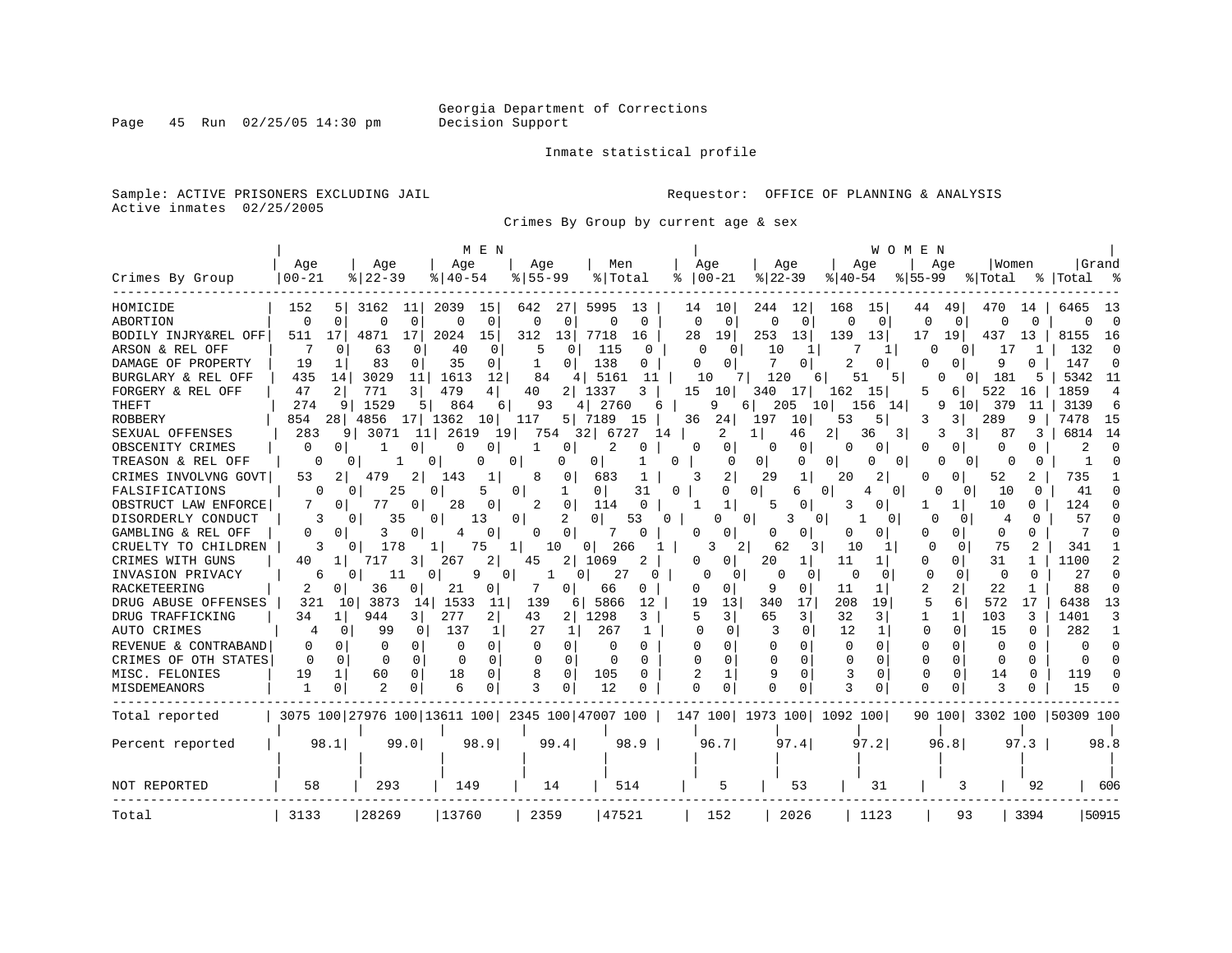Page 46 Run 02/25/05 14:30 pm

#### Inmate statistical profile

Sample: ACTIVE PRISONERS EXCLUDING JAIL **Requestor:** OFFICE OF PLANNING & ANALYSIS Active inmates 02/25/2005

Most Serious Offense by current age & sex

|                                                                                                                                   |              |                        |                       |                | M E N        |                |          |              |                    |          |                          |                |          |                |              | WOMEN     |                     |          |              |           |     |
|-----------------------------------------------------------------------------------------------------------------------------------|--------------|------------------------|-----------------------|----------------|--------------|----------------|----------|--------------|--------------------|----------|--------------------------|----------------|----------|----------------|--------------|-----------|---------------------|----------|--------------|-----------|-----|
|                                                                                                                                   | Age          | Age                    |                       | Age            |              | Age            |          | Men          |                    |          | Age                      |                | Age      |                | Aqe          |           | Aqe                 | Women    |              | Grand     |     |
| Most Serious Offense 00-21                                                                                                        |              | $8 22-39$              |                       | $8140 - 54$    |              | $8155 - 99$    |          | % Total      |                    |          | $8   00 - 21$            | $ 22-39 $      |          | $ 40-54 $      |              | $8 55-99$ |                     | % Total  |              | % Total % |     |
| NOTE: In the table below, misdemeanors come first, and are in lower-case letters. AFTER THAT COME FELONIES, IN UPPER-CASE LETTERS |              |                        |                       |                |              |                |          |              |                    |          |                          |                |          |                |              |           |                     |          |              |           |     |
| simple battery                                                                                                                    | 0            | 0                      | 0                     |                | 0            |                | 0        | 2            | $\Omega$           |          | n<br><sup>0</sup>        | O              | $\Omega$ |                | O            | O         | 0                   |          |              |           |     |
| reckless conduct                                                                                                                  | U            | $\Omega$<br>U          | 0                     | 1              | 0            | U              | n        | 1            | 0                  | U        | 0                        | ∩              | $\cap$   | $\Omega$       | 0            | $\cap$    | $\Omega$            | U        | U            |           |     |
| bad checks                                                                                                                        |              | $\Omega$               | $\Omega$              | 0              | $\Omega$     | $\Omega$       | $\Omega$ | $\Omega$     | $\Omega$           |          | $\Omega$<br>$\cap$       | $\Omega$       | $\Omega$ | 2              | $\Omega$     | $\Omega$  | $\Omega$            |          | 0            |           |     |
| worthless checks                                                                                                                  |              | $\Omega$<br>O          | $\Omega$              | $\Omega$       | $\Omega$     |                | 0        | 1            | 0                  | O        | $\Omega$                 |                | $\Omega$ | $\Omega$       | $\Omega$     | O         | $\Omega$            | O        | 0            |           |     |
| viol motor veh law                                                                                                                |              | $\Omega$<br>$\cap$     | $\Omega$              | $\mathbf{1}$   | 0            | $\Omega$       | $\Omega$ | $\mathbf{1}$ | <sup>n</sup>       |          | $\Omega$                 | $\Omega$       | $\cap$   | $\Omega$       | $\Omega$     | $\cap$    | 0                   | O        | 0            |           |     |
| dui                                                                                                                               |              | $\Omega$<br>$\cap$     | 0                     |                | $\Omega$     | $\overline{2}$ | $\Omega$ | 4            | 0                  |          | $\Omega$<br>$\Omega$     | $\cap$         | $\Omega$ | $\Omega$       | $\Omega$     | $\Omega$  | $\Omega$            | C        | <sup>0</sup> |           |     |
| obstr of law enf off                                                                                                              | U            | $\Omega$<br>$\Omega$   |                       |                | $\Omega$     | 0              | $\Omega$ | 1            | 0                  |          | U<br>0                   |                |          | <sup>0</sup>   |              | ∩         | $\Omega$            |          |              |           |     |
| crmnl trespassing                                                                                                                 | $\cap$       | $\cap$                 | $\cap$                | $\cap$         | $\Omega$     | $\cap$         | $\cap$   |              | n                  |          | $\cap$<br>$\cap$         | U              | $\Omega$ |                | $\Omega$     | O         |                     |          |              |           |     |
| misc public order of                                                                                                              | 1            | 0<br>$\Omega$          | 0                     | $\cap$         | 0            | U              | U        | 1            | $\Omega$           |          | U<br>$\Omega$            |                | 0        | $\Omega$       |              | U         | O.                  | U        |              |           |     |
| MISC HOMICIDE OFFENS                                                                                                              | n            | $\Omega$               | 13<br>0               | 2              | <sup>0</sup> |                | U        | 16           | U                  |          |                          | $\Omega$       |          | <sup>0</sup>   | O            |           |                     | 3        |              | 19        |     |
| <b>MURDER</b>                                                                                                                     | 75           | 2 <sup>1</sup><br>2212 | 8                     | 1596           | 12           | 517            | 22       | 4400         | 9                  | q        | 6                        | 124            | 6        | 93             | 8            | 32        | 35                  | 258      |              | 4658      |     |
| VOLUNTARY MANSLAUGHT                                                                                                              | 53           | 657<br>2               | 2                     | 315            | 2            | 93             | 4        | 1118         |                    |          | 3                        | 2              | 90       |                | 56<br>5      |           | 8<br>9              | 157      | 5            | 1275      |     |
| INVOLUNTARY MANSLAUG                                                                                                              | 9            | 87<br>0                | 0                     | 19             | $\Omega$     |                | $\Omega$ | 122          | <sup>0</sup>       |          | 1                        | 9              | 0        | 5              | 0            |           | 2                   | 18       |              | 140       |     |
| RECKLESS ABANDONMENT                                                                                                              | C            | 0                      | 0<br>$\Omega$         | O.             | 0            |                | 0        |              | 0                  | $\Omega$ | 0                        | 0              |          | 0              | O<br>0       |           | U<br>0 <sup>1</sup> |          | <sup>0</sup> |           |     |
| FETICIDE                                                                                                                          | 0            | $\Omega$               | 0                     |                | 0            | $\Omega$       | U        | 2            |                    | ∩        | 0                        |                | $\Omega$ | $^{(1)}$       | O            |           |                     | U        |              | 2         |     |
| VEHICULAR HOMICIDE                                                                                                                | 15           | 0                      | 194                   | 103            |              | 1              | 23       | $\mathbf{1}$ | 335                |          | ∩                        | $\overline{0}$ | 18       | 1              | 13           |           | 2                   | 33       |              | 368       |     |
| CONCEAL DEATH OF ANO                                                                                                              | 0            | 9                      | 0                     | 3              | 0            | 2              | $\Omega$ | 14           | 0                  |          | 0                        | 2              | $\Omega$ |                |              | O         | $\Omega$            | 3        | U            | 17        |     |
| ATMPT MURDER                                                                                                                      | 0            | 0                      | 2<br>$\Omega$         |                | 2            | 0              | 0        | 0            | 4                  | 0        | U                        | $\Omega$       | 0        | <sup>0</sup>   | <sup>0</sup> | O         | $\Omega$            |          | <sup>o</sup> | 4         |     |
| MISC ASSAULT/BATTERY                                                                                                              | 4            | 27<br>O                | 0                     |                | $\Omega$     | 2              | $\Omega$ | 40           |                    |          | 1                        |                | 0        |                | 0            | 0         | $\Omega$            |          | U            | 43        |     |
| FAMILY VIOLENCE BATT                                                                                                              | $\Omega$     |                        | 46<br>0               | 22             |              | 0              | $\Omega$ | 0            | 68<br><sup>n</sup> |          | O                        |                |          |                | U<br>0       | $\Omega$  | $\Omega$            |          | <sup>n</sup> | 69        |     |
| <b>AGGRAV ASSAULT</b>                                                                                                             | 322          | 2896<br>101            | 10                    | 1134           | 8            | 190            |          | 4542         | 10                 | 20       | 14                       | 155            |          | 106            | 10           | 7         | 8                   | 288      | 9            | 4830      | າ ດ |
| ATMPT AGGRAV ASSAULT                                                                                                              |              |                        | 2                     |                | 0            | 0              | 0        | 3            | 0                  |          |                          | 0              |          |                |              | $\Omega$  | $\Omega$            | 2        | $\Omega$     | 5         |     |
| AGGRAV BATTERY                                                                                                                    | 43           | 406                    |                       | 177            | 1            | 31             |          | 657          |                    |          | 2<br>1                   | 29             |          | 11             |              | 4         | 4                   | 46       | 1            | 703       |     |
| TERRORIST THREATS &                                                                                                               | 25           |                        | 1 <sup>1</sup><br>211 | 105            | 1            | 4              | 0        | 345          |                    |          |                          | 15             |          | б              | -1           | ∩         | $\Omega$            | 23       | $\mathbf{1}$ | 368       |     |
| FALSE IMPRISONMENT                                                                                                                | 9            | 107<br>$\Omega$        | 0                     | 28             | 0            | 3              | $\Omega$ | 147          | 0                  |          | $\Omega$                 | 4              | 0        | $\overline{2}$ |              | $\cap$    | $\Omega$            | 6        | $\cap$       | 153       |     |
| KIDNAPPING                                                                                                                        | 85           | 3                      | 805<br>3              | 371            | 3            | 48             | 2        | 1309         | 3                  |          | 1                        | 28             | 1        | 5              | $\Omega$     | 3         | 3                   | 37       | 1            | 1346      |     |
| INTERFERENCE WITH CU                                                                                                              | 0            | 0<br>4                 | 0                     | 0              | 0            | 0              | 0        | 4            | 0                  |          | 0<br>$\Omega$            | $\Omega$       | $\Omega$ | $\Omega$       | 0            | $\Omega$  | $\mathbf 0$         | $\Omega$ | $\Omega$     | 4         |     |
| AGGRAV ASSAULT POLCE                                                                                                              | 13           | $\Omega$<br>197        | 1                     | 72             | $\mathbf{1}$ | 23             | 1        | 305          | 1                  |          | $\overline{a}$<br>1      |                | $\Omega$ | 5              | $\cap$       |           | $\mathbf{1}$        | 13       | $\Omega$     | 318       |     |
| AGGRAV BATTERY PEACE                                                                                                              | 1            | 8<br>$\Omega$          | $\Omega$              | 4              | $\Omega$     | $\Omega$       | $\Omega$ | 13           | $\Omega$           |          | U<br>$\Omega$            | $\Omega$       | $\Omega$ | $\Omega$       | $\Omega$     | $\cap$    | $\Omega$            | $\Omega$ | $\Omega$     | 13        |     |
| SIMPLE BATTERY                                                                                                                    |              | U                      | 0                     |                | 0            | 2              | $\Omega$ | 8            | 0                  |          | U<br>$\Omega$            |                | $\Omega$ | $\Omega$       | $\Omega$     | U         | $\Omega$            |          | 0            | 8         |     |
| RECK COND                                                                                                                         | U            | २<br><sup>n</sup>      | $\Omega$              | $\overline{A}$ | $\Omega$     | $\Omega$       | $\cap$   |              | $\Omega$           |          | $\Omega$                 | ζ              | $\Omega$ | $\overline{1}$ | $\Omega$     |           | $\cap$              | 4        | $\cap$       | 11        |     |
| INJURY BY VEHICLE                                                                                                                 |              | 29<br>$\Omega$         | $\Omega$              | 14             | $\Omega$     | 0              | $\Omega$ | 44           | $\Omega$           |          | $\Omega$<br><sup>0</sup> |                | $\Omega$ | <sup>0</sup>   | 0            |           | $\mathbf{1}$        |          | U            | 50        |     |
| STALKING                                                                                                                          | <sup>0</sup> | 0                      | 0                     |                | <sup>0</sup> | O              | 0        | 3            | O                  |          | 0<br>∩                   |                | $\Omega$ |                |              |           | 0                   | U        |              |           |     |
|                                                                                                                                   |              |                        |                       |                |              |                |          |              |                    |          |                          |                |          |                |              |           |                     |          |              |           |     |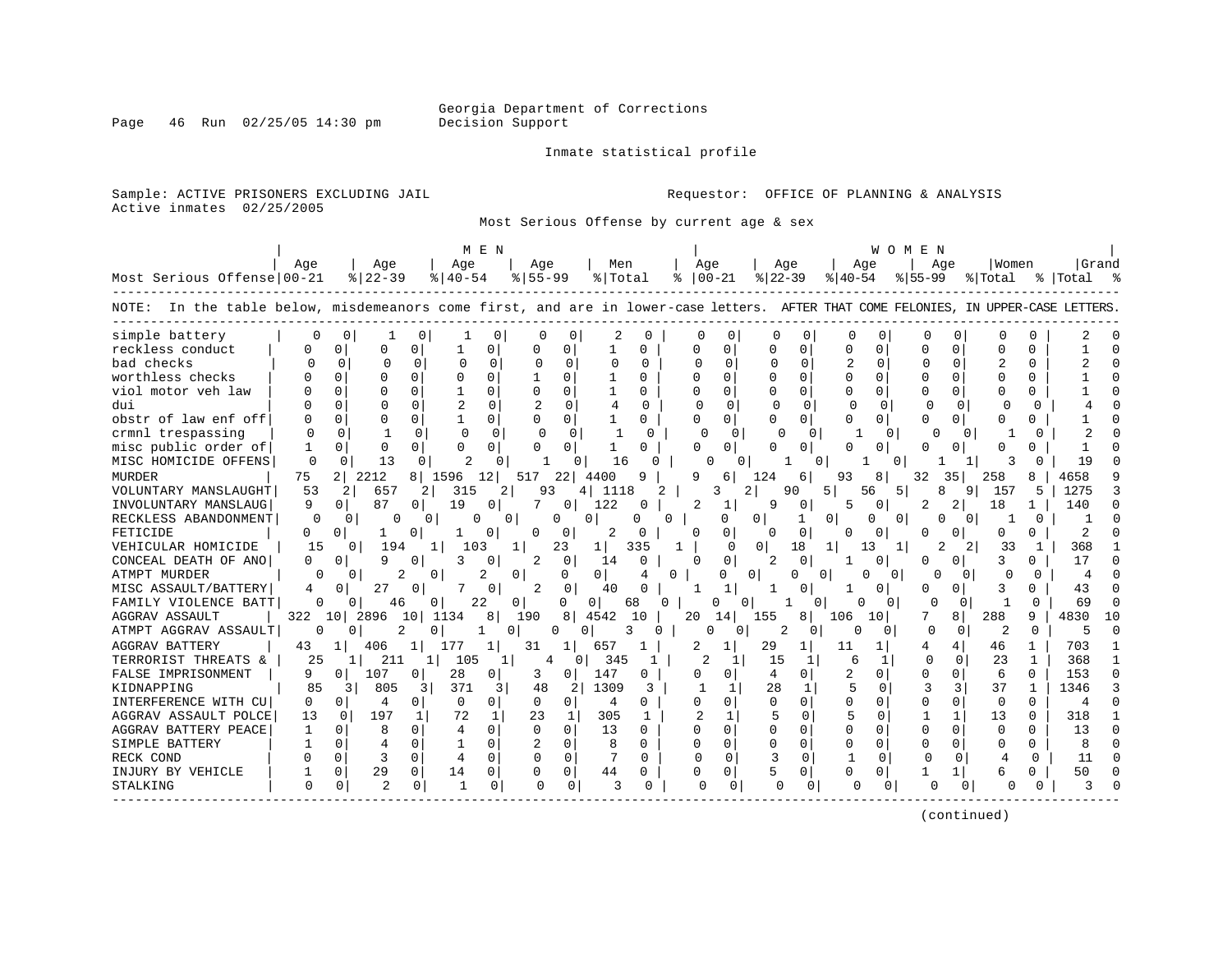Page 47 Run 02/25/05 14:30 pm

Inmate statistical profile

Sample: ACTIVE PRISONERS EXCLUDING JAIL **Requestor:** OFFICE OF PLANNING & ANALYSIS Active inmates 02/25/2005

Most Serious Offense by current age & sex (CONTINUED)

|                            |          |             |                |              | M E N    |              |               |          |                |          |               |              |               |              | WOMEN        |             |          |          |              |           |    |
|----------------------------|----------|-------------|----------------|--------------|----------|--------------|---------------|----------|----------------|----------|---------------|--------------|---------------|--------------|--------------|-------------|----------|----------|--------------|-----------|----|
|                            | Age      |             | Age            | Age          |          | Age          |               | Men      |                | Age      |               | Age          |               | Age          |              | Age         |          | Women    |              | Grand     |    |
| Most Serious Offense 00-21 |          |             | $ 22-39$       | $ 40-54 $    |          | $8 55-99$    |               | % Total  | ႜ              |          | $ 00-21$      | $ 22-39$     |               | $8 40-54$    |              | $8155 - 99$ |          | % Total  |              | %   Total |    |
| AGGRAV STALKING            |          | 0           | 122            | 82<br>0      | 1        | 8            | 0             | 219      | 0              | 0        | 0             | 5            | 0             | 2            | 0            |             | 1        |          | 0            | 227       |    |
| ATMPT KIDNAP               | U        | $\Omega$    | 2<br>0         | 1            | 0        | -1           | 0             | 4        | 0              |          | 0             |              | 0             | U            | $\Omega$     | U           | 0        | $\cap$   | $\Omega$     | 4         | n  |
| ARSON MISC                 |          | 0           | $\overline{2}$ | 0            | $\Omega$ | <sup>0</sup> | $\Omega$      | 2        | $\Omega$       | O        | $\Omega$      | n            | $\Omega$      | $\Omega$     | 0            |             | $\Omega$ | O        | 0            | 2         | ∩  |
| ARSON 1ST DEGREE           |          | 0           | 53<br>O        | 40           | 0        |              | 0             | 104      | O              |          | U             | 10           | 1             |              |              | U           | U        | 17       |              | 121       | n  |
| ARSON 2ND DEGREE           |          | 0           | 8<br>0         |              |          |              | O             | q        |                |          | 0             |              | $\Omega$      | U            |              |             |          | O        | O            |           |    |
| MISC CRIMINAL DAMAGE       | U        | U           | 0              |              | O        |              | O             |          |                |          | U             |              | O             | U            | -C           | O           |          | C        |              |           |    |
| CRMNL DAMAGE 1ST DEG       |          | U           | 20<br>$\Omega$ | 11           | $\Omega$ |              | $\Omega$      | 38       |                |          | <sup>0</sup>  | <sup>0</sup> | O             | 0            | $\Omega$     | O           |          | ∩        | U            | 38        |    |
| CRMNL DAMAGE 2ND DEG       | 11       |             | 57<br>0        | 21           | $\Omega$ |              | $\Omega$      | 90       | 0              |          | $\Omega$      |              | U             | 2            | O            |             | O        | q        | ∩            | 99        |    |
| ALTER ID                   | -1       | O           | 5<br>0         | ∍            | $\Omega$ | O            | 0             | 9        | 0              | 0        | 0             | 0            | 0             | O            | 0            | U           | 0        | $\Omega$ | n            | 9         |    |
| <b>BURGLARY</b>            | 421      | 14          | 2992<br>11     | 1591         | 12       | 81           | 3             | 5085     | 11             | 10       | 7             | 11           | 6             | 51           | 5            | 0           | 0        | 178      | 5            | 5263      | 10 |
| POSS BURGLAR TOOLS         | 6        | 0           | 26<br>0        | 13           | 0        |              | 0             | 47       | 0              | $\Omega$ | 0             | 3            | 0             | <sup>0</sup> | 0            | O           | 0        | 3        |              | 50        |    |
| ATMPT BURGLARY             | 8        | 0           | 11<br>$\Omega$ | c            | 0        |              | 0             | 29       | 0              | 0        | O             |              | $\Omega$      | 0            | O            | 0           | 0        | U        | O            | 29        |    |
| MISC FORGERY               |          | $\mathbf 0$ | 0<br>6         | 3            | 0        | O            | 0             | 9        | $\Omega$       |          | 0             |              | 0             |              | $\Omega$     | 0           | 0        | 3        |              | 12        |    |
| FORGERY 1ST DEGREE         | 35       | 1           | 652            | 2<br>415     | 3.       | 32           | 1             | 1134     |                |          | 12<br>8.      | 293          | 15            | 145          | 13           | 4           | 4        | 454      | 14           | 1588      |    |
| FORGERY 2ND DEGREE         | 2        | 0           | 27<br>0        | 13           | 0        |              | 0             | 43       | O              |          | 1             | 6            | 0             |              | 0            | 0           | 0        | 8        | U            | 51        | n  |
| <b>BAD CHECKS</b>          |          | 0           | 9              | 8            |          | O            | 0             | 18       |                |          | O             | $\Omega$     | 2<br>0        | O            | $\Omega$     | Ω           | 0        |          | O            | 20        |    |
| THEFT CREDIT CARD          | 5        | Ω           | 13             | 10           | 0        | 3            | 0             | 31       | 0              |          | ı             |              | 0             |              | 0            | 0           |          | 6        |              | 37        |    |
| FRAUDULENT CREDIT CA       |          | $\Omega$    | 41             | <sup>0</sup> | 19<br>0  |              | 0             |          | 0<br>64        |          | $\Omega$      | 0            | 26<br>1       |              | 1            |             |          | 34       |              | 98        |    |
| RECV GDS, SRVS FRAUD       | O        | Ω           | $\cap$         | O            | 0        | ∩            | $\Omega$      | O        |                | $\Omega$ | 0             | <sup>0</sup> | 0             |              | 0            | O           |          |          |              |           |    |
| FINANCIAL IDENTITY F       |          | 0           | 8              | $\Omega$     |          | 0            |               | $\Omega$ | $\Omega$<br>10 |          | 0             | $\Omega$     | 2<br>$\Omega$ |              | O            | O           | n        |          |              | 14        |    |
| TELECOMMUNICATIONS F       | 0        | O           | 0<br>п.        | 0            | 0        | $\Omega$     | 0             | -1       | $\Omega$       | O        | 0             | $\Omega$     | 0             | 0            | 0            | O           | O        | $\Omega$ | U            |           |    |
| ATMPT FORGERY              |          | O           | 0              | 0            |          | 0            | 0<br>$\Omega$ |          | 0              |          | $\Omega$<br>0 | 0            | 0             | 0            | $\Omega$     | 0           | $\Omega$ | $\Omega$ | Ω            |           |    |
| FRAUDULENT ACCESS CO       | 0        | 0           | 0              | -1           | 0        | $\Omega$     | $\Omega$      | 2        |                |          | 1             |              | 0             | U            | 0            | O           | 0        | 2        |              |           |    |
| MISC FRAUD                 |          | O           | 13             | 0            | 8<br>0   | 2            | 0             | 24       | 0              |          | 0             | 5            |               | 3            |              | $\Omega$    | 0        | 8        | ∩            | 32        |    |
| THEFT BY TAKING            | 80       | 31          | 462            | 248          | 2        | 22           | 1             | 812      |                | 5        | 31            | 78           | 4             | 48           | 41           | 4           | 4        | 135      | 4            | 947       |    |
| THEFT BY DECEPTION         |          |             | 17             | 13<br>0      | 0        |              | $\Omega$      | 35       | <sup>0</sup>   | O        | $\Omega$      |              | $\Omega$      | 3            | <sup>0</sup> | $\Omega$    | $\Omega$ |          | <sup>0</sup> | 43        |    |
| THEFT BY EXTORTION         | 0        | O           | n<br>0         |              | 0        |              | 0             |          | O              |          | 0             | U            | 0             | 0            | 0            | O           | $\Omega$ | 0        | 0            |           | n  |
| THEFT OF LOST PROPER       |          | 0           | 1              |              | $\Omega$ |              | C             | 3        | 0              | $\cap$   | <sup>0</sup>  |              | 0             | -C           | $\Omega$     | O           | $\Omega$ | -1       | U            |           |    |
| THEFT BY REC STOLEN        | 127      |             | 599<br>2       | 207          | 2        | 22           |               | 955      | 2              |          | 2             | 29           | 1             | 16           |              | U           |          | 48       |              | 1003      |    |
| THEFT OF SERVICES          | U        | n           | 0<br>1         | 4            | 0        | <sup>n</sup> | 0             | 5        | O              | ∩        | $\Omega$      |              | O             | 1            | O            |             |          | 2        | O            |           |    |
| THEFT BY CONVERSION        |          |             | 27             | 15           | 0        |              | $\Omega$      | 44       |                | O        | U             | 3            | O             | 4            | -C           | U           |          |          |              | 51        |    |
| ATMPT THEFT BY TAKIN       | $\Omega$ | U           | З<br>0         |              | $\Omega$ | 0            | $\Omega$      |          | 0              | N        | $\Omega$      | $\Omega$     | 0             | 0            | n            | U           | $\Omega$ | $\Omega$ | 0            |           |    |
| THEFT MOTORVEH OR PA       | 22       |             | 117<br>0       | 34           | $\Omega$ | 2            | $\mathbf 0$   | 175      | <sup>o</sup>   |          | $\Omega$      | 8            | $\Omega$      | 2            | O            |             | $\Omega$ | 10       | 0            | 185       |    |
| THEFT BRING PROP IN        | 1        | 0           | 8<br>0         | 6            | 0        |              | 0             | 16       | O              | $\Omega$ | 0             |              | 0             | 0            | 0            |             | 0        | $\cap$   |              | 16        |    |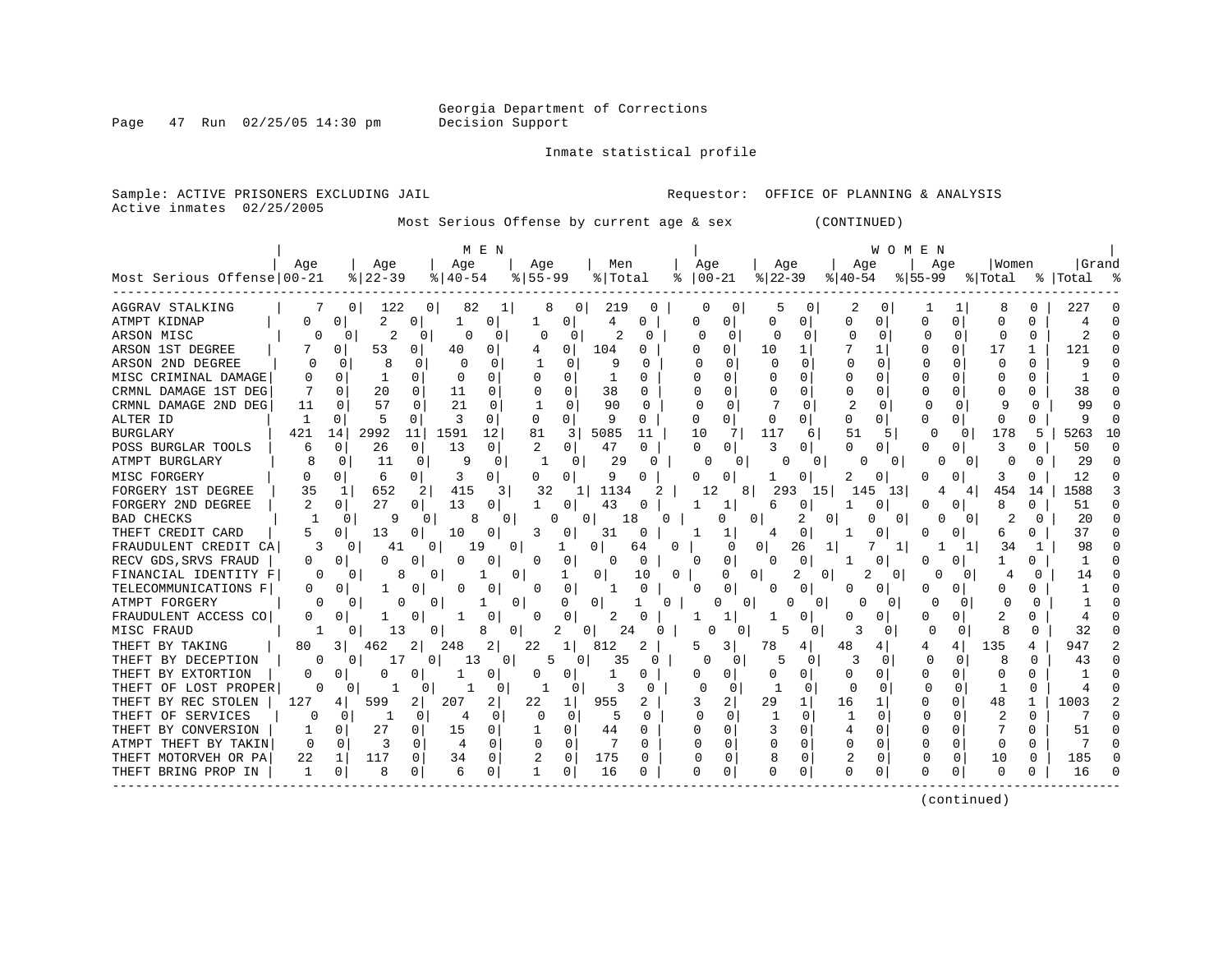Page 48 Run 02/25/05 14:30 pm

Inmate statistical profile

Sample: ACTIVE PRISONERS EXCLUDING JAIL **Requestor:** OFFICE OF PLANNING & ANALYSIS

Active inmates 02/25/2005

Most Serious Offense by current age & sex (CONTINUED)

|                            |              |                |              |          |              | M E N    |                |                |                 |          |    |           |          |                |              |          | W O M E N    |             |              |          |              |                |        |
|----------------------------|--------------|----------------|--------------|----------|--------------|----------|----------------|----------------|-----------------|----------|----|-----------|----------|----------------|--------------|----------|--------------|-------------|--------------|----------|--------------|----------------|--------|
|                            | Aqe          |                | Aqe          |          | Aqe          |          |                | Aqe            |                 | Men      |    | Age       |          |                | Age          |          | Aqe          |             | Aqe          | Women    |              | <b>Grand</b>   |        |
| Most Serious Offense 00-21 |              |                | $ 22-39$     |          | $8140 - 54$  |          | $8155 - 99$    |                | % Total         |          | ిక | $00 - 21$ |          | $ 22-39$       |              | $ 40-54$ |              | $8155 - 99$ |              | % Total  |              | %   Total      |        |
| THEFT RECV PROP OUT        | 2            | $\Omega$       |              | O        | 0            | 0        |                | 0              | 3               | 0        |    |           | 0        |                | 0            | 0        | O            |             | 0            |          |              |                |        |
| LIVESTOCK THEFT            |              | 0              |              | 0        | 0            | 0        | N              | 0              |                 |          |    | 0         | 0        | 0              | 0            | 0        | 0            | C           | $\mathbf 0$  | Ω        | $\Omega$     | 1              |        |
| THEFT BY SHOPLIFTING       | 4            | O              | 196          |          | 274          | 2        | 37             | $\overline{2}$ | 511             | 1        |    |           | 1        | 78             | 4            | 82       |              | 5           | 5            | 166      | 5            | 677            |        |
| ENTERING VEHICLE           | 37           |                | 96           | 0        | 57           | 0        | $\overline{2}$ | 0 <sup>1</sup> | 192             | $\Omega$ |    | $\cap$    | 0        | $\mathfrak{D}$ | 0            | $\Omega$ | $\Omega$     | $\cap$      | 0            | 2        | $\cap$       | 194            | $\cap$ |
| <b>ROBBERY</b>             | 280          | 9              | 1310         | 5        | 419          | 3        | 32             | 1              | 2041            | 4        | 16 |           | 11       | 94             | 5            | 27       | 2            |             |              | 138      | 4            | 2179           |        |
| ARMED ROBBERY              | 450          | 15             | 3199         | 11       | 867          | 6        | 83             | 4              | 4599            | 10       |    | 14        | 10       | 78             |              | 24       | 2            |             | -1           | 117      | 4            | 4716           | q      |
| ROBBERY BY FORCE           | 38           |                | 84           | 0        | 10           | 0        |                | 0              | 132             | 0        |    | 3         | 2        |                | <sup>0</sup> |          | n            | $\Omega$    | $\Omega$     | 9        | U            | 141            |        |
| ROBBERY BY INTIMIDAT       | 39           | 1              | 107          | 0        | 26           | $\Omega$ | <sup>0</sup>   | O              | 172             | 0        |    |           | 1        | 11             | 1            | U        |              |             | $\mathbf{1}$ | 13       | U            | 185            |        |
| ROBBERY BY SUDDEN SN       | 13           | $\Omega$       | 65           | $\Omega$ | 25           | $\Omega$ | 2              | $\Omega$       | 105             | 0        |    | $\Omega$  | $\Omega$ | 4              | $\Omega$     |          | O            | O           | 0            | 5        | <sup>0</sup> | 110            |        |
| HIJACKING MOTOR VEHI       | 10           | $\Omega$       | 22           | $\Omega$ |              | $\Omega$ | $\Omega$       | $\Omega$       | 33              | 0        |    | O.        | 0        |                | 0            | 0        | U            | O           | $\Omega$     |          | 0            | 34             |        |
| ATMPT ROBBERY              |              | 0              | 20           | $\Omega$ | 8            | $\Omega$ | $\Omega$       | 0              | 35              | $\Omega$ |    | $\Omega$  | $\Omega$ |                | $\Omega$     | 0        | $\Omega$     | $\Omega$    | $\Omega$     |          | $\Omega$     | 36             |        |
| ATMPT ARMED ROBBERY        | 17           | $\mathbf{1}$   | 49           | 0        | 6            | 0        | 0              | 0              | 72              | O        |    |           | 1        | 3              | 0            | 0        | U            |             | 0            | 5        | N            | 77             |        |
| MISC SEXUAL OFFENSE        | 3            | $\Omega$       | 16           | $\Omega$ | 9            | 0        |                | O              | 29              | U        |    | U         | 0        | $\Omega$       | 0            |          | O            |             |              | O        | O            | 29             |        |
| <b>RAPE</b>                | 32           | 1              | 737          | 3 I      | 857          | 6        | 160            | 7              | 1786            | 4        |    | 0         | 0        |                | 0            | 2        | 0            |             |              | 4        | N            | 1790           |        |
| SODOMY                     | O            | <sup>0</sup>   | 11           | 0        |              | $\Omega$ | 4              | O.             | 22              |          |    |           | $\Omega$ |                | 0            |          | Λ            |             |              |          | $\Omega$     | 23             |        |
| <b>AGGRAV SODOMY</b>       |              | $\Omega$       | 86           | 0        | 100          |          | 47             | 2              | 238             |          |    | O         | 0        |                | 0            |          | O            |             |              | 3        | Ω            | 241            | C      |
| <b>INCEST</b>              |              | U              | 51           | $\Omega$ | 74           | 1        | 26             |                | 158             |          |    |           | 0        |                | 0            |          | 2<br>O       |             |              | 4        | 0            | 162            |        |
| <b>BIGAMY</b>              |              | $\Omega$       | 1            | O        |              | 0        | 1              | 0              | 3               | 0        |    | n         | 0        | <sup>0</sup>   | 0            | Ω        | 0            | O           |              | U        |              | 3              |        |
| AGGRAV SEXUAL BATTER       |              | <sup>0</sup>   | 48           | O        | 53           | 0        |                | 15             | 1               |          | 0  |           | O        | 0              | 0<br>0       |          | 0            |             |              | 2        | $\Omega$     | 119            |        |
| PIMPING A MINOR UNDE       | 1            |                | 3            | 0        | <sup>0</sup> | 0        | O              | $\Omega$       | 4               |          |    | O         | 0        |                | $\Omega$     | 0        | U            | O           |              |          | 0            |                |        |
| PANDERING BY COMPULS       | O            | O              | 0            | 0        |              |          | 0              | 0              | 0               |          | 0  |           | 0        | $\Omega$       | 0<br>O.      |          | 0<br>0       |             | ∩<br>0       | O        | 0            |                |        |
| STATUTORY RAPE             | 85           | 3              | 524          | 2        | 107          | 1        | 21             | 1              | 737             |          |    |           | 0        | 4              | 0            | 2        | 0            | O           | $\Omega$     | 6        | 0            | 743            |        |
| CHILD MOLESTATION          | 113          | 4              | 1008         | 4        | 823          |          | 6              | 296            | 13 <sup>1</sup> | 2240     | 5  |           | 1<br>2   | 24             |              | 14       |              |             | -1           | 41       | 1            | 2281           |        |
| ENTICING CHILD-INDEC       | 4            | $\overline{0}$ | 45           | 0        | 29           | $\Omega$ | 11             | 0              | 89              | $\Omega$ |    | O         | 0        | 4              | 0            | O        | 0            | U           | 0            | 4        | 0            | 93             |        |
| AGGRAV CHILD MOLESTA       | 28           | $\mathbf{1}$   | 493          |          | 536          |          | 170<br>4       |                | 7 I<br>1227     | 3        |    | O         | 0        |                | 0            | 13       |              | 0           | $\Omega$     | 21       | $\mathbf{1}$ | 1248           |        |
| SEXL/ASSLT/AGN/PERS/       | $\Omega$     | 0              | $\mathbf{1}$ | 0        |              | 0        | 0              | 0              | $\overline{2}$  |          |    |           | 0        |                | $\Omega$     | O        | 0            | U           | 0            | $\Omega$ | $\Omega$     | $\overline{2}$ |        |
| SOLICIT SODOMY FROM        | <sup>0</sup> | $\Omega$       | <sup>0</sup> | $\Omega$ | -1           | 0        |                | 1<br>$\Omega$  | 2               | O        |    | O         | 0        | <sup>0</sup>   | $\Omega$     | O        | $\Omega$     | O           | $\Omega$     | O        | $\Omega$     | $\mathcal{D}$  | n      |
| SEX OFFENDER FAIL RE       | 0            | 0              | 13           | 0        | 5            | 0        | U              | 0              | 18              | O        |    |           | 0        |                | $\Omega$     | 0        | O            | $\Omega$    | 0            | U        | 0            | 18             | n      |
| ENTICE CHILD, ATTEMP       |              | 0              | O            |          | O            | 0        |                |                |                 |          |    |           | 0        |                | 0            | n        | 0            |             | O            |          |              |                | C      |
| ATMPT RAPE                 | 2            | $\Omega$       | 13           |          | 8            | 0        | O              | 0              | 23              | U        |    | O         | 0        | <sup>0</sup>   | $\Omega$     | U        | O            | $\Omega$    |              | C        | U            | 23             |        |
| ATMPT AGGRAV SODOMY        |              | O              | 3            | n        |              | 0        | $\Omega$       | $\Omega$       | 6               | $\Omega$ |    | U         | $\Omega$ | $\Omega$       | O            | $\Omega$ | <sup>0</sup> | $\Omega$    | O            | $\cap$   | U            | б              |        |
| ATMPT CHILD MOLESTAT       | 0            | 0              | 5            | 0        | -1           | 0        | U              | $\Omega$       | 6               | 0        |    | U         | 0        | $\Omega$       | $\Omega$     | O        | O            | $\Omega$    | $\Omega$     | U        | 0            | 6              |        |
| AGG ASLT W ATMPT TO        |              | 0              | 12           | $\Omega$ | 3            | $\Omega$ | $\Omega$       | $\Omega$       | 16              | $\Omega$ |    |           | $\Omega$ | O              | 0            | $\Omega$ | O            | O           | $\Omega$     | O        | 0            | 16             |        |
| AGG SEX BATTERY ATMP       | 0            | 0              |              | $\Omega$ |              | 0        | $\Omega$       | $\Omega$       | $\overline{2}$  | O        |    | U         | 0        |                | $\Omega$     | U        | 0            | $\Omega$    | $\Omega$     | C        | U            | 2              |        |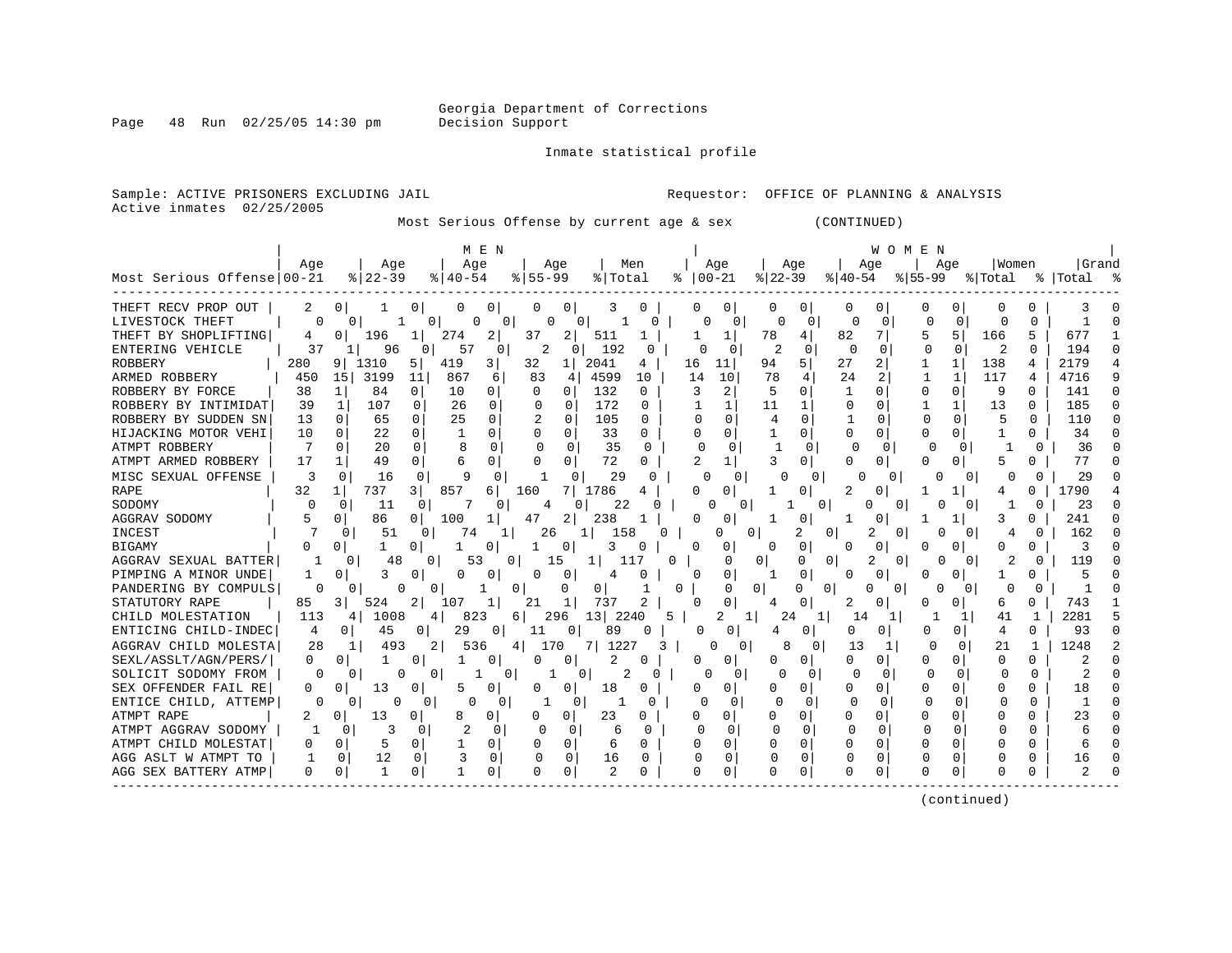Georgia Department of Corrections

Page 49 Run 02/25/05 14:30 pm

#### Inmate statistical profile

Active inmates 02/25/2005

Sample: ACTIVE PRISONERS EXCLUDING JAIL **Requestor:** OFFICE OF PLANNING & ANALYSIS

Most Serious Offense by current age & sex (CONTINUED)

| Most Serious Offense 00-21 | Age      |                | Age<br>$8   22 - 39$ |                | M E N<br>Age<br>$8   40 - 54$ |          | Age<br>$8 55-99$ |                | Men<br>% Total |               | ႜ | Age<br>$ 00-21$ |                      | Age<br>$ 22-39$ |                | Age<br>$ 40-54 $ | WOMEN                    | Age<br>$ 55-99$ |             | Women<br>% Total |              | Grand<br>%   Total |   |
|----------------------------|----------|----------------|----------------------|----------------|-------------------------------|----------|------------------|----------------|----------------|---------------|---|-----------------|----------------------|-----------------|----------------|------------------|--------------------------|-----------------|-------------|------------------|--------------|--------------------|---|
| MISC OBSCENITY             | 0        | 0              |                      | 0              | 0                             | 0        |                  | 0              | 0 I            |               | 0 | 0               | 0 <sup>1</sup>       | 0               | 0              | 0                | 0                        | <sup>0</sup>    | 0           | 0                |              |                    |   |
| EXHIB SEX SHOWS TO M       | $\Omega$ | $\Omega$       | $\Omega$             | $\Omega$       | 0                             | 0        |                  | 0              |                | $\Omega$      |   | 0               | $\Omega$             | 0               | $\Omega$       | $\Omega$         | 0                        | 0               | 0           | 0                | $\Omega$     |                    |   |
| FALSE SWEARNG WRITTN       | U        | $\Omega$       |                      | 0              | $\Omega$                      | 0        | 0                | 0              |                | 0             |   | <sup>n</sup>    | 0                    | 0               | 0              | $\Omega$         | 0                        | $\mathbf 0$     | $\mathbf 0$ | $\Omega$         | $\Omega$     |                    |   |
| BRIBERY GOVT OFFICER       | O        | $\Omega$       | 4                    | 0              | O                             | 0        | U                | $\Omega$       | 4              | $\Omega$      |   | <sup>0</sup>    | $\Omega$             | $\cap$          | 0              | O                | 0                        | O               | $\Omega$    | $\Omega$         | $\Omega$     |                    | C |
| INFLUENCE LEGISLATIV       | O        | $\Omega$       | U                    | $\Omega$       |                               | $\Omega$ | <sup>0</sup>     | $\Omega$       |                | 0             |   | $\Omega$        | $\Omega$             | ∩               | 0              | O                | 0                        | $\Omega$        | $\Omega$    | 0                | 0            |                    |   |
| DEFRAUDING STATE           | $\Omega$ | O              | $\Omega$             | $\Omega$       | U                             | 0        | $\Omega$         | 0              | $\Omega$       | $\Omega$      |   | 0               | 0                    |                 | 0              | 3                | 0                        | $\Omega$        | $\Omega$    | 3                | $\cap$       | 3                  |   |
| INFLUENCING WITNESS        | $\Omega$ | $\Omega$       | 2                    | $\Omega$       | $\Omega$                      | $\Omega$ | <sup>0</sup>     | 0              | 2              | $\Omega$      |   | $\cap$          | $\Omega$             | $\mathbf{1}$    | $\Omega$       | $\Omega$         | $\Omega$                 | $\Omega$        | $\Omega$    | 1                | $\Omega$     | 3                  |   |
| OBSTR OF LAW ENF OFF       | 53       | 2              | 473                  | $\overline{2}$ | 142                           | 1        | 8                | $\mathbf 0$    | 676            | 1             |   | 3               | ا 2                  | 28              |                | 17               | $\overline{2}$           | 0               | $\Omega$    | 48               | $\mathbf{1}$ | 724                |   |
| PERJURY                    | O        | 0              | 2                    | $\Omega$       | 1                             | $\Omega$ | 0                | $\mathbf 0$    | 3              | $\Omega$      |   | $\Omega$        | $\Omega$             | $\mathbf{1}$    | $\Omega$       | $\Omega$         | $\Omega$                 | $\Omega$        | $\mathbf 0$ | $\mathbf{1}$     | $\Omega$     | 4                  |   |
| <b>FALSE SWEARING</b>      | 0        | $\Omega$       | 1                    | $\Omega$       | 0                             | $\Omega$ | $\Omega$         | $\Omega$       | $\mathbf{1}$   | $\Omega$      |   | O               | 0                    | $\Omega$        | $\Omega$       | $\Omega$         | $\Omega$                 | U               | $\Omega$    | $\Omega$         | $\Omega$     | $\mathbf{1}$       |   |
| IMPERSONATING OFFICE       | $\cap$   | $\Omega$       | 3                    | O              | $\mathbf{1}$                  | $\Omega$ | $\Omega$         | $\Omega$       | 4              | $\Omega$      |   | $\Omega$        | 0                    | $\Omega$        | $\Omega$       | $\Omega$         | $\Omega$                 | U               | $\mathbf 0$ | $\Omega$         | $\Omega$     | 4                  | ſ |
| <b>EMBRACERY</b>           | $\Omega$ | $\Omega$       | 1                    | $\Omega$       | $\Omega$                      | $\Omega$ | 0                | $\Omega$       | $\mathbf{1}$   | 0             |   | $\Omega$        | $\Omega$             | $\Omega$        | $\Omega$       | $\Omega$         | $\Omega$                 | $\Omega$        | $\Omega$    | O                | $\Omega$     |                    |   |
| FALSE STATEMENTS GOV       | O        | $\Omega$       | 16                   | $\Omega$       | 2                             | 0        |                  | $\Omega$       | 19             | $\Omega$      |   | <sup>0</sup>    | $\Omega$             | 5               | $\Omega$       | 4                | $\Omega$                 | O               | $\Omega$    | 9                | $\Omega$     | 28                 |   |
| IMPERSNTNG IN LEGAL        | U        | $\mathbf 0$    | $\overline{2}$       | $\Omega$       | $\mathbf{1}$                  | $\Omega$ | $\Omega$         | $\mathbf 0$    | $\mathcal{R}$  | $\Omega$      |   | $\cap$          | 0                    | $\Omega$        | $\Omega$       | U                | $\Omega$                 | $\cap$          | 0           | $\cap$           | $\Omega$     | 3                  |   |
| <b>ESCAPE</b>              |          | $\Omega$       | 65                   | $\Omega$       | 22                            | $\Omega$ | 2                | $\Omega$       | 96             | 0             |   | 1               | 1 <sup>1</sup>       | 5               | $\Omega$       | 1                | $\Omega$                 | $\Omega$        | 0           |                  | 0            | 103                |   |
| AIDING ESCAPE              | $\Omega$ | $\Omega$       | $\Omega$             | $\Omega$       | -1                            | $\Omega$ | 0                | $\Omega$       |                | 0             |   | 0               | $\Omega$             | O               | 0              |                  | 0<br>0                   | 1               | 1           |                  | $\Omega$     | 2                  |   |
| HINDERING APPREH OR        | 0        | 0              | 6                    | $\mathbf{0}$   | $\mathbf{1}$                  | 0        | 0                | 0              |                | 0             |   | $\mathbf 0$     | 0                    | $\Omega$        | 0              | 2                | 0                        | 0               | 0           |                  | $\Omega$     | 9                  |   |
| MUTINY IN PENAL INST       | $\Omega$ | $\Omega$       | $\mathfrak{D}$       | $\Omega$       | $\Omega$                      | $\Omega$ | $\Omega$         | <sup>0</sup>   |                | $\mathcal{D}$ | 0 |                 | $\Omega$<br>$\Omega$ |                 | $\Omega$       | $\Omega$         | $\Omega$<br><sup>0</sup> | $\Omega$        | $\Omega$    | $\Omega$         | $\Omega$     | $\mathfrak{D}$     |   |
| <b>BAIL JUMPING</b>        | U        | 0              | 3                    | $\Omega$       | 4                             | 0        | 0                | 0              |                | 0             |   | 0               | 0                    | $\Omega$        | 0              | 0                | 0                        | U               | 0           | ∩                | 0            | 7                  | C |
| ATMPT ESCAPE               | $\cap$   | $\Omega$       | 1                    | $\Omega$       | $\Omega$                      | $\Omega$ | O                |                | $\mathbf 0$    |               | 0 |                 | 0                    | 0               | O              | $\Omega$         | $\mathbf 0$              | $\Omega$        | 0           | $\Omega$         | $\Omega$     |                    |   |
| FALSE PUBLIC ALARM         | $\Omega$ | $\Omega$       | $\Omega$             | 0              | $\Omega$                      | 0        | $\cap$           | $\Omega$       | $\cap$         | $\Omega$      |   | $\Omega$        | $\Omega$             | $\cap$          | $\Omega$       | $\mathbf{1}$     | 0                        | O               | 0           |                  | $\Omega$     | 1                  |   |
| CRMNL INTERFERE GOVT       | 3        | $\Omega$       | 35                   | $\Omega$       | 13                            | 0        |                  | 2              | 0              | 53            | 0 |                 | $\Omega$             | 0               | 3              | 0                | 0<br>O                   | 0               | 0           | 3                | $\Omega$     | 56                 |   |
| DOGFIGHTING                | O        | $\Omega$       |                      | $\Omega$       | $\Omega$                      | 0        | U                | 0              | 1              | $\mathbf 0$   |   | $\Omega$        | $\mathbf 0$          | $\Omega$        | 0              | $\Omega$         | 0                        | U               | $\Omega$    | $\Omega$         | <sup>0</sup> | 1                  | C |
| BUS HIJACKING              | 0        | $\mathbf{0}$   |                      | $\mathbf{0}$   | 0                             | $\Omega$ |                  | 0              | 0 <sup>1</sup> | $\mathbf{1}$  | 0 |                 | 0<br>0               |                 | 0<br>0         |                  | 0<br>0                   | 0               | 0           | 0                | 0            | $\mathbf{1}$       |   |
| REMOVAL BAGGAGE, CARG      | O        | $\overline{0}$ | 1                    | 0              | 4                             | 0        | ∩                | $\mathbf 0$    | 5              | $\mathbf 0$   |   | $\cap$          | $\Omega$             | $\Omega$        | 0              | O                | 0                        | O               | 0           | $\Omega$         | $\Omega$     | 5                  |   |
| CRUELTY TO CHILDREN        | ζ        | $\Omega$       | 168                  | 1              | 64                            | $\Omega$ |                  | 5              | $\Omega$       | 240           | 1 | ς               | 2                    | 59              | 3              | 9                | 1                        | $\Omega$        | $\Omega$    | 71               | 2            | 311                |   |
| ATMPT CRUELTY TO CHI       | $\Omega$ | $\Omega$       | $\Omega$             | 0              |                               | 0        | $\Omega$         | 0              |                | $\Omega$      |   | O               | $\Omega$             | $\Omega$        | $\Omega$       | 0                | 0                        | 0               | $\Omega$    | $\Omega$         | $\Omega$     | $\mathbf{1}$       | n |
| SEX EXPLOITATION CHI       | U        | $\Omega$       | q                    | 0              | 7                             | 0        | 5                | 0              | 21             | $\Omega$      |   | U               | 0                    |                 | 0              |                  | 0                        | $\Omega$        | $\Omega$    | 2                | $\Omega$     | 23                 |   |
| ABANDONMENT OF CHILD       | $\Omega$ | $\Omega$       | 1                    | 0              | 3                             | 0        | $\Omega$         | $\Omega$       | 4              | $\Omega$      |   | <sup>0</sup>    | 0                    | 1               | $\Omega$       | $\Omega$         | 0                        | O               | $\Omega$    | 1                | $\Omega$     | 5                  |   |
| CNTRBTNG DELINOENCY        | 0        | 0              | 0                    | 0              | 0                             | 0        | 0                | $\mathbf{0}$   | 0              | 0             |   | $\Omega$        | 0                    | -1              | $\Omega$       | $\Omega$         | $\Omega$                 | $\Omega$        | $\Omega$    | 1                | $\Omega$     | 1                  |   |
| MISC WEAPON/EXPLOSIV       |          | $\circ$        | 8                    | 0              | 1                             | 0        |                  | 0 <sup>1</sup> | 11             | 0             |   | 0               | 0                    | 0               | $\overline{0}$ | 0                | $\overline{0}$           | 0               | 0           | $\mathbf 0$      | $\Omega$     | 11                 |   |
| CARRY CONCEALED WEAP       | $\Omega$ | 0              | $\mathbf 1$          | $\Omega$       | 4                             | $\Omega$ | $\Omega$         | $\Omega$       | 5              | $\Omega$      |   | $\Omega$        | $\Omega$             | $\Omega$        | $\Omega$       | $\Omega$         | $\Omega$                 | $\Omega$        | $\Omega$    | 0                | $\Omega$     | 5                  |   |
| POSS OF FIREARM DUR        | 10       | 0              | 156                  | 1              | 48                            | 0        |                  | 0              | 221            | 0             |   | $\Omega$        | 0                    | 6               | 0              | 2                | 0                        | U               | 0           | 8                | $\Omega$     | 229                |   |
| POSS OF CERTAIN WEAP       | 2        | $\overline{0}$ | 19                   | 0              | 9                             | 0        | $\overline{4}$   | 0              | 34             | 0             |   | $\bigcap$       | 0                    | $\mathbf{1}$    | 0              | $\Omega$         | 0                        | $\Omega$        | $\mathbf 0$ |                  | <sup>0</sup> | 35                 |   |
|                            |          |                |                      |                |                               |          |                  |                |                |               |   |                 |                      |                 |                |                  |                          |                 | (continued) |                  |              |                    |   |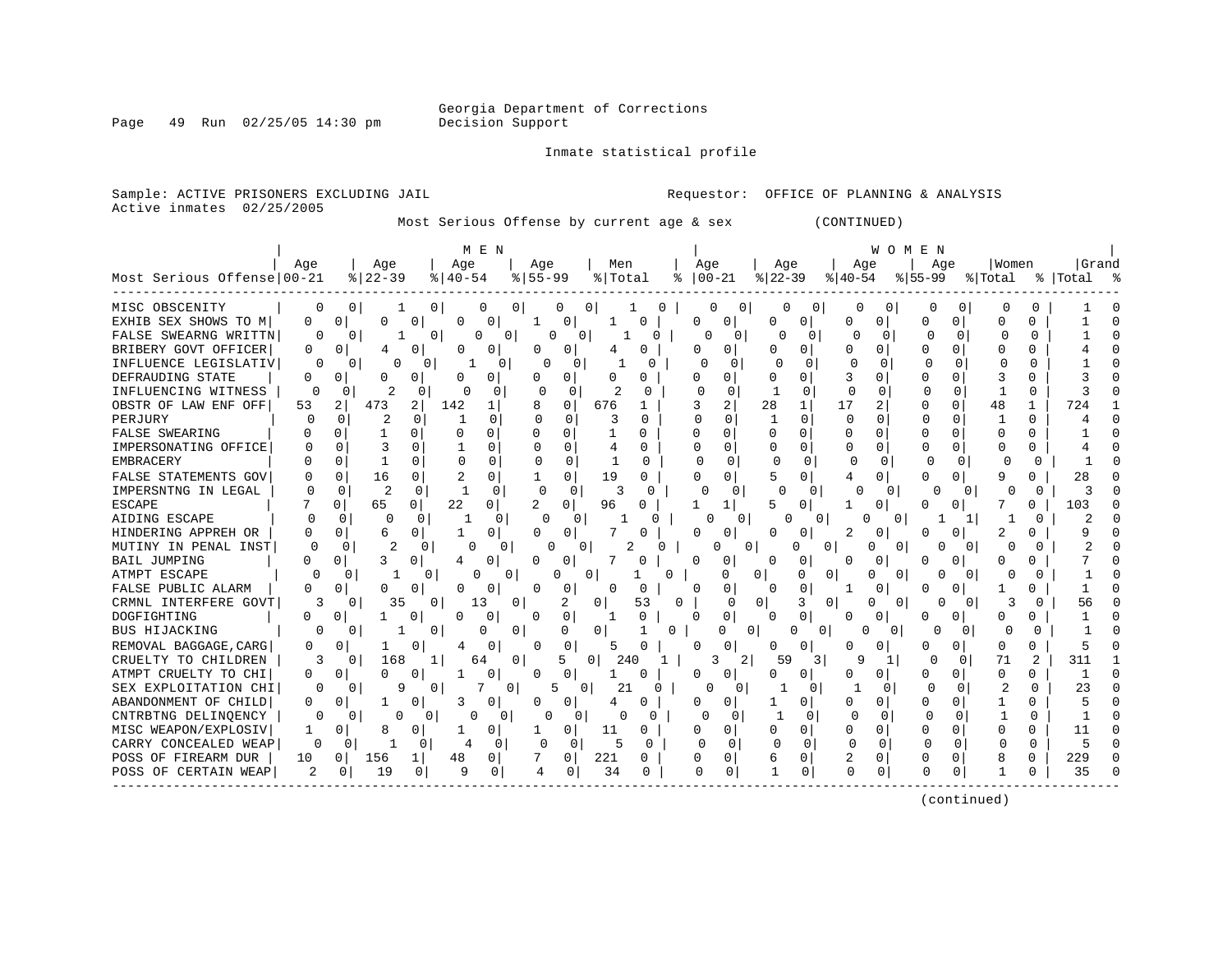Page 50 Run 02/25/05 14:30 pm

Inmate statistical profile

Active inmates 02/25/2005

Sample: ACTIVE PRISONERS EXCLUDING JAIL **Requestor:** OFFICE OF PLANNING & ANALYSIS

Most Serious Offense by current age & sex (CONTINUED)

|                            |              |                            |                       | M E N                    |                     | WOMEN                  |          |                      |                          |                |               |                                  |                     |              |                |  |
|----------------------------|--------------|----------------------------|-----------------------|--------------------------|---------------------|------------------------|----------|----------------------|--------------------------|----------------|---------------|----------------------------------|---------------------|--------------|----------------|--|
|                            | Aqe          | Age                        | Age                   |                          | Age                 | Men                    |          | Age                  | Age                      |                | Age           | Aqe                              |                     | Women        | Grand          |  |
| Most Serious Offense 00-21 |              | $8$   22-39                | $8140 - 54$           | $8155 - 99$              |                     | % Total                |          | $8   00 - 21$        | $ 22 - 39 $              | % 40-54        |               |                                  | $ 55-99 \t{ Total}$ |              | %   Total      |  |
| POSS FIREARM CONVCT        | 20           | 516<br>$1\vert$            | 205<br>$\overline{2}$ | 2 <br>33                 | 11                  | 774<br>2               |          | 0<br>0               | 11<br>1                  | 9              |               | 0                                | 20                  |              | 794            |  |
| CARRY WEAPON AT SCHO       | 3            | 7<br>$\Omega$              | 0                     | <sup>n</sup><br>$\Omega$ | U<br><sup>o</sup>   | 10                     | 0        | O<br>$\Omega$        | 1                        | 0<br>n         | 0             | ∩                                | $\Omega$            | $\Omega$     | 11             |  |
| POSS WEAPON BY PRISO       | 3            | ∩<br>2                     | 0                     | 0<br><sup>0</sup>        | O                   | 5                      |          | 0<br>n               | 0                        | n              | U             | 0<br>n                           |                     | 0            |                |  |
| CRUELTY TO ANIMALS         |              | 0                          | O<br>Λ                | <sup>o</sup>             | O                   |                        |          |                      | ∩                        | U<br>0         |               | $\Omega$                         | $\Omega$<br>U       | $\Omega$     |                |  |
| AGGRAV CRUELTY TO AN       | 0            | O                          | O                     | 0                        |                     | 3                      |          | U                    | 0                        | 0              | U             |                                  |                     |              |                |  |
| EAVESDROP & SURVEILL       | O            | 0                          | <sup>o</sup><br>O     | O                        |                     | N                      |          | <sup>0</sup>         | $\Omega$                 |                | O             | ∩                                |                     |              |                |  |
| PEEPING TOM                | 6            | 10<br><sup>0</sup>         | U                     | 0                        | 0                   | 26<br>$\Omega$         |          | 0                    | U                        | <sup>0</sup>   | ∩             | ∩<br><sup>n</sup>                | $\cap$              | ∩            | 26             |  |
| RACKETEERING               | 2            | 36                         | 21<br>0               | 0                        | $\Omega$            | 66<br>$\Omega$         |          | O<br><sup>0</sup>    | q<br>$\Omega$            | 11             | 1             | $\overline{a}$<br>$\overline{a}$ | 22                  | 1            | 88             |  |
| S/D NARCOTICS OPIATE       | 3            | 38<br>$\Omega$             | 47<br>0               | 0                        | $\Omega$            | 94<br>0                |          | 1                    | 3<br>$\Omega$            | 1              | <sup>0</sup>  |                                  | 6                   | 0            | 100            |  |
| S/D DEP STIM CNTRF D       | 13           | 168<br>$\Omega$            | 70<br>1               |                          | $\Omega$            | 258                    |          | $\mathbf{1}$         | 23<br>$\mathbf{1}$       | 18             |               | $\Omega$<br>$\Omega$             | 42                  | 1            | 300            |  |
| S/D OF LSD                 | $\Omega$     | $\Omega$                   | 0<br>$\Omega$         | $\Omega$<br>$\Omega$     | 0                   | 1<br>$\Omega$          |          | $\Omega$<br>$\Omega$ | $\Omega$<br>$\Omega$     | $\Omega$       | $\Omega$      | 0<br>$\Omega$                    | 0                   | 0            |                |  |
| S/D OF MARIJUANA           | 21           | 203<br>1                   | 62                    | 11<br>0                  | $\Omega$            | 297<br>1               |          | $\Omega$<br>0        | $\Omega$                 | 3              | <sup>0</sup>  | 0<br>$\Omega$                    | 10                  | 0            | 307            |  |
| POSS NARCOTICS OPIAT       | 8            | $\Omega$<br>106            | $\Omega$<br>58        | $\Omega$<br>8            | $\Omega$            | 180<br>0               |          | $\cap$<br>$\Omega$   | 16<br>$\mathbf{1}$       | 1.5            |               | $\Omega$                         | 31                  | 1            | 211            |  |
| POSS DEP STIM CNTRF        | 28           | 394<br>1                   | 153<br>$\mathbf{1}$   | 1                        | $\Omega$            | 582                    |          | 3                    | 58<br>3                  | 21             | 2.            | $\Omega$<br>0                    | 83                  | 3            | 665            |  |
| POSS OF LSD                | $\Omega$     | $\Omega$<br>3              | 0<br>2                | $\Omega$<br>$\cap$       | 0                   | $\Omega$               |          | $\Omega$<br>0        |                          | 0<br>U         |               | $\Omega$                         | 0                   | $\Omega$     | 6              |  |
| POSS OF MARIJUANA          | 33           | 233<br>1                   | 48                    | <sup>o</sup>             | 0                   | 321                    |          | 0<br>O               | 15<br>1                  | б              |               |                                  | 22                  |              | 343            |  |
| ILLEGAL POSS/MANF LI       | $\Omega$     | 0<br>O                     | 0                     | 0<br>N                   |                     | U                      |          | U                    |                          |                |               |                                  |                     | 0            |                |  |
| ILLEGAL ATTM TO OBT        | 0            | 0                          | 3<br>0                | 0<br><sup>0</sup>        | 0                   | 5<br>C                 |          | <sup>0</sup><br>0    | O<br>4                   | 4              |               | n                                | 8                   |              | 13             |  |
| VIOL GA CNTRL SBST A       | $\Omega$     | 20<br>$\Omega$             | 0<br>12               |                          | <sup>0</sup>        | 32                     | U        | U<br>0               |                          | $\Omega$       | $\Omega$      |                                  |                     | U            | 33             |  |
| VIOL DNGROUS DRGS AC       | 0            | $\overline{2}$<br>$\Omega$ | 0<br>O                | 0<br>$\Omega$            | $\Omega$            | 2                      |          | 0<br>O               | 0<br>O                   | 0              | O             | O<br>O                           | O                   |              | $\overline{a}$ |  |
| UNLWFL MFG/DEL/DIST        |              | 19<br>0                    | $\Omega$              | $\Omega$                 | 0<br>O              | 25                     |          | O                    | 0<br>O                   | 0              | $\Omega$<br>U | U                                | <sup>0</sup><br>O   | 0            | 25             |  |
| POSS DRUG RELATED MA       |              | O<br>0                     | 0                     | 0                        | $\Omega$            | 2<br>0                 |          | 0<br>0               | $\Omega$<br>$\Omega$     | 0              | 0             | 0<br>O                           | O                   | 0            | 2              |  |
| S/D CONT SUB PUBLIC        | 6            | 79<br>0                    | 17<br>0               | 0                        | 01<br>4             | 106                    | $\Omega$ |                      | 2                        | 0              | $\Omega$      | O                                | $\Omega$<br>б       | O            | 112            |  |
| S/D CONT SUB SCHOOL        | 0            | 32<br>$\Omega$             | 0<br>Q                | 3<br>0                   | 0                   | 44<br>O                |          | 0<br>∩               | $\Omega$                 |                | 0             | 0                                | 3                   | ∩            | 47             |  |
| S/D COCAINE                | 67           | 1041<br>2 I                | 430<br>4              | 3                        | 31                  | 1569<br>1 <sup>1</sup> | 3        | 4                    | 3 <sup>1</sup><br>52     | 3<br>43        | 4             |                                  | 100                 | 3            | 1669           |  |
| POSS OF COCAINE            | 137          | 1462<br>4                  | 5 I<br>591            | 53<br>4                  | 2                   | 2243<br>5              |          | 4<br>б               | 148<br>7                 | 89             | 8             |                                  | 245                 | 7            | 2488           |  |
| ATMPT VIOL SUBSTANCE       | 3            | 70<br>0                    | 25<br>U               | $\Omega$                 | 2<br>0 <sup>1</sup> | 100                    | 0        |                      | 8                        | 4<br>0         | 0             | O                                | 13<br>0             | $\Omega$     | 113            |  |
| MISC DRUGS TRAFFICKI       | 12           | $\Omega$<br>366            | 107                   | 19<br>1                  | 1                   | 504                    |          | 3<br>2               | 25<br>1                  | 17             | 2             |                                  | 46                  | $\mathbf{1}$ | 550            |  |
| TRAF COCAINE LESS 20       | 14           | 338<br>0 <sup>1</sup>      | 82                    | 1                        | q<br>0              | 443                    |          | 0                    | 14                       |                |               | <sup>0</sup>                     | 21<br>0             |              | 464            |  |
| TRAF COCAINE 201-400       |              | $\Omega$<br>67             | 18<br>01              | 0<br>3                   | 0                   | 90<br>0                |          | 0<br>0               | 6                        | 3              |               | $\Omega$<br>O                    | 9                   | $\cap$       | 99             |  |
| TRAF COCAINE 401+ GM       | $\mathbf{1}$ | $\Omega$<br>89             | 27<br>$\Omega$        | $\Omega$                 | 0                   | 124<br>$\Omega$        |          | $\cap$<br>$\Omega$   | $\mathsf{R}$<br>$\Omega$ | $\mathfrak{D}$ | $\Omega$      | $\Omega$<br>$\Omega$             | 10                  | $\cap$       | 134            |  |
| TRAF NARCOTIC LESS 1       | 0.           | $\Omega$                   | $\Omega$<br>3         | 0<br>0                   | $\Omega$            | 5<br>0                 |          | 0<br>O               | $\Omega$                 | 0              | $\Omega$      | $\Omega$<br>$\Omega$             | -1                  | 0            | 6              |  |
| TRAF NARCOTIC 15-28        | $\Omega$     | $\overline{0}$             | 0                     | $\Omega$<br>O            | 0                   | 2<br>$\Omega$          |          | $\Omega$<br>$\Omega$ | $\mathbf{0}$<br>$\Omega$ | $\Omega$       | $\Omega$      | $\Omega$<br>$\Omega$             | $\Omega$            | <sup>0</sup> | 2              |  |
| TRAF NARCOTIC 29+ GM       |              | $\Omega$<br>9              | 0                     | 0<br><sup>0</sup>        | $\Omega$            | 12                     |          | 0<br>O               | 0                        |                | 0             | $\Omega$<br>$\Omega$             |                     | O            | 13             |  |
|                            |              |                            |                       |                          |                     |                        |          |                      |                          |                |               |                                  |                     |              |                |  |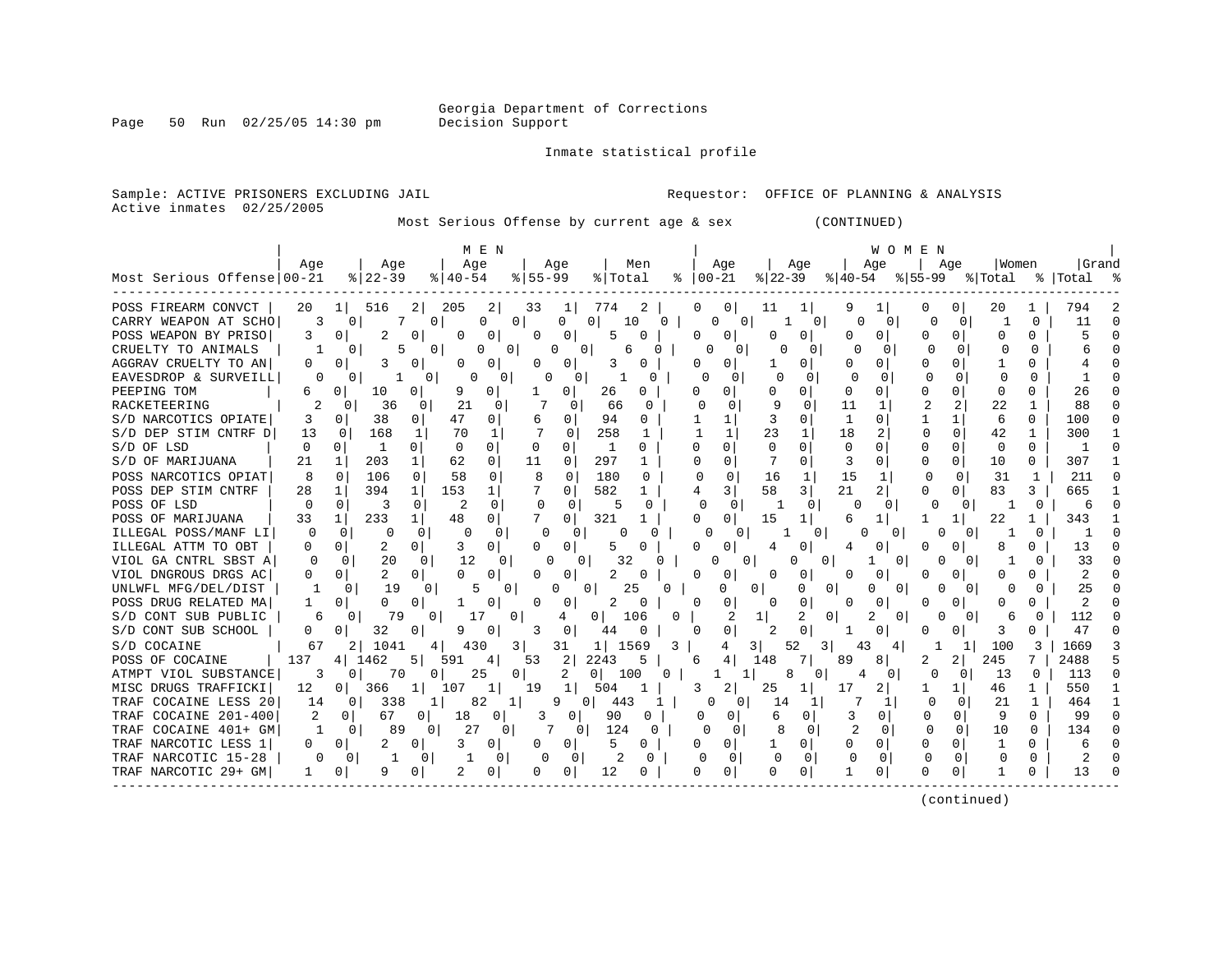Georgia Department of Corrections

Page 51 Run 02/25/05 14:30 pm Decision Support

#### Inmate statistical profile

Sample: ACTIVE PRISONERS EXCLUDING JAIL **Requestor:** OFFICE OF PLANNING & ANALYSIS Active inmates 02/25/2005

Most Serious Offense by current age & sex (CONTINUED)

|  |  |  |                                                                                                                                                                   | <b>WOMEN</b> |  |  |  |  |  |  |  |  |  |  |
|--|--|--|-------------------------------------------------------------------------------------------------------------------------------------------------------------------|--------------|--|--|--|--|--|--|--|--|--|--|
|  |  |  | $\frac{1}{2}$ age and $\frac{1}{2}$ age and $\frac{1}{2}$ age $\frac{1}{2}$ age $\frac{1}{2}$ age $\frac{1}{2}$ age $\frac{1}{2}$ $\frac{1}{2}$ and $\frac{1}{2}$ |              |  |  |  |  |  |  |  |  |  |  |

|       |                              | Aqe          |          | Age       |   | Age       |              | Age       |   | Men      |          |   | Aqe                   |   |    | Age        |              | Aqe       |                  | Aqe     |    | Women   | Grand     |  |
|-------|------------------------------|--------------|----------|-----------|---|-----------|--------------|-----------|---|----------|----------|---|-----------------------|---|----|------------|--------------|-----------|------------------|---------|----|---------|-----------|--|
|       | Most Serious Offense   00-21 |              |          | $ 22-39 $ |   | $ 40-54 $ |              | $8 55-99$ |   | % Total  |          |   | $\frac{1}{6}$   00-21 |   |    | $ 22-39 $  |              | $ 40-54 $ |                  | %∣55-99 |    | % Total | % Total % |  |
|       | TRAF MARIJNA 101-200         |              | $\Omega$ | 14        |   |           |              |           | 2 |          | 21       |   |                       |   | ÜΙ |            | $0 \cdot$    |           |                  |         |    |         | 22        |  |
| TRAF  | MARIJNA 2001-10              |              |          | 0         | 0 |           | 0            |           | 0 |          | $\Omega$ |   |                       | 0 |    | $\left($ ) | U            |           |                  |         | O  |         |           |  |
|       | TRAF AMPHTMINE 28-19         | O            |          | 30        |   | 14        | 0            |           |   | $\Omega$ | 45       | 0 |                       |   |    |            |              |           |                  |         |    |         | 49        |  |
|       | TRAF AMPHTMINE 200-3         |              |          |           | 0 |           | 0            |           | 0 | 6        |          |   |                       |   |    |            |              |           |                  |         |    |         |           |  |
|       | TRAF AMPHTMINE 400+          |              |          | Q         |   |           |              |           | 0 |          | 15       |   |                       |   |    |            |              |           |                  |         |    |         |           |  |
|       | CNSPIRE TRAFFIC CNTR         | $\mathbf{0}$ |          |           | 0 |           | $\Omega$     |           | 0 |          |          |   |                       |   |    |            |              |           |                  |         |    |         |           |  |
|       | USE COMM FACLTY VIO          | 0            |          | 2         |   |           |              |           |   |          |          |   |                       |   |    |            |              |           |                  |         |    |         |           |  |
|       | ATT/CONSPRCY COMMT C         |              |          | 14        | 0 | 10        |              |           |   | 24       |          |   |                       |   |    |            |              |           |                  |         |    |         | 28        |  |
|       | VIOL MOTOR VEHICLE L         |              |          | 31        |   | 26        |              | n         |   | 60       |          |   |                       |   |    |            |              |           |                  |         |    |         | 66        |  |
|       | CHOP SHOP VIOLATION          |              |          |           |   |           |              |           |   |          |          |   |                       |   |    |            |              |           |                  |         |    |         |           |  |
|       | DRVNG HABTL VIOLATOR         |              |          | 63        |   | 106       |              | 23        |   | 193      |          |   |                       |   |    |            |              |           |                  |         |    |         | 202       |  |
|       | HABIT TRAF VOIL/IMPA         |              |          |           |   |           | <sup>0</sup> |           |   | 11       | 0        |   |                       |   |    |            |              |           |                  |         |    |         | 11        |  |
|       | HABIT TRAF VIOL/OTHE         |              |          |           |   |           |              |           |   |          |          |   |                       |   |    |            |              |           |                  |         |    |         |           |  |
|       | MISC MRALS/PBLIC H/S         |              |          |           |   |           |              |           |   | 12       |          |   |                       |   |    |            |              |           |                  |         |    |         |           |  |
|       | MISC CORRECTIONL INS         |              |          |           |   |           |              |           |   |          |          |   |                       |   |    |            |              |           |                  |         |    |         |           |  |
|       | CONSPIRACY                   | 15           |          | 37        |   |           |              |           |   | 59       |          |   |                       |   |    |            |              |           |                  |         |    |         | 68        |  |
|       | CRMNL ATMPT                  |              |          | 14        |   | 10        |              |           |   | 29       |          |   |                       |   |    |            |              |           |                  |         |    |         |           |  |
|       | AIRCRAFT HIJACKING           |              |          |           |   |           |              |           |   |          |          |   |                       |   |    |            | <sup>o</sup> |           |                  |         |    |         |           |  |
|       | UNAUTH DIST RECRD DE         |              |          |           |   |           |              |           |   |          |          |   |                       | O |    |            | 0            |           |                  |         |    |         |           |  |
|       | CRMNL SOLICITATION           |              |          |           |   |           |              |           |   |          | 6        |   |                       | O |    |            | 0            |           | $\left( \right)$ |         |    |         |           |  |
|       | PARTY TO A CRIME             |              |          |           | 0 |           | 0            |           |   |          |          |   |                       | 0 |    |            | 0            |           |                  |         |    |         |           |  |
|       | CRMNL TRESPASSING            |              | 0        |           |   |           | 0            | O         | 0 |          |          |   |                       |   |    |            | 0            |           | $\Omega$         |         |    |         |           |  |
|       | GANG PARTICIPATION           |              |          |           |   |           |              | 0         |   |          |          |   |                       | 0 |    |            |              |           |                  |         |    |         |           |  |
| Total |                              | 3133         |          | 28269     |   | 13760     |              | 2359      |   | 47521    |          |   | 152                   |   |    | 2026       |              | 1123      |                  |         | 93 | 3394    | 50915     |  |